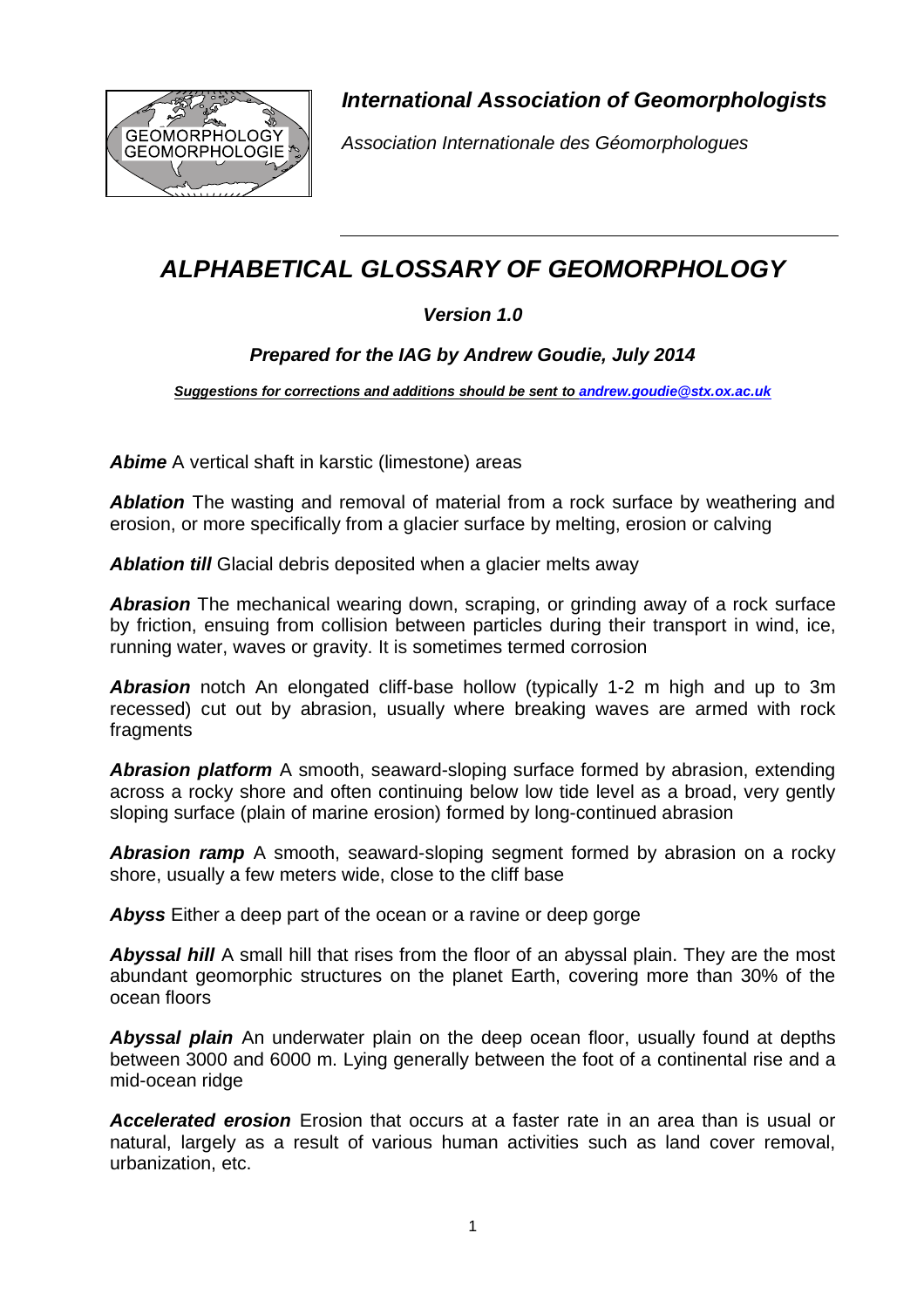*Accordant drainage* A drainage system whose pattern correlates to the structure and relief of the landscape over which it flows

*Accordant junctions, law of* The law which states that tributary rivers join major rivers at the same level, that is that there is usually no sudden drop

*Accordant summit* The phenomenon of hill crests and mountain peaks in a region being within a similar plane (horizontal or inclined) suggesting that they are remnants of a former plain, plateau or erosion surface

**Accretion** The gradual enlargement of an area of land through the natural accumulation of sediment, washed up from a river, lake or sea. Accretion also refers to the theory that continents have increased their surface area during geological history by the addition of marine sediments at their boundaries via tectonic collision with other oceanic or continental plates

*Accumulation area* The portion of a glacier above the firn line, where the accumulation exceeds ablation

*Active channel* A channel of an alluvial stream subject to change by prevailing discharges

*Active layer* Ground above permafrost which thaws in summer and refreezes again in winter

*Active margin* A continental margin that approximately coincides with a plate boundary and which is characterised by active tectonic, volcanic and seismic processes

*Active volcano* A volcano known to have erupted in recent times, or which is likely to erupt. Examples include Mt. St Helens, USA, and Etna, Sicily

*Actualism* A concept based on the premise that present causes of environmental change are sufficient to explain events of the past. Causes of changes in the past differ not in kind, but often in energy, from those now in operation

*Adhesion and Adhesion ripple* Refers to the adhering of wind-blown sand to a wet or damp surface. Adhesion is most common in damp or wet interdunes between active dunes, but also occurs on sand sheets, beaches, riverbanks and damp portions of dunes

*Aeolation* The moulding of desert landscapes by the erosional action of wind

*Aeolian bounding surface* An erosion surface which truncates strata within wind deposited sediments

*Aeolian geomorphology* The study of the effect of the wind on earth surface processes and landforms

*Aeolian sand sheet* An extensive area of wind-deposited sand which has only rare slip-faced bedforms

*Aeolianite* A cemented carbonate-rich dune sandstone that has formed as a result of the processes of entrainment, transportation and deposition by wind. This rock type has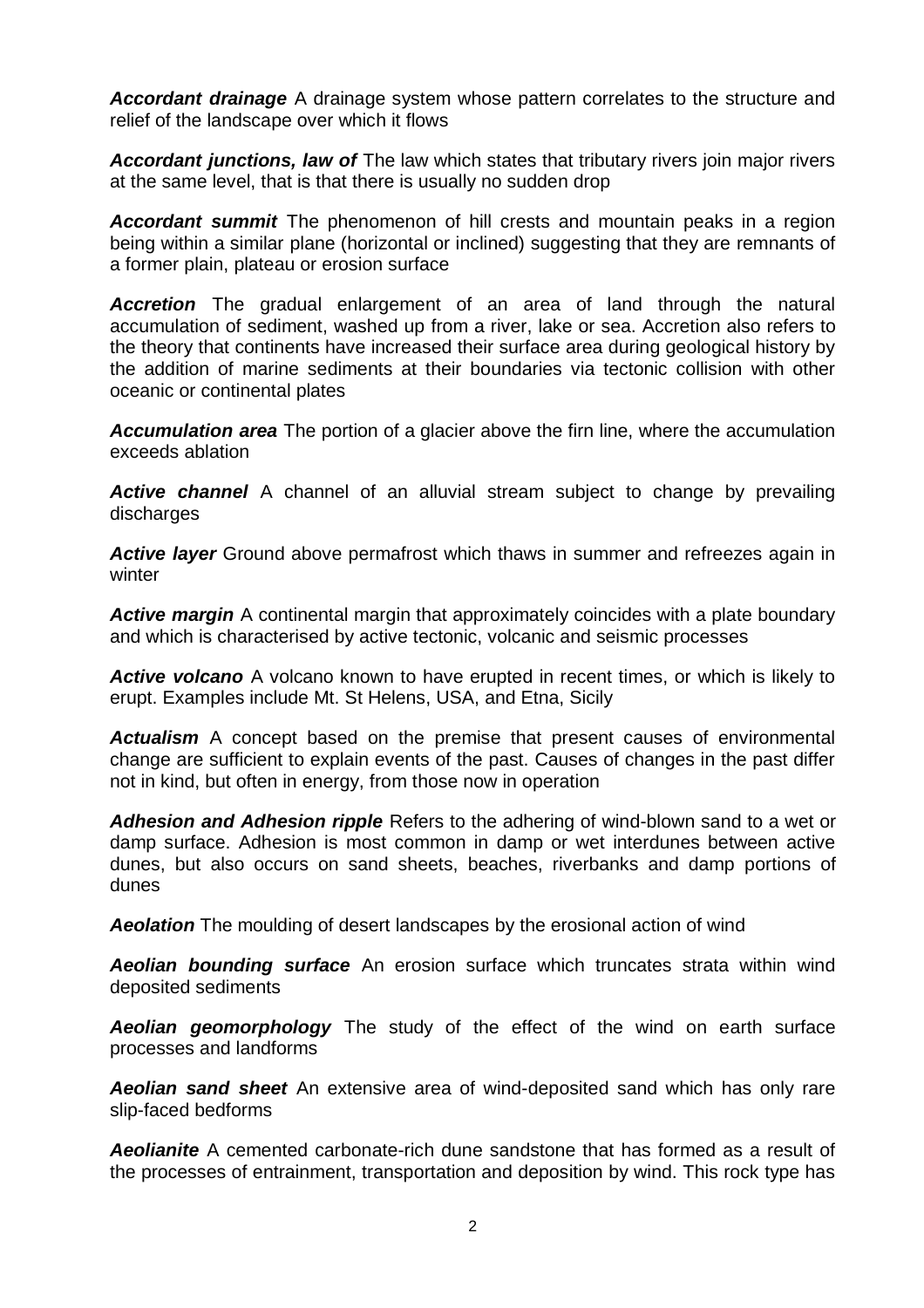various names including eolianite (U.S.), miliolite (India and the Middle East), dunerock (South Africa), and kurkar (Israel)

*Aggradation* The raising of a land surface by deposition (vertical accretion) of sediment, as on a beach, dune, mudflat, marsh, coastal plain or delta

*Aggresivity* A measure of the capacity of water to dissolve calcium carbonate, which depends on the amount of carbon dioxide and any organic acids in the water

**Aiguille** A sharply pointed rock outcrop or peak, very often produced by intense frost action in mountainous regions, such as the Alps

**Aklé** A network of sand dunes comprising overlapping transverse dune ridges that totally enclose the interdune areas. This produces a pattern that sometimes appears to have the form of fish scales

*Alas* Substantial circular and oval thermokarst depressions with steep sides and flat floors, sometimes occupied with lakes. Coalescence processes amongst individual alas depressions can lead to the development of alas valleys

*Alcove* An arcuate, steep-sided cavity on the side of a rock outcrop which has been produced by such processes as spring sapping

*Alcrete* An aluminium-rich duricrust resulting from the accumulation of aluminium sesquioxides within a weathering profile. Also called bauxite

*Algal mat* A carpet of blue-green algae (cyanophytes) that stabilizes intertidal sediments and precipitates carbonates on the sheltered shores of hypersaline areas

*Algal rampart, Algal reef* A structure typically 10-20 m, occasionally up to 100 m wide, formed in shore and nearshore waters by the growth of calcareous algae (notably *Lithothamnium, Lithophyllum, or Porolithon* spp.)

*Algal ridge* A structure built by calcareous algae on the surface of a reef or shore platform

**Algal rim** A ridge built on the more exposed (seaward) margins of coral reefs or shore platforms by encrusting calcareous algae, such as *Lithothamnium* or *Porolithon*; they are usually no more than 20 centimeters high. Networks of ridges constructed by algae may enclose shallow pools on coral reef flats and shore platforms

*Aligned drainage.* A parallelism of drainage lines that can be produced by structural controls or by wind erosion

*Allogenic stream* A stream which derives its discharge from outside the local area, particulay in areas where local conditions do not generate much streamflow (as, for example, in deserts or karstic regions)

*Allometric growth* A condition in which a change in size of the whole is accompanied by scale-related changes in the proportions of aspects of the object under study

*Alluvium* An unconsolidated, stratified deposit laid down by running water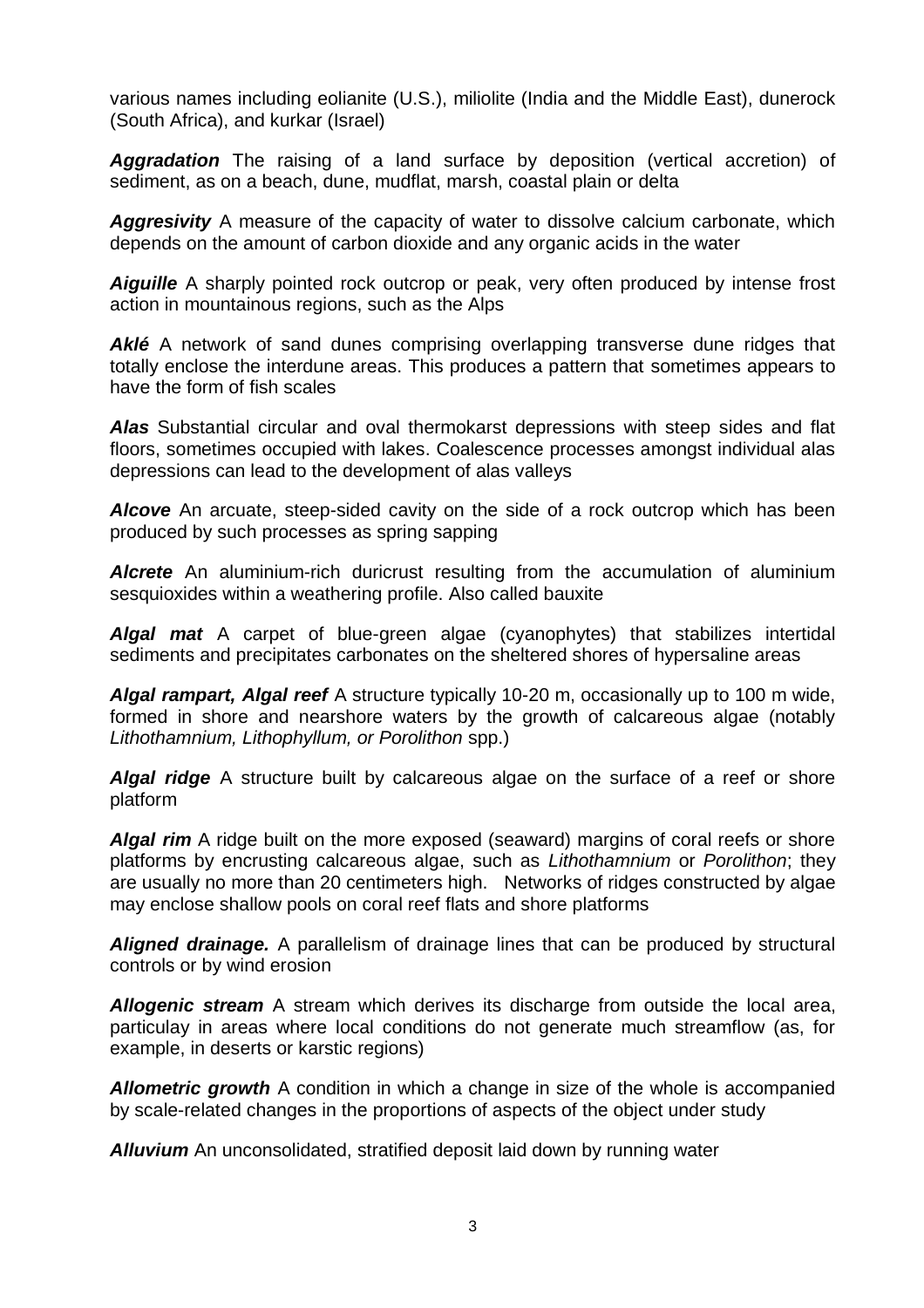*Alluvial channel* A river channel that is cut in alluvium

*Alluvial cone* A type of alluvial fan, but one where the slope angles are steeper, and which has been deposited by a short-lived torrent emerging at a mountain front or valley side

*Alluvial fans* Depositional landforms created where steep high-power channels enter a zone of reduced stream power. Typically they range in scale from axial lengths of 10s of m to 10s of km. They are usually cone-shaped forms with surface slopes radiating away from an apex, located at the point where the feeder channel enters the fan. Alluvial fans are subaerial features. However, if they extend into water they are known as *fan-deltas*

**Alluvium** The term used for the sediments that are deposited by flowing water in river valleys and deltas

*Alpine Glacier* Small [glacier](http://www.physicalgeography.net/physgeoglos/g.html#glacier) that occupies a U-shaped valley on a mountain. Also called a *mountain glacier*

*Alpine orogeny* A mountain building period during the tertiary that produced the Alpine-Himalayan belt of mountains

*Altimetric frequency curve* A frequency curve constructed by dividing an area into squares, determining the maximum altitude in each square and plotting the frequency of these determinations

*Altiplanation* A form of earth movement in cold regions that produces terraces and flat summits that consist of accumulations of loose rock

*Alveoles* Honeycomb weathering features that take the form of small hollows in rock surfaces

*Amphitheatre* Curved valley head of non-glacial origin often attributed to erosion under arid climates, but also widespread in humid areas. They occur mainly where a valley extends headward through gently inclined sedimentary rocks or through dissected volcanic domes. Unless angular morphology is maintained by strong rectangular fracturing, curved planimetry develops as a strong caprock is undercut either by seepage or by mass failure

*Anabranching river* A system of multiple channels characterised by vegetated or otherwise stable alluvial islands that divide flows at discharges up to bankfull. The islands may be developed from within-channel deposition, excised by channel avulsion from extant floodplain, or formed by prograding distributary-channel accretion on splays or deltas

*Anastomosing river* A type of anabranching river associated with low energy and fine grained material

*Angle of repose* The angle at which a slope formed of loose, cohesionless sediment retains stability

*Annular drainage* A circular or ring-like drainage pattern that is produced when streams and rivers drain a dissected dome or basin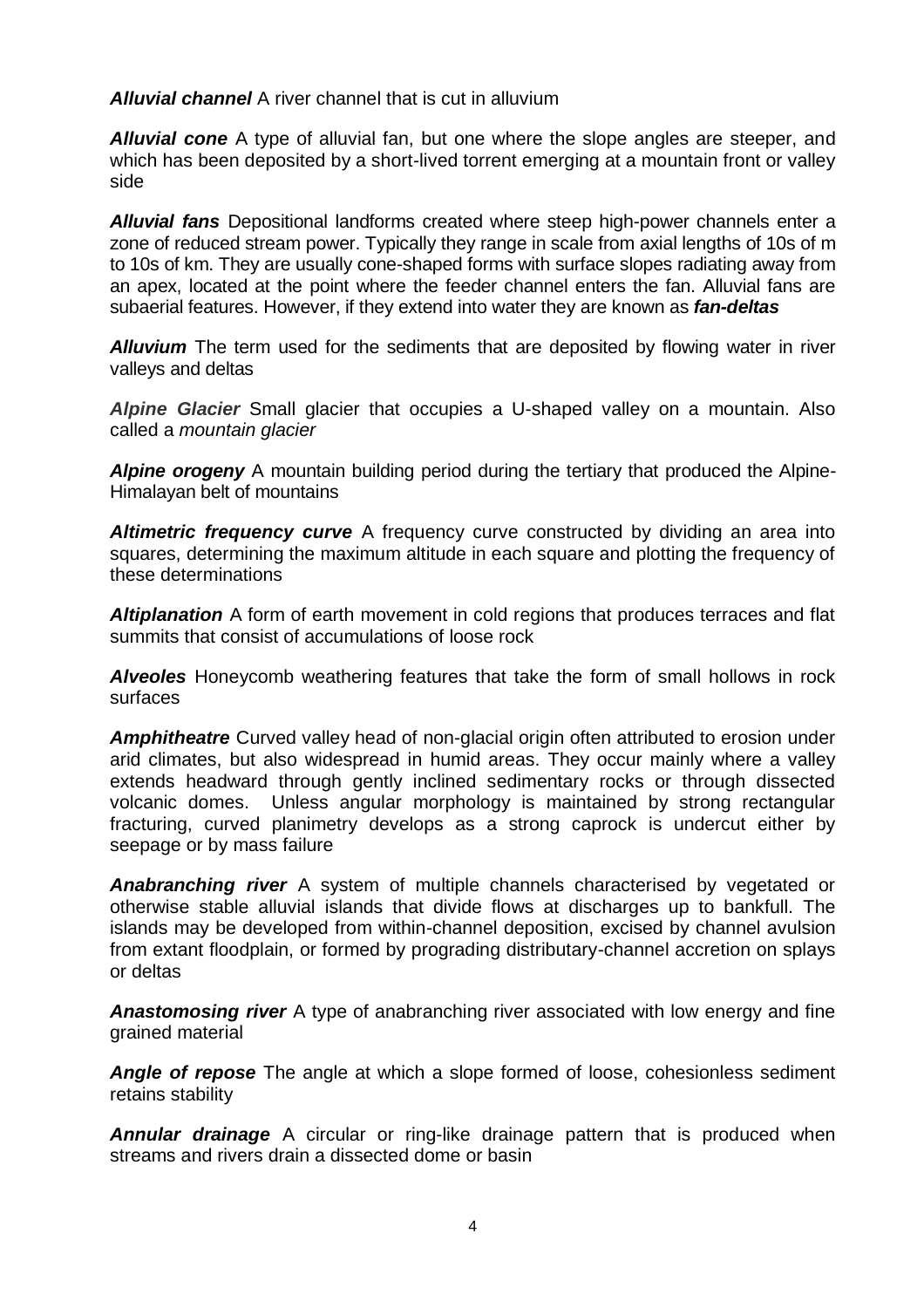*Antecedent drainage* A drainage system which has maintained its general direction across and area of localized uplift

*Antecedent platform theory* The theory that coral reefs and atolls formed by upward growth following colonization of submarine banks built up to a suitable depth by uplift or accretion

*Anteconsequent stream* A stream which flows consequent on an early uplift but antecedent to later stages of the same tectonic uplift

*Anthropogeomorphology* The study of the human role in creating landforms and modifying the operation of geomorphological processes such as weathering, erosion, transport and deposition

*Antidune* A symmetrical fluvial bedform produced by near-critical flows, forming in broad shallow channels, and comparable to a sand dune. They migrate upstream as sediment is lost from their downstream side more rapidly than it is deposited, though they can also move downstream or remain stationary

*Applied geomorphology* The application of geomorphology to the solution of miscellaneous problems, especially to the development of resources and the diminution of hazards, to planning, conservation and specific engineering or environmental issues. It incorporates what is sometimes called 'engineering geomorphology'

**Arch, Natural** Feature formed when weathering, together with mass collapse, and in arid areas with wind erosion, creates a tunnel through a slab of rock. They can thus be distinguished from natural bridges which are formed by fluvial or marine erosion

*Archipelago* Sea or lake containing numerous islands or a chain or cluster of islands

*Arête* A landform composed of a fretted, steep-sided ridge that separates valley or cirque glaciers. Arêtes are the result of glacial undercutting – basal sapping – of rock slopes. They are common whenever mountains and peaks rise above glaciers, as in the case with nunataks

*Armoured mud balls* Roughly spherical lumps of cohesive sediment which generally have a diameter of a few centimetres. They are also called mud balls, mud pebbles, pudding balls, till balls and clay balls

*Armouring* The process whereby a clastic deposit develops a surface layer that is coarser than the substrate. It is most commonly associated with warm deserts and gravel-bed rivers

**Arroyo** Incised valley bottom, particularly in the western U.S. The arroyos can be cut as deeply as 20m, be over 50m wide and tens or even hundreds of kilometres long

*Artificial beach* A beach emplaced by human action, as where sand brought from the land, or alongshore or offshore sources is dumped on the shore, strictly where there was no natural beach, but the term is often used where a natural beach depleted by erosion is restored or renourished

Ash flow A concentrated dispersion of hot, solid, juvenile volcanic fragments in gas which moves as a gravity-controlled flow. Also called a pyroclastic flow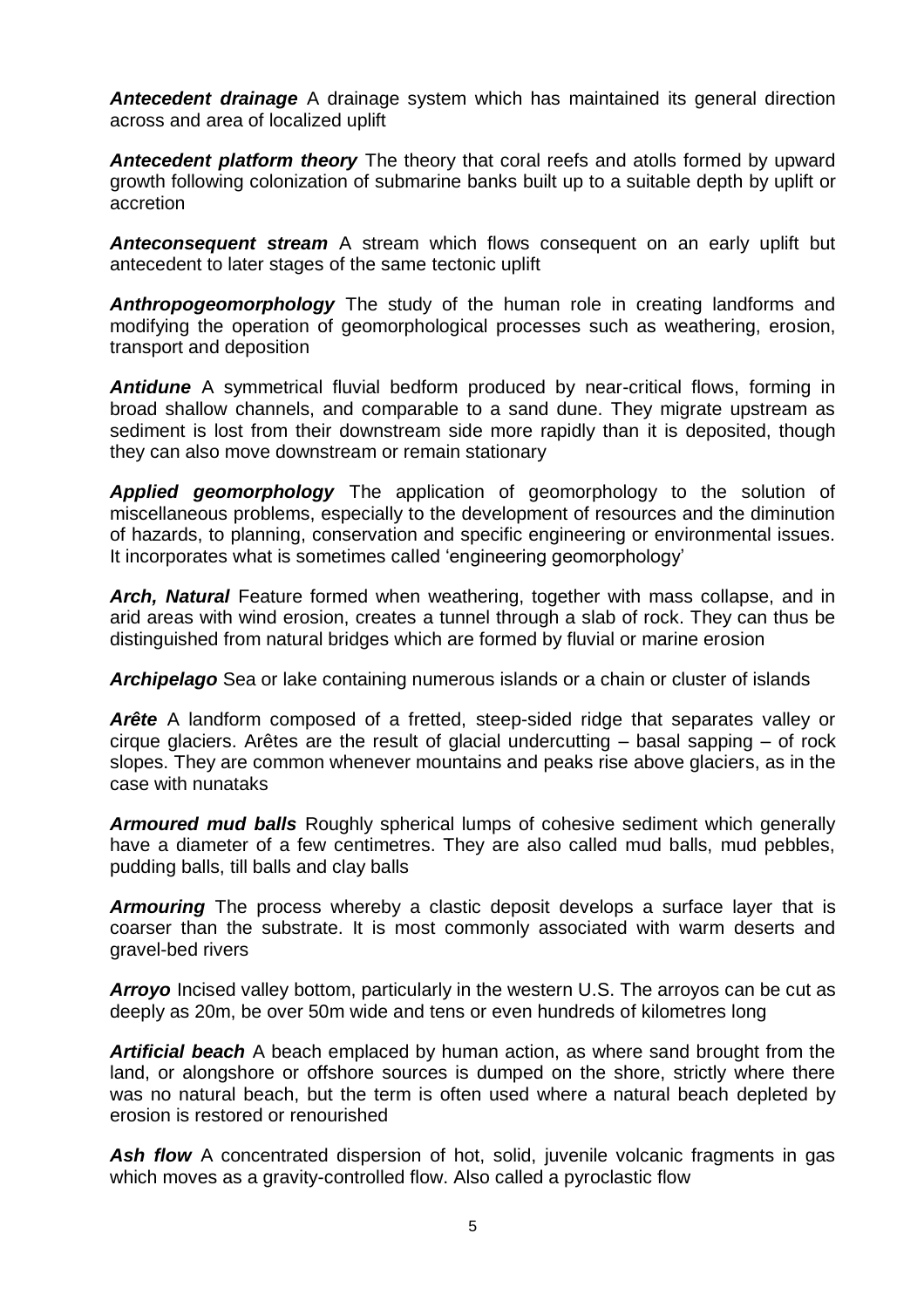*Aspect* The orientation of the face of a slope

*Astrobleme* An ancient erosional scar, usually circular in outline, that forms on the Earth's surface through the impact of a cosmic body

*Asymmetric valley* A valley in which one side slope is steeper than the other. This can result in some cases from different processes acting with different intensity according to aspect

*A-Tent* A weathering form produced by the uplift of rock sheets to produce a form that is reminiscent of a bivouac tent

*Atlantic coastline* A coastline where the trend of the mountain ranges is at right angles or oblique to the coastline

Atoll A ring-shaped coral reef structure (ranging from less than a kilometer to over 100 km in diameter), partly or wholly enclosing a lagoon (typically 30 to 100 m deep and several km wide); the outer (seaward) slopes plunge steeply to the deep ocean floor (oceanic atoll) or to the continental shelf (shelf atoll)

**Attrition** The wearing down of rock fragments by friction when they are mobilized and thrown against a rock surface, or ground against other rock fragments by wind action, waves or currents

*Aulacogen* A continental rifting system in which seafloor spreading proceeded for a while and then ceased. Often called an aborted pull-apart

*Autocthonous* Denoting any feature which is not transported, i.e. is *in situ*

**Autogenic stream** A stream whose flow is sustained by a continuously positive water balance along its course

*Avalanche boulder tongue* Avalanche boulder tongues are distinctive accumulations of coarse debris resulting from the long continued, downslope transport of debris by snow avalanches

*Avalanche* A volume of snow, ice, soil, rock debris (or a mixture of all of them) that moves rapidly down a slope by gravity. The term is normally applied to the sudden movement of snow and ice in mountainous regions, but it is also applied to the sudden movement of rock debris and other sediment (a *debris avalanche*)

*Avalanche tarn* Small water-filled depression produced by repeated avalanche impacts

**Aven** A vertical passage or shaft which connects a cave with the surface or overlying chambers and passages

*Avulsion* The separation of an area of land when a river or estuary channel suddenly changes its course, usually during floods, or when a meander is breached

**Back arc basin** Submarine basin that forms behind an [island arc.](http://www.britannica.com/EBchecked/topic/295969/island-arc) Such basins are typically found along the western margin of the Pacific Ocean near the convergence of two tectonic plates. A back-arc basin is formed by the process of back-arc spreading, which begins when one tectonic plate subducts under (underthrusts) another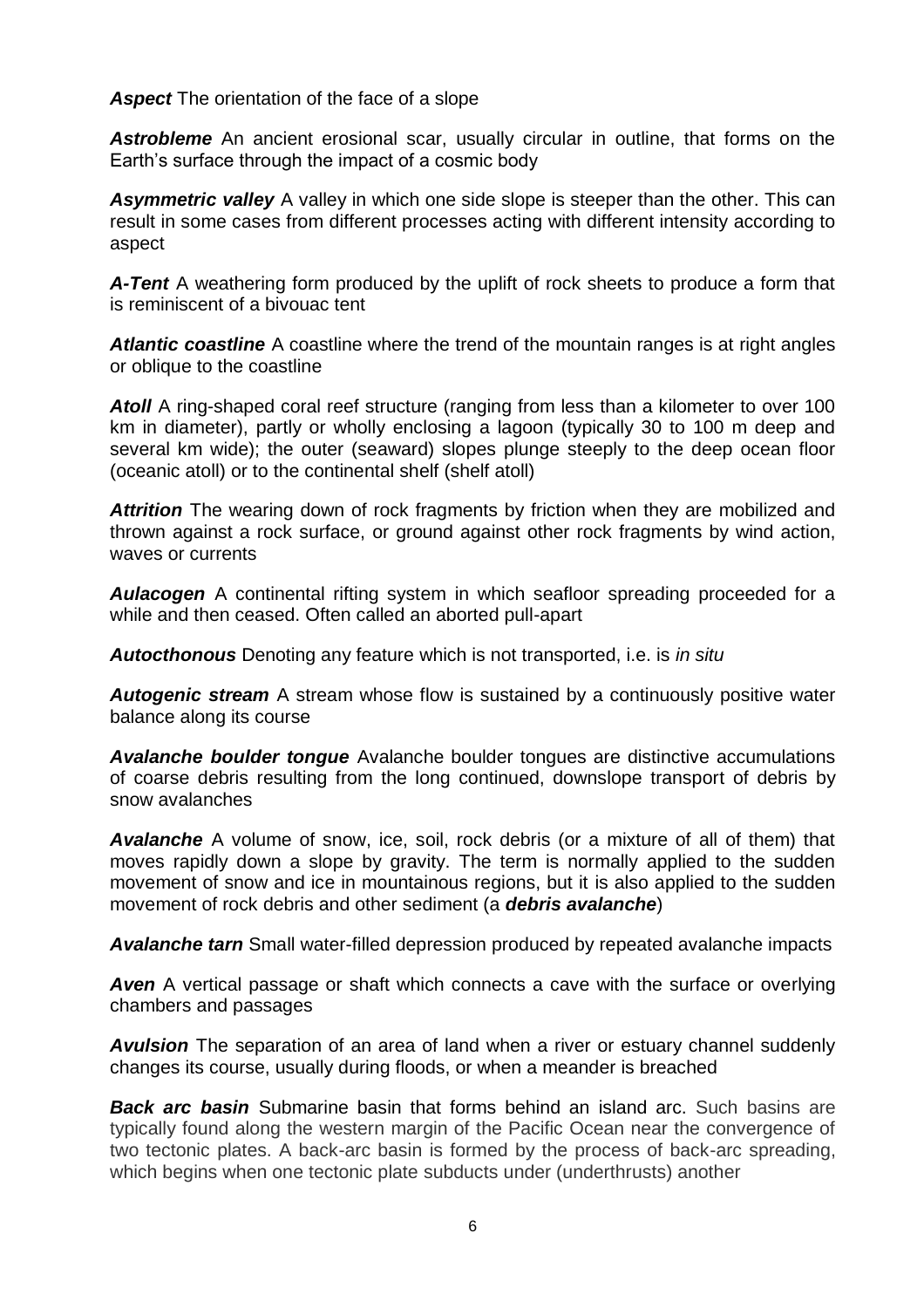**Backshore** The area of a beach extending from the limit of high water [foam lines](http://en.wikipedia.org/wiki/Foam_line) to dunes or extreme inland limit of the beach. It is only affected by waves during exceptional high tides or severe storms

**Backswamp** The section of a [floodplain](http://en.wikipedia.org/wiki/Floodplain) where deposits of fine [silts](http://en.wikipedia.org/wiki/Silt) and [clays](http://en.wikipedia.org/wiki/Clay) settle after a [flood.](http://en.wikipedia.org/wiki/Flood) They usually lie behind a stream's natural [levees](http://en.wikipedia.org/wiki/Levee)

*Backwall* The curved, steep head wall of a landslip scar or a glacial [cirque](http://www.answers.com/topic/cirque)

*Backwash* Also known as 'swash', the backwards flow of water on a beach

**Backwearing or backwasting** A process of lateral recession of slopes in which there is no loss of steepness

*Badlands* Deeply dissected erosional landscapes formed in soft rock terrain, commonly but not exclusively in semi-arid regions. Badland processes are dominated by overlandflow erosion. Badlands usually have a high drainage density of rill and gully systems, and at most support sparse vegetation

*Bajada* The broad zone of coalesced or compound alluvial fans that form a more or less continuous piedmont alluvial apron lying between the mountain front and the basin floor in areas like the semi-arid south western United States

**Bank erosion** The detachment and entrainment of bank material as grains, aggregates or blocks by fluvial, subaerial or geotechnical processes

**Bankfull discharge** A hydrologic term, is the flow rate when the stage (height) of a stream is coincident with the uppermost level of the banks -- the water level at channel capacity, or bankfull stage

**Bank storage** The process by which water, during periods of above-normal streamflow, infiltrates into and saturates bank sediment

*Bar* An elongated bank, ridge or mound of sediment (sand or gravel) a few meters wide, deposited and shaped by waves and currents, and submerged at least at high tide (i.e. can be partly or wholly exposed at low tide). Bars commonly form off beaches, but also occur off river mouths and lagoon entrances. A break-point bar is a concentration of sediment formed by breaking waves where material that is being carried shoreward meets that withdrawn from the beach by backwash. Longshore bars are formed parallel to a beach, and at least partly exposed at low tide, while oblique bars run at an angle to the beach, and transverse bars at right-angles to it. Bars may also occur in cuspate, lunate, looped, crescentic, reticulate, or chevron patterns

**Barbed drainage** A pattern of drainage on which the confluence of the tributary streams with the main river is characterized by a discordant junction, as if the tributaries intend to flow upstream and not downstream

**Barchan** An active crescentic-shaped dune, developing in areas of unidirectional winds and limited sand supply

*Barchanoid ridge* A type of transverse sand dune that has the appearance of a series of linked barchans dunes, perpendicular to the resultant sand transport direction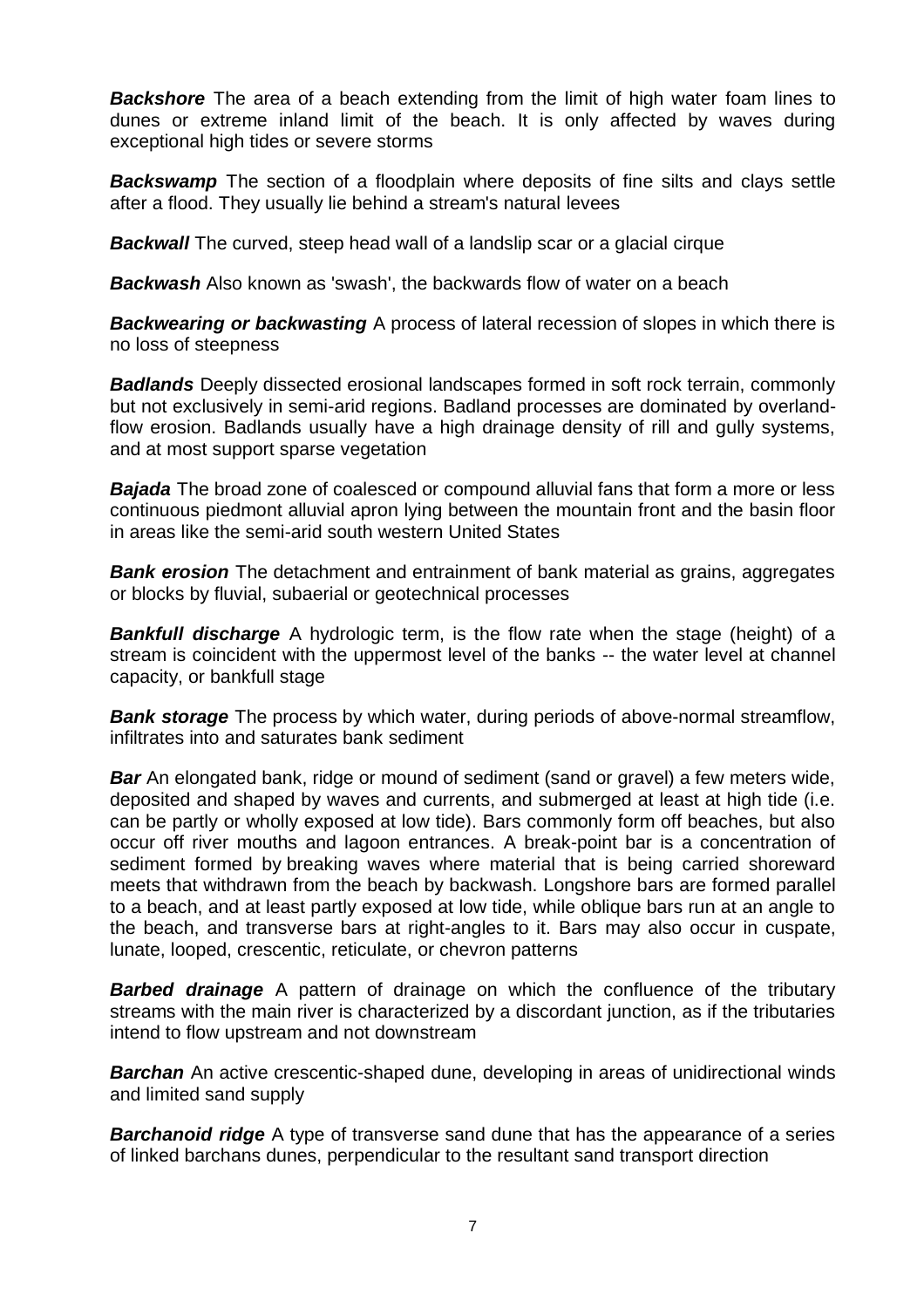**Barranco** Deep, rectanglular to steep-sided trapezoid-shaped ravine or arroyo in partially consolidated bottomland alluvium

*Barrier (Coastal barrier)* An elongated ridge of deposited sediment (sand, pebbles, occasionally boulders) that has been built up by wave action above high tide level along the coast or across an embayment (bay barrier). It differs from a bar, which is submerged at least at high tide. Typically a barrier is backed by a lagoon or swamp that separates it from the mainland or from earlier barriers, but this is not essential: some barriers abut older land surfaces. A barrier may be from a few m to more than a km wide and up to 100 km long, attached to the mainland at one end (see Barrier spit) or both ends, or interrupted by tidal inlets (see Barrier island)

**Barrier beach** A single, narrow (usually < 200 m wide) elongated ridge built parallel to the coast, without surmounting dunes

**Barrier island** A barrier segment bordered by transverse gaps (tidal inlets, lagoon entrances, river outlets) which may be migratory and subject to closure. Barrier islands are typically 0.5 to 5.0 km wide, 1 to 100 km long and 6 to 100 m high

**Barrier lagoon** A lagoon extending roughly parallel to the coastline, behind a barrier or reef. See Coastal lagoon

**Barrier reef** An elongated, narrow coral reef built up offshore and parallel to the coast, from which it is separated by a broad lagoon (which may be several kilometers wide), typically with extensive areas too deep for coral growth

**Barrier rollover** the landward migration of a barrier that is accomplished primarily through the process of storm overwash

**Barrier spit** A barrier attached at one end to the mainland, with or without recurves, and backed by a bay, lagoon or marshland (swamp)

**Basal ice** A relatively thin layer of debris-rich ice present at the base of a glacier which is produced at and interacts with the glacier bed

*Basal sapping* Undercutting at the base of a slope by groundwater seepage, weathering, etc.

**Basal sliding** The sliding movement of a glacier over its rock-floor, resulting from the gradient of the slope and the weight of the ice

**Basal surface of weathering** A line of variable depth beneath the land surface which marks the lower limit of active weathering and which marks the change from sound rock (beneath) to weathered rock or regolith (above)

**Basal till** Till carried at or deposited from the under surface of a glacier

**Base flow** Sustained, low, or fair-weather flow of a stream, often largely derived from groundwater flow

**Base level** The concept that there is an effective lower limit to erosional processes. There are four types: Grand base level or 'ultimate base level' which is the plane surface forming the extension of the sea under the lands; temporary or structural base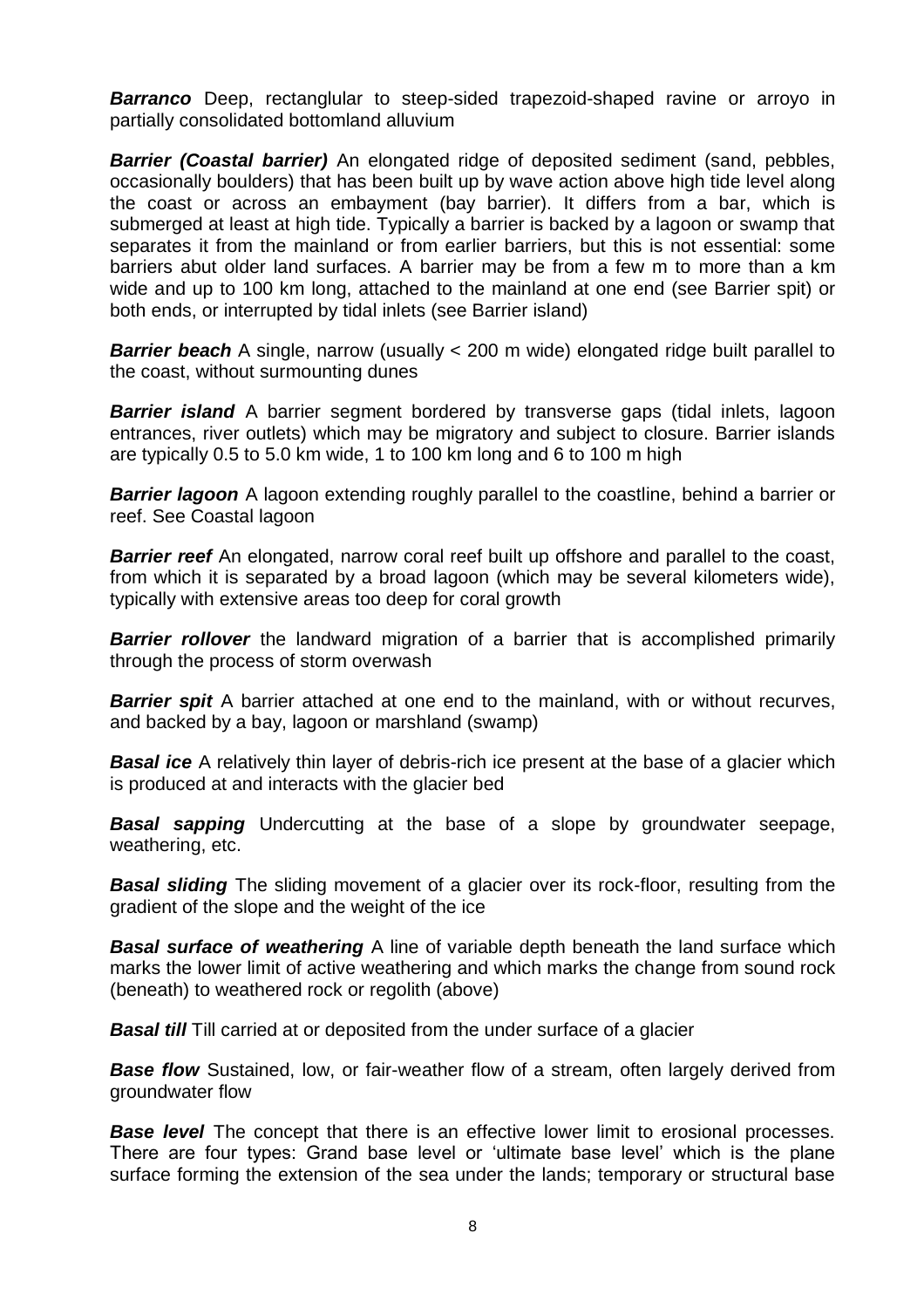level, whereby there is a limit to downward erosion of an ephemeral character imposed headwards of a resistant outcrop; base-levelled surface, which is an ultimate or penultimate topographic surface; and local base level, as for example in areas of interior drainage under an arid cycle of erosion

*Basin-and-range terrain* A type of geological structure comprising large fault blocks (ranges) separated by down-faulted blocks (basins)

**Batholith** A large and deep-seated mass of igneous rock, usually with a surface exposure greater than 100  $km^2$ 

**Bauxite** An impure aluminium hydroxide associated with the clay deposits of weathering zones, especially in tropical limestone regions

**Bay** A general term for a wide (typically > 1 km) coastal re-entrant between two headlands, its seaward boundary generally wider than the extent of landward penetration

**Bayou** An area of sluggish water which forms a backwater beside the main channel of a river

**Beach** A wave deposited accumulation of sediment located between modal wave base and the upper swash limit

**Beach berm** An ephemeral flat or landward-sloping step or terrace built on a beach face by swash action. On shingle beaches there may be several such berms, resulting from successive episodes of swash action at successively lower tidal levels

**Beach cusp** Crescentic concave-seaward regularly spaced features occurring along the shoreline. The term has been used for features with spacing ranging from 10 cm to many hundreds of m

**Beach nourishment** The act of placing sediment (termed fill) on a beach by artificial means using sources outside the nourished area

**Beachrock** A consolidated deposit that results from lithification by calcium carbonate of sediment in the intertidal and spray zones of mainly tropical coasts

*Beach ridge* Azonal accumulation form created on the shores of seas and lakes. They are usually sub-parallel ridges of sand, gravel or pebble, as well as detritus of shell situated in the foreshore zone, which is the boundary of low and high water's range

*Beaded drainage* A series of small pools connected by streams that results from the thawing of ground ice

**Bedform** The transport of sand or gravel as bedload creates on the bed a variety of features called bedforms, the size, form and relative orientation of which depend through complex interactions on the density, shape and coarseness of the sediment particles, and on the strength, uniformity and steadiness of the current. They are known from rivers, tidal systems (especially estuaries) and the deep sea, and are most widely familiar from sand deserts (dunes, ripples, etc.)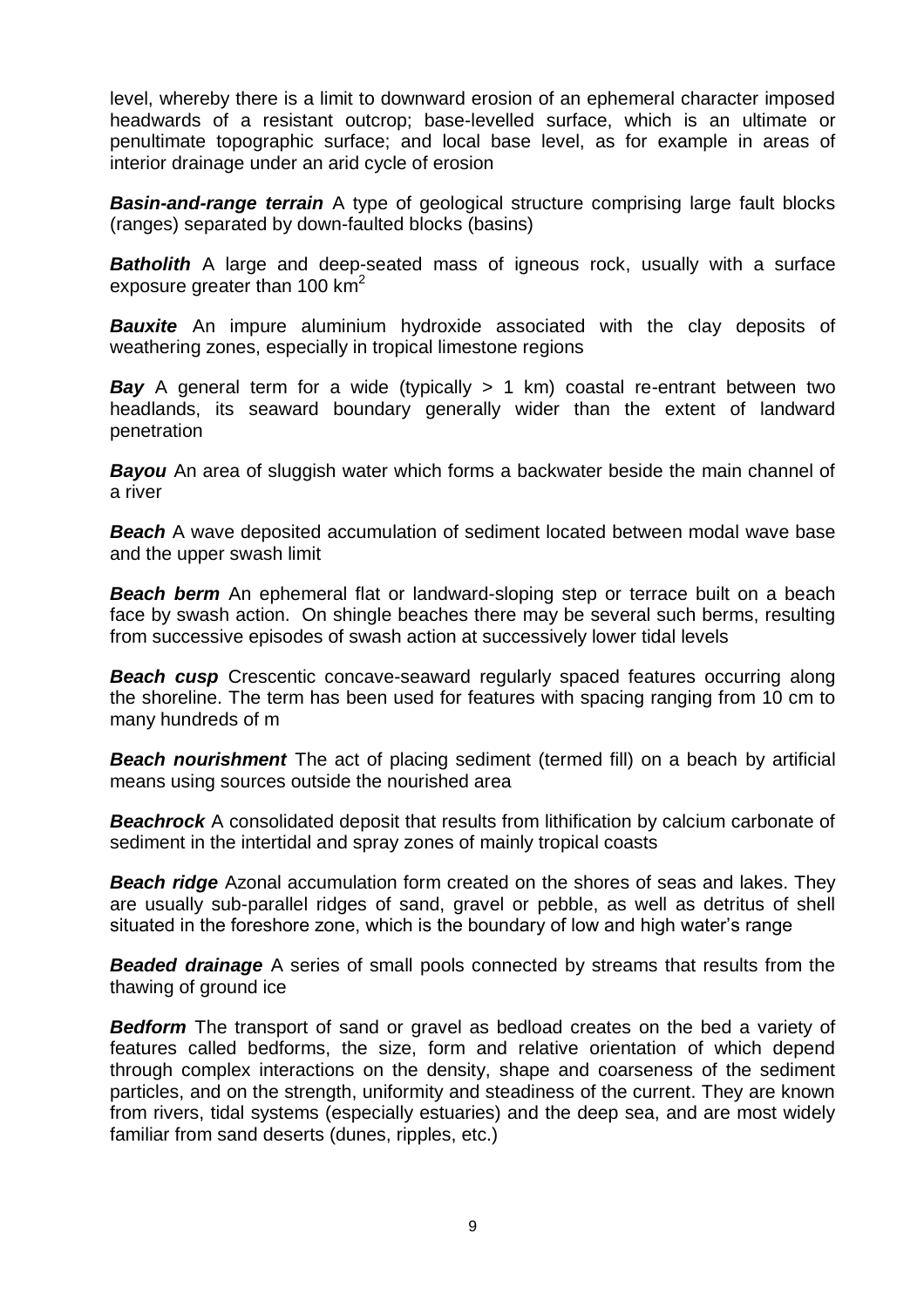**Bedload** Sediment that is transported in a stream by rolling, sliding or skipping along the bed or very close to it

**Belt of no erosion** The uppermost hilltop zone of a slope in which the gradient is insufficient to generate erosion in the form of hillwash

**Bergschrund** Deep, transverse or extensional crevasses that occur at the heads of valley or cirque glaciers

**Berm** A nearly horizontal or gently landward sloping ridge at the crest of a beach

*Bifurcation ratio* The relationship between the number of streams of one order and the number of the next higher order

**Billabong** Blind or discontinuous anabranches of complex channel systems

*Bioconstruction* Formed by organisms (e.g. algae, corals, vegetation) that trap sediment, including the products of their own decay (e.g. shells, peat)

*Bioengineering* The use of any form of vegetation as an engineering material as, for example, in soil conservation or river bank erosion control

**Bioerosion** Removal of rock material by the physical and chemical processes associated with the activities and metabolism of plants and animals that inhabit the shore, especially on limestone coasts

**Biogemorphology** An umbrella term to describe studies which focus on the linkages between ecology and geomorphology. Three common themes within present-day biogeomorphological research are the effects of organisms on geomorphic processes, the contribution made by organic processes to the development of landforms, and the impact of geomorphological processes on ecological community development

**Bioherm** A mound, bank or reef built by sedentary organisms, such as corals, algae, foraminifera, molluscs or gastropods, or a reef built in the nearshore zone by oysters, mussels, gastropods (e.g. vermetid reefs) or worms (e.g. serpulid reefs)

**Biokarst** Karst landforms created, or influenced to a significant degree, by biological processes. Biokarst features can be erosional or depositional, or involve a combination of the two processes, and are commonly found on exposed limestone surfaces in a range of environmental settings

**Bioprotection** The concept that some animals and plants protect the surfaces they colonise from weathering and erosion. Plant roots bind soils, lichens umbrella buildings from insolation, moisture and pollutants

**Biostasie (Biostasy)** A period of soil formation and land stability

*Biostrome* A sheet-like mass of purely organic material derived from organisms *in situ, in* contrast to the dome-shaped form of a bioherm

*Bioturbation* The physical rearrangement of sediments by churning, stirring or disruption through biophysical processes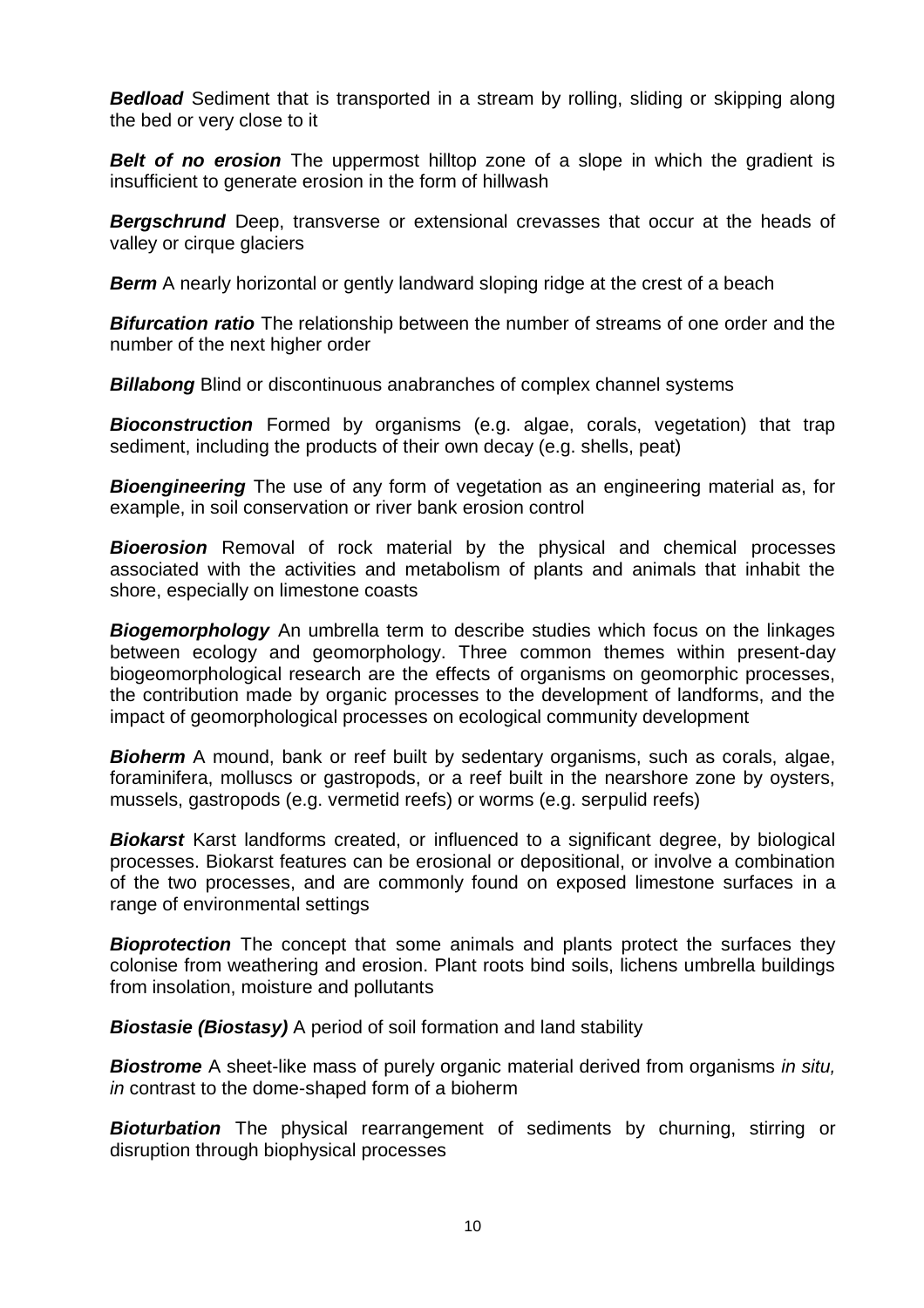**Biscuit-board relief** Topography which is characterized by a rolling upland or plateau into which glacial cirques have taken out large bites but where the cirques have yet to coalesce

*Blanket bog* An area of waterlogged ground, often composed of peat that develops under high rainfall conditions and forms extensive low-relief areas

*Blind valley* A valley formed by fluvial processes that terminates downstream against a steep and sometimes precipitous slope at the foot of which the stream that carved the valley disappears underground into a cave system. The headwaters are usually on relatively impervious rocks such as sandstones or granites and the surface stream disappears underground when it crosses a lithological contact onto a karstic rock such as limestone

**Block field/block stream** The term blockfield (or block field) is used to describe an extensive cover of coarse rubble on flat or gently-sloping terrain, with an absence of fine material at the ground surface. The German term felsenmeer ('stone sea') is sometimes used to describe the same phenomenon. Three types of blockfield are recognised: autochthonous blockfields, formed in situ by weathering of the underlying bedrock; para-autochthonous blockfields, in which boulders produced by weathering of bedrock have undergone downslope mass movement over low gradients; and allochthonous blockfields derived from glacial deposits by upfreezing of boulders and washing out of fine sediments

**Block slide** A slide of coherent bedrock on a gently sloping discontinuity

**Blow hole** Fountains of spray are emitted through blowholes during storms and high tidal periods when large breakers surge into tunnel-like caves connected to the surface

**Blowout** A small saucer-shaped hollow or trough excavated in vegetated dunes by wind action, with an advancing nose of sand spilling downwind

**Blue hole** Submarine, circular, steep-sided holes which occur in coral reefs

**Bog** Any nutrient poor, acidic peatland community

**Bog burst** The sudden disruption of a bog so that there is a release of water and peat which may then flow over a considerable distance

**Bogaz** A narrow, deep ravine in a karst area produced by limestone solution along bedding lanes, joints and fissures

*Boinka* Groundwater fed irregular saline lake area

**Bolson** Derived from the Spanish word for 'purse', bolsons are depressions with centripetal drainage that are surrounded by hills and mountains. At their centre there is normally a saline playa or pan, but if the low-lying area is drained by an ephemeral stream the basin may then be termed a 'semi-bolson'. Bolsons are a feature of semiarid basin-and-range terrain and may contain such landform-types as pediments, alluvial fans and bajadas

**Bombardment** The striking of the Earth by bodies such as asteroids, comets and meteoroids (bolides). Impacts can create landforms including craters (astroblemes),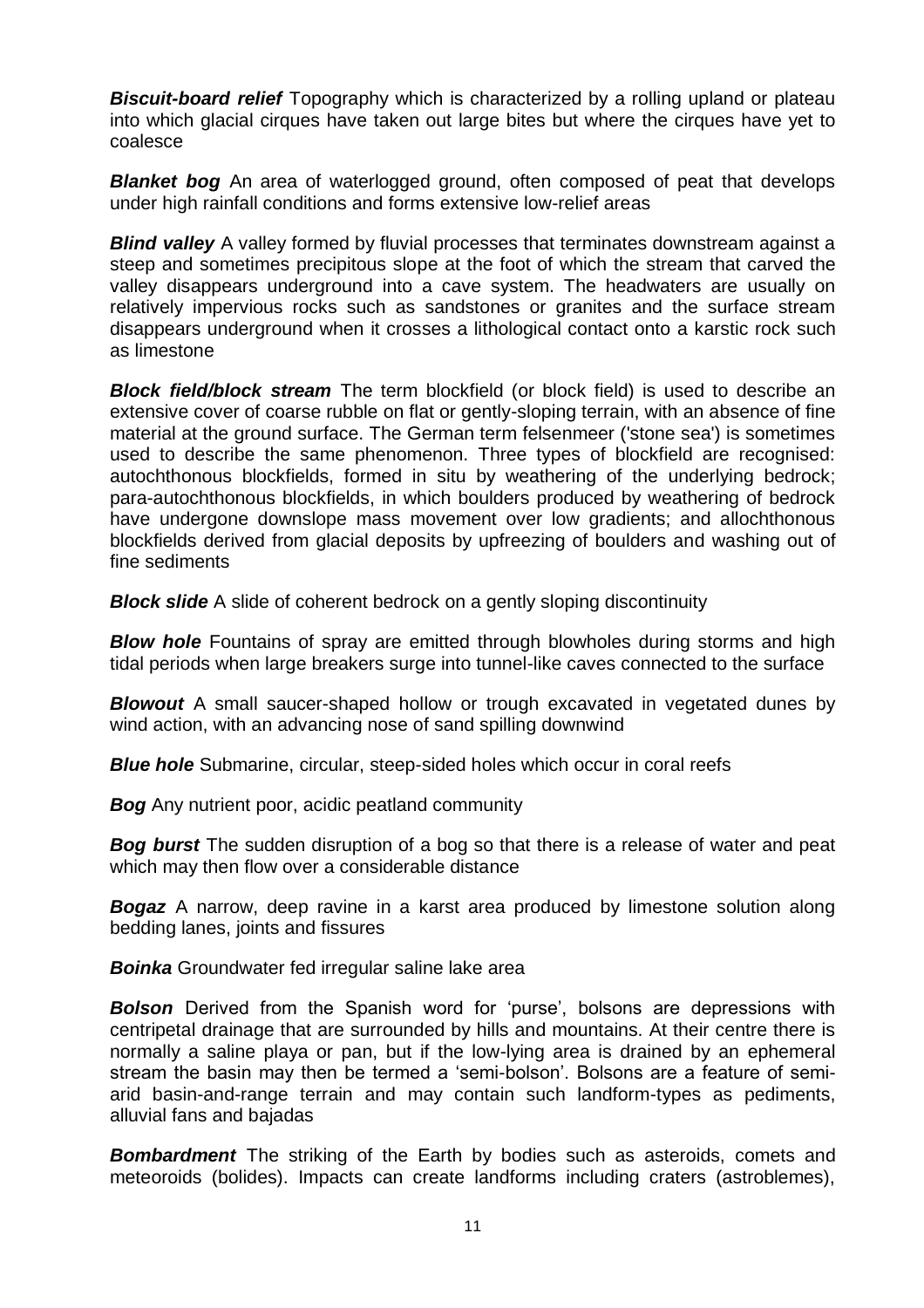generate tsunamis, set off volcanic activity, send dust into the atmosphere and may be implicated in mass extinctions, such as that at the end of the Cretaceous

**Bornhardt** Dome-shaped, steep-sided hills, usually built of massive igneous rocks such as granite or rhyolite, with bare convex slopes covered with very little talus and flattened summit surface. Bornhardts form due to differential weathering and erosion, in the course of which the surrounding less massive rock is eroded away leaving massive, sparsely jointed compartment

**Boss** A small batholith or any dome-shaped intrusion of igneous rock especially one exposed at the surface through erosion of less resistant host rocks

**Bottomland** That part of an alluvial valley formed of and underlain by alluvium that has been transported by and deposited by the stream flowing through the valley reach

**Boulder clay** An unstratified mass of glacially deposited material that contains both coarse and fine material. Much of it is ground moraine and is often called till

*Boulder field* Blockfield or felsenmeer

*Boulder-controlled slope* A slope whose angle is controlled by the angle of repose of the boulders which have been produced by weathering but remain on the slope

**Boulder train** A stream of boulders generated from an identifiable bedrock source and carried laterally in a more or less straight line by a glacier or ice sheet

*Boundary layer* A boundary layer can be defined as that part of the flow markedly affected by the presence of the boundary. Here, a flow refers to the motion of almost any kind of Newtonian fluid. Most flows of geomorphic interest, such as flowing water in a river or blowing wind over a sand dune, are considered boundary layers because much of the flow is strongly affected by the boundary

*Bounding surfaces* Represent discontinuities in sedimentation

**Bourne** A temporary stream that flows in a normally dry chalk valley

**Bowen's reaction series** A series of minerals which crystallise from molten rock of a specific mineral composition, wherein any mineral formed early in the chain will later react with the melt, forming a new mineral further down the series; the minerals formed under decreasing temperatures of crystallization are more stable in the weathering environment

**Box valley** A box valley has a broad flat floor, bounded by steep slopes which form a sharp piedmont angle

**Braid bar** Or mid-channel bar, a landform composed of sand and gravel in a [river](http://en.wikipedia.org/wiki/River) that begins to form when the [discharge](http://en.wikipedia.org/wiki/Discharge_(hydrology)) is low and the river is forced to take the route of less resistance by means of flowing in locations of lowest elevation. Over time, the river begins to erode the outer edges of the bar, causing it to become a higher elevation than the surrounding areas. The water level decreases even more as the river laterally erodes the less cohesive bank material resulting in a widening of the river and a further exposure of the braid bar. As the discharge increases, material may deposit about the braid bar since it is an area in the river of low velocity due to its increased elevation in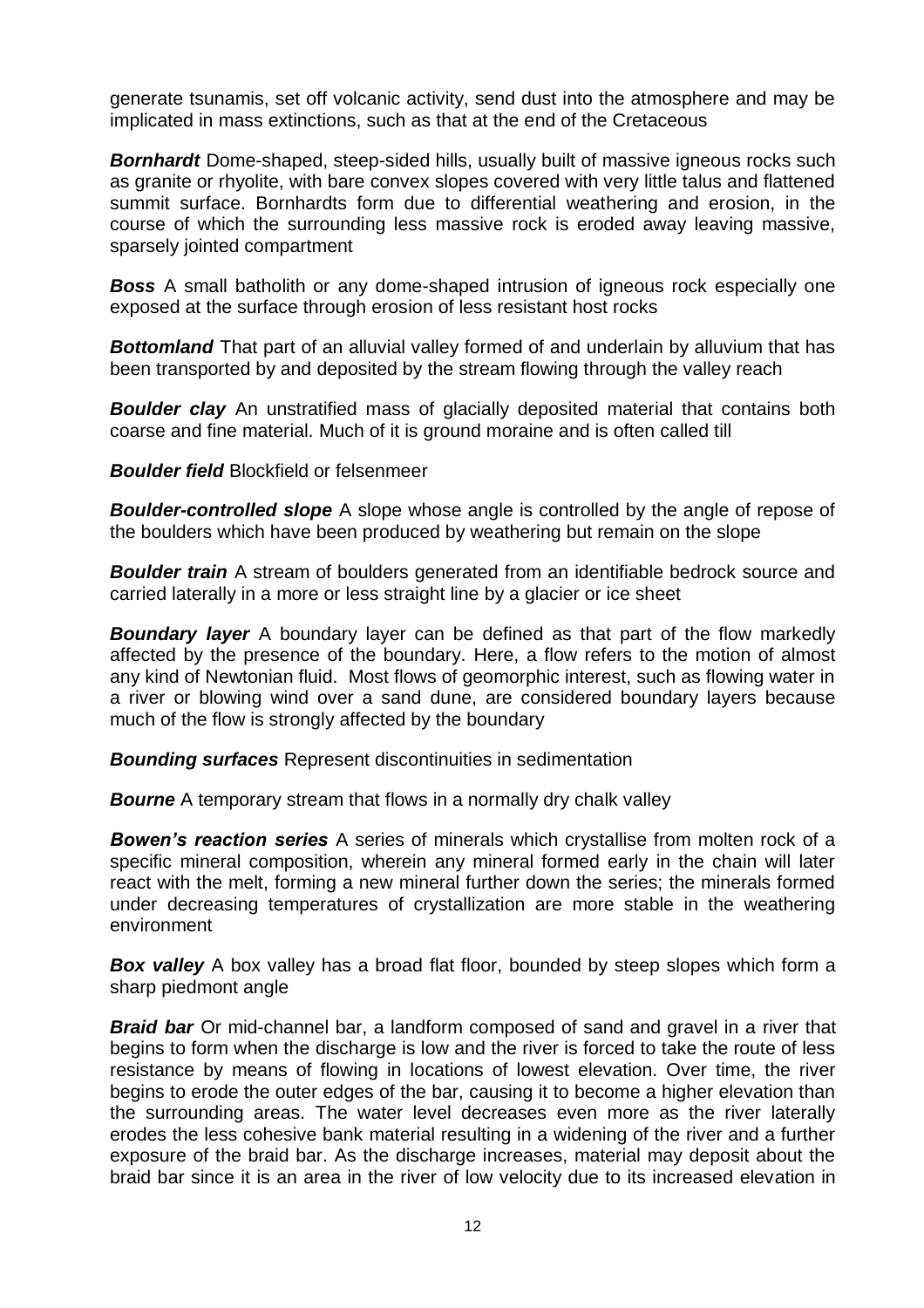relation to surrounding areas. During times of extremely high flow, the bars may become covered; only to resurface when the flow decreases

**Braid plain** Extensive region of gently sloping terrain composed of inter-lapping alluvial fans resulting from the sediment discharge of glacial meltwater streams

**Braided river** A river that has a wide, relatively horizontal channel bed over which water during low flows forms an interlacing pattern of small sub-channels that split and then coalesce downstream

*Breached anticline* An anticline where erosion has been concentrated along the fold axis to result in an elongated valley bounded by inward facing escarpments

**Breakout flood** Sudden release of impounded water from lakes in volcanic regions

**Break-point bar** A bar built in the zone where waves break, deposition occurring where shoreward drifting beneath incoming waves meets seaward drifting by backwash, leaving a parallel trough to landward

#### *Bridge, natural (see Natural bridge)*

*Brousse tigrée (tiger bush)* A striking form of patterned ground composed of alternating bands of vegetation and bare ground aligned at the contour. From the air, these bands or arcs form a distinctive pattern similar to the pelt of a tiger

**Bruun rule** A belief that with a rise in sea level, the profile of a beach and its nearshore zone would move landward and upward, and that the quantity of sediment eroded from the upper part of the profile would be transported seaward to build up the adjacent seafloor by an amount equivalent to the sea level rise

**Bubnoff unit** Unit providing a useful means to quantify the rate of operation of diverse geomorphological processes as a rate of ground loss (perpendicular to the surface) or slope retreat. A unit equals 1 mm per 1000 years, equivalent to 1 m<sup>3</sup> km<sup>-2</sup> a<sup>-1</sup>

## *Bulge, valley (see Valley bulge)*

*Buried karst* A karst surface that is buried by later rocks

*Buried valley* The bedrock expression of a valley buried by more recent deposits. These features are surprisingly common but are not well known as they have no surface expression. They are usually identified following borehole information or other sub-surface investigations employing geophysical techniques

**Butte** A small steep-sided and flat-topped hill, built of flat lying soft rocks capped by a more resistant layer of sedimentary rock, lava flow or duricrust, surrounded by a plain. Butte is smaller than mesa and may be considered as a more advanced stage of mesa degradation. Together with mesas, buttes are outliers that occur in front of cuestas and plateau margins, indicative of long-term scarp retreat

#### *Butte-témoin* An outlier

*Bysmalith* A plutonic plug or mass of igneous rock which has been forced up into the overlying rocks causing them to dome up and fracture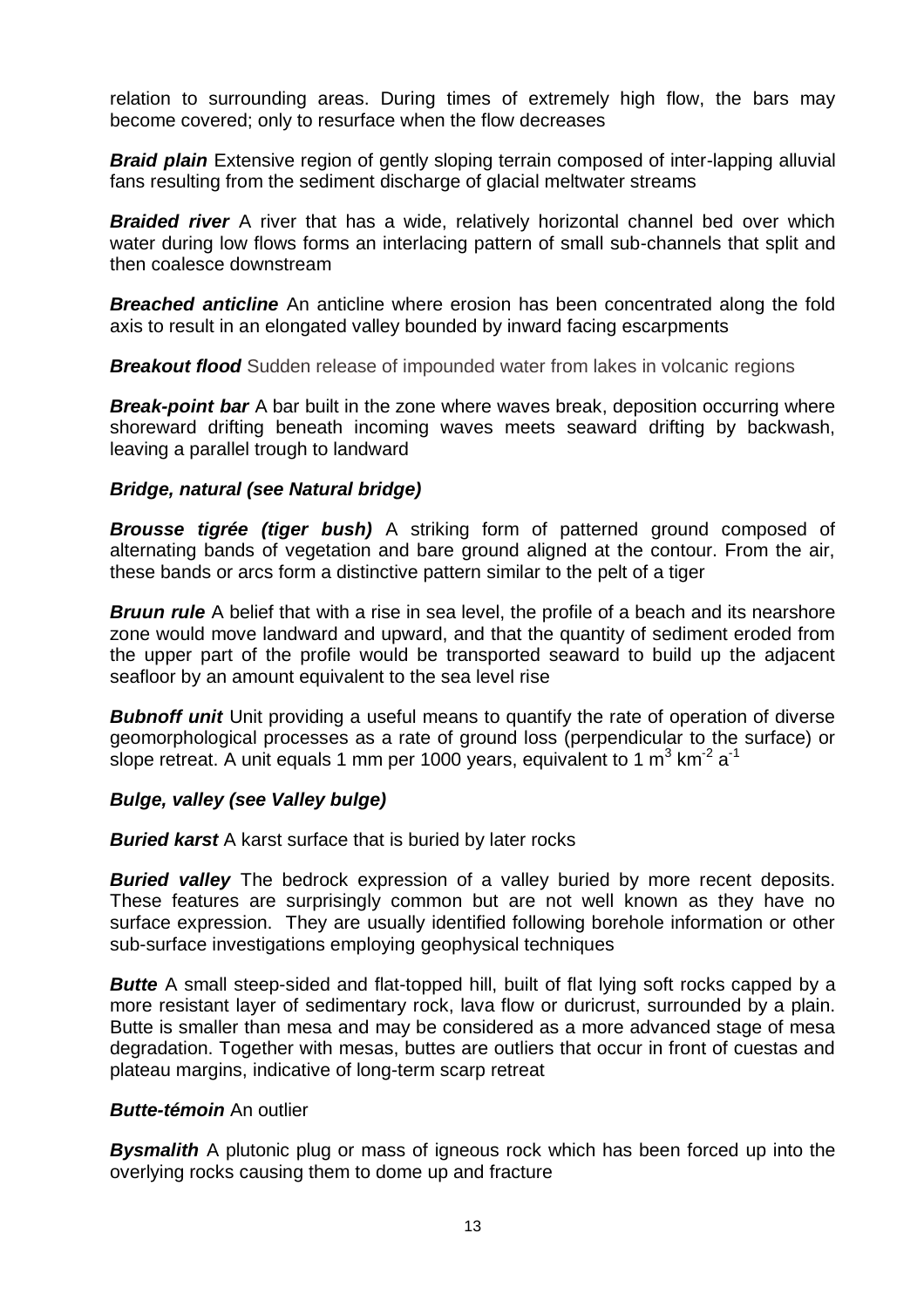*Cala, Calanque* A deep steep-sided marine inlet on a limestone coast: calas are found in the Balearic Islands and calanques on the coast of Provence, France. They may be drowned valleys that were incised during low sea-level stages into carbonate landforms

**Calcrete** A type of near-surface duricrust, predominantly composed of calcium carbonate, which occurs in a range of forms from powdery through to nodular and highly indurated

*Caldera* A large crater or depression resulting from a powerful volcanic explosion or the collapse of the central part of a volcano

*Caliche* A crust of sodium nitrate, though also used as a synonym for calcrete

*Calving* The breaking away of a mass of ice from a floating glacier or ice shelf to form icebergs or brash ice

**Cambering** The result of the warping and sagging of rock strata which overlay plastic clays, causing the flow of the overlying rocks towards adjacent valleys

*Canyon* A deeply incised, steep-sided river valley

**Capacity** The ability of a stream to move its sediment load. Generally, it varies according to the third power of stream velocity

*Cap-rock* A resistant layer of rock that protects underlying weaker rocks and gives rise to such features as escarpments, mesas and buttes

*Cape* A large, often rounded coastal protrusion, located where the coastline intersects a range of mountains, hills, or a plateau, usually where a drainage divide reaches the coast. However, some capes are low-lying, e.g. Cape Canaveral (Kennedy) and others on the American Atlantic coast

*Capture, river* The capture of one drainage system by another system during the course of drainage pattern evolution, as a result of greater erosion by one stream which then heads back

**Carbonation** A chemical weathering process in which carbonate rocks are attacked by rainwater containing dissolved carbon dioxide and therefore acting as a weak carbonic acid

*Carse* A flat area of alluvium that lies adjacent to an estuary

*Case hardening* The formation of a hard, resilient crust on the surfaces of boulders and rock outcrops through the filling of voids with natural cement composed very often of iron and manganese oxides, silica and calcium carbonate. Beneath the hard surface the rock may be weakened, so that if the crust is breached, cavernous weathering and tafoni formation may occur

**Castle kopje** A small inselberg in which the joint pattern of the rock has influenced the shape of the summit, giving a castellated appearance

*Cataclasis* The process of rock deformation accomplished by the fracture and rotation of mineral grains, as in the production of a crush breccia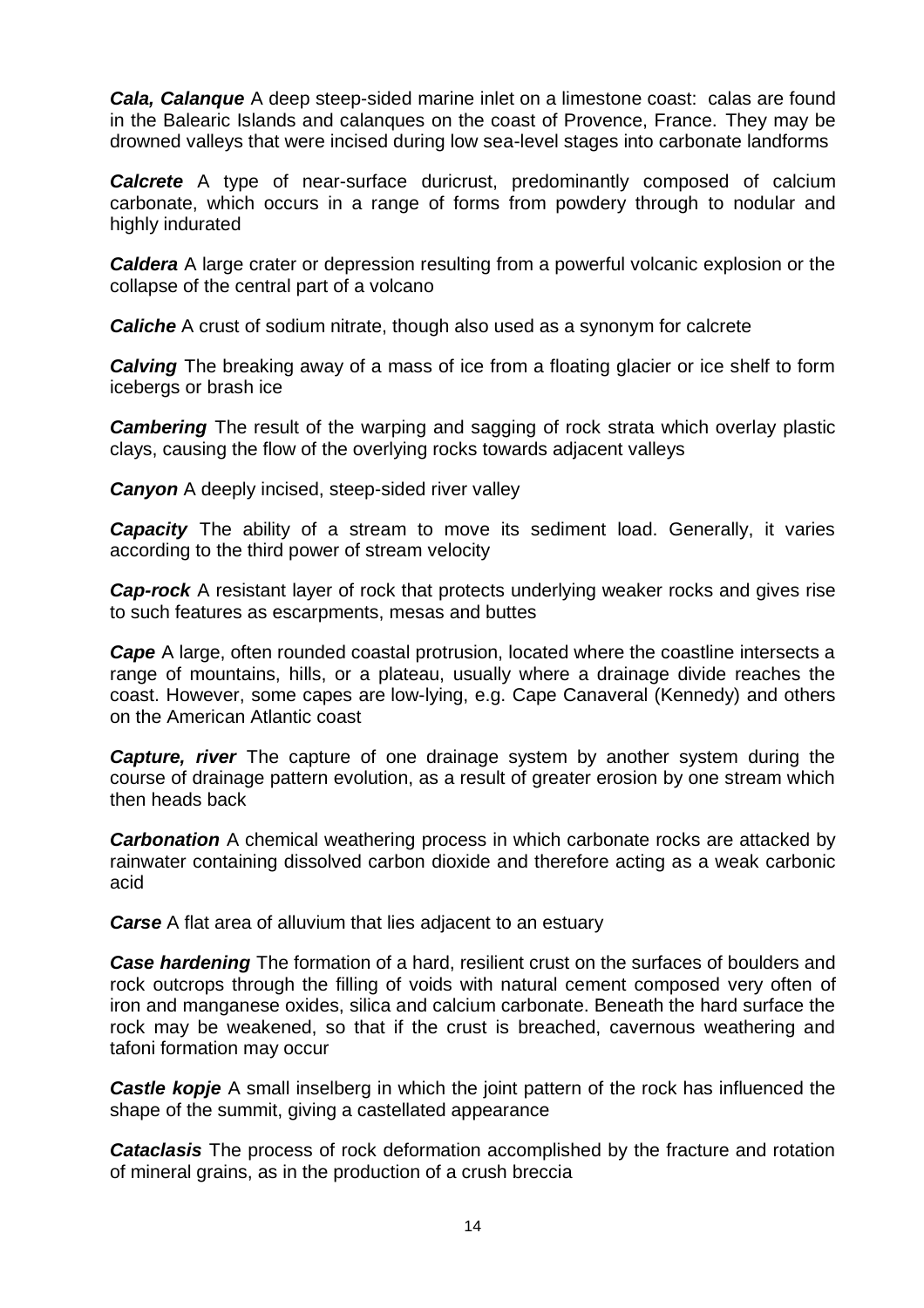**Cataclinal** Pertaining to a stream or river which trends in the same direction as the dip of the rocks over which it flows

*Cataract* A series of stepped waterfalls across a stream channel

*Catastrophism* A concept that landforms are the result of sudden catastrophic events rather than slow processes

**Catchment** The area drained by a river and defined by the surrounding watershed

**Catena** A sequence of soils that changes in response to their positions on a slope owing to variations in weathering, transportational processes and soil moisture conditions on the slope

*Causse* A French term synonymous with karst

*Cave or cavern* A subsurface macro opening or chamber or series of chambers, resulting very often from the solution of carbonate rocks

*Cavernous weathering* A process which causes the hollowing-out of rock outcrops and boulders on vertical and near-vertical faces

**Cavitation** A process of fluvial erosion commonly occurring at waterfalls and rapids, but also in sub-glacial streams, where bubbles of air within the water implode, sending out shock waves that can exert considerable stresses

*Cay* A small low-lying depositional island of coralline sand or gravel (shingle cay) built up just above high tide level by wave action on a reef flat, usually towards the lee side. In the Caribbean a cay is termed a key

**Celerity** In a river, the square root of the product of the acceleration due to gravity and the mean depth of the river flow

*Cenote* A distinctive type of doline or sinkhole, formed by the dissolution of limestone or other soluble rocks in subdued karst plains. The typical Yucatan cenote is a nearcircular, water-filled shaft with vertical or overhanging walls extending up to 100m downward from the ground surface

*Centripetal drainage* A pattern of streams converging on a central lowland from surrounding highlands

*Channel* The bed and banks that confine the surface flow of a stream

**Channel capacity** The size of the river channel cross-section to bankfull stage, usually expressed as the cross-sectional area in square metres

**Channel resistance** Sources of resistance, such as roughness, which oppose downstream motion and result in energy loss

**Channel storage** The volume of water that can be stored along a river channel because of the variations in channel morphology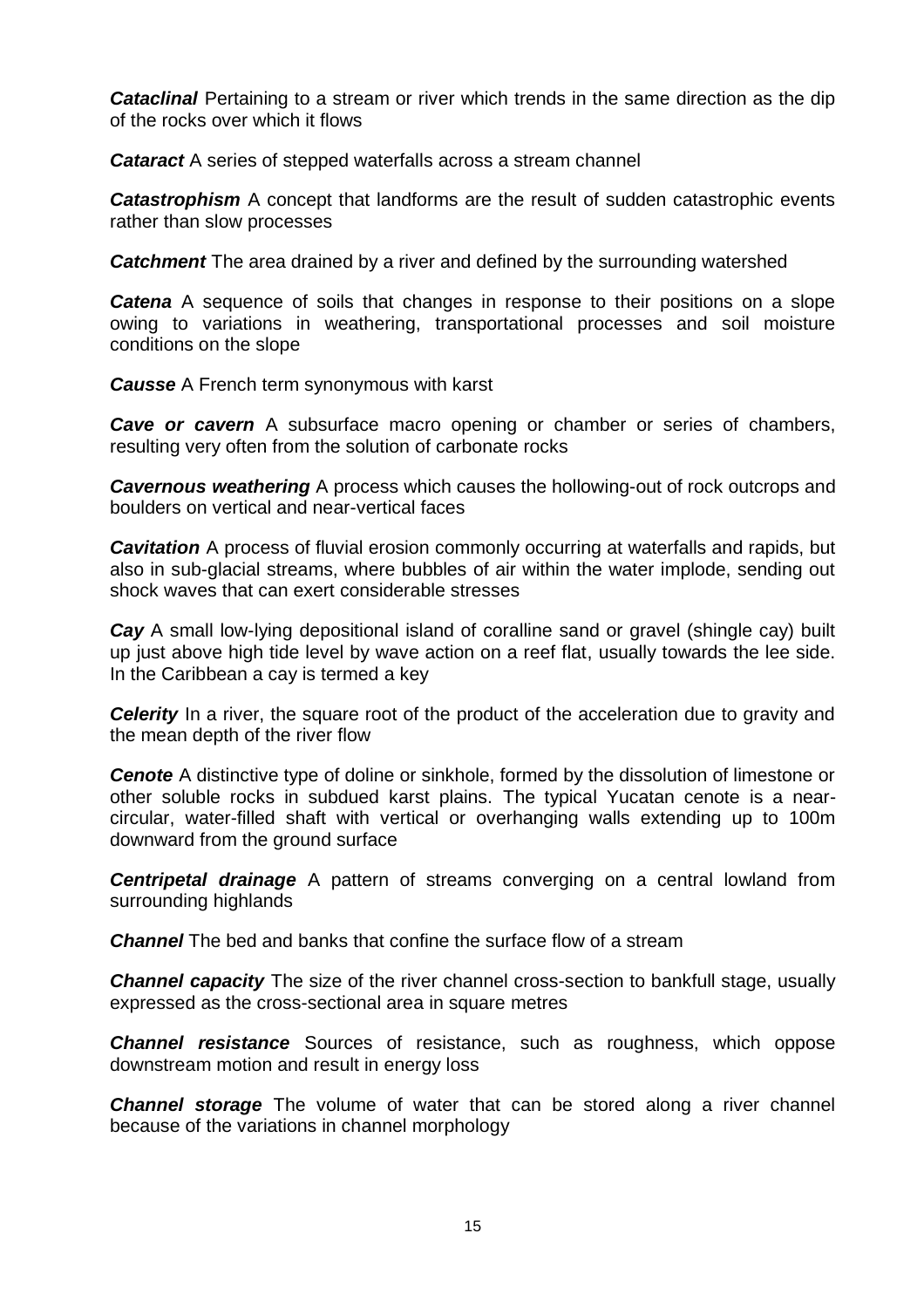**Channelization** Straightening or deepening of a natural channel by artificial cut-offs, grading, flow-control measures, or diversion of flow into a man-made channel

**Chatter marks** A series of small, closely spaced, crescentic grooves or scars formed in bedrock by rocks frozen in basal ice as they move along and chip the glacier's bed. The horns of the crescent generally point down glacier

**Chelation** The chemical removal of metallic irons in a rock or mineral by biological weathering

**Cheluviation** The result of water containing organic extracts combining with soil cations to form a chelate. This solution then moves downward through the soil profile by eluviation, thereby transferring aluminium and iron sesquioxides into lower horizons

*Chemical denudation* Denudation that results from the removal of dissolved material. Most frequently chemical denudation is calculated from the solute loads of rivers draining large catchments

*Chemical weathering* The decomposition of rock minerals in situ by chemical reactions

**Chenier ridge** A long, low-lying narrow strip of sand, often shelly and typically up to 3 meters high and 40 to 400 meters wide, deposited in the form of wave-built beach ridge on a swampy (peat and clay), deltaic or alluvial coastal plain by wave action. Many cheniers contain shelly sand and gravel

**Chevron** A linear pattern of small, V-shaped ridges formed by the dragging of an object over the surface of a viscous mud. The V-shapes close in the down-current direction, enabling the marks to be used as palaeocurrent indicators

*Chézy coefficient/equation* An empirical formula relating stream velocity to the controlling variables of hydraulic radius and channel slope

**Chine** A deep and narrow ravine cut into soft rock on a cliffed coast by a stream descending steeply to the shore, often over waterfalls

**Chott** A seasonal lake, often very saline, especially in the context of tectonically formed basins in North Africa

**Chronosequence** A time sequence of landforms constructed by using sites of different ages

*Chute* A narrow channel with a swift current, applied to rivers, the straits between the mainland and islands, and to furrows produced by avalanches on hill slopes

**Cinder cone** A volcanic cone composed of small fragments of solidified lava formed during explosive eruptions

*Cirque (corrie/cwm)* A bowl-shaped depression formed by glacial erosion of bedrock

*Clay dune* A dune, often a lunette, formed of clay sized particles or clay aggregates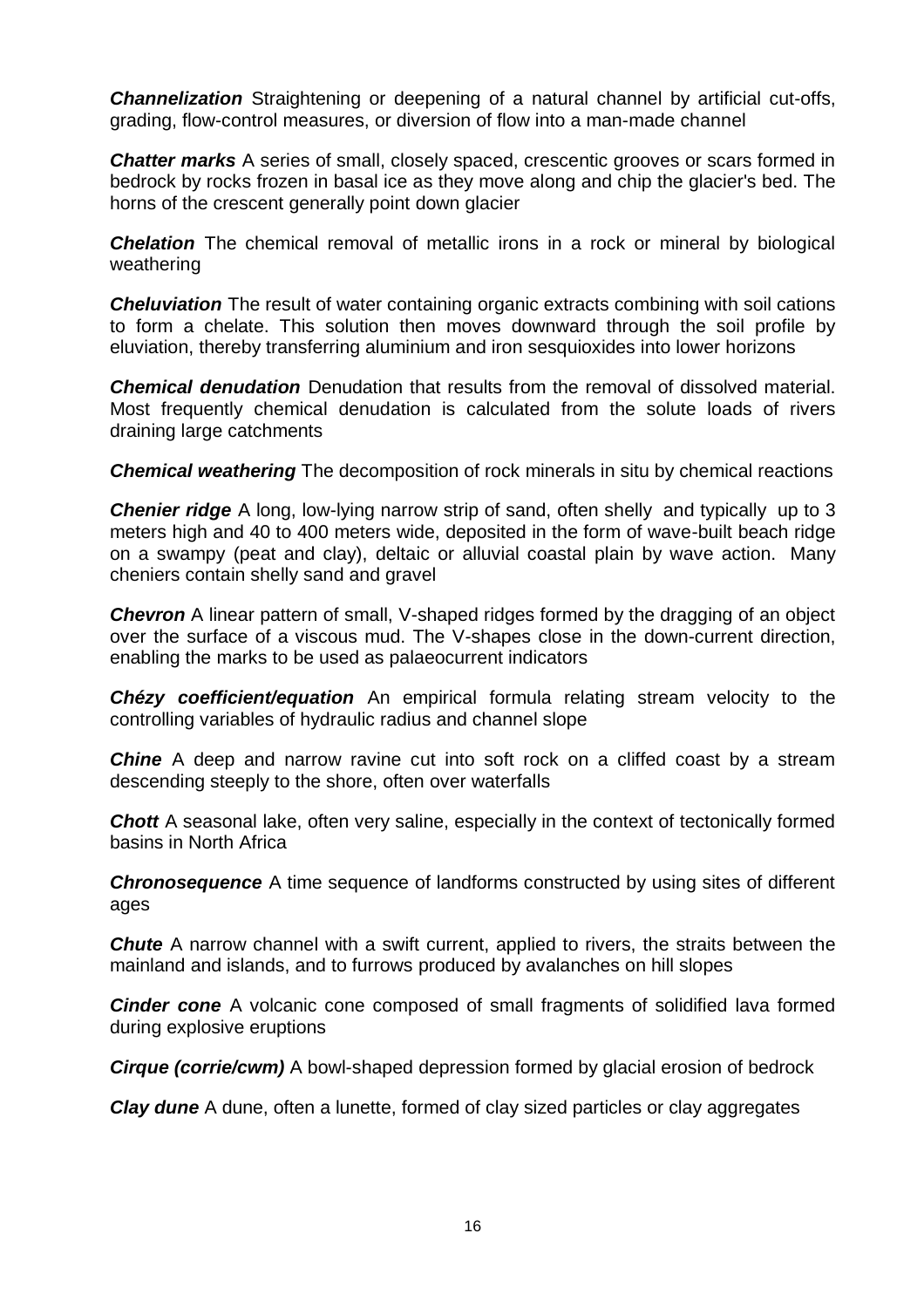*Clay-with-flints* An admixture of clay and gravel, predominantly flint, occurring in the chalk uplands of southern England, and probably the insoluble residue left after chalk solution and/or the reworking of Tertiary deposits

*Clay pan* A small dryland depression with a baked surface of clay

*Clast* Grain of sediment, silt, sand, gravel, etc., especially as a constituent fragment of a [clastic](http://dictionary.reference.com/browse/clastic) rock formation, as distinguished from a chemical or biogenic component of such a formation

*Clear water erosion* The erosion caused by rivers whose sediment load has been removed or reduced by the construction of a dam and reservoir. With a reduced sediment load, incision tends to occur rather than aggradation

*Cliff* A rocky near vertical slope

*Cliff, marine* A steep (usually > 40°, often vertical and sometimes overhanging) coastal slope cut into (and thus exposing) rock formations, produced by basal marine erosion (undercutting), but occasionally by faulting or earlier fluvial or glacial erosion

*Cliff-top dunes* Usually found where sand blown from a beach moved up and over a cliff, but the link between the beach and the dune has been removed by erosion, exposing the cliff; occasionally the dunes have arrived from inland

*Climatic geomorphology* The interpretation of land form assemblages and regions in terms of the climatic zones in which they occur

*Climato-genetic geomorphology* An attempt to explain landforms and different relief generations in terms of fossil as well as contemporary climatic influences

*Climbing dune* Topographic dune that occurs to the windward side of a hill and move up the hillside

*Clint and grike* An upstanding block of limestone (clint) bounded by fissures (grikes)

**Clitter** Accumulations of large granite boulders as a blockstream on hill slopes below tors

*Cluse* A steep sided valley which cuts through a mountain ridge

**Cockpit karst** Scenery produced by limestone solution resulting in a hummocky terrain of conical residual hills surrounded by depressions

*Col* A well-defined depression (pass, saddle or wind-gap)

*Cold-based glacier* A glacier whose base is at a temperature much below 0°C and frozen to the bedrock, resulting in slow movement and limited erosion

**Collision coast** A coastline coinciding with the convergence of two lithospheric plates

**Colluvium** An unconsolidated mass of rock debris and weathered material that has accumulated at the base of a cliff or slope and deposited by surface wash and various mass movement processes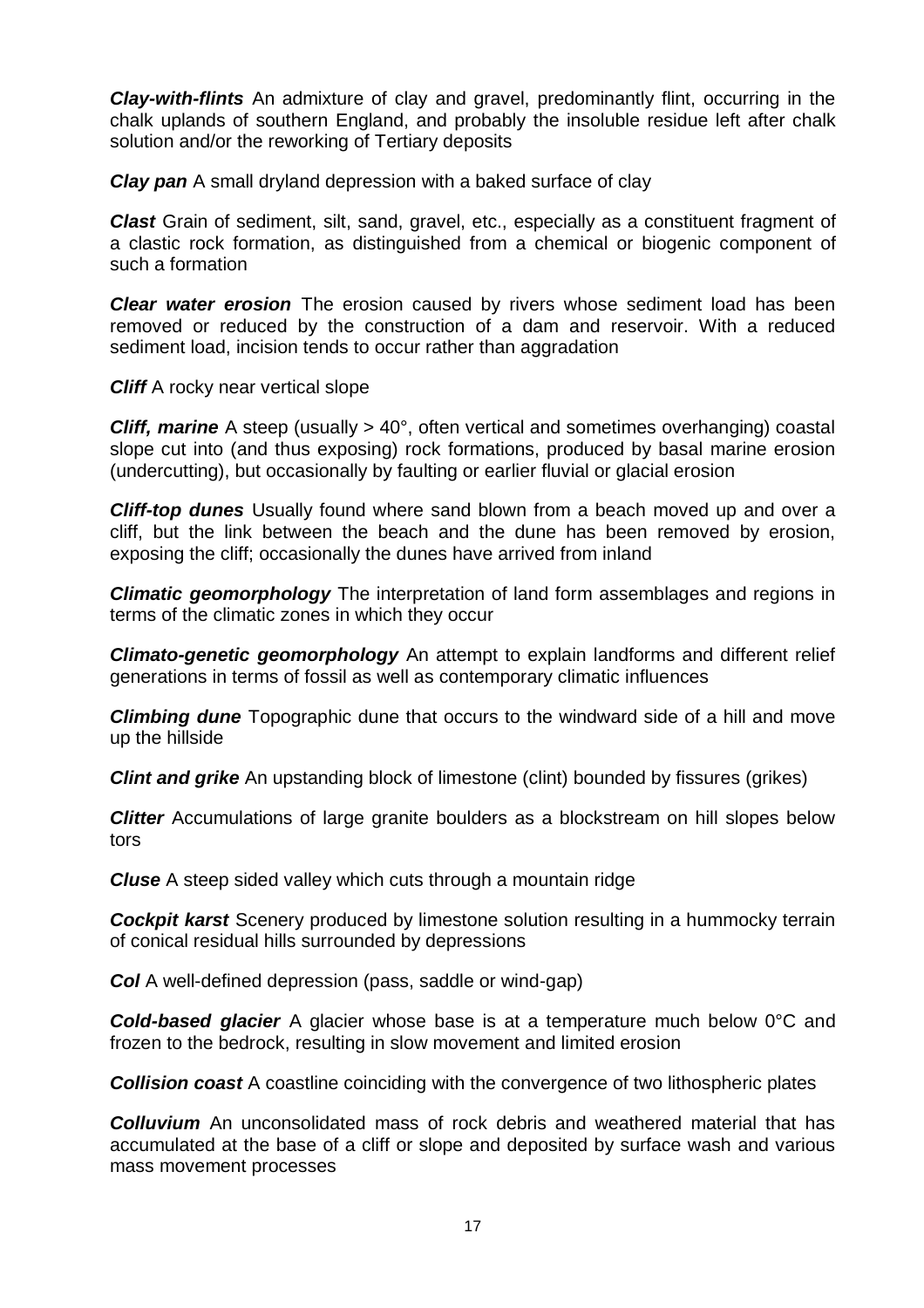## *Combe (Coombe)* A small valley

**Comminution** The process of reducing a mass to smaller particles by impact or abrasion by water, wind or ice

**Competence** The ability of a current of water or wind to transport sediment of a particular particle size

*Complex dune* A dune which is a combination of two or more dune types

**Complex response** The variety of linked changes which may occur in a drainage basin in response to the single passage of a geomorphological threshold

**Composite cone** A volcanic cone showing a crude stratification owing to the alternate deposition of layers of ash, cinders and lava

*Compound dune* A large dune on which smaller dunes of similar type and slip-face orientation are superimposed

*Compressing flow* A type of glacier flow in which there is a decrease of velocity in a down-glacier direction

*Conchoidal fracture* A fracture in a rock or mineral which is shaped like a shell

**Concordant coast** A coastline in which the natural grain of the country, represented by ridges and valleys runs parallel to the coast

*Concordant drainage* drainage that is concordant to geological structures

**Cone** A mass in which the base is a circle and the summit a point, as with many volcanoes

**Cone karst** A type of karst dominated by residual hills. The fencong of China

**Congelifluction** The movement of rock and earth, usually down hillslopes, as a result of freezing and thawing of ice

*Congelifraction* Freeze-thaw weathering

**Congeliturbation** Frost churning in the active layer

*Consequent stream* A stream whose course follows, or is 'consequent upon' the original slope of the land surface

**Constant slope** The straight part of a hillside surface Iving below the free face, and having an inclination determined by the angle of repose of the talus material forming it

**Constructive waterfall** A waterfalls produced by the precipitation of curtains of tufa

*Constructive wave* A type of wave the effect of which is to build up a beach profile

*Continental drift* The hypothesis that continental land-masses have undergone changes in position as a result of seafloor spreading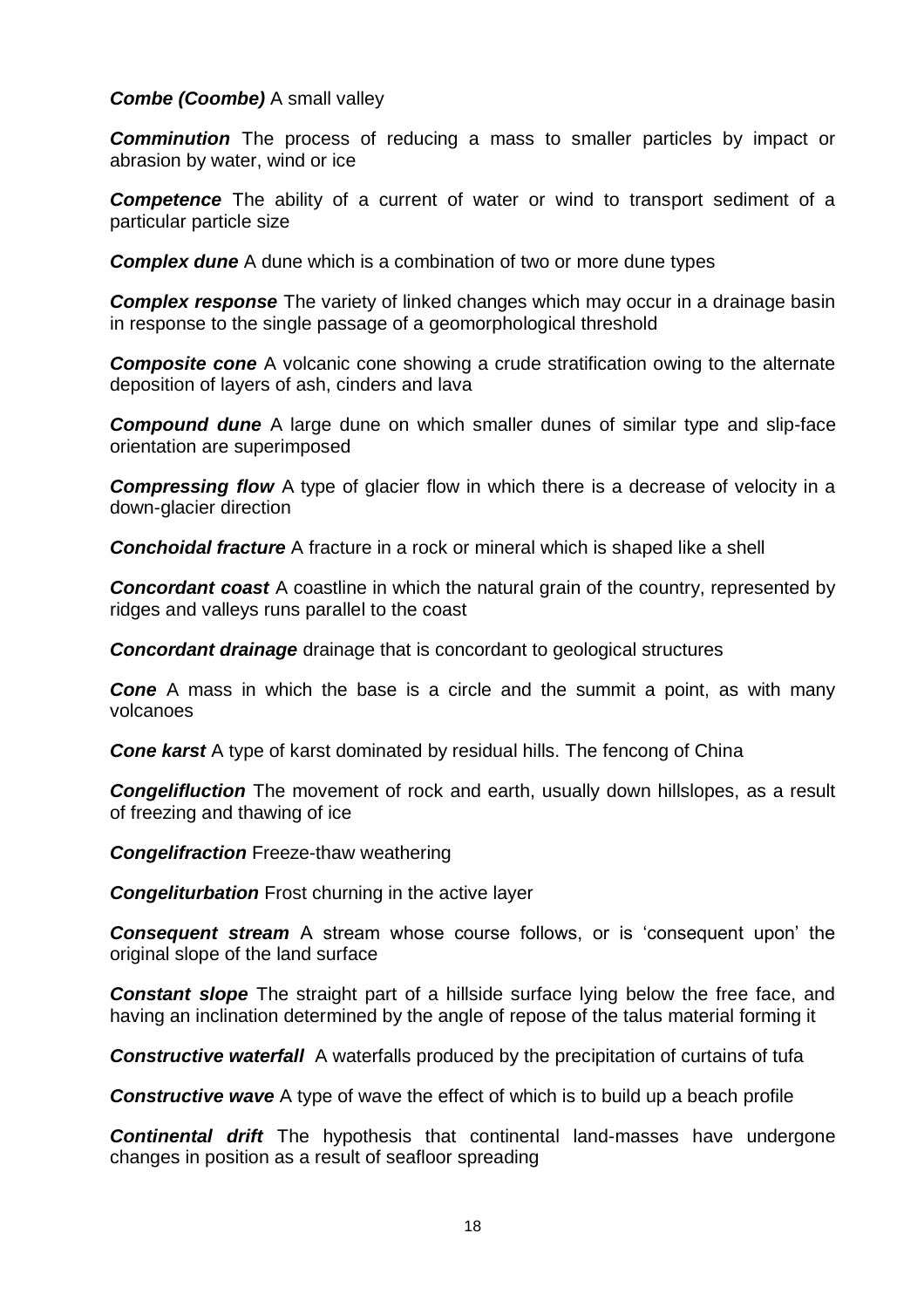*Continental flood basalts* The result of a giant [volcanic eruption](http://en.wikipedia.org/wiki/Volcanic_eruption) or series of [eruptions](http://en.wikipedia.org/wiki/Eruption) that coats large stretches of land or the [ocean](http://en.wikipedia.org/wiki/Ocean) floor with [basalt](http://en.wikipedia.org/wiki/Basalt) [lava.](http://en.wikipedia.org/wiki/Lava) Flood basalts have occurred on [continental](http://en.wikipedia.org/wiki/Continent) scales [\(large igneous provinces\)](http://en.wikipedia.org/wiki/Large_igneous_province) in [prehistory](http://en.wikipedia.org/wiki/Prehistory)

*Continental margin* A zone which combines both the continental shelf and the continental slope as is distinct from the deep-sea floor

**Continental rise** The gently inclined slope which leads up from the deep-sea floor to the foot of the continental slope

*Continental shelf* The submerged gently sloping margins of a continent bonded on the ocean side by a continental slope

*Continental shield* An ancient, stable, low-relief interior of a continent

*Continental slope* A slope between a continental shelf and the adjoining abyssal floor

*Continuous permafrost zone* A region in which permafrost occurs everywhere in the ground except beneath large bodies of water or ice

*Contributing area* The portion of a catchment which is, or appears to be, providing water for storm runoff

**Convergent boundary** In [plate tectonics,](http://en.wikipedia.org/wiki/Plate_tectonics) a convergent boundary, also known as a destructive plate boundary (because of [subduction\)](http://en.wikipedia.org/wiki/Subduction), is an actively deforming region where two (or more) tectonic plates or fragments of the [lithosphere](http://en.wikipedia.org/wiki/Lithosphere) move toward one another and collide. As a result of pressure, friction, and plate material melting in the [mantle,](http://en.wikipedia.org/wiki/Mantle_(geology)) earthquakes and [volcanoes](http://en.wikipedia.org/wiki/Volcano) are common near convergent boundaries. When two plates move towards one another, they form either a subduction zone or a [continental collision](http://en.wikipedia.org/wiki/Continental_collision)

*Convex slope* A slope element with a progressively increasing steepness in a downslope direction

**Convolution** a wavy pattern in sediment caused by frost churning and periglacial action

**Coombe** A short, steep-sided valley

**Coombe rock** A structureless mass of unstratified rubble produced by frost weathering and solifluction under past periglacial conditions

*Coquina* A carbonate rock which consists largely or wholly of mechanically sorted, weakly to moderately cemented fossil debris (especially that of shells) in which the interstices are not necessarily filled with a matrix of other material

*Coral algal reef* A marine structure containing colonies of scleractinian corals

**Corestone** A spheroidal boulder of relatively unweathered rock surrounded by saprolite and formed by sub-surface weathering of a joint block

**Corniche** An organic protrusion growing out from steep rock surfaces at about sea level and providing a narrow pavement at the foot of sea cliffs. Calcareous algae are a major component, along with serpulids and vermetids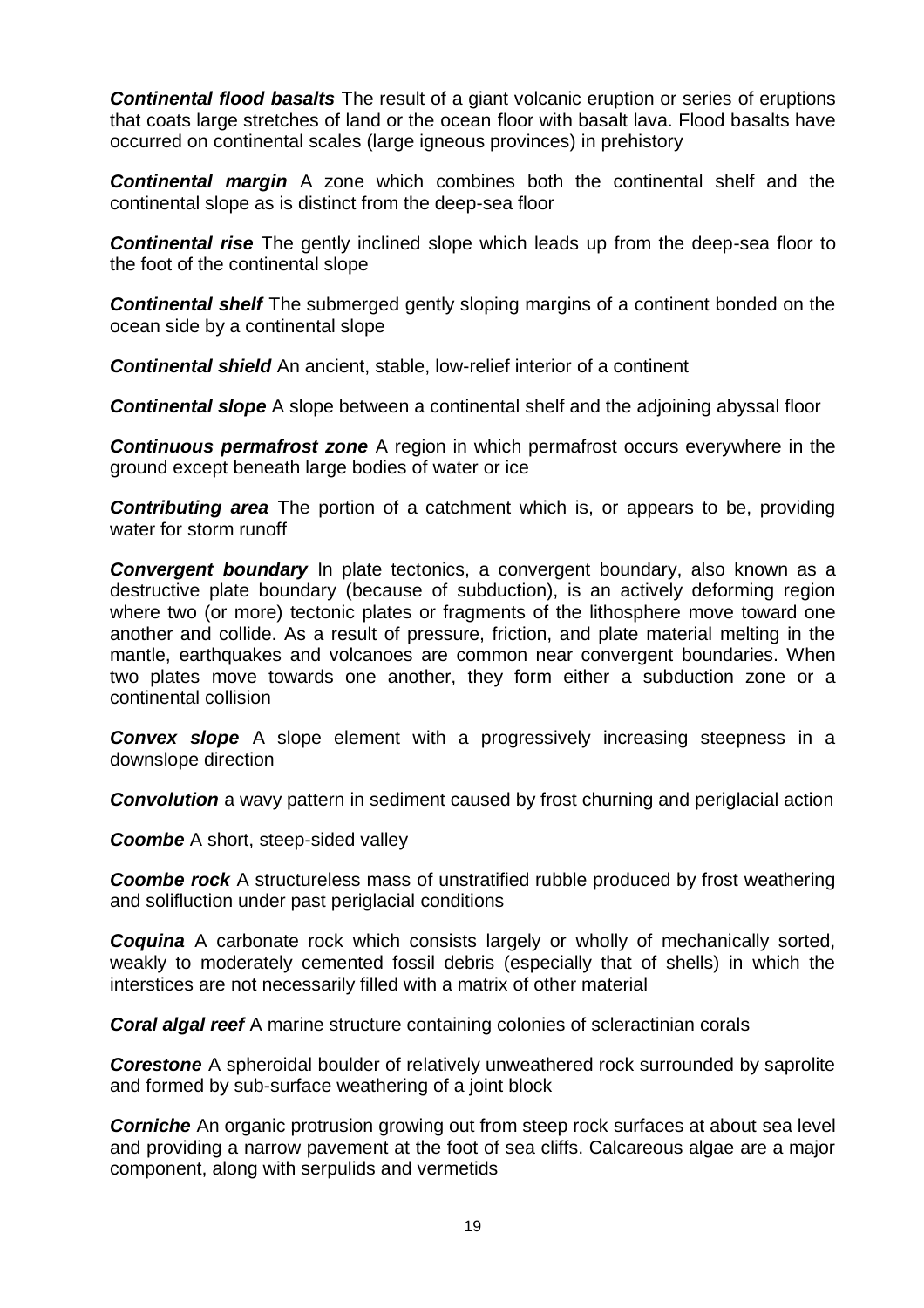**Corrasion** The mechanical erosion of rock surfaces by the impact of moving debris

*Corridor karst* A type of karst characterized by long, narrow chasms enlarged by the action of water and into which surface runoff or stream may flow; they may be located along a fault plane, fissure, joint or between two beds

*Corrie* A glacial cirque

**Corrosion** The chemical erosion of rock surfaces by water

**Corrosion plain** A product of the end stages of karst denudation when the surface is lowered so that residual hills disappear and only a plain is left

**Cosmogenic dating** A technique based on the fact that Earth is constantly being bombarded by cosmic rays. These induce nuclear reactions within the upper few m of the Earth's surface, producing cosmogenic nuclides. With the development of advanced spectrometric techniques it became possible from the 1980s onwards to measure the concentrations of these nuclides. This enables dating of surfaces to be undertaken as their nuclide concentrations are interpreted as reflecting the time elapsed since the surface was first exposed. The range of dates that can be obtained can extend over several thousands to several millions of years

*Coulée* A flow of volcanic lava which has cooled and solidified

**Couloir** A deep gorge or ravine on the side of a mountain

*Covered karst* A limestone terrain in which the characteristic karstic forms are buried beneath a cover of superficial material

*Coversand* Aeolian sand sheets of cold climate origin

*Crab-hole* A small abrupt depression in the ground surface which occurs in sediments that are prone to vertical cracking and horizontal piping

*Crag-and-tail* A glacial landform developed where a glacier or ice sheet overrides a mass of hard rock (the crag), which protects softer rock in its lee, thus forming a tapered, gently sloping ridge (the tail)

*Crater* A rounded depression formed at the summit of a volcano or by the impact of a meteorite

*Craton* A continental area that has experienced little internal deformation since the Precambrian. They form the core of ancient shield areas

**Creep** The gradual downslope movement of material on hillsides or of glacier ice under the influence of gravity

*Crevasse* A deep fissure in the surface of a glacier resulting from tensional forces

*Crevasse-splay* A fan-shaped system of distributive and anastomosing channels developed on the side of a levee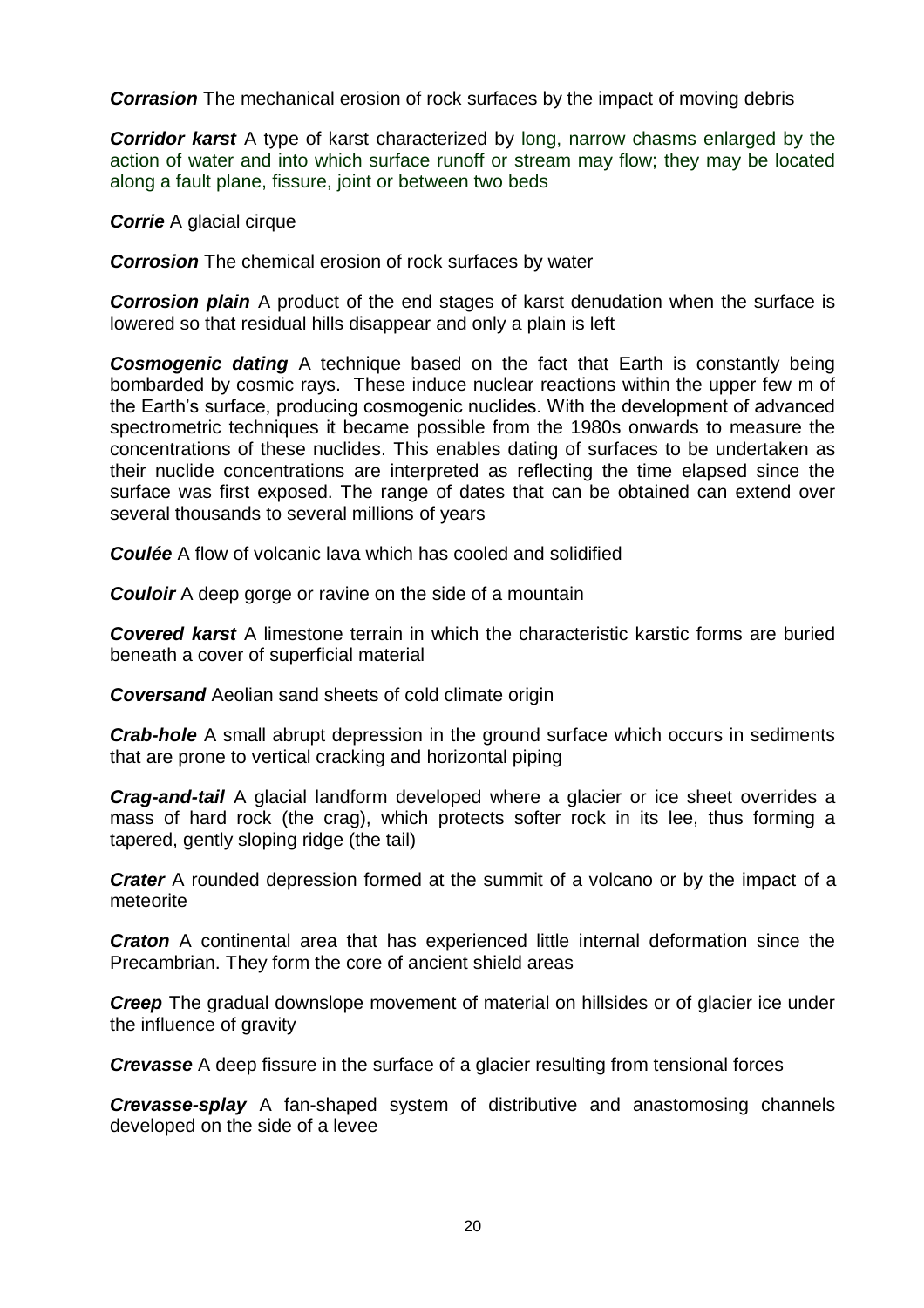*Crust, biological* Organic crusts (also called microphytic, microbiotic, cryptogamic, cyanobacterial crusts) that occur particularly in and on the surfaces of desert soils and sediments. They are composed of mosses, algae and lichens

*Crust, rainbeat* Crusts that develop when physico-chemical changes occur at the interface between the air and the soil during and after rainfall events. These rain-beat crusts develop in dry regions because a protective plant canopy is seldom present to intercept the impact of falling raindrops. Direct raindrop impact on such unprotected surfaces causes speedy disruption of soil aggregates, compaction of the surface, slaking and the filling of cracks and pores by wash-in of sediment

*Cryoclasty* The breaking up of rock by frost action

*Cryoconite hole* A water-filled cylindrical melt-hole on glacial ice surface

*Cryogenic weathering* The combination of weathering processes, both physical and chemical that operate in cold environments

*Cryoplanation* The flattening and lowering of a landscape by processes related to the action of frost

**Cryosphere** Those portions of Earth's surface where water is in a solid form (i.e. ice)

*Cryostatic pressure* The elevated water potential in saturated, coarse-grained sediments caused by freezing in a closed system

*Cryoturbation* The process whereby soils and rock are churned up by frost processes to produce convolutions or involutions

*Cryptovolcano* A small roughly circular area of greatly disturbed strata and sediments which though suggestive of volcanic activity does not contain any true volcanic materials

*Cuesta* An asymmetrical upland feature usually associated with gently dipping rocks and comprising a steep scarp slope (or escarpment) and a longer, gentler dip slope

*Cuirass* An indurated soil crust, such as a hard laterite, which mantles the land surface and provides a protective covering

*Cultural geomorphology* The scientific study of human engagement with geomorphological landscapes and of cultural reactions to and perceptions of landscape, and how these should be considered by geomorphologists, especially in terms of improving environmental management and landscape conservation

*Cuspate bar* A triangular depositional bank of sand or shingle, submerged, at least at high tide, extending out from the coast with straight or concave shores that meet in a seaward point, and enclosing a depression occupied by a lagoon at low tide

*Cuspate barrier* Similar to a cuspate bar, except that it has been built above high tide level

*Cuspate foreland* A triangular depositional area of sand or shingle with straight or concave shores extending out to a seaward point, with multiple beach ridges marking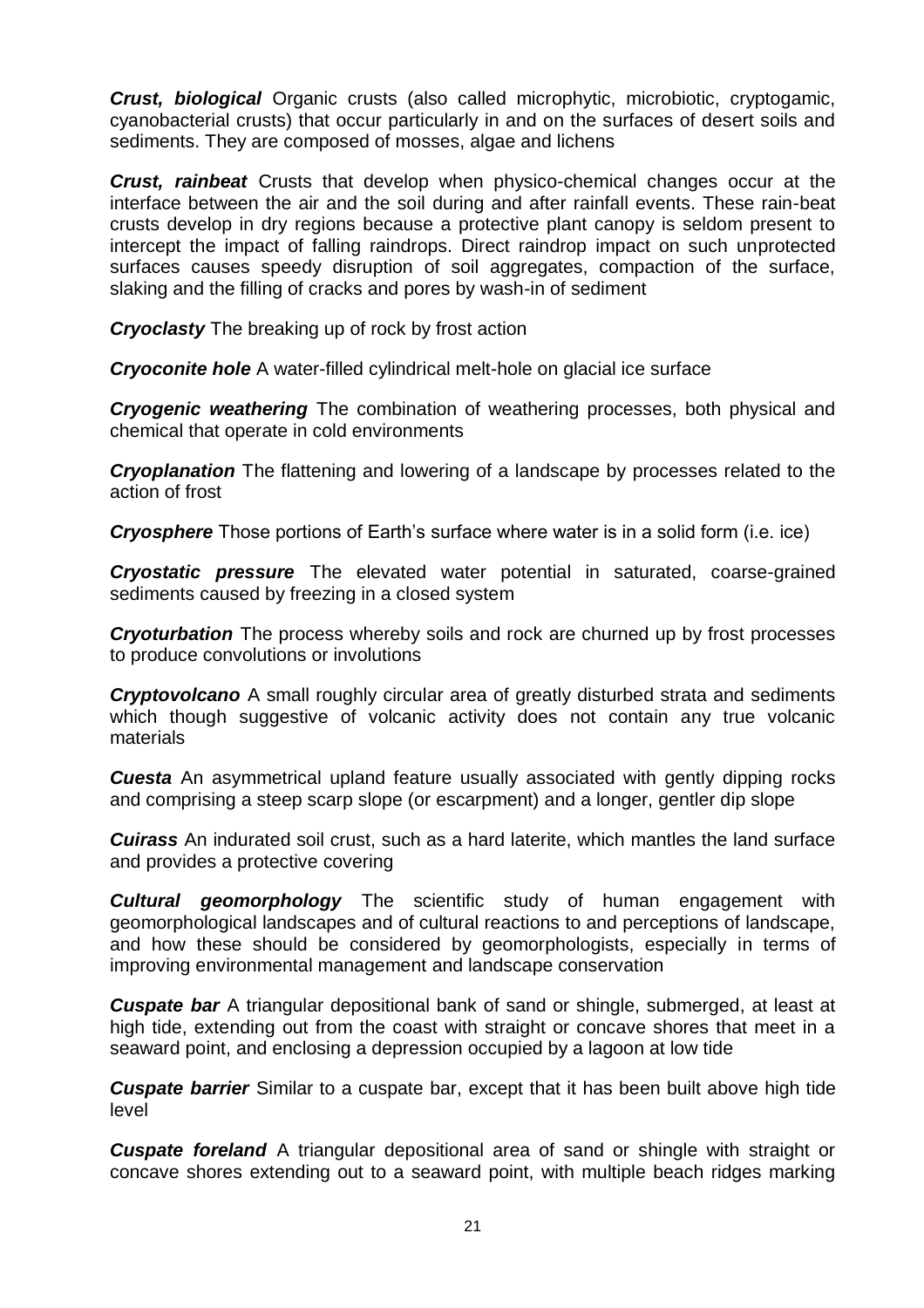stages in progradation on one or both flanks. Cuspate forelands may migrate by erosion of one flank and the drifting of beach material to accrete on the other

**Cusp, beach** Regular successions of half-saucer (crescentic) depressions opening seaward between cuspate points in the swash zone on the upper beach face, the points being of coarser material (shingle or coarse sand) than the intervening hollows. Also known as swash cusps

*Cuspate spit* A triangular spit that projects from the coast with straight or concave shores extending out to a seaward point. Often formed in the lee of an islet, stack, reef or shoal, or on the shores of a bay or lagoon as the result of convergent wave refraction. Formerly known as a cuspate bar, but this term is not applicable to a feature built above high tide level

*Cut-off* A neck between adjacent meanders that has been cut off by erosion

*Cwm* A corrie or cirque

*Cycle of erosion* The sequence of denudational processes and forms which, in theory, exist between the initial uplift of a block of land and its reduction to a gently undulating surface or peneplain close to base level

*Cyclic time* A period of time in which events happen in an orderly way

**Cymatogeny** The warping of the Earth's crust over horizontal distances of tens to hundreds of kilometres with minimal rock deformation producing vertical movements of up to thousands of metres

**Dalmatian coast** A coastline characterized by chains of islands running parallel to the mainland, deep bays and steep shorelines, being the product of subsidence of an area of land with mountain ridges running parallel to the coast

**Daly level** Levels on coral reefs caused by erosion at times in the Pleistocene when temperatures and sea levels were lower

**Dambo** A shallow valley or depression which, though seasonally waterlogged, frequently contains no channel. The flanking slopes are gentle and they are associated with land surfaces of very low relief

**Danxia landform** A kind of landform consisting of terrestrial red beds and featured by steep scarps

**Daya** A shallow depression found primarily in areas underlain by limestone bedrock or calcrete as a result of solution

**De Geer Moraine** A glacial landform consisting of swarms of small ridges oriented perpendicular to the ice flow direction. They are believed to form either marginally to an ice body by a glacier pushing at the grounding line or sub-glacially by material being squeezed up into basal crevasses

*Dead-ice topography* Stagnant ice topography

**Debâcle** The breaking up of ice in rivers in the spring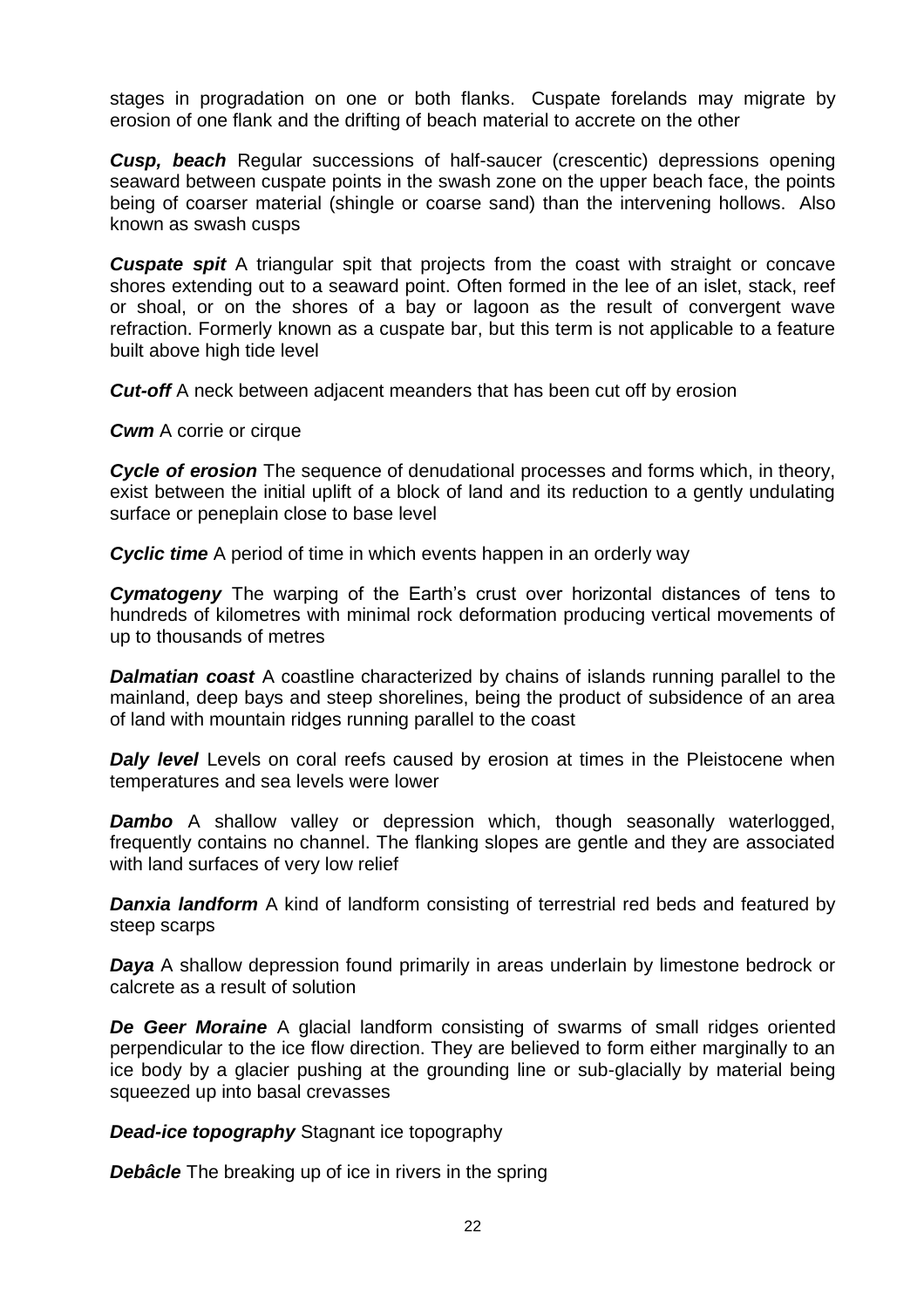*Debris avalanche* A sudden downslope gravitational movement of debris due to saturation by heavy rain

**Debris cone** A fan-shaped deposit of debris at the point where a mountain torrent debouches onto a valley floor

**Debris flow** A mixture of fine material (sand, silt and clay), coarse material (gravel and boulders), with a variable quantity of water, that forms a muddy slurry which moves downslope

*Debris slide* A failure of unconsolidated material which breaks up into smaller parts as the slide advances downslope. The material involved is mostly colluvium and weathered material of fractured rocks masses (i.e. flysch formations, shales, and slates). The failure surface usually develops at the contact between the regolith cover and the bedrock, and is roughly parallel to the ground surface

**Decollement** A feature resulting from the detachment of strata from underlying beds during folding, with the result that the upper strata slip forward

**Deep weathering** The production of regolith or saprolite by prolonged and/or intense chemical weathering

**Deflation** The entrainment and transport of fine sediment from a source deposit by the action of wind

*Deformable beds* When glaciers move over an unconsolidated bed, it has been shown by numerous workers that there is a coupling between the glacier and the underlying bed. This leads to an increase in the velocity and/or decrease in the slope angle of the glacier, and the deformation of the sediments below

**Deglaciation and deglacierization** The reduction in size of a glacier or ice sheet resulting from a negative mass balance leading to the exposure of the previously icecovered surface

*Degradation* The wearing down of the and surface by denudational processes

*Dell* A small well-wooded stream or river valley

**Delta** A depositional landform produced by sedimentation at and around the mouth of a river

**Demoiselle** A pillar of earth or other unconsolidated material that is protected from erosion by a capping boulder

**Dendritic drainage** A type of drainage pattern with a tree-like form

**Dendrochronology** The study of annual tree rings, based on the measurement of variations in the ring widths caused by variations in climate and the environment at the time of ring formation

**Dendrogeomorphology** The use of tree rings to establish the dating of geomorphological phenomena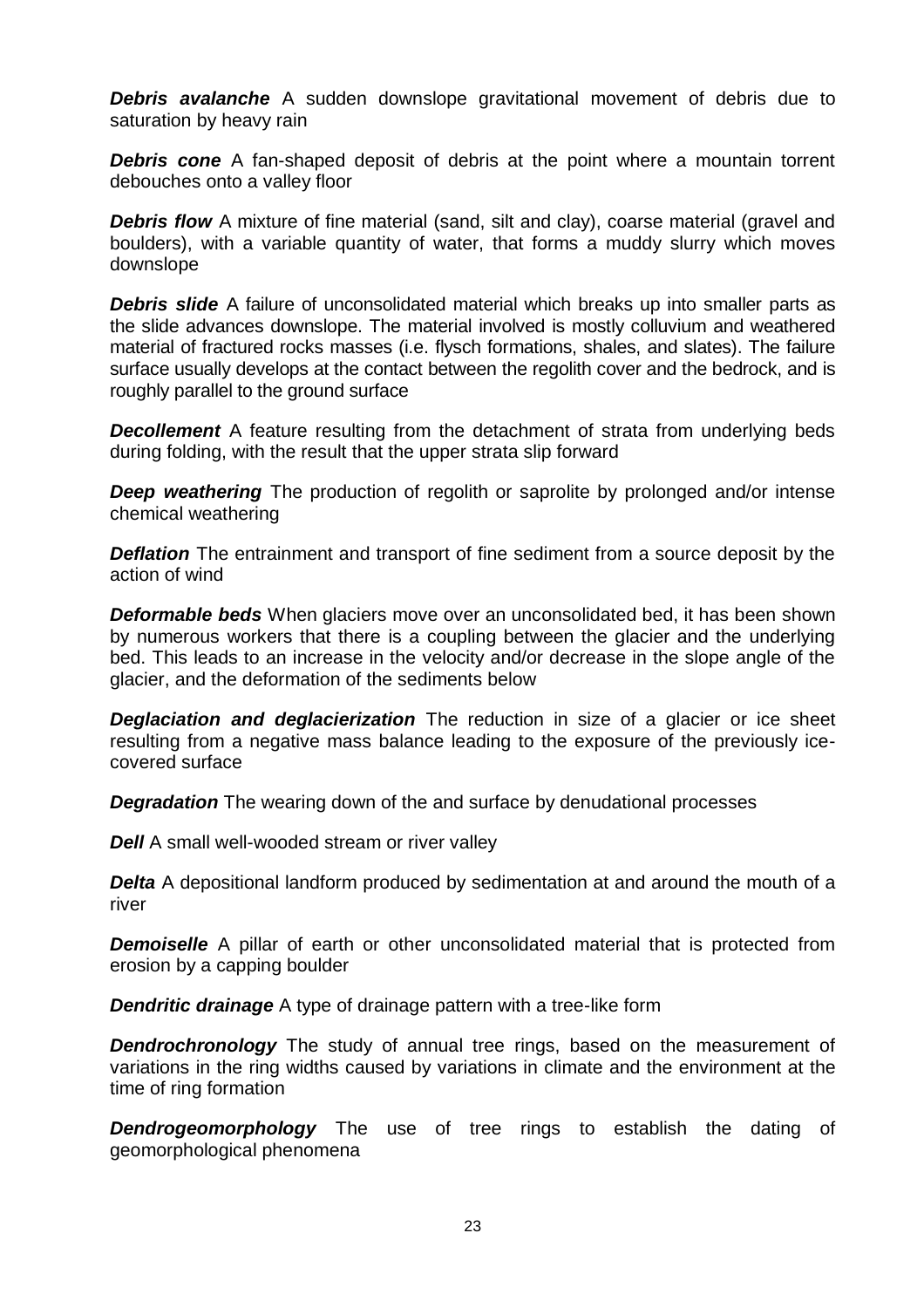**Density current** A descending body of air or water with a high suspended load (e.g. a turbidity current, a dust storm, clouds of falling volcanic ash, etc.)

**Denudation** The wearing away of the landscape by processes of weathering, erosion and mass movement

**Denudation chronology** The timing of erosional events as revealed by erosion surfaces

*Deranged drainage* A disordered and somewhat chaotic drainage pattern characterized by numerous short streams and basins of internal drainage

*Desert pavement* Often called stone pavement, it is a stony surface, often found in deserts, where coarse particles form a surface layer underlain by material that is a mixture of coarse and fine sediments. It may be formed by deflation of fine materials, their removal by sheet floods, or by upward movement of clasts by heaving processes or downward movement of silts from above

**Desert varnish** A thin, shiny, dark patina, generally rich in iron and/or manganese, that develops on rock surfaces

**Desertification** The spread of desert conditions into areas that were previously not desert as a result of human activities and/or climate change

**Desiccation cracks and polygons** Features produced by wetting (swelling) and drying (shrinking)

*Desquammation* Onion skin weathering. The disintegration of rocks by peeling off the surface layers

**Destructive wave** A type of wave that erodes or combes down a beach

**Detachment** The process of separation of transportable particles from a soil or softrock layer, usually by running water, raindrop impact or wind

*Dew-pond* An artificial small hollow in southern England used for storing water

*Diagenesis* Post-depositional changes which have altered a sediment, particularly cementation and compaction

*Diapir* An anticlinal fold which has resulted from the upward movement of mobile rocks, such as halite, lying beneath more competent strata

*Diastrophism* Tectonic processes which produce dramatic changes in the shape of the Earth's surface, such as orogeny, faulting or folding

**Diatreme** Vents and pipes which have been forced through sedimentary strata by the forces of underlying volcanism (e.g. a kimberlite pipe)

**Differential erosion** The selective erosion of rocks of widely varying resistance or along lines of weakness, such as joints and faults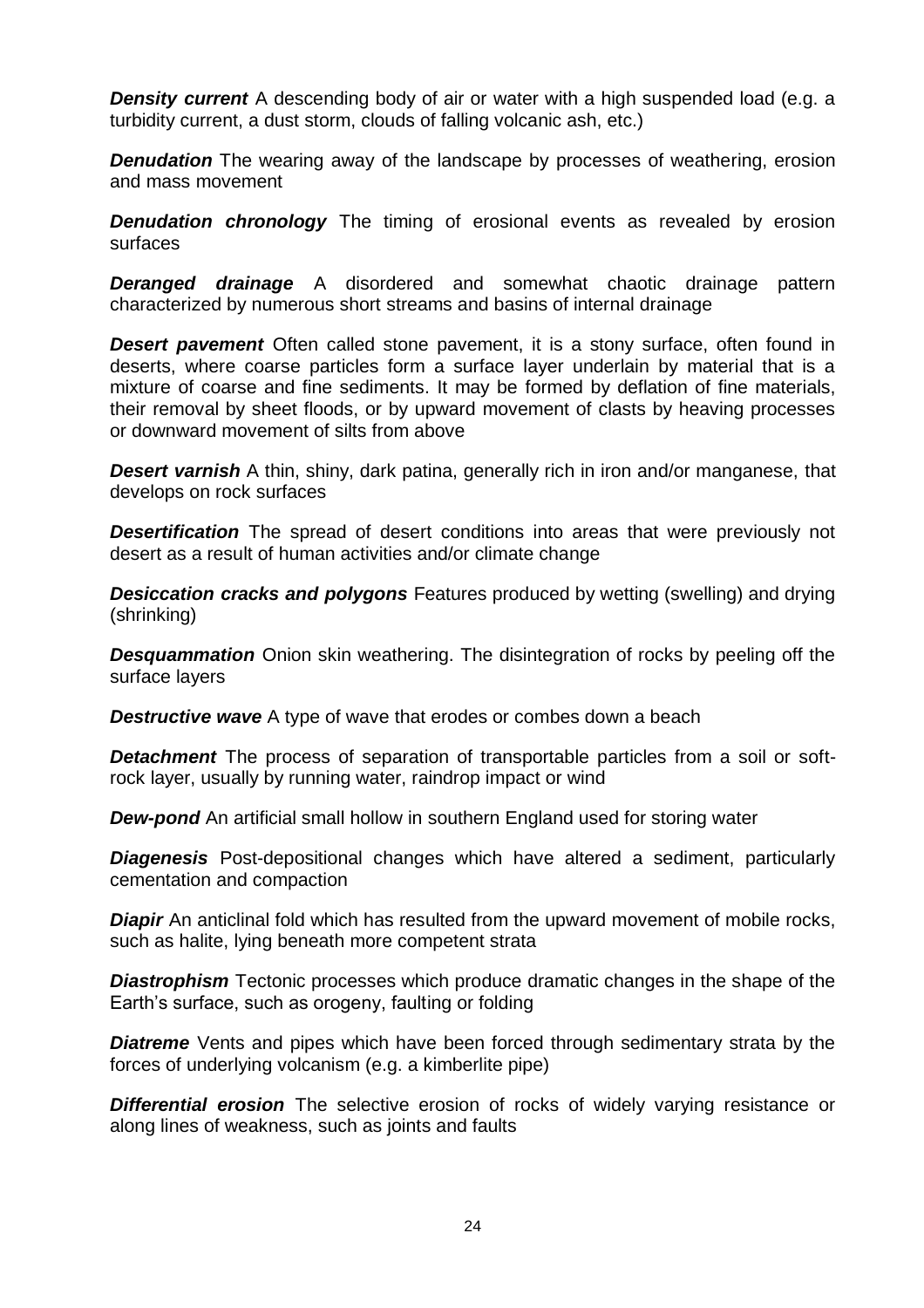**Diffluence, glacial** The breaching of watersheds by distributary ice flows from a valley glacier

*Digital elevation model (DEM)* a numerical description of the ground surface

*Digital terrain model (DTM)* A method of [transformi](http://en.mimi.hu/gis/transform.html)ng [elevation](http://en.mimi.hu/gis/elevation.html) data into a [contoure](http://en.mimi.hu/gis/contour.html)d [surface](http://en.mimi.hu/gis/surface.html) of a three-dimensional display

*Dilatation or dilation* The process whereby rock joints are developed by the spontaneous expansion of rock masses when confining pressure is reduced as a result of erosion

*Diluvium* Material deposited by Noah's flood

*Diluvialism* The belief in the role of Noah's flood in shaping the landscape

**Dipslope** The more gentle slope of a cuesta; the slope of the land surface that approximates the dip of the underlying sedimentary rocks

**Directional Index** the ratio between the resultant drift (or sand transport) potential (RDP) and the total drift potential from all directions (DP)

*Dirt band* A band of dirty or discoloured ice in a glacier composed of dust, soot and debris. It is indicative of a season of ablation

**Dirt cone** A conical or elongated mound of ice, covered by a layer of debris developed in the ablation zone of a glacier

**Dirt cracking** Weathering produced because if a rock contains some cracks, dirt (e.g. windblown silt) would accumulate in them. If differential thermal expansion between the core and outside of the rock mass caused the cracks to alternately open and close, then when the crack opens dirt particles penetrate more deeply into the crevices. The particles then prevent the crack from closing to its former position, and so put the rock under strain. In addition, the dirt particles themselves would be affected by expansion and contraction, possibly in response to changes in moisture

**Disarticulation** The process through which large blocks of ice, sometimes greater than 0.5 miles in width, detach from the thinning and retreating terminus of a glacier that ends in a body of water. Disarticulation occurs as the terminus thins to where its buoyancy no longer permits it to remain in contact with its bed. As the glacier begins to float free and rises off the bottom it rapidly comes apart along old fracture scars and crevasses

**Discontinuous permafrost zone** A region in which frozen ground occurs but us not laterally continuous

*Discordant drainage* Drainage that is discordant to or cuts across the structural gain of an area

**Discordant junction** A type of river confluence with a difference in elevation between the trunk stream and the tributary stream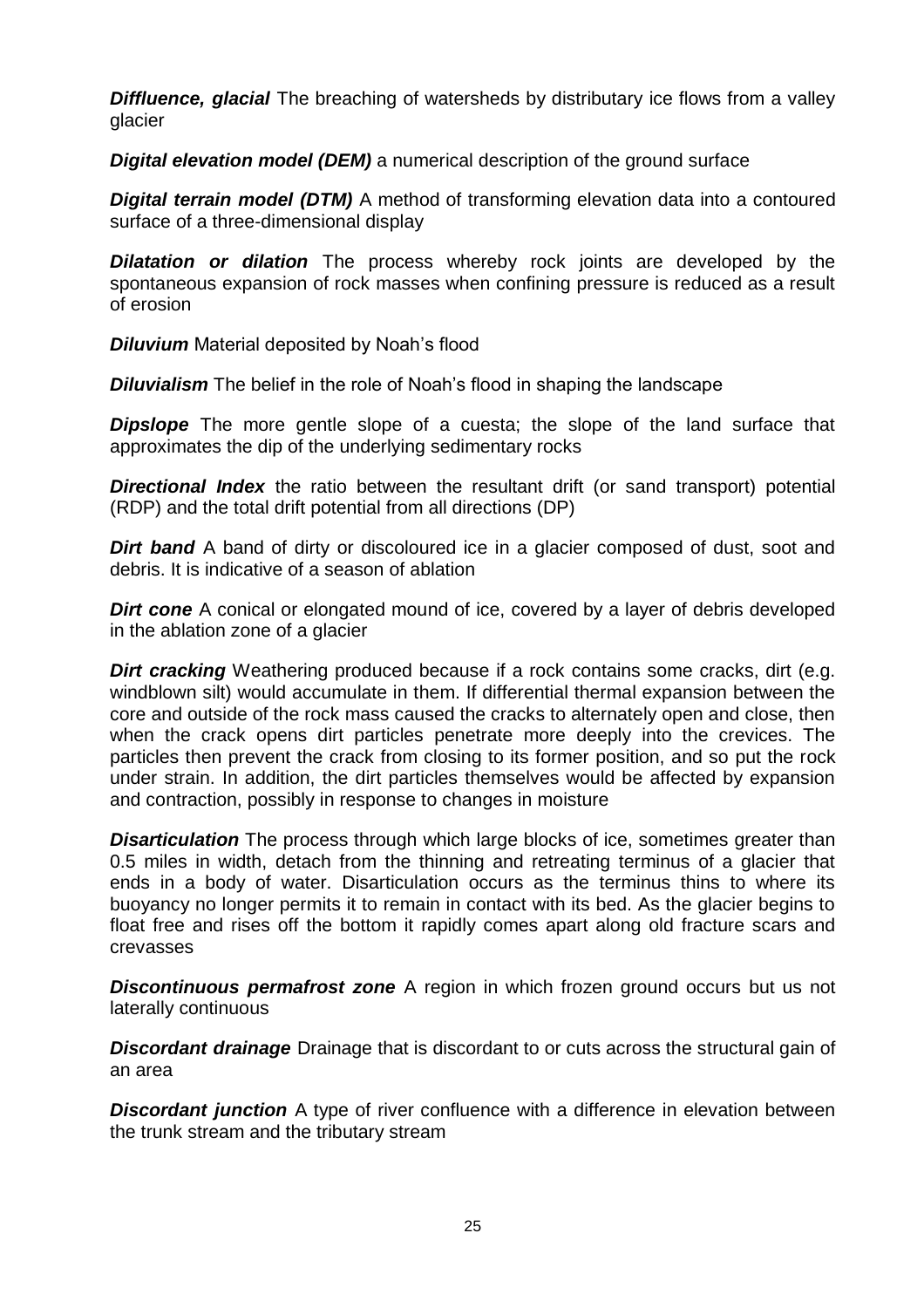**Dissipative beach** A beach where wave energy is greatly diminished as spilling breakers move in through shallow nearshore water

*Dissolved load* That part of the stream load that is carried in solution

**Dissolution** The process whereby a rock, or parts of a rock, combine with water to form a solution

**Distributary** One of a number of channels formed in a delta region where the river branches downstream

**Divergent erosion** A feature of tropical inselbergs, where surface runoff from the rock dome is fast and so there is little moisture for further weathering of the rock surface, whereas, by contrast, in the surrounding zone the water can percolate into the soil and so guarantees continued weathering of the rock there

**Doline** An enclosed depression found in karst landscapes. They are typically subcircular in plan, tens to hundreds of in depth. They may have vertical or gentle sides and they range from being saucer shaped to conical or even cylindrical). They occur in carbonate rocks, evaporites and even in siliceous rocks such as quartzites. Some are the result of concentrated dissolution, some result from collapse into underlying cavities and some are the result of subsidence or suffusion of overlying materials into the underlying bedrock

**Dolocrete** A form of calcrete in which magnesium carbonate is a major component, and which probably forms as a groundwater precipitate near the water table of a brackish water body

**Dome dune** A low, circular or oval mound formed where dune height is inhibited by unobstructed strong winds

**Domepit** A combined name for vertical karst cavities of which the arched tops are called domes and the deep bottoms are called pits

**Dominant discharge** The discharge to which the average form of river channels is related

**Dominant wave** The most powerful wave capable of moving the greatest quantities and largest sizes of beach material

**Donga** The term used in southern Africa to describe a gully or badland area caused by severe erosion, or the term used in Australia for a shallow closed depression on the Nullarbor Plain

*Dormant volcano* A volcano which, though not currently or perhaps even recently active, is not extinct since it is likely to erupt in the future

*Double planation* The development of two erosion surfaces, one below the surface produced by weathering, the other at the surface produced by wind and water erosion. It can contribute to the production of an etchplain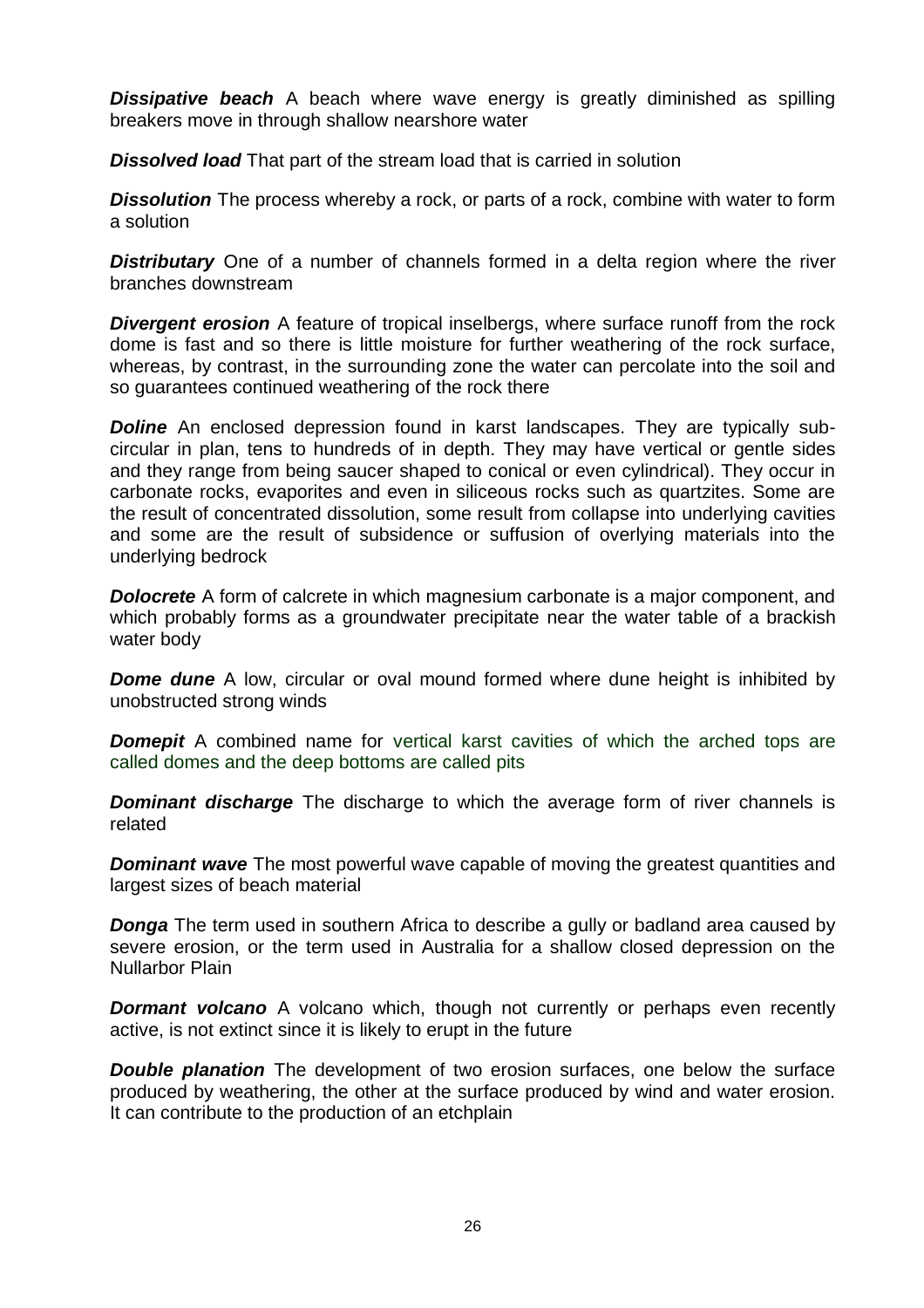*Down-warping* A slight downward deformation of the Earth's crust caused by sagging under the weight of an overlying burden as when the crust is depressed by deltaic sedimentation

*Draa* The largest category of desert bedform or dune

**Drainage basin** An area of land surface, upslope from a specific channel site to topographic divides separating the basin from adjacent drainage basins, over which water that results from inputs of precipitation moves and converges through a system of channels o and past the specified channel site

*Drainage density* The ratio of the combined stream lengths of a drainage basin to the basin area

*Drainage Pattern* The spatial arrangement of drainage channels

**Drapes (silt and mud)** A thin deposit of water-lain silt or mud coating a pre-existing morphological feature that can form in both tidal and fluvial environments

**Dreikanter** A shaped pebble found on the surface in desert regions and periglacial areas with three distinct facets on its upper surface as a result of wind abrasion

**Drift ice** Any type of floating ice that has drifted from its point of origin and broken into pieces small enough for a ship to sail through

**Drift potential** The potential sand transport due to aeolian processes in a particular wind environment

**Dripstone** Any accumulation of water-soluble salts on the roofs, walls and floors of caves. A general term for stalactites and stalagmites

*Dropstones* Isolated fragments of rock found within finer-grained water-deposited [sedimentary rocks.](http://en.wikipedia.org/wiki/Sedimentary_rock) They range in size from small pebbles to boulders. The critical distinguishing feature is that there is evidence that they were not transported by normal water currents, but rather dropped in vertically through the water column from icebergs, volcanoes, or floating plant material

## *Drowned valley* A ria

*Drumlin* An elongated and streamlined mound of glacial till deposited and shaped beneath an ice sheet

*Dry ravel* A general term that describes the rolling, bouncing, and sliding of individual particles down a slope and is a dominant hillslope sediment transport process in steep arid and semiarid landscapes

*Dry sand flow* A mass movement type in which a large mass of dry material falls from or over a steep slope and fluidizes on impact

*Dry valley* A valley formerly occupied by a permanent stream but which is now, except under extreme flow conditions, dry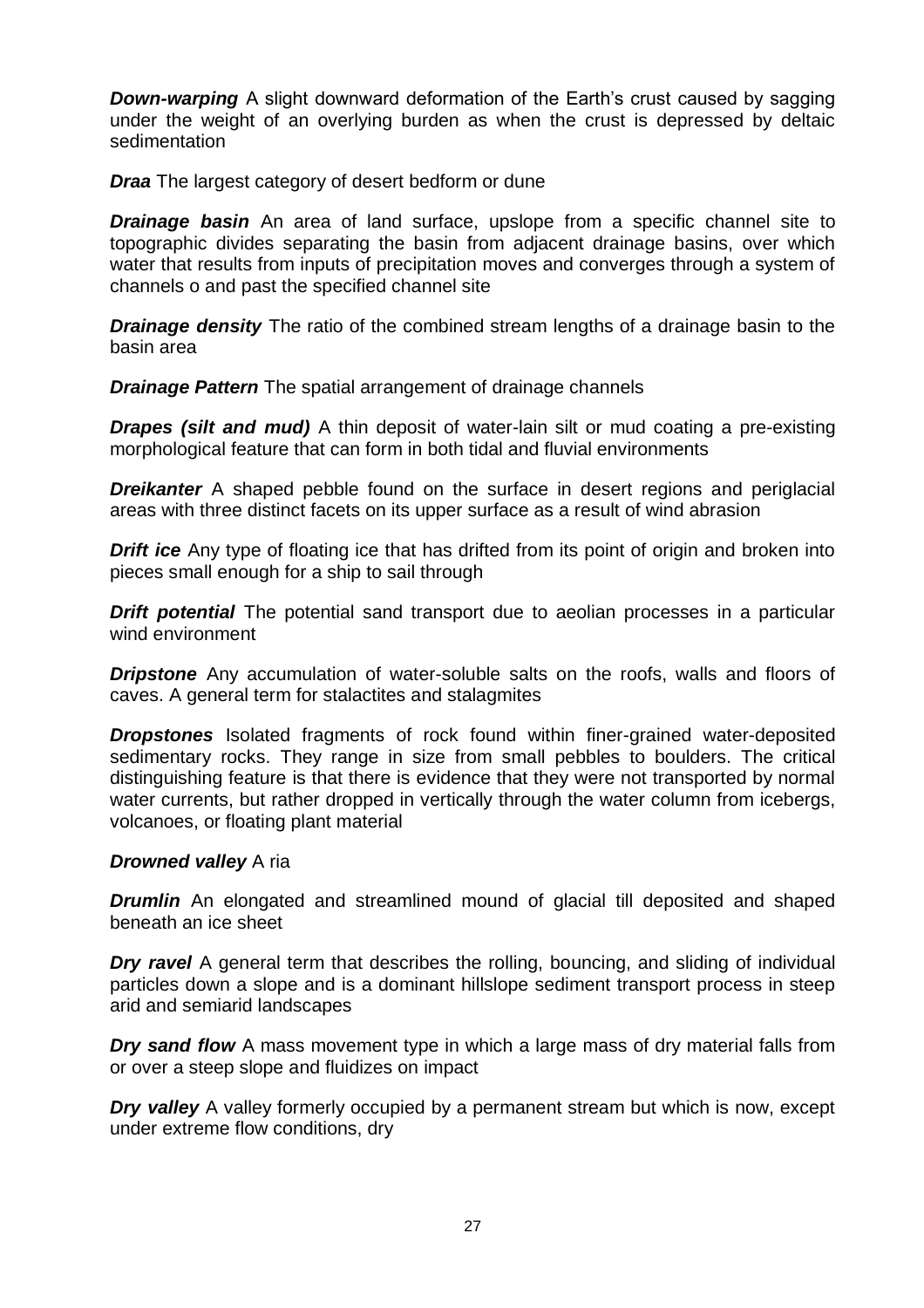*DuBoys equation* The bedload transport weight per unit width of channel per unit time expressed as a function of the mean bed shear stress in excess of the threshold shear stress required to initiate particle motion

*Dune* A ridge or hill of sand deposited by the wind

#### *Dunerock* Aeolianite

*Dune slack* Flat-bottomed, hollow zone within a sand-dune system. It may result from erosion or blow-out of the dune system, and the flat base level is therefore close to or at the permanent water-table level

**Duricrust** a hard crust or nodular layer formed at or near the land surface by weathering processes (e.g. ferricrete, calcrete, silcrete)

*Duripan* An indurated and cemented silica-rich accumulation within the soil zone or zone of weathering

**Dust devil** A strong, well-formed, and relatively long-lived [whirlwind,](http://en.wikipedia.org/wiki/Whirlwind) which stirs up dust and ranges from small (half a meter wide and a few m tall) to large (more than 10 m wide and more than 1000 m tall). The primary vertical motion is upward

**Dust haze** A suspension in the air of dust or small sand particles in the atmosphere, reducing visibility. The dust may be raised from the ground prior to the time of observation by the deflation activity of a dust storm

**Dust storm** An event in which visibility is reduced to less than 1 km as a result of particles being entrained by wind

**Dynamic equilibrium** A concept which describes a situation of relatively restricted fluctuations about a mean value, together with non-stationarity of that mean

*Earth hummock* A form of patterned ground characterized by rounded hummocks which produce an irregular net pattern over the land surface

**Earth pillar** A sharply pointed pinnacle of debris produced by intense erosion of susceptible materials

*Earthflow* A rapid movement of loose material downslope when saturated with water

*Earth system science* The study of the Earth System, with an emphasis on observing, understanding and predicting global environmental changes involving interactions between land, atmosphere, water, ice, biosphere, societies, technologies and economies. The Earth system is the unified set of physical, chemical, biological and social components and interactions that together determine the state and dynamics of Planet Earth, including its biota and its human occupants

## *Ebb-flood deltas (see Tidal deltas)*

*Echo dune* A topographic dune that is detached from the obstacle that induces its formation, due to the development of a reverse flow eddy that sweeps the area adjacent to the obstacle clear of sand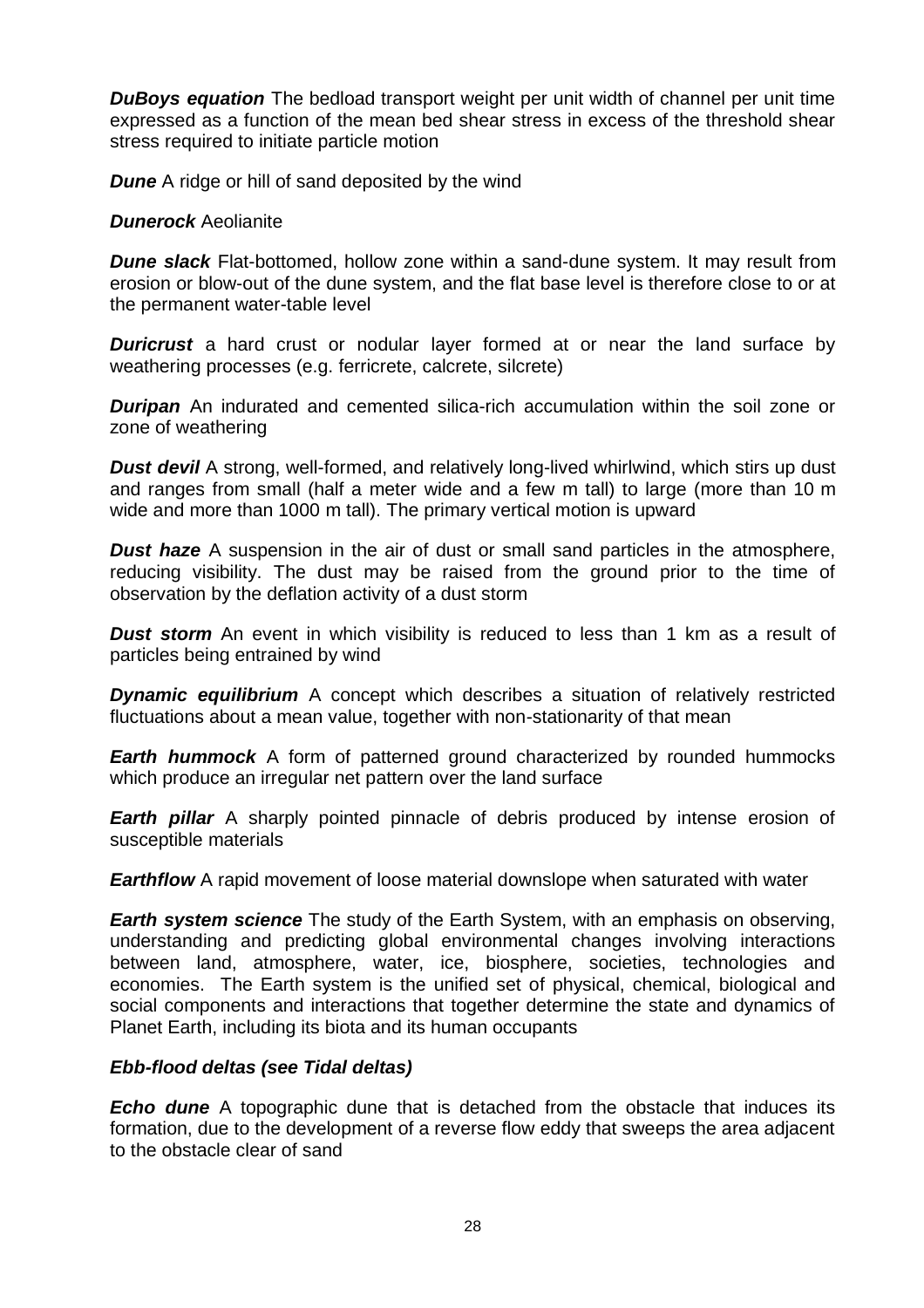*Edge waves* Standing oscillations that develop at right angles to the coastline as the result of resonance between waves approaching the shore and waves reflected from it

*Effective stress* The difference between total stress and pore pressure in a material, responsible for mobilizing internal friction

*Effusive eruption* A [volcanic](http://www.physicalgeography.net/physgeoglos/v.html#volcano) eruption where low[-viscosity](http://www.physicalgeography.net/physgeoglos/v.html#viscosity) [basaltic magma](http://www.physicalgeography.net/physgeoglos/b.html#basaltic_magma) is released. This type of eruption is not explosive and tends to form [shield volcanoes](http://www.physicalgeography.net/physgeoglos/s.html#shield_volcano)

*Elbow of capture* An abrupt turn in the course of a river attributable to stream piracy

*Eluvium and eluviation* The process of producing material (eluvium) by the washing down of soil constituents through a profile by leaching and/or mechanical downwash of clays, humus, etc.

*End moraine* A terminal moraine marking the limits of a glacial advance

*Endogenic* Processes arising from within the Earth

*Endokarst* Consists of the main part of karstic relief and contains both carbonate rocks and this includes cave systems (shafts, cavern etc.)

*Endoreic drainage* A catchment with no hydrological connection with the marine environment

**Endrumpf** A land surface that has been reduced to a flat plain or gently undulating landscape by erosive processes

*Engineering geomorphology* The application of geomorphic theory and techniques to solve earth-related engineering problems. It is one type of applied geomorphology and is very important for understanding and mitigating geomorphological hazards, including those triggered by human activities

*Englacial* Contained within a glacier or ice sheet

**Entrainment** The process by flowing water or air of mobilizing sediment by picking up particles and transporting them

*Entrenched meander* A meander that has become incised into its valley floor

*Epeirogenic movement* Upward or downward tectonic movements of large (continental) land masses

*Ephemeral stream* A stream or reach of a stream that does not flow for parts of the year

*Epikarst* The uppermost highly weathered layer of karst bedrock beneath the soil – the subcutaneous zone

*Epiphreatic* In a [cave system,](http://en.wikipedia.org/wiki/Cave_system) the *epiphreatic zone* or the *floodwater zone* is the zone between [vadose zone](http://en.wikipedia.org/wiki/Vadose_zone) above it and [phreatic zone](http://en.wikipedia.org/wiki/Phreatic_zone) beneath it

*Equifinality* The belief that the generation of a particular landform can be produced by a number of alternative mechanisms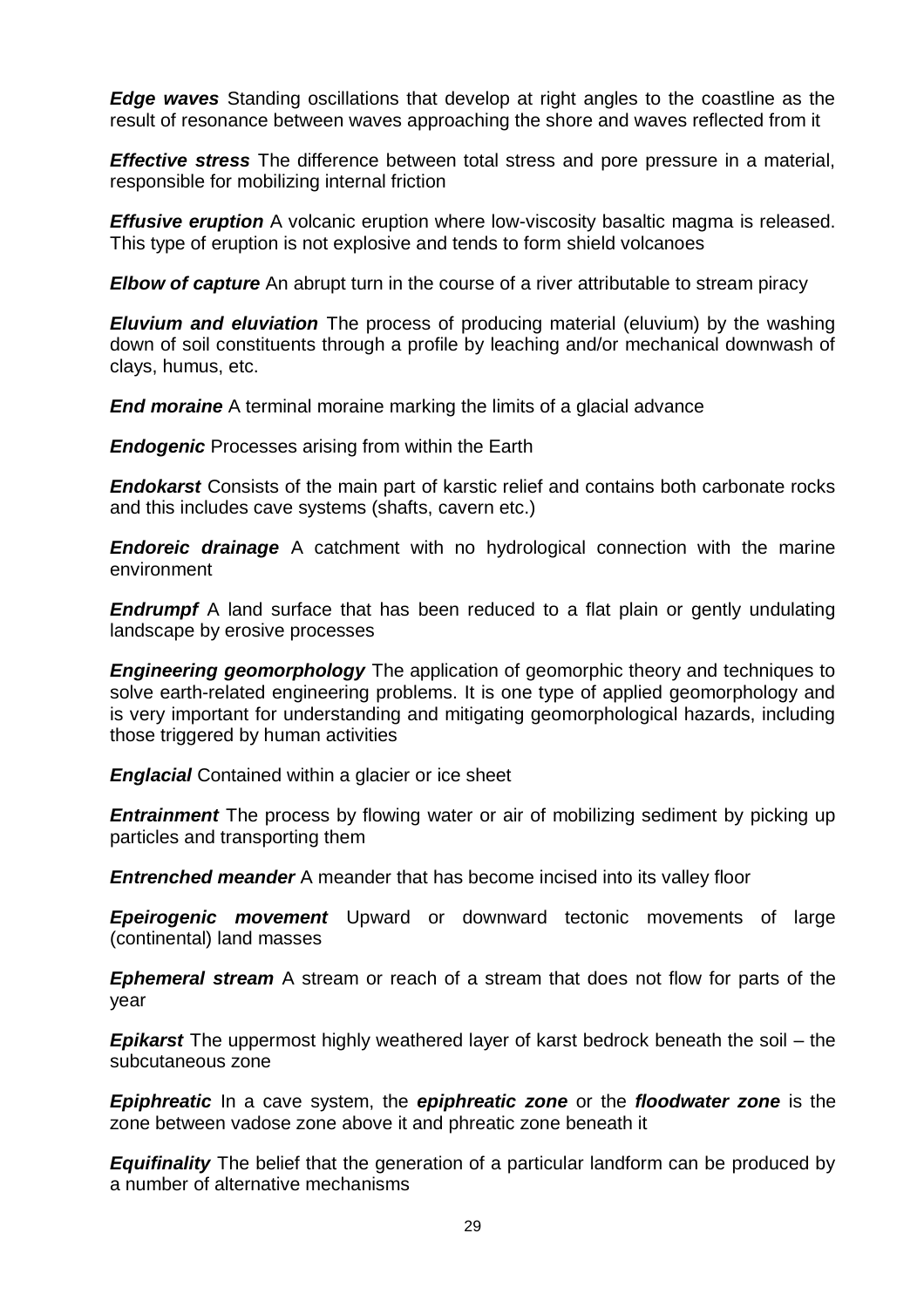*Equilibrium line* The boundary between the accumulation and ablations zones of a glacier

*Equilibrium shoreline* A hypothetical dynamic state in which the geometry of a beach reflects a balance between materials, processes and energy levels (climate)

*Equilibrium slope* A slope characterized by an equilibrium of forces that compensate each other. It exists if the amount of material that is removed from an areal unit of the surface per time unit is equal to the amount of material that is supplied to this areal unit during the same time

*Erg* A large area of sand dunes

*Ergodic hypothesis* The suggestion that sampling in space can be equivalent to sampling through time

*Erodibility* An expression of the susceptibility of a surface to erosional processes

*Erosion* The sculpturing action of geomorphological agents (e.g. glaciers, rivers, waves, wind) involving the transport of material

*Erosion surface* A more or less flat plain created by erosion. A planation surface

*Erosional isostasy* The uplift of a landmass as a result of erosion removing a mass of rock

*Erosivity* An expression of the susceptibility of the rainfall to detach particles from a soil surface and to initiate erosion

*Erratic* A rock that lies on contrasting bedrock because of long-distance transport from its origin, usually by glaciers

**Escarpment** A steep slope or cliff at the margins of an upland (e.g. a plateau edge or a cuesta)

**Esker** A sinuous, winding ridge of material laid down in a meandering subglacial stream

**Estuary** The seaward end of a river, opening towards the sea, typically through a funnel-shaped inlet, and usually subject to tidal movements and incursions of salt water from the sea

*Etchplain* An erosional plain where crystalline rocks are deeply weathered and where the saprolite is removed by erosion during uplift and dissection

*Eustasy/Eustatic movements* World-wide movements of sea level resulting from changes in the volume of water in the ocean basins. Such changes have occurred as the result of the waxing and waning of the Earth. s glaciers, ice sheets and snowfields (glacio-eustatic movements), but similar changes have taken place as the result of modification of the shape and capacity of the ocean basins by deposition of sediment (sedimento-eustatic movements), submarine vulcanicity (volcanic-eustatic movements) or tectonic deformation (tectono-eustatic movements). There are also steric changes due to expansion or contraction of the oceans with rising or falling temperatures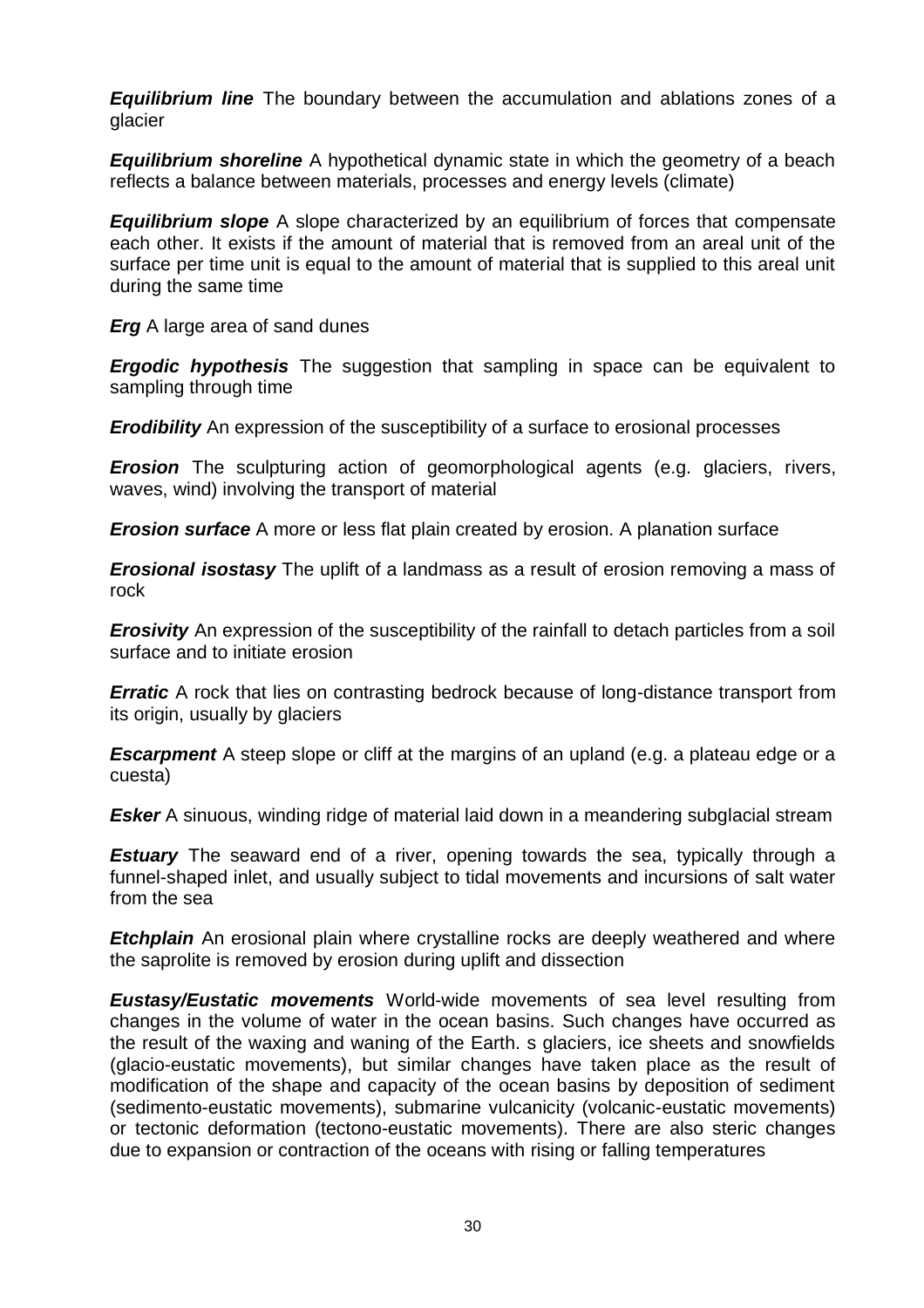**Evaporite** A water-soluble mineral or rock composed of minerals that has been precipitated from saline water as a result of evaporation, especially in sabkhas or salt lakes

**Evorsion** The erosion of rock or sediment in a river bed through the action of eddies and vortices

*Exfoliation* The peeling away of layers or sheets of rock from an exposed rock surface

**Exhumation** The uncovering of surfaces beneath regolith or younger geological materials

**Exogenic** Factors and processes in landform development arising from outside the Earth (c.f. endogenetic), such as climate

**Expansive soil** A soil whose volume can be increased substantially as it becomes wet. and which shrinks as it dries out

**Exsudation** A type of salt weathering by which rock surfaces are scaled off, owing to the growth of salt crystals from water raised by capillary action (the wick effect)

**Extending flow** A type of glacier flow in which there is stretching and thinning of glacial ice, often in response to an increased bedrock gradient and subsequent increase in glacial velocity

**Extrusion flow** A type of glacier flow in which the lower layers of a glacier are supposedly squeezed out by the weight of the overlying ice and move faster than it

**Exudation basin** A depression that occurs at the head of glaciers emanating from Greenland's ice cap

*Eyot* An islet in a river or lake

*Fabric analysis* The measurement of one or more parameters of the three dimensional disposition of elongated rock fragments in sediments

**Factor of safety** In the context of slope stability, the ratio of resistance (shear strength) to force (shear stress)

*Fairy circle* A type of intriguing, but little understood, vegetation pattern, that has been likened to an ostrich skin. These occur in their thousands in the pro-Namib in Namibia in areas with sandy soils and where the mean annual rainfall is 50-150 mm. They consist of bare areas c 2 to 12 m in diameter surrounded by perennial grasses such as *Stipagrostis*

**Fall** The free movement of material from steep slopes

*Falling dune* A topographic dune that has developed on the lee side of an obstacle, as airflow and sand transport is disrupted by the barrier

**Fall-line** A line or zone marking the tract where a series of almost parallel rivers descend from an upstanding area on to a lowland by means of waterfalls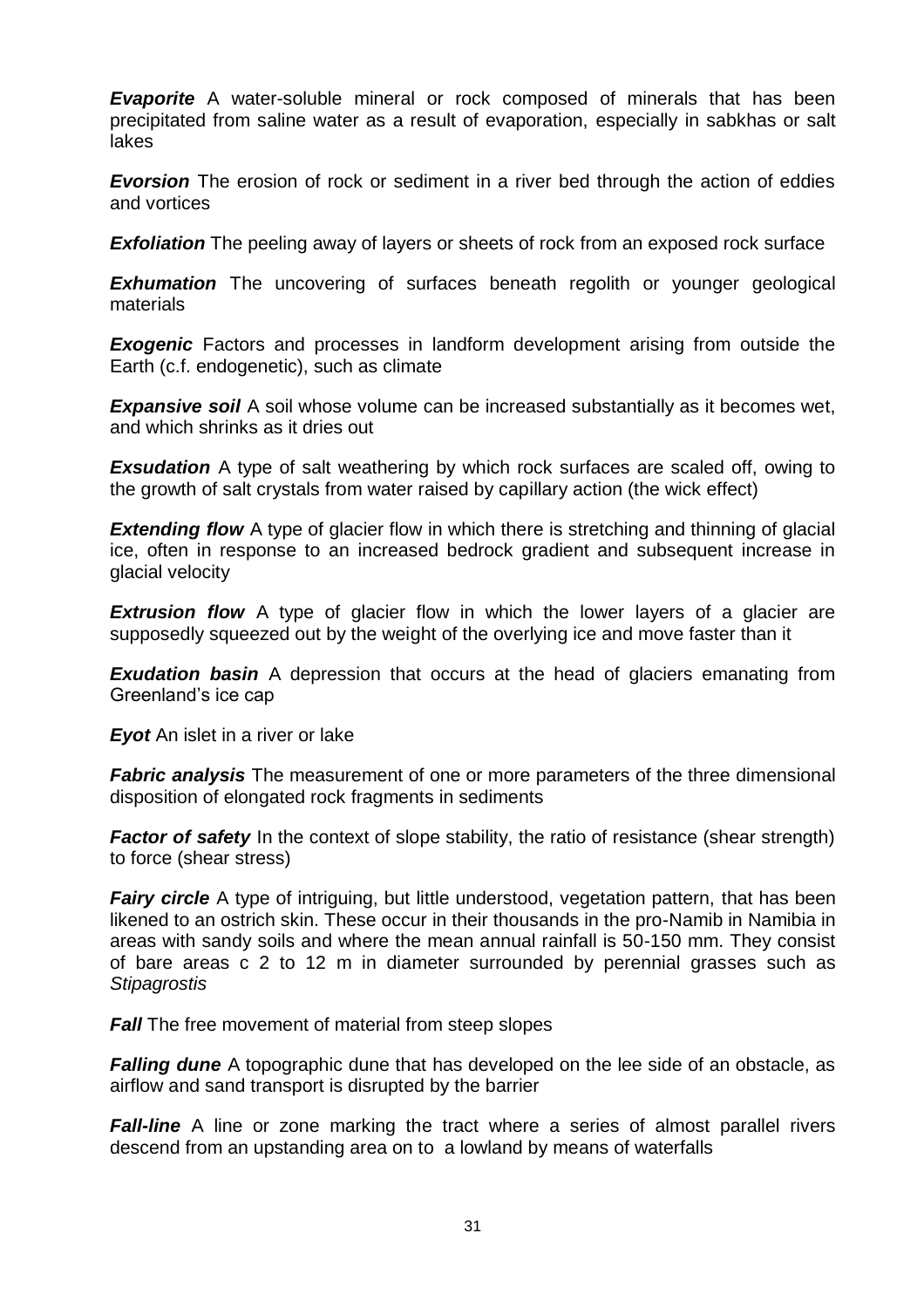*Fan delta* An alluvial fan that extends into a body of water

*Fanglomerate* Indurated alluvial fan gravel

*Fault* A fracture in a rock induced by either tensional or compressive forces, in which there is a displacement along a fault line

*Fault scarp* A steep slope coinciding with the line of a fault

**Feeder beach** A beach that is artificially widened and nourishes downdrift beaches by natural littoral currents or forces

*Felsenmeer* A blockfield

**Fen** An area of wooded, swampy land

*Fencong* A Chinese term for cone karst

*Fenglin* A Chinese term for tower karst

*Feral relief* The landscape occurring in areas where the sides of a main valley are dissected by insequent streams as a result of raid runoff with intense dissection

*Ferrallitization* A combination of intense weathering and efficient removal of the more soluble weathering products under warm, wet conditions

*Ferricrete* A type of duricrust consisting of an iron-pan or near-surface zone of iron sesquioxide cementation

**Fetch** The distance of open water over which wind blows to generate waves

*Fiard* A coastal inlet produced by the drowning of an undulating landscape of shallow valleys and low interfluves

**Finger lake** An elongated lake occupying a formerly glaciated valley or trough

*Firn* Snow that has lain a year without melting. The balance of the winter snowfall on the accumulation zone of a glacier after the removal of the uppermost layers by summer ablation

*Firn line* The equilibrium line on a glacier that represents the boundary between the accumulation and ablation zones

*Fissure eruption* A linear volcanic eruption in which lava emerges in large quantities and with little explosive activity along lines of crustal weakness (e.g. faults, fractures, joins)

**Fjord (fiord)** A deeply glaciated valley in a coastal region that has been flooded following the retreat of a glacier and by subsequent sea level rise

*Flandrian transgression* The rise in sea level that followed the Last Glacial Maximum

*Flash* A depression formed by subsidence, particularly as a result of the solution of evaporite beds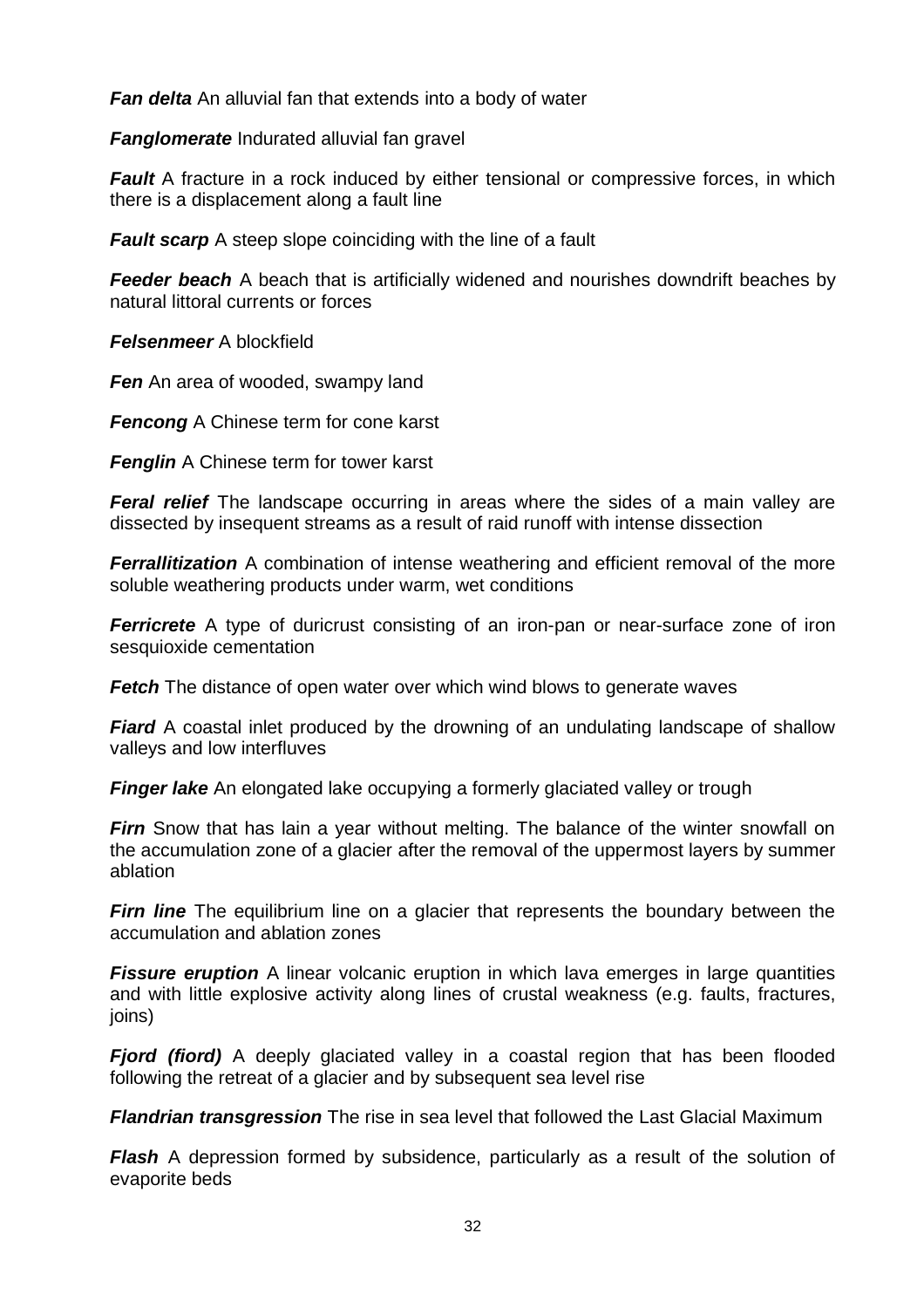*Flash flood* A short-lived flood characterised by a sharply rising flow

*Flatiron* Steep triangular cliff facets resulting from the presence of a capping of rock or indurated sediment resistant to erosion which protects the underlying more easily materials

*Floating bog* Any lake-fill bog or wetland with a quaking *Sphagnum* mat

*Flood* A period of high discharge of a river caused by high rainfall, rapid snow melt, or the breaching of a barrier. It may exceed a channel's capacity and lead to inundation of adjacent low-lying land (the flood plain)

## *Flood basalts (see Continental Flood Basalts)*

*Flood frequency curve* A graph showing recurrence intervals of floods plotted as the abscissa and the magnitudes of the floods plotted as the ordinate

*Floodout* The part of an ephemeral desert stream system, located in the lowest reaches of the channel, where organized channel flow gives way to multiple distributary channels and ultimately to shallow non-channelized flow

*Floodplain* A relatively flat alluvial landform, constructed largely by the flow regime of the present river and subject to flooding

*Flow* A landslide in which the individual particles travel separately within a moving mass. They involve highly fractured rock, clastic debris in a fine matrix or small grain sizes. Flow in its physical sense is defined as the continuous, irreversible deformation of a material that occurs in response to applied stress. They are, therefore, characterized by internal differential movements that are distributed within the mass

*Flow-duration curve* A cumulative-frequency plot that shows the percentage of time that flow in a stream is likely to equal or exceed some specified value of interest

*Flow visualisation* This provides tools that have led to major advances in our understanding of fluid dynamics and boundary layers and allows the tracking and following of individual turbulent flow structures as they develop. Many flow visualization techniques employ foreign tracers in the flow, such as dyes, smoke and air bubbles

*Flow slide* A structural collapse of slope forming material with momentary fluidization and is usually referred to as a high magnitude event both in terms of velocity and destruction

**Flowtill** Re-sedimented material derived from flow of supraglacial debris and often associated with high-speed debris flows such as rock slides and nuée ardente

*Fluid threshold shear velocity* That shear velocity at which sand movement starts as a result of the shearing stresses imparted to the sand by the wind

*Fluidization* A geomaterial becoming a fluid and behaving like a fluid

*Flute* A tongue-shaped scour cut into mud by a turbulent flow of water. The tongue is deepest at the up-current end and the flute can thus be used in palaeocurrent analysis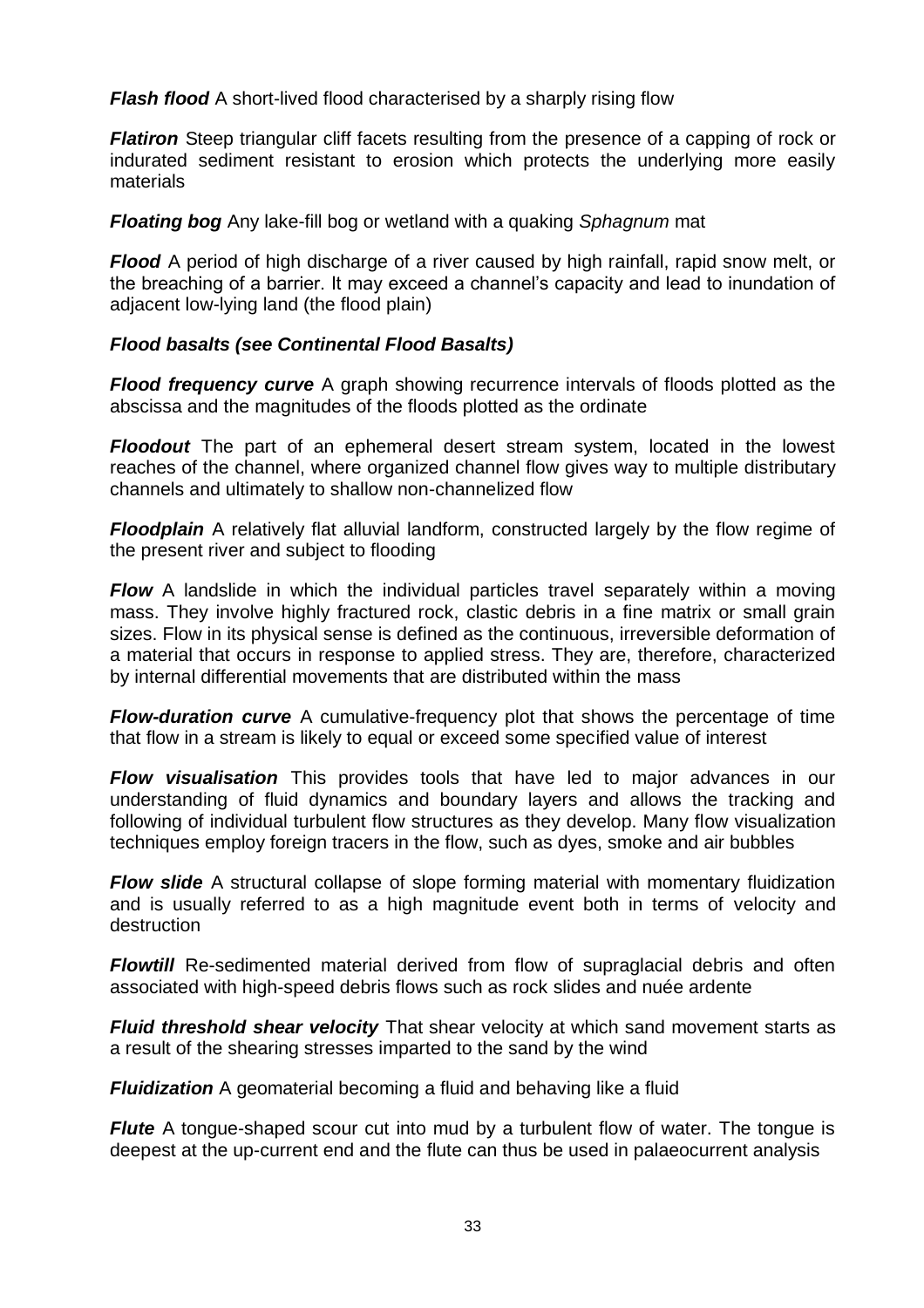*Fluted moraine* A ground moraine with a distinct lineation parallel to the direction of former ice movement

*Fluvial* Pertaining to rivers

*Fluvioglacial* A glacial river environment. Fluvio-glacial can mean [sediments](http://en.wikipedia.org/wiki/Sediment) [deposited](http://en.wikipedia.org/wiki/Deposition_(geology)) by the glacier [meltwater.](http://en.wikipedia.org/wiki/Meltwater) Fluvio-glacial landforms differ from glacial landforms. Such fluvio-glacial landforms include outwash plains, eskers, and kames (and kame terraces)

*Fluviokarst* A type of landform developed in limestone areas by a combination of river action and true karst processes

*Fluvio-thermal erosion* Erosion by the water of rivers of river banks that are permafrosted because of the relative warmth of the river water

*Fold* The contortion of rock layers by pressures within the Earth's crust. Fold mountains may be formed

**Foliation, glacial** The layering or banding that develops in a glacier during the process of transformation of snow to glacier ice. Individual layers, called folia, are visible because of differences in crystal or grain size, alternation of clear ice and bubbly ice, or because of entrained sediment

**Foot cave** A cave formed at the base of a steep slope, such as a karstic tower, by lateral solution

#### *Forbes band* An ogive

*Forearc* The region between an [oceanic trench](http://en.wikipedia.org/wiki/Oceanic_trench) and the associated [volcanic arc.](http://en.wikipedia.org/wiki/Volcanic_arc) As such, forearc regions are found at [convergent margins,](http://en.wikipedia.org/wiki/Convergent_boundary) and include any [accretionary](http://en.wikipedia.org/wiki/Accretionary_wedge)  [wedge](http://en.wikipedia.org/wiki/Accretionary_wedge) and forearc basin that may be present

*Forebulge* A result of crustal depression by an ice body in which the deformation of the mantle creates a compensatory rise in surface level (the forebulge) at a distance from the location of the depression

**Foredeep** A linear, narrow crustal depression in the ocean floor on the convex side of an island arc or a coastal range of fold mountains

*Foredune* A coastal dune along a shore

*Foreland* A coastal promontory of erosional or depositional origin

*Forereef* A talus slope on the seaward side of a reef, which is constantly exposed to attack by waves and currents

**Foreshore** That part of a coast lying between the lowest low-water line and the average high-water mark

**Formative event** An event, of a certain frequency and magnitude, which controls the form of the land. It may be a brief episode of erosion or deposition when significant morphological changes take place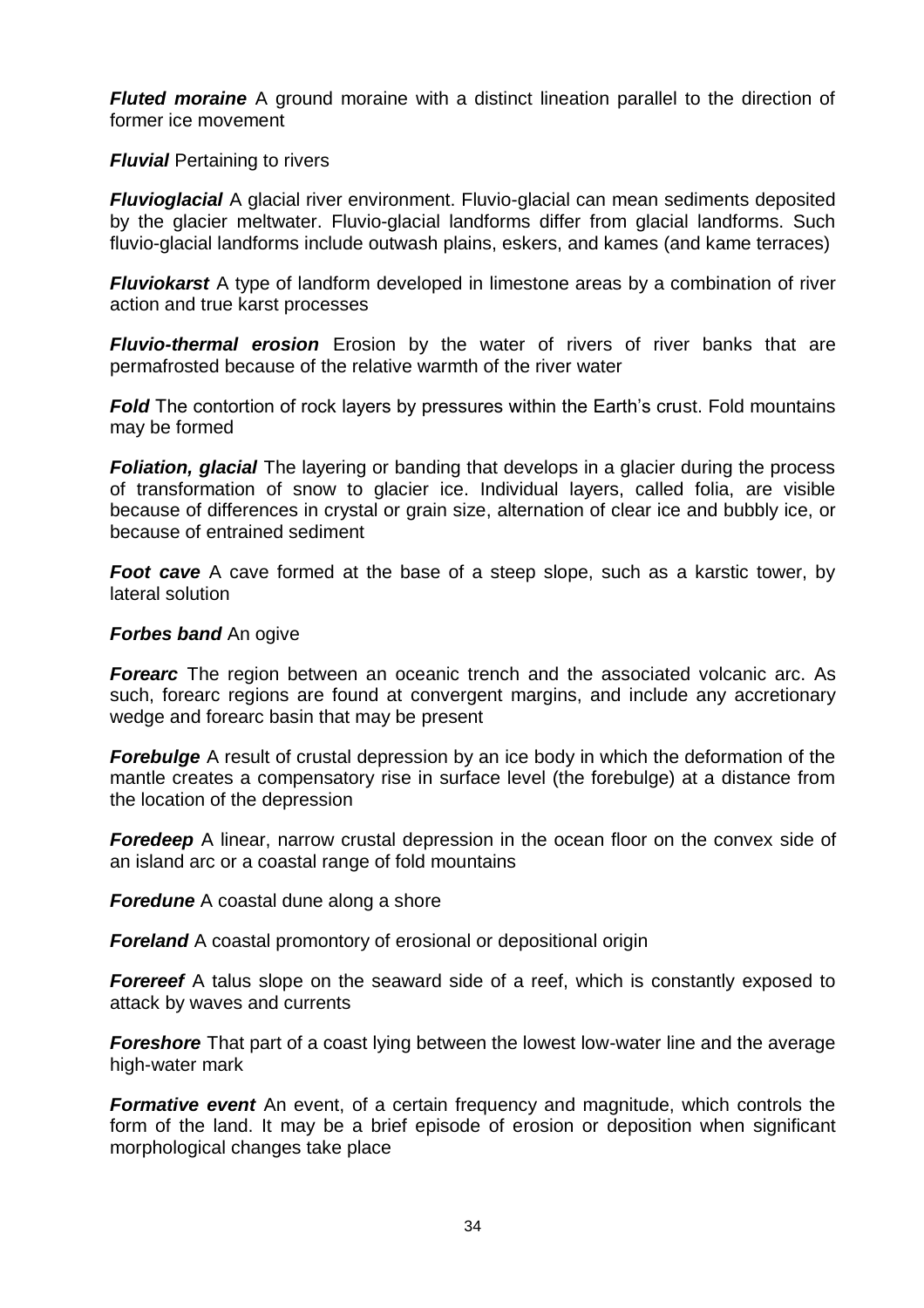*Fragipan* An acidic, cemented, compact and cemented horizon between the base of the soil zone and the underlying bedrock or parent material that normally forms in a periglacial environment

**Free face** A steep and largely bare rock face or cliff from which weathered debris falls, slides or is washed as quickly as it is released from the bedrock surface

*Freeze-thaw cycle* A cycle in which temperatures fluctuate both above and below the freezing point of water

*Fringing reef* A platform of coral attached to a coastline and extending seawards for a distance of, typically, a few hundred m

*Frost boil* Also known as *mud boil*, *frost scar* and *mud circle* is an upwelling of [mud](http://en.wikipedia.org/wiki/Mud) that occur through [frost heave](http://en.wikipedia.org/wiki/Frost_heave) and [cryoturbation](http://en.wikipedia.org/wiki/Cryoturbation) in [permafrost](http://en.wikipedia.org/wiki/Permafrost) areas, such as arctic and alpine regions. They are typically 1 to 3 m in diameter with a bare soil surface, and dominantly circular, lacking a border of stones

*Frost heave* The upward movement of rock or soil particles as a result of the pressure generated by ice segregations within the ground

*Frost weathering* The complex of weathering processes, both physical and chemical, which operate either independently or in combination in cold environments, and in particular where the freezing of water in rock pores causes disintegration to occur

*Froude number* A dimensionless number that represents the ratio of inertial to gravitational fluid forces. It is used to assess whether flow in an open channel is critical, tranquil, or shooting. If the Froude number is less than 1, flow is said to be subcritical or slow; if  $Fr = 1$ , flow is critical; and if  $Fr$  is greater than 1, flow is fast or supercritical

*Fulje* A depression between barchans or barchanoid ridges

*Fumarole* A small volcanic vent from which steam is emitted

**Gelifluction** A type of solifluction occurring in periglacial environments

**Gelifraction** The mechanical [breakup](http://en.wiktionary.org/wiki/breakup) and [churning](http://en.wiktionary.org/wiki/churning) of [rock](http://en.wiktionary.org/wiki/rock) or [soil](http://en.wiktionary.org/wiki/soil) due to repeated [freezing](http://en.wiktionary.org/wiki/freezing) and [thawing](http://en.wiktionary.org/wiki/thawing) of [water](http://en.wiktionary.org/wiki/water) within its cracks

*Geliturbation* The churning up of materials by frost action

*Gelivation* The breakdown of rocks by frost

*Gendarme* A pinnacle of rock which projects vertically from a ridge

*Geo* A narrow steep-sided inlet in a cliffed coastline

*Geoconservation* Geological and geomorphological conservation or Earth heritage conservation. It concerns the conservation of our non-living natural environment – our geodiversity

*Geocryology* The study of frozen, freezing and thawing terrain, including permafrost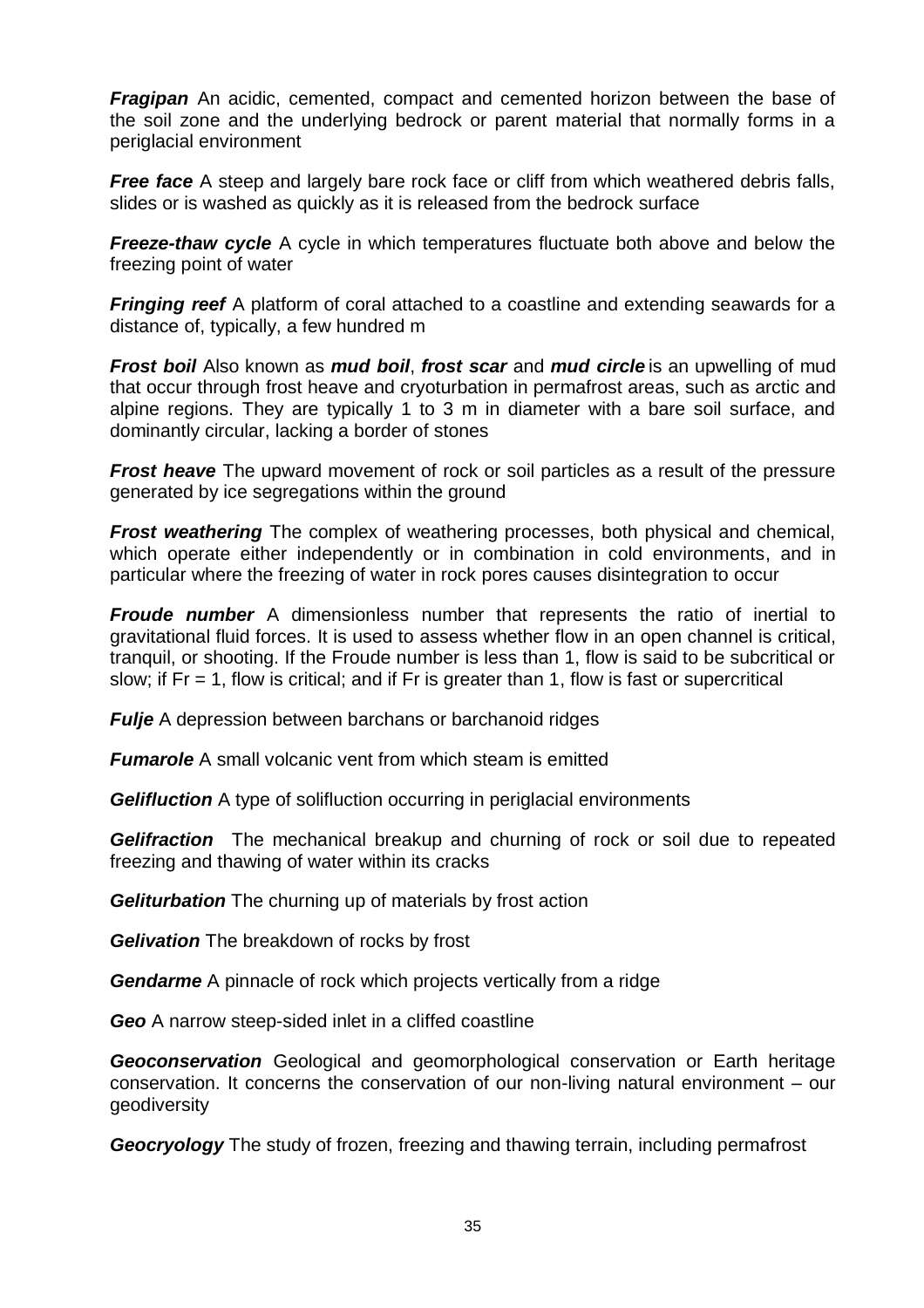*Geodiversity* The natural range of geological, geomorphological and soil features, assemblages, systems and processes

*Geoidal eustasy* Sea level change associated with changes in the shape of the geoid

*Geomorphological engineering* The application of the study of geomorphology to solving engineering problems

*Geomorphological map* Either a regional survey of terrain conditions, or a general assessment of resources and geohazards, or a survey to delineate and characterize particular landforms

*Geomorphology* The study of landform and the processes that form them

**Geomorphometry** The science of quantitative [land surface](http://en.wikipedia.org/wiki/Land_surface) analysis. It gathers various mathematical, statistical and image processing techniques that can be used to quantify morphological, hydrological, ecological and other aspects of a land surface

*Geomorphosite* An area of landforms that has acquired a scientific, cultural/historical, aesthetic and/or social/economic value due to human perception or exploitation

**Gerlach trough** A sediment trap designed to catch a sample of overland flow and the sediment it carries down a hill side

*Geyser* An intermittent fountain of hot water and steam produced by geothermal activity

*Gibber* A desert plain which is mantled in a layer of pebbles or boulders – an Australian term for a stone pavement

*Gilbert-type delta* A river delta which consists of a wedge-shaped body of sediment, comprising relatively thin, flat-lying, topset sediments, long, steeply dipping foresets which prograde from the river mouth, and thinner, flat-lying, bottomset or toeset deposits. These deltas are often developed in lakes, where river water and lake water are of the same density

**Gilgai** A class of soil surface forms, including various kinds of depressions and undulations, which are probably mostly related to the shrinking and swelling behaviour of expansive soils

*Gipfelflur* aA plane within which uniform summit levels occur in a mountainous region

*Glacial diffluence* The breaching of watersheds by distributary ice flows from a valley glacier

*Glacial theory* A theory developed in the nineteenth century that there had been an ice age and that glaciers could explain many landforms in areas not now glaciated

*Glacial stairway* The irregular long-profile of a glaciated valley resulting from the formation of alternate rock basins and rock steps

*Glaciation level or limit* The altitude above which mountain glaciers occur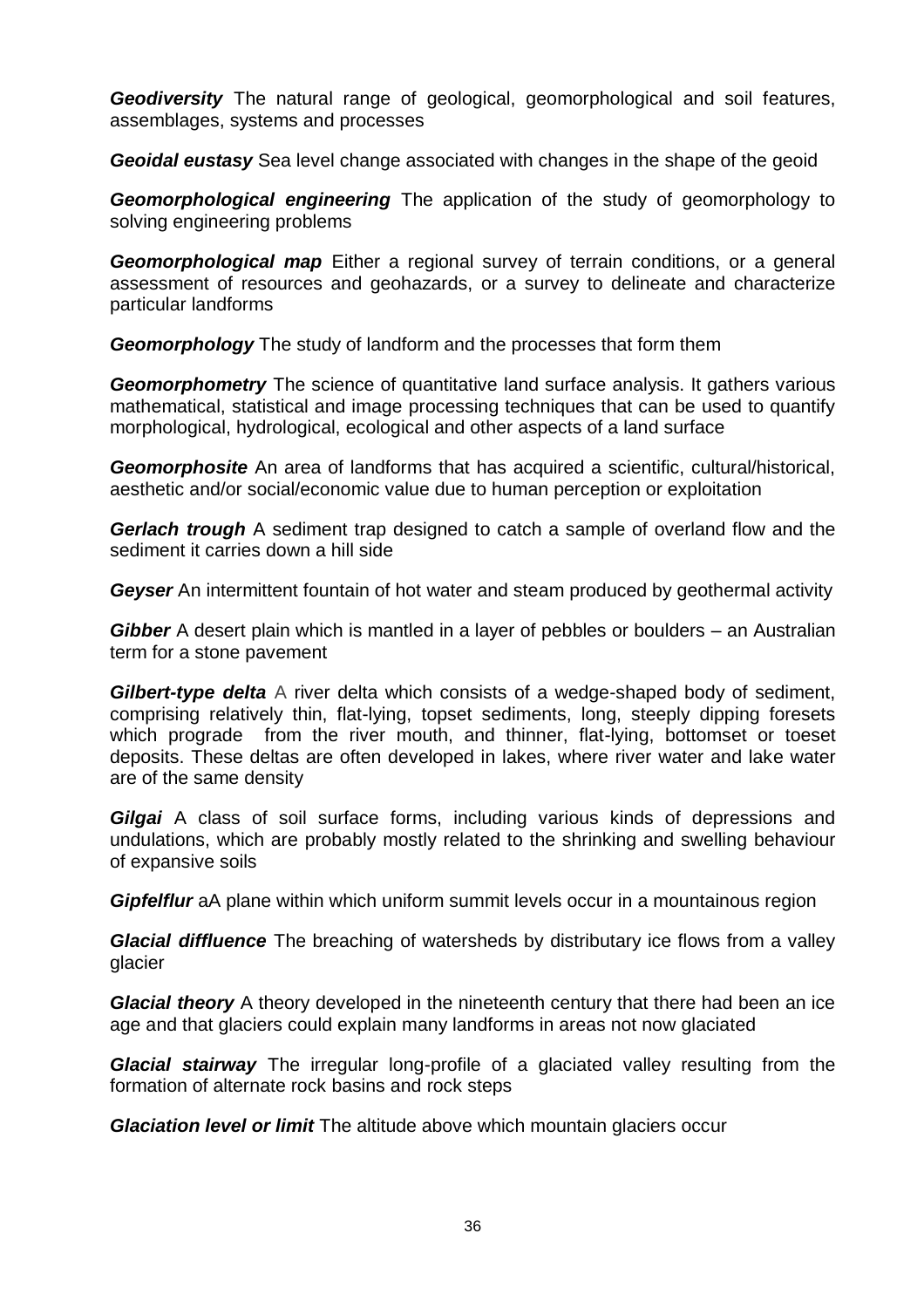*Glacier* A mass of snow and ice which, if it accumulates to a sufficient thickness, deforms under its own weight and flows

*Glacier, tidewater* A glacier that flows into the ocean

*Glacier Mass Balance* The difference between accumulation and ablation (melting and sublimation) of a glacier. Mass balance is measured by determining the amount of snow accumulated during winter, and later measuring the amount of snow and ice removed (ablated) by melting in the summer. It is the difference between these two parameters

## *Glacier mill* A moulin

*Glacier table* A landform on the surface of a glacier resulting from the presence of a large boulder that protects the underlying ice from the heating effects of the Sun's rays

*Glacieret* A small glacier such as may develop from a snow patch

*Glacideltaic (glaciodeltaic)* Relating to the accumulation of a delta by the discharge of sediment-laden streams from letting glaciers into lakes or fjords

*Glacierization* The covering of a land area by glacier ice

*Glacifluvial (Glaciofluvial)* An adjective that applies to the processes, sediments and and/or produced by water flowing on, in and/or under glaciers and away from glacier snouts

*Glacilacustrine (Glaciolacustrine)* Relating to glacial lakes

*Glacimarine (Glaciomarine)* A combination of glacial and marine processes

*Glacioeustasy* A change in [sea level](http://en.wiktionary.org/wiki/sea_level) due to the uptake or release of [water](http://en.wiktionary.org/wiki/water) from [glaciers](http://en.wiktionary.org/wiki/glacier) and polar ice

*Glacio-isostasy* The state of balance that the Earth's crust will attempt to achieve when loaded or unloaded by an ice sheet. Loading will cause crustal depression, whereas ice removal will lead to uplift

*Glacis* A French term for a gentle pediment slope cut across bedrock in drylands

*Glacitectonics (Glaciotectonics)* Those structures and landforms produced by deformation and dislocation of pre-existing soft bedrock and drift as a direct consequence of glacier ice movement

**Glint line** The escarpment of Palaeozoic rocks which borders the Scandinavian and Laurentide shields and is associated with a line of lakes

*Gnamma* An Australian term for a weathering pit

*Goletz terrace* A hillside or summit bench which is cut into bedrock in a cold area and transects lithology and structure. A cryoplanation or altiplanation terrace

*Gorge* A steep-sided, narrow floored valley cut into bedrock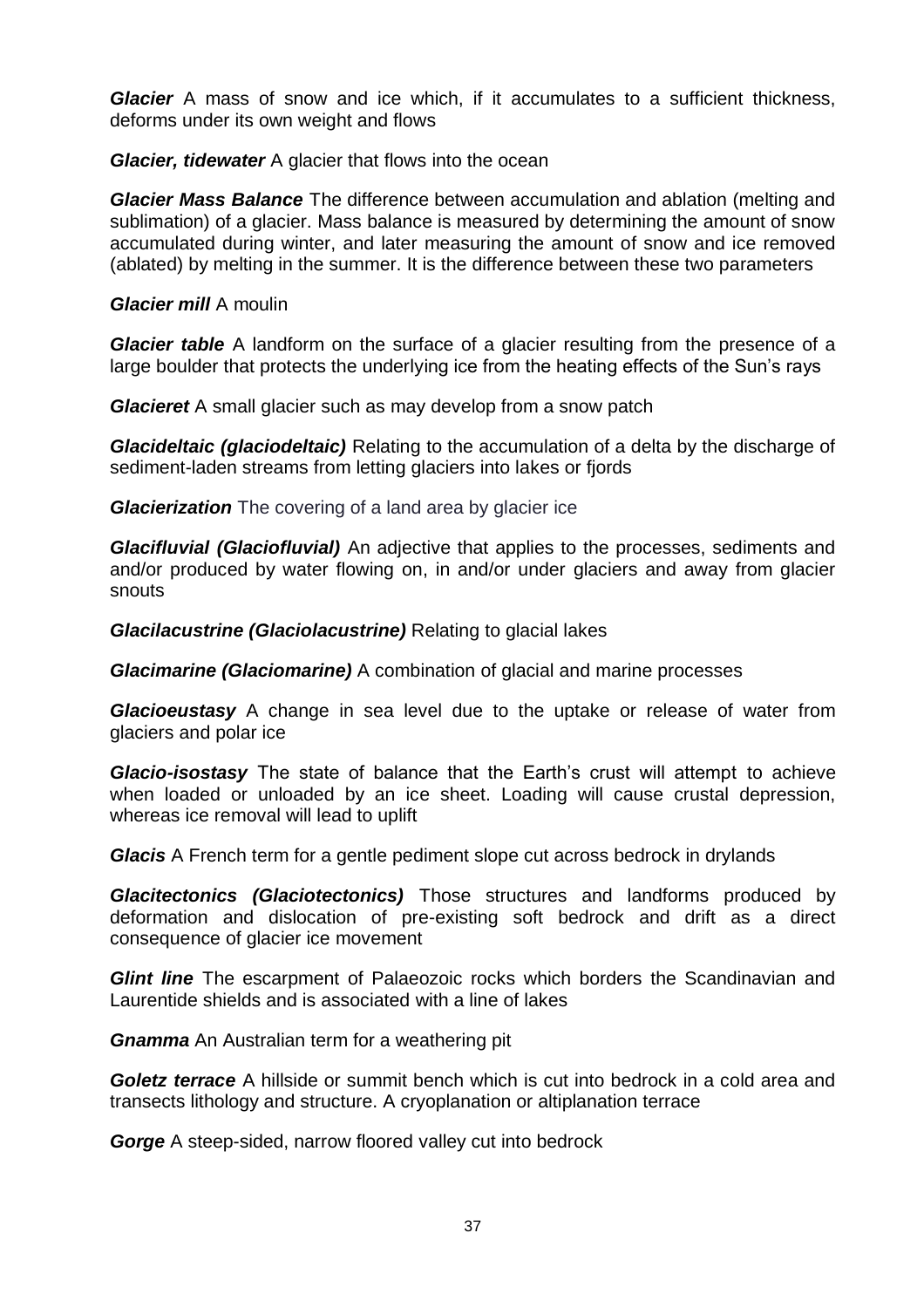*Graben* A geological structure in which a down-faulted mass lies between two parallel faults

*Grade* A concept of equilibrium applied to fluvial systems, which relates the gradient of a stream channel to the balance between erosion, resistance and transportation

*Graded reach* A length (reach) of stream channel whose gradient and cross-sectional form have become adjusted to carry just the discharge and sediment load that are normally supplied from upstream. Such a reach is said to be in equilibrium

*Graded time* The time period over which a landform remains in a graded condition or dynamic equilibrium exists

*Gradualism* The [theory](http://en.wikipedia.org/wiki/Theory) which holds that profound change is the cumulative product of slow but continuous processes, often contrasted with [catastrophism.](http://en.wikipedia.org/wiki/Catastrophism) The theory was proposed in 1795 by [James Hutton](http://en.wikipedia.org/wiki/James_Hutton) and was later incorporated into [Charles Lyell'](http://en.wikipedia.org/wiki/Charles_Lyell)s theory of [uniformitarianism](http://en.wikipedia.org/wiki/Uniformitarianism_(science))

*Granular disintegration* The breakdown by weathering processes of a rock into its constituent minerals or groups of minerals

*Granule ripple* Unusually large aeolian ripple composed of granule sized material i.e. 2-4 mm

*Great escarpment* An escarpment formed by the uplift associated with the breakup of Gondwanaland and the development of passive margins

*Grey wether* A local English term for a sarsen stone

*Grèzes litée* Stratified scree, consisting of alternating layers of angular stone and finer material occurring on hill slopes and thought to be the product of alternating frost action and solifluction under periglacial conditions

## *Grike (gryke) (see Clint)*

*Ground ice* Ice that is formed within the soil, regolith or rock by intense freezing under periglacial conditions

*Ground moraine* Debris that having been transported at the base of a glacier or ice sheet is then left smeared on the underling bedrock

*Grounding line* Zone at which an ice mass entering a water body comes afloat

*Growan* Decomposed granite or related rock

**Groyne** A structure extending from the bank of a stream or on a beach in a direction transverse to the current

*Grus* A weathering deposit composed of disintegrated granite

**Gull** A fissure or crack, sometimes sediment filled, in a cliff face where joints have opened up as a result of cambering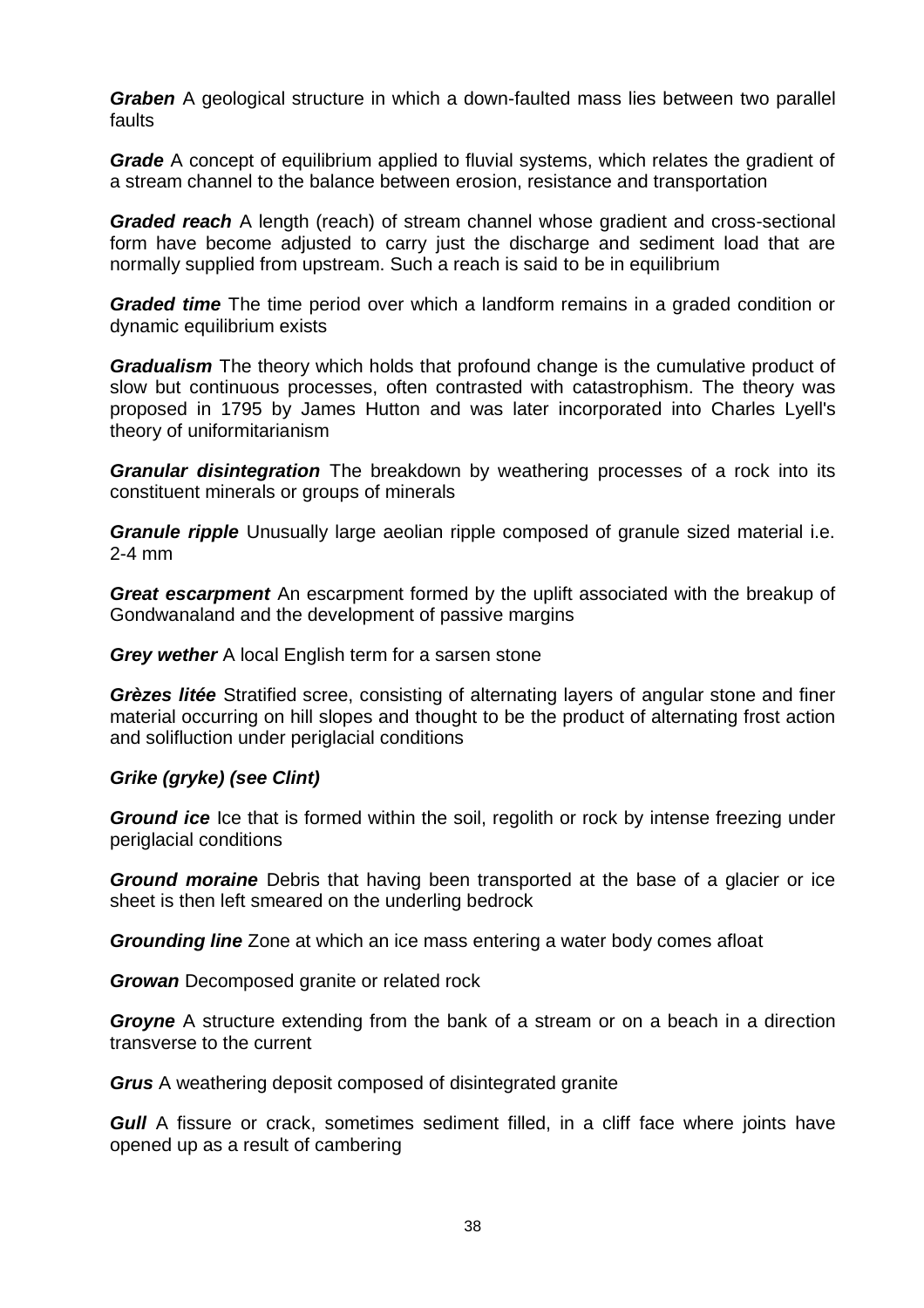*Gully* A small hollow or channel incised into sediments or unconsolidated rock by running water

*Guyot* A flat topped hill arising from the deep ocean floor but not breaching the sea surface. Many are volcanoes that have been planed off by marine erosion

*Gypcrete* A surface or sub-surface crust composed of gypsum (calcium sulphate)

*Gypsum karst* Landforms created by the solution of gypsum (calcium sulphate)

**Hack's law** An [empirical relationship](http://en.wikipedia.org/wiki/Empirical_relationship) between the length of [streams](http://en.wikipedia.org/wiki/Streams) and the area of their [basins.](http://en.wikipedia.org/wiki/Drainage_basin) If *L* is the length of the longest stream in a basin, and *A* is the area of the basin, then Hack's law may be written as

$$
L = C A^h
$$

for some constant *C* where the [exponent](http://en.wikipedia.org/wiki/Exponent) *h* is slightly less than 0.6 in most basins

**Haff** A coastal lagoon separated from the open sea by a sand spit formed by longshore drifting of sediments

*Hagg* An erosional channel which separates hummocks in a peat bog

*Hairpin dune* A parabolic dune

*Haldenhang* A degrading rock slope which underlies an accumulation of talus or scree

**Half graben** A lowered tilted block bounded on one side by a normal fault

*Haloclasty* Salt weathering of rock

*Haloturbation* The disturbance of soils and surficial materials by the growth of salt crystals

*Hamada/hammada* A stone or desert pavement

*Hamra* A red sandy soil which may occur on an old dune surface

*Hanging valley* A tributary valley that joins a main valley by means of a sharp break of slope

**Hard engineering** In [civil engineering](http://en.wikipedia.org/wiki/Civil_engineering) of shorelines, hard engineering is generally defined as controlled disruption of natural processes by using man-made structures such as seawalls, breakwaters and groynes

*Head* A deposit of poorly-sorted, often angular, formed at the foot of steep slopes as a result of periglacial activity

**Headcut** A type of knickpoint, being an interruption in a channel gradient which through processes of channel erosion moves up-channel

*Headwall* A steep, arcuate slope around the head of a glacial cirque or a landslide

*Headward erosion* Erosion in an up-valley direction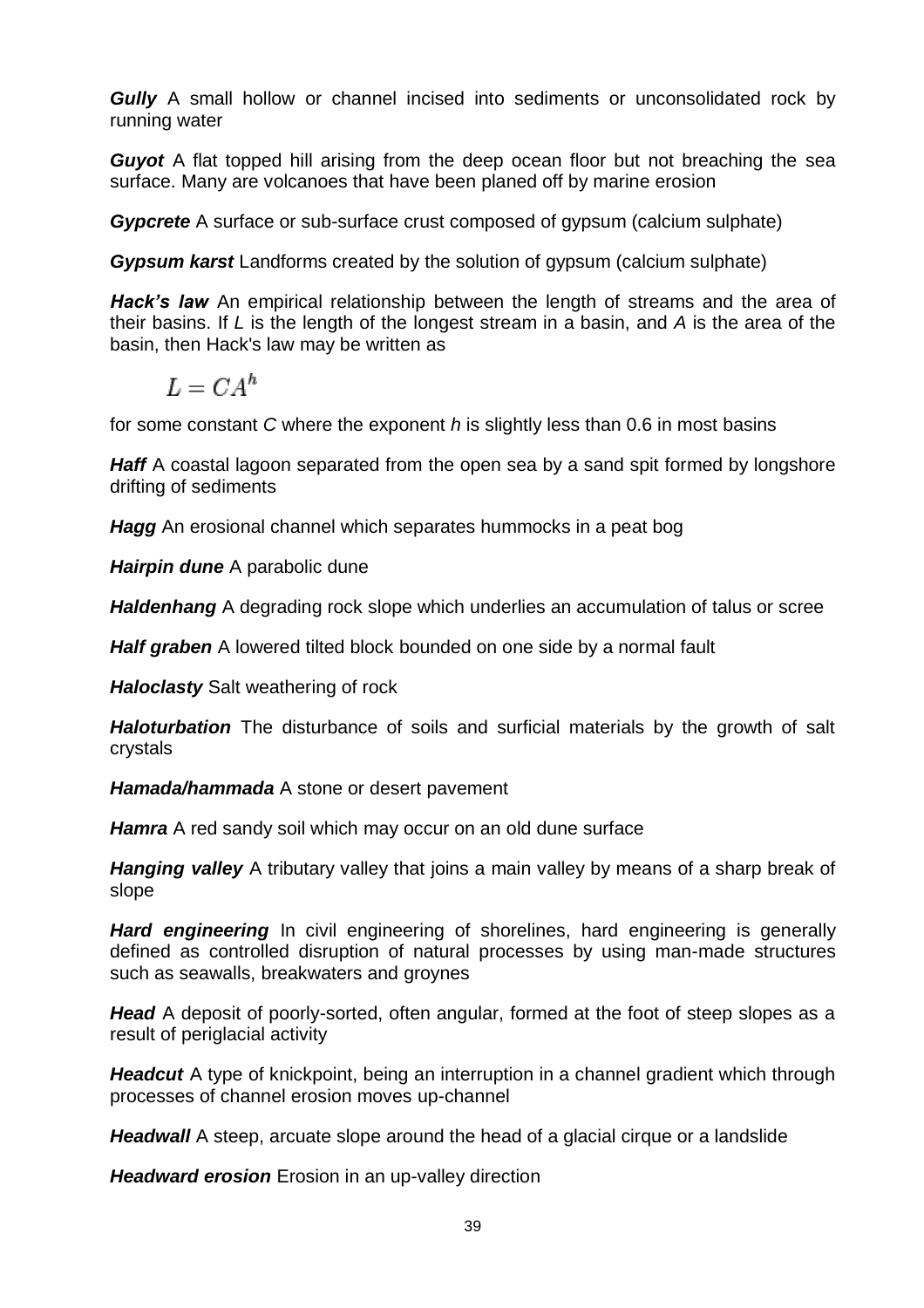*Helical or helocoidal flow* Three-dimensional movement of water or air along a spiral path in the general direction of flow

*Heuweltjie* A topographic mound created by the burrowing activities of various organisms

*Hewlettian overland flow* Saturation excess overland flow

*Hjulström curve* A graph that shows the relationship between the size of sediment and the threshold flow velocity required to erode it, transport it and deposit it

**Hogback** A long ridge of rock dipping steeply on both sides that is the exposure of a rock stratum which has been tilted until the originally horizontal beds are almost vertical

*Holokarst* Any landscape with a fully developed range of karst features developed on a thick sequence of limestones extending below base level

*Honeycomb weathering* The formation of a dense series of small pits (alveoles) in a rock face

**Hoodoo** An unusually shaped pillar or outcrop of rock produced by erosion

*Horn, glacial* A pyramidal peak with three or more distinct faces steepened by glacial erosion

**Horst** An upstanding block of the crust that is bounded by faults and has been uplifted by tectonic processes. The down-faulted areas which bound horsts are called graben

*Hortonian overland flow* Water flow across the ground surface that occurs when the input of rainfall exceeds the infiltration capacity of the soil

**Hotspot** An area where, beneath the Earth's crust, strongly localized rising currents of magma known as plumes occur

**Hum** A residual hill in limestone country

**Hydration** A process in weathering whereby rock minerals absorb water, causing changes in volume to occur

*Hydraulic conductivity* A measure of the ease by which a fluid, generally water, will move through a porous medium, such as soil or rock

*Hydraulic geometry* The relations for a given cross section of a stream channel between hydraulic characteristics (e.g. width, depth, etc.) and river discharge

*Hydraulic radius* The ratio of a channel's cross sectional area to its wetted perimeter

*Hydrocompcation* The compaction and reduction in volume of soils and sediments that occurs when their moisture content is increased

*Hydro-isostasy* Vertical movements of a coast and continental shelf in response to loading and unloading of water as sea levels rise and fall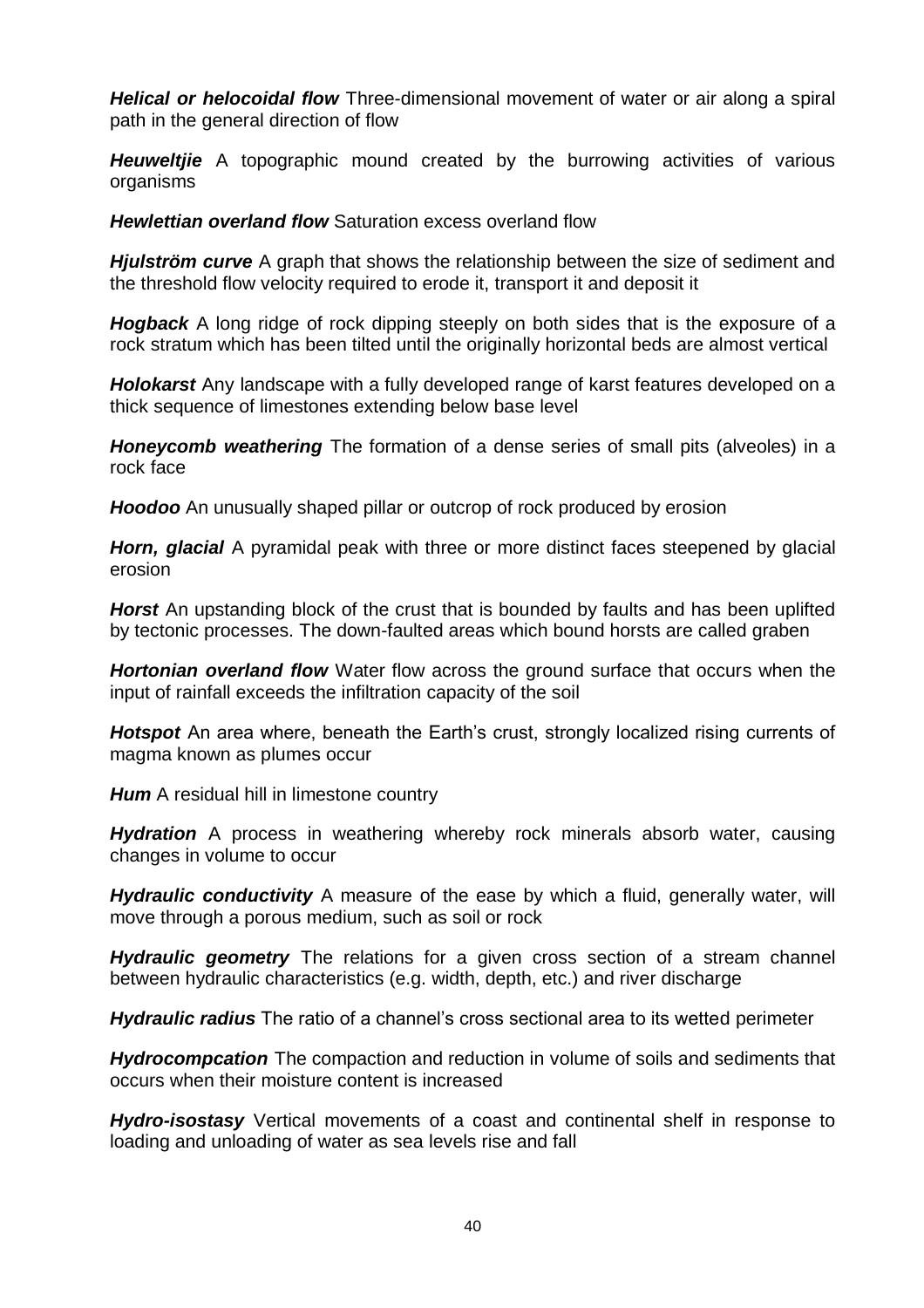*Hydrolaccolith* A mound of ice formed by frost heaving of frozen underground water, resembling a laccolith in section. To some, the term hydrolaccolith is synonymous to the terms ice laccolith and pingo. However, others believe that they differ from pingos in that they are seasonal forms (whereas pingos are perennial), and differ from ice laccoliths in that they do not form within the active layer of permafrost ground. Hydrolaccoliths range in size between 1-10 m diameter, and are usually less than 2m in height

*Hydrolysis* A process of chemical weathering in which a reaction takes place between water and a rock mineral

**Hydrophobic soil** One that resists wetting by water because of the presence of organic compounds

*Hygric weathering* Wetting and drying of rocks such as shales and marbles can cause them to disintegrate

*Hyperconcentrated flow* A river flow that transports an exceptionally large concentration of suspended sediments

*Hypopycnal flow* The flow developed at the mouth of a delta where the fresh water from the river flows as a buoyant plume over the denser salt water of the ocean. The salt water will ride under the fresh water and enter the river channel as an upstreamtapering wedge

*Hypsometric curve and integral* The hypsometric curve describes the distribution of elevations across an area of land. It is created by plotting the proportion of total basin height (*h/H* = relative height) against the proportion of total basin area (*a/*A = relative area). The total height (*H*) is the relief within the basin (the maximum elevation minus the minimum elevation). The total surface area of the basin (*A*) is the sum of the areas between each pair of adjacent contour lines. The area (*a*) is the surface area within the basin above a given line of elevation (*h*). The value of relative area *a/A*) always varies from 1.0 at the lowest point in the basin (where *h/H* = 0.0) to 0.0 at the highest point in the basin (where  $h/H = 1.0$ ). The hypsometric integral (H<sub>i</sub>) is defined as the area under the hypsometric curve. One way to calculate the integral for a given curve is as follows:

Mean elevation – minimum elevation

 $H_i = -$ 

Maximum elevation – minimum elevation

A high hypsometric integral indicates a youthful topography

*Ice cap* An area of ice that is less extensive than an ice sheet

*Ice cave* A cave containing ice in karst areas within a permafrost zone

*Ice dam* A blockage of drainage caused by ice which leads to periodic and/or rapid fluctuations in meltwater discharge

*Ice divide* The boundary on an [ice sheet,](http://en.wikipedia.org/wiki/Ice_sheet) [ice cap](http://en.wikipedia.org/wiki/Ice_cap) or [glacier](http://en.wikipedia.org/wiki/Glacier) separating opposing flow directions of [ice,](http://en.wikipedia.org/wiki/Ice) analogous to a [water divide](http://en.wikipedia.org/wiki/Drainage_divide)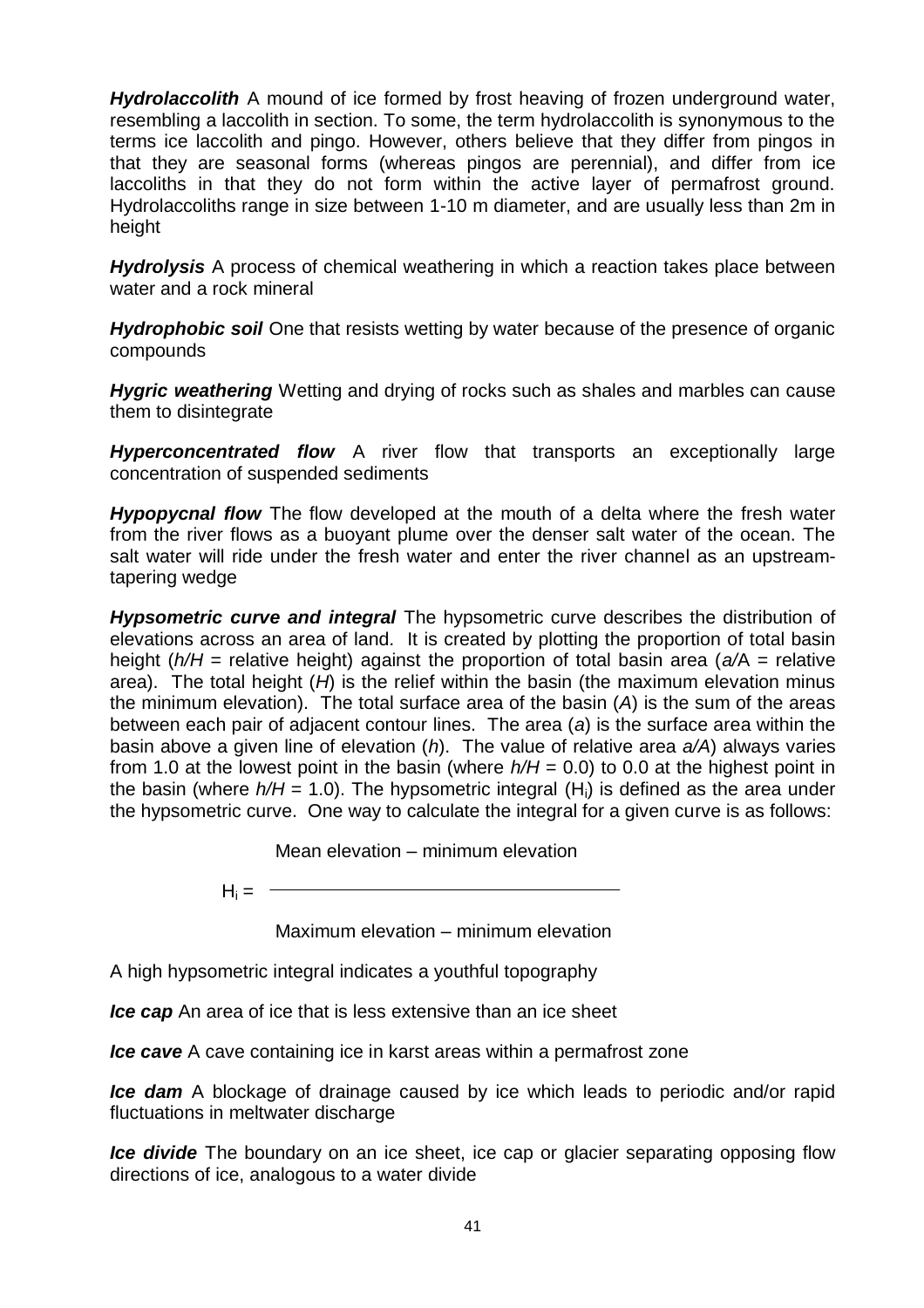*Ice dome* The main form of an ice sheet or cap

*Ice fall* A steep section of a valley glacier at the head of a glacial trough

*Ice floe* A piece of floating sea or lake ice which is not attached to the land

*Ice jam* A blockage caused by the accumulation of pieces of river or sea ice in a narrow channel

*Ice rafting* The transportation of glacier sediment away from the ice margin by icebergs. Sediment transported by floating ice and deposited in the ocean is called glacial-marine sediment. Deposited in lakes, it is called glacial-lacustrine sediment

*Ice sheet* An extensive area of land ice

*Ice shelf* A floating sheet of ice attached to an embayment in the coast

*Ice stream* A relatively narrow zone of swiftly moving ice within an ice sheet or cap

*Ice-wedge cast/pseudomorph* A tapering mass of ground ice formed under periglacial or permafrost conditions, which may create a feature or cast in a deposit once the permafrost has disappeared

*Icing* A mass of surface ice formed during the winter in periglacial regions by successive freezing of sheets of water that may seep from the ground, from a river or from a spring

*Illuviation* The movement of soluble and fine-grained material downward with descending water into sites of the soil B horizon, where deposition or re-precipitation occurs

*Imbrication* A regular overlapping of non-spherical sedimentary particles as a result of their deposition by fluids

*Impact cratering* The formation of a near circular depression as a result of the impact of a meteorite

**Impact threshold shear velocity** The minimum shear velocity required to maintain sand in saltation

**Impact threshold wind velocity** The minimum wind velocity required to maintain and in saltation

*In and out channel* A small discontinuous channel produced by meltwater flow from a glacier onto the adjacent hillside

*Incised meander* A meander that is produced when a river has cut down into its bed as a result of rejuvenation

*Inconsequent stream* A stream not apparently related to land surface features or major geological controls, but following minor surface features without being developed into an organized pattern overall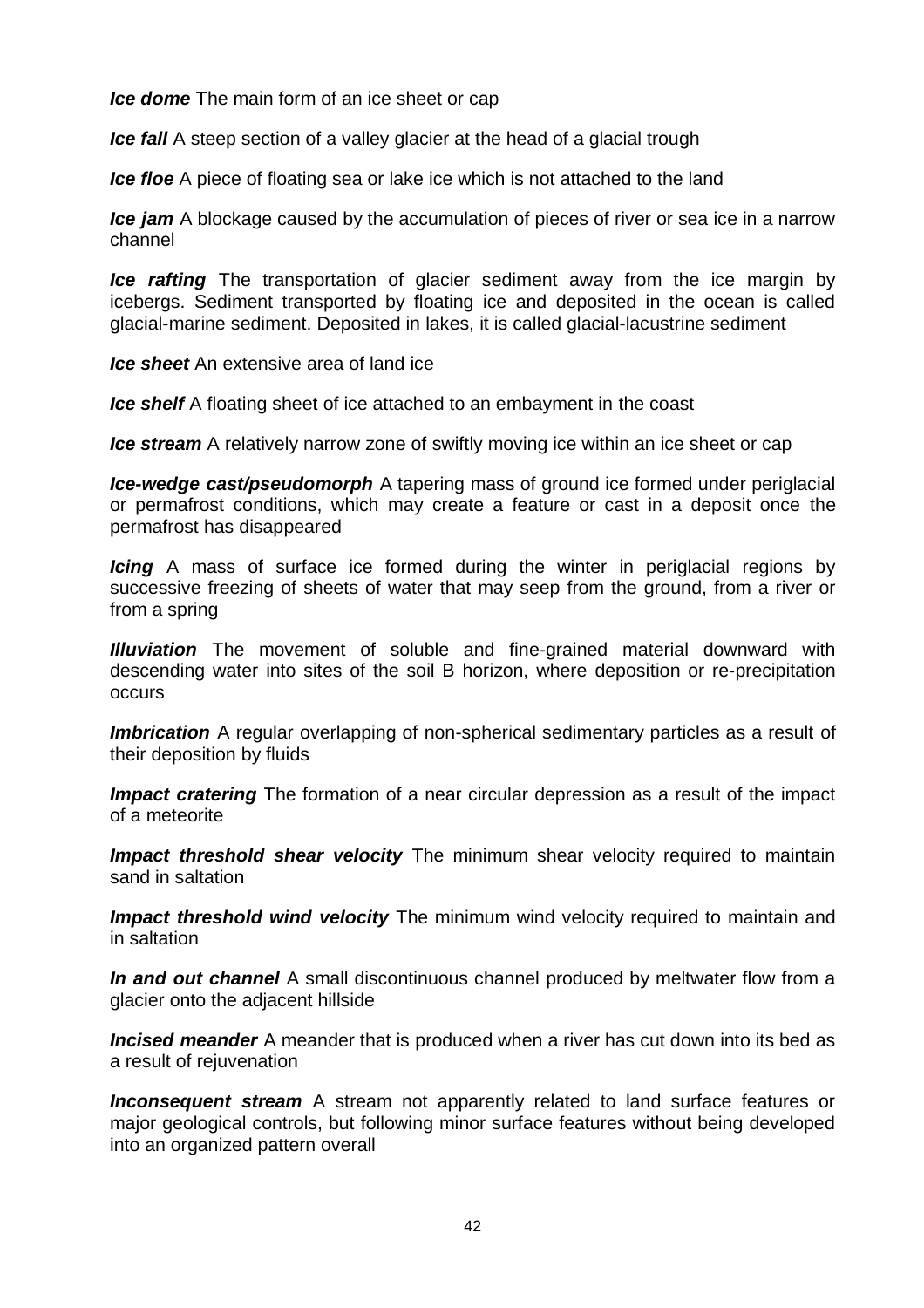*Induration* The process of hardening through cementation, desiccation, pressure or other causes, applied particularly to sedimentary materials

**Infiltration** The movement of water from the land surface through the air-soil interface and into the soil zone

*Infiltration capacity* The rate at which water derived from rain or snowmelt moves into the soil

*Infiltration excess overland flow* Also called Hortonian overland flow, this is runoff that occurs when the infiltration capacity of the soil is exceeded

*Ingrown meander* A type of incised meander with asymmetric valley sides

*Inland delta* A delta that does not flow into the sea but occurs in an inland location and where sedimentation takes place from channels and spreading laterally from a network of anastomosing channels as sheet flow into a flood plain

*Inlier* An outcrop of older rock, surrounded by younger rocks, which has been revealed by the localized removal of the younger rocks by erosion

**Inselberg** An island mountain. A large residual hill within an eroded plain

**Insequent stream** A stream in a network that has developed as a result of factors which are not determinable

**Insolation weathering** The cracking of a rock by alternate heating and cooling leading to thermal fatigue

**Interdune** The surface that occurs between dunes and over which they may travel

*Interfluve* An area between sites of concentrated flow, particularly stream channels

**Interglacial** A period of relatively warm climate separating two glacial periods

**Interpluvial** A period of relatively dry climate occurring between two pluvials

*Interstadial* A relatively short-lived period of lesser glaciation and relatively greater warmth during the course of a major glacial phase

*Interrill flow* The overland flow that moves as a thin layer but which is not yet organized into small channels

*Interstratal karst* Karst that develops along bedding planes and unconformities

*Intrenched meander* A type of incised meander with steep and symmetric valley sides caused by rapid rejuvenation

**Inversion tectonics** A process by which a normal fault is reactivated in compression or extension. Compression produces positive inversion, generating uplift, and extension produces negative inversion, resulting in subsidence and faulting

*Inverted relief* The condition resulting from the erosion of areas of high relief, such as anticlines, to produce low-lying area, such as valleys, which simultaneously results in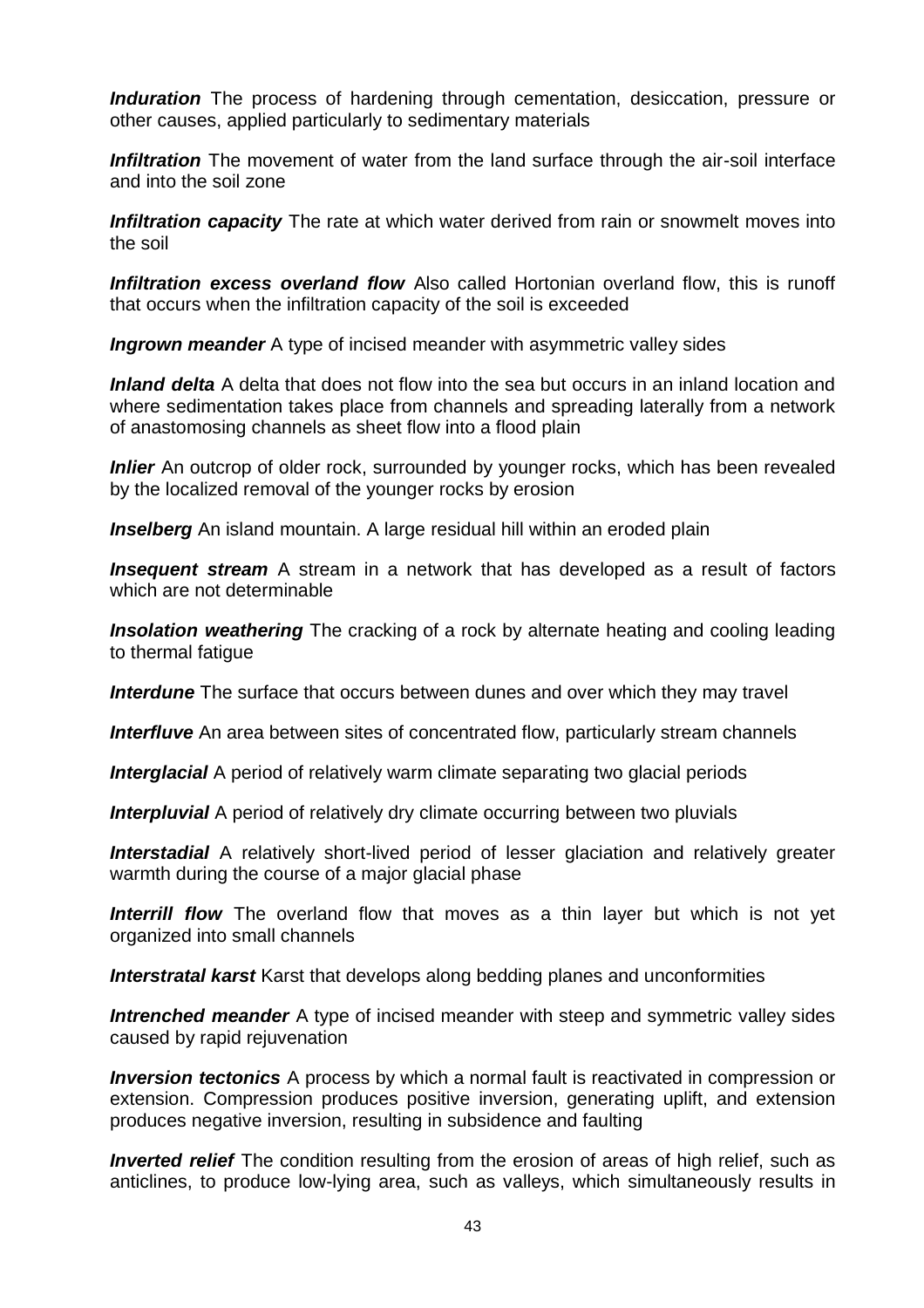the originally low-lying synclines to become hills. Equally the deposition of resistant lag gavels, lavas or duricrusts in river valleys may cause them to be left upstanding in a subsequent phase of erosion

*Involution* A churned mass created by cryoturbation

*Island arc* A curved line of volcanic islands linked to a subduction zone and an oceanic trench

*Isostasy* An equilibrium between an area of the Earth's crust floating and the underlying plastic mantle, whereby areas loaded with sediment, volcanic deposits or ice subside, and areas unloaded (e.g. when an ice cover melts) rise (isostatic rebound)

**Isthmus** A narrow tract of land separating two bodies of water and connecting two larger bodies of land

*Jökulhlaup* A glacier burst – the sudden release of very large volumes of water under a glacier

**Kame** A mound of stratified gravels and sands formed by meltwater from a decaying glacier or ice sheet

*Kame terrace* A long flat ridge composed of [glacio-fluvial](http://www.physicalgeography.net/physgeoglos/g.html#glaciofluvial) [sediment](http://www.physicalgeography.net/physgeoglos/s.html#sediment) which forms along the margin of a valley glacier where the glacial ice meets the valley's slope. Sediment is deposited by laterally flowing [meltwater](http://www.physicalgeography.net/physgeoglos/m.html#meltwater) streams

*Kamenitza* A weathering pit formed in limestone

*Kaolinisation* The change from primary rock aluminosilicate minerals through weathering and their transformation to kaolin as a residual clay mineral

*Karren* Furrows and other micro-forms produced by solution of a limestone surface

*Karrenfield An* area with a complex of different types of karren

*Karst* A landscape formed from the dissolution of soluble rocks such as [limestone,](http://en.wikipedia.org/wiki/Limestone) [dolomite,](http://en.wikipedia.org/wiki/Dolomite) and [gypsum.](http://en.wikipedia.org/wiki/Gypsum) It is characterised by underground drainage systems with [sinkholes,](http://en.wikipedia.org/wiki/Sinkhole) [dolines,](http://en.wikipedia.org/wiki/Doline) and [caves.](http://en.wikipedia.org/wiki/Cave) It has also been documented for [weathering-](http://en.wikipedia.org/wiki/Weathering)resistant rocks, such as [quartzite](http://en.wikipedia.org/wiki/Quartzite)

*Kavir* A salt lake or playa

*Kegelkarst* Groups of residual, steep-sided conical-shaped hills produced by limestone solution. Cone karst or cockpit karst

*Kernsprung* A split boulder formed by insolation weathering

*Kettle/kettle hole* A circular depression, initially filled with meltwater, resulting from the gradual decay of a block of ice buried by overlying sediments

*Kluftkarren* Clefts, fissures or grikes. These are the major splits into limestone surfaces (see: limestone pavement) formed by widening, deepening and eventually merging of small solution features developing along linear weakness in the rock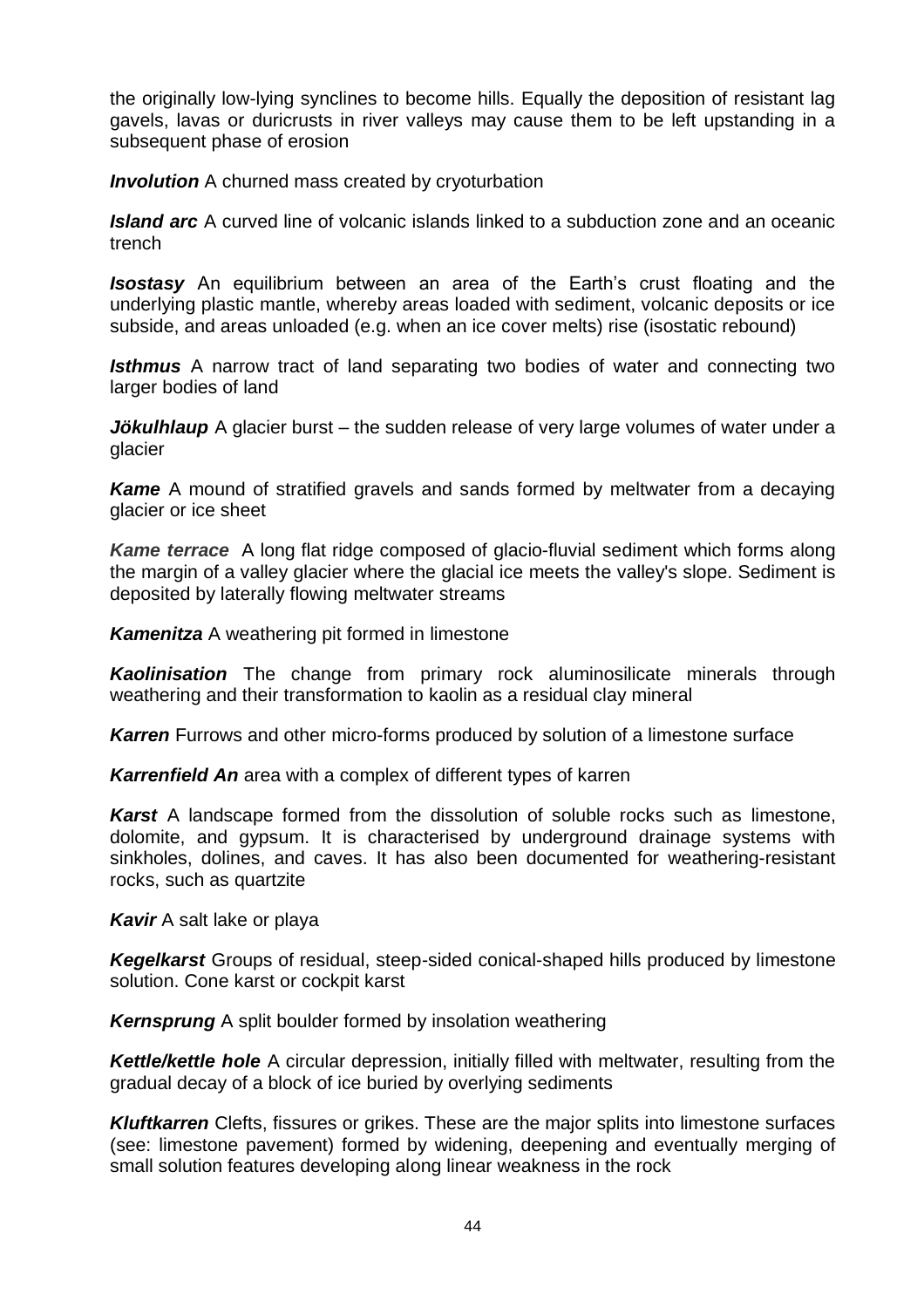**Knickpoint** An interruption or break in slope, especially along the long profile of a river

*Knock-and-lochan topography* Relief produced by erosion of a low-lying area of relatively resistant rock by an ice sheet, producing a landscape of low hills and depressions

*Kopje* A small inselberg or rocky hill

*Labyrinth karst* Karst characterized by a series of interconnecting linear depressions

**Laccolith** A concordant type of igneous intrusion formed by the injection of magma along a bedding lane and the resultant doming of the strata

*Lacustrine* Any feature formed or caused by the processes of a lake

**Lag gravel** A surface layer of gravel produced by the winnowing away of fines by wind or water

*Lagoon, coastal* A coastal stretch of shallow water almost cut off from the open sea by a barrier beach, spit, reef etc.

**Lahar** A rapid flow of mud and volcanic sediment resulting from such processes as the overflow of a crater lake and the saturation of the sediment (e.g. volcanic ash) by prolonged heavy rain

*Laminar flow* Flow in which the lines of flow are essentially constant and in which flow direction at all sites remains nearly unchanged through time

*Land systems* Sub-divisions of a region into areas having within them common physical attributes (e.g. landforms, geology, soils, vegetation, geology) which are different from those of adjacent areas

*Landscape sensitivity* The sensitivity of a landscape to change is the likelihood that a given change in the controls of a system will produce a sensible, recognizable and sustained response. The sensitivity is a function of the propensity for change which is measured by the size of the impulse required to initiate change

*Landslide* A generic term describing those downward movements of slope forming material as a result of shear failure occurring along a well-defined shear plane

*Lapié* A French term for karren

*Lateral accretion* The process by which stream bed sediments accumulate at the side of a channel as it shifts laterally

*Lateral moraine* A deposit of unsorted material which has accumulated along the margins of a valley glacier

**Lateral spreading** The lateral extension of a cohesive rock or soil mass over a deforming mass of softer underlying material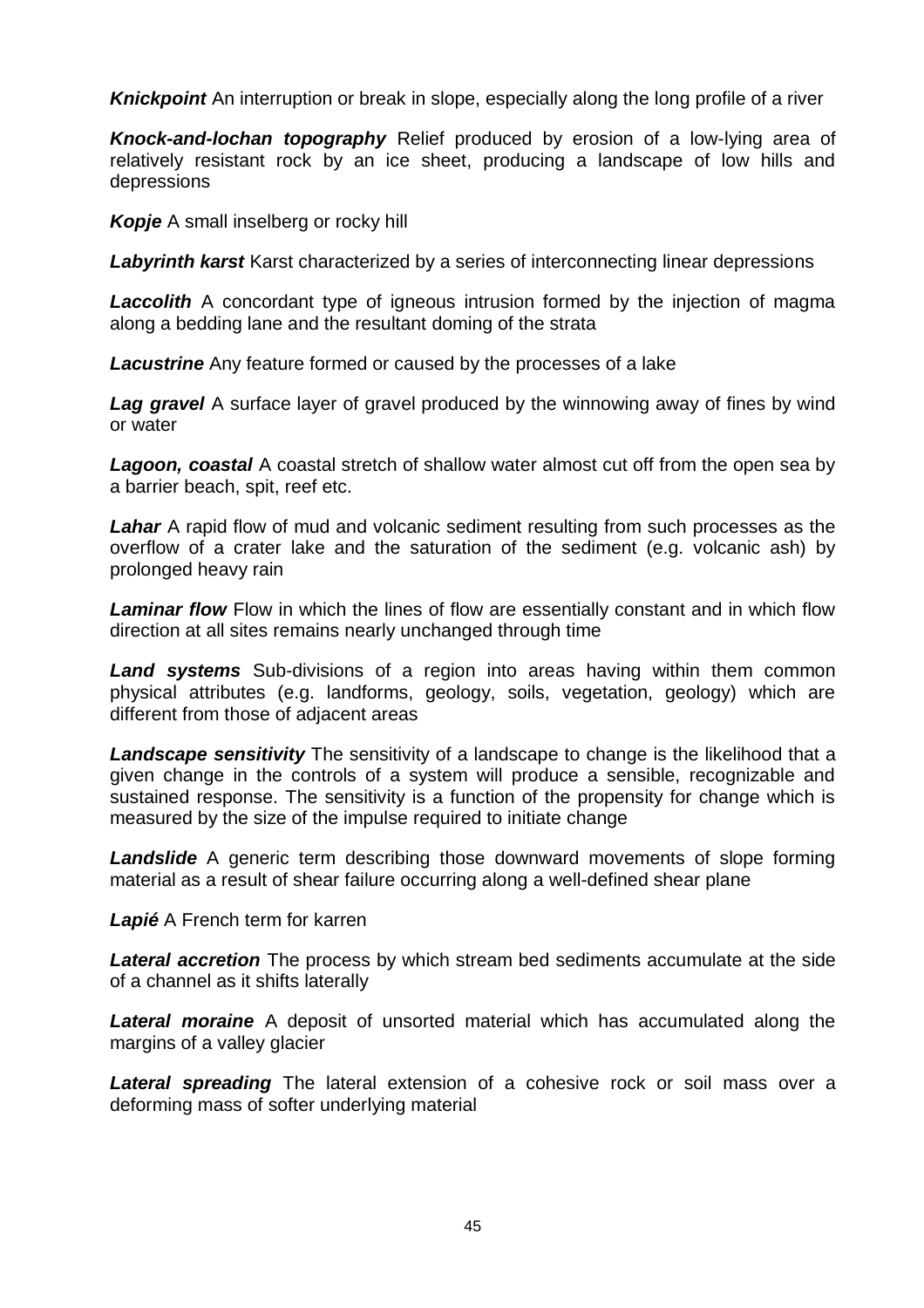*Laterite* A surface accumulation caused by chemical weathering under moist, tropical conditions that is rich in iron and aluminium oxides. It typically hardens on exposure to air

*Lava cave* Any [cave](http://en.wikipedia.org/wiki/Cave) formed in [volcanic rock,](http://en.wikipedia.org/wiki/Volcanic_rock) although in typical usage it is reserved for caves formed by volcanic processes

*Lava fountain* A forceful vertical expulsion of a jet of molten lava from a vent or fissure

*Lava tube* The commonest and most extensive kind of lava cave. They usually form in [pahoehoe](http://en.wikipedia.org/wiki/Pahoehoe) lava flows, though exceptions exist. As the lava is emitted from the vent area, it spreads in the path of least resistance. The outer layers of the lava harden, while the interior forms horizontal conduits that channel the advance of the flow. These conduits are the beginning stages of lava tubes that serve to insulate the heat from the lava which then provides a way for the lava flow to advance a longer distance

*Lavaka* A gully system in Madagascar

*Leaching* The washing-out of water soluble materials from soil, saprolite, or rock by the downwards or lateral movement of water

**Least-work profile** That profile whose gradient is just sufficient for the associated geomorphological process to occur with the minimum possible expenditure of energy (e.g. a river long profile, whose concave-up form is the shape best suited for the transfer of increasing quantities of water and sediment in accordance with the leastwork principle)

*Lee dune* A topographic dune that forms in the less of a hill

*Lee eddy hypothesis* The hypothesis that the steep slip face of a barchan dune is moulded by the presence of an eddy in the lee of the dune

**Lessivage** The translocation of silicate clays in colloidal suspension in a soil profile without any change in their chemical composition

*Levée* An embankment, natural or man-made, that confines flow during high-water periods

*Lichenometry* A method of dating rock surfaces and boulders using the size and occurrence of lichens

*Limestone pavement* A horizontal or gently inclined bare limestone surface that may have been formed by glacial stripping

*Lineament* A large-scale linear feature on the land surface, such as a trough or ridge, that is the product of the structural geology of a region

**Linear dune** A dune type characterized by straightness, length (often more than 20 km), sinuous crest-line, parallelism, and regular spacing, and a high ratio of dune to interdune areas. Many linear dunes consist of a lower gently sloping plinth, often partly vegetated, and an upper crestal area where sand movement is more active. Slip faces develop on the upper part of the dune, their orientation depending on the winds of the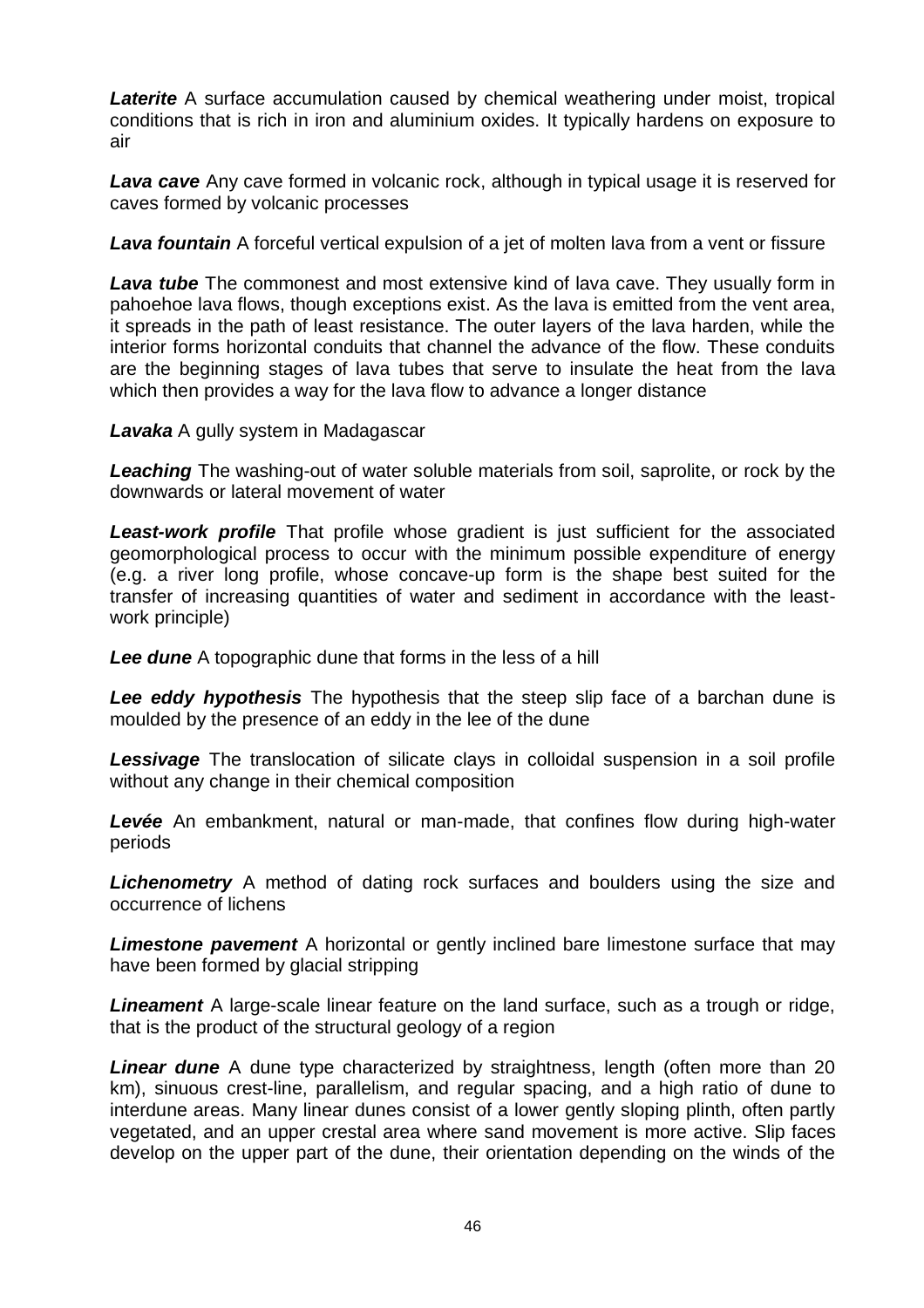season. Linear dunes occur in areas of bimodal or wide unimodal wind regimes and appear to be the most widespread dune type worldwide

*Liquefaction* The process by which soils and sediments collapse from a sudden loss of cohesion following a loss of shearing resistance. It involves a temporary transformation of the material into a fluid mass by the sudden increase of interstitial water

*Lithalsa* Permafrost mounds formed by ice segregation within mineral soils that occur within the zone of discontinuous permafrost

*Lithification* The process whereby loose sediment may be turned into rock following cementation and compaction

*Littoral cell system* A system of interlinking sediment cells found adjacent to the coastline, typically involving inputs of sediment from cliff erosion or river discharge, sediment transfer (by longshore drift) and sediment deposition in sinks (e.g. beaches and bars)

**Lodgement till** Glacial till deposited from slowly melting ice at the base of a glacier

*Loess* A predominantly wind deposited material dominated by silt

**Log jam** An impediment to river flow because of the accumulation of woody debris across its course

*Log spiral beach* An asymmetrical beach between headlands, where the outline is shaped by waves arriving obliquely, and refracted round the headlands

*Logan stone* Any large boulder that is so balanced that it readily rocks

**Long profile, river** The longitudinal section through a river's course from its source to its mouth

*Longitudinal dune* A large, elongated dune lying parallel to the prevailing wind direction

**Longshore current** The flow of water along the shore or nearshore as the result of oblique waves, often augmented by wind-driven and tidal currents

*Longshore (Littoral) drifting* The movement of beach sediment along the shore (and nearshore) by waves arriving at an angle to the coastline (beach drifting) and by currents generated by such waves (nearshore drifting). Also known as Shore drift

**Lopolith** A saucer-shaped intrusion of magma usually along bedding planes and resembling a large down-warped sill

*Lunette* A dune that forms on the less side of a pan (desert depression)

*Lynchet* A man-made terrace on a hillside created by cultivation

*Maar* An old volcanic crater. A pond or lake in such a depression

*Machair* A low flat or hummocky plain of calcareous sand, generally formed on the landward side of a coastal dune, as on the coasts of Scotland and Ireland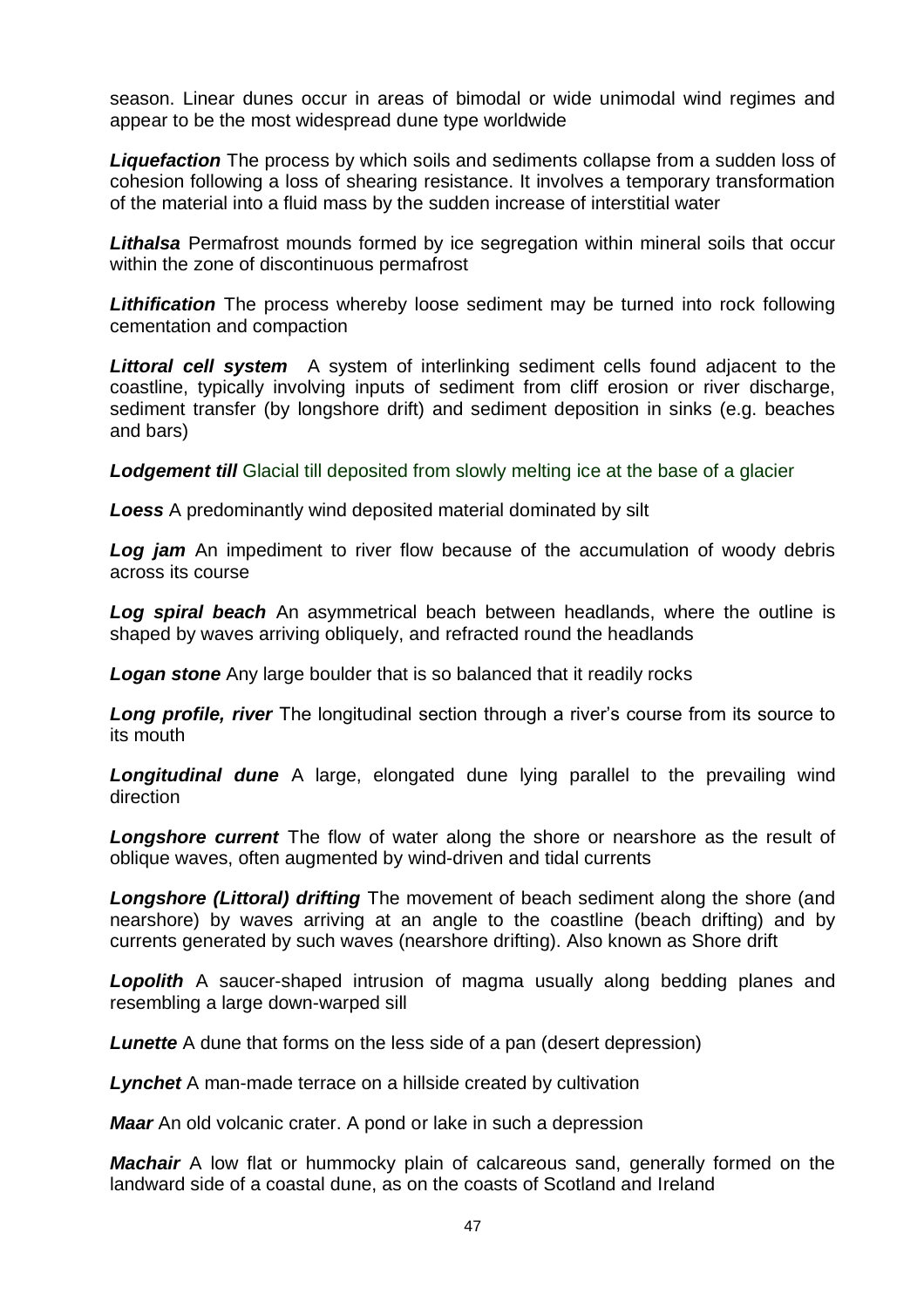*Macrogelivation* Frost weathering at a large scale acting mainly through the crack system in a rock

*Macrotidal* Where mean spring tide range is 4 and 6 m

*Magnitude and frequency concept* Big geomorphic events tend to occur infrequently in comparison with small events so the question arises as to whether frequent, ongoing, low magnitude events achieve more geomorphological change over time than infrequent high magnitude events

*Managed retreat* A means of adapting to a rising sea level by, for example, breaching an embankment to allow salt marsh to form behind it

*Mangrove swamp or Mangal* A coastal swamp or marsh associated with mangrove trees in low latitudes

*Manifest underfit stream* A stream which meanders within a large meandering valley, the meanders being of the ingrown type

*Manning equation* An empirical formula relating stream velocity to controlling variables of roughness, stream gradient, channel width and channel depth

**Mantle plume** A convectional flow of hot rock that rises through the mantle to the base of the lithosphere and which gives rise to a hot spot on the surface

*Marginal channel* A channel formed by meltwater flowing along the edge of a glacier or ice sheet

*Marine limit* The highest position (latitude, longitude and elevation) reached by the postglacial sea at a site, the elevation being measured with respect to present sea level

*Mass balance of glacier* The relationship between annual accumulation of snow and ice on a glacier or ice sheet and the losses resulting from ablation

*Mass movement* A mass movement is the downward and outward movement of slope forming material under the influence of gravity. The process does not require a transporting medium such as water, air or ice

*Mass strength* A quantitative measure of the resistance to erosion and instability of an entire rock mass inclusive of its discontinuities, contained water and weathering products

*Mass wasting* The failure and movement by gravity of a volume of soil, alluvium, rock, etc. to a downslope site

*Massive* A term used to describe a rock in which there are few bedding planes, joints or other fissures

*Meander* A sinuous channel form with curves

*Meander belt* That area of an alluvial bottomland defined by lines drawn tangentially along the points of maximum horizontal extent of the various meanders in a sequence of meanders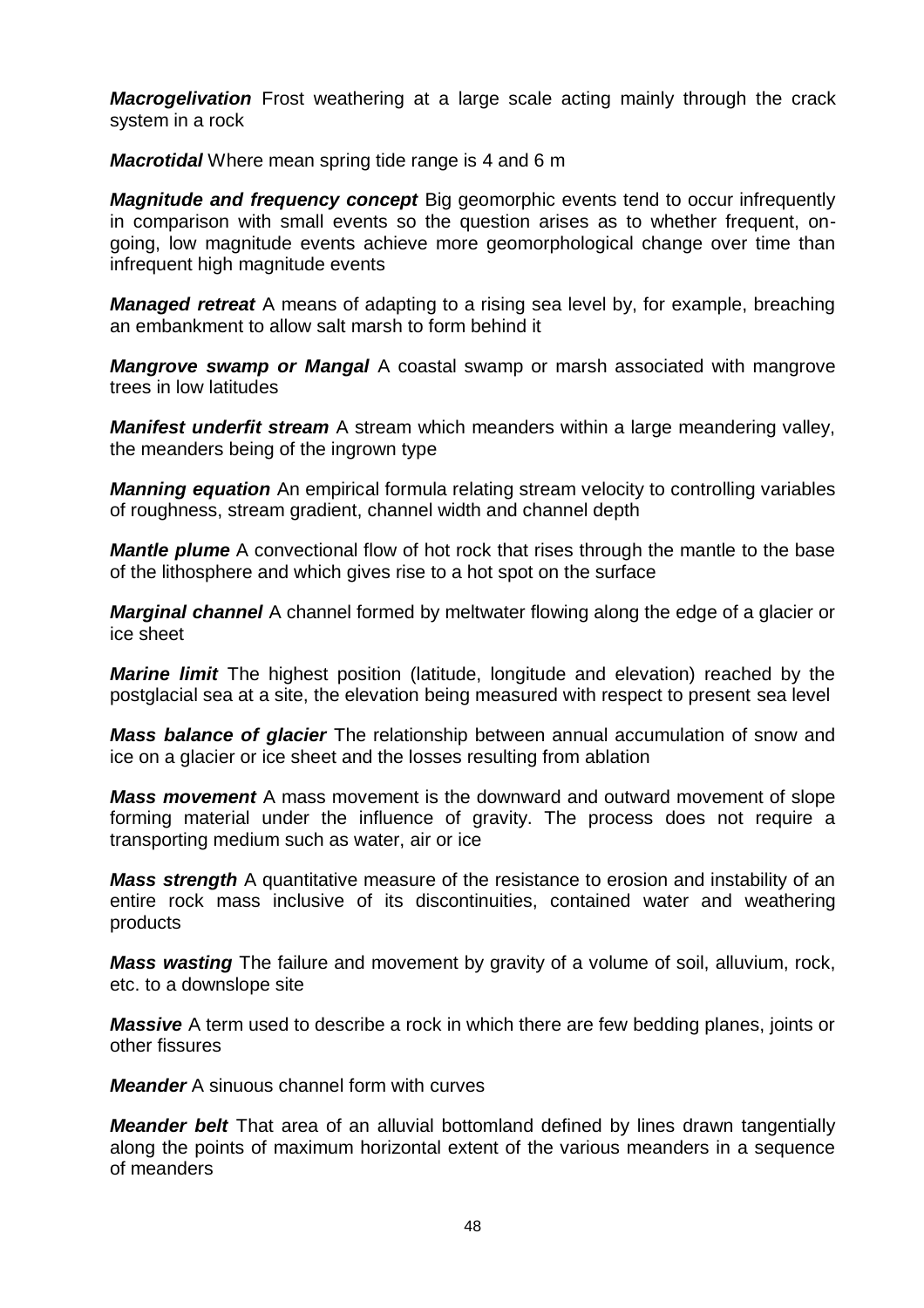*Mechanical weathering* The disintegration of rocks into fragments by mechanical or physical means (e.g. by frost, salt) without any chemical change taking place

*Medial moraine* A morainic ridge, developed on the surface of a valley glacier and formed by the merging of two separate ice streams, the lateral moraines of which unite to form the medial moraine

*Megabarchan* A giant barchan dune over 100 m in height

*Megadune (draa)* The largest type of aeolian bedform

*Megafan* A volumetrically significant depositional element of sedimentary basins adjacent to mountain belts. It is a large (10 $3$ -10 $5$  km<sup>2</sup>), fan-shaped (in plan-view) mass of clastic sediment deposited by a laterally mobile river system that emanates from the outlet point of a large mountainous drainage network'. Alternative names include megacone, inland delta, wet alluvial fan and braided stream fan

*Megageomorphology* Geomorphology on the scale of plate tectonics, biological evolution and macro-scale climate change

*Megatidal* Where mean spring tide range exceeds 6 m

*Mekgacha* A fossil river valley in the Kalahari created in response to higher rainfalls, or river capture, or groundwater sapping

*Meltwater* Water that comes from a glacier or a snow accumulation

*Meltout till* Till released by melting of stagnant or slowly moving debris-rich glacier ice and deposited without subsequent transport or deformation. It can be split up into sub glacial melt out till (melting of debris rich ice at the bottom of the glacier) and supraglacial melt-out till (melting of ice on the glacier surface)

*Mere* A lake

*Merokarst* (or half karst) A type of karst developed on thin sequences of limestones interbedded with other rocks, as well as upon less pure carbonate formations

*Mesa* A flat-topped hill formed in gently dipping or horizontally bedded rocks following stream incision and slope retreat

*Mesotidal* Where mean spring tide range is between 2 and 4 m

*Meterorite crater* A near circular depression caused by the impact of a meteorite

*Microatoll* A circular organic reef structure (diameter 1 to 6 m) consisting of a raised rim built by coral (usually *Porites*), algae and other organisms, surrounding a shallow depression on the shore or on a coral reef

*Micro-erosion meter* An instrument used to measure accurately the lowering of a rock surface by means of a micrometer placed on three legs mounted on studs drilled into the rock surface

*Microgelivation* Frost weathering acting in rock pores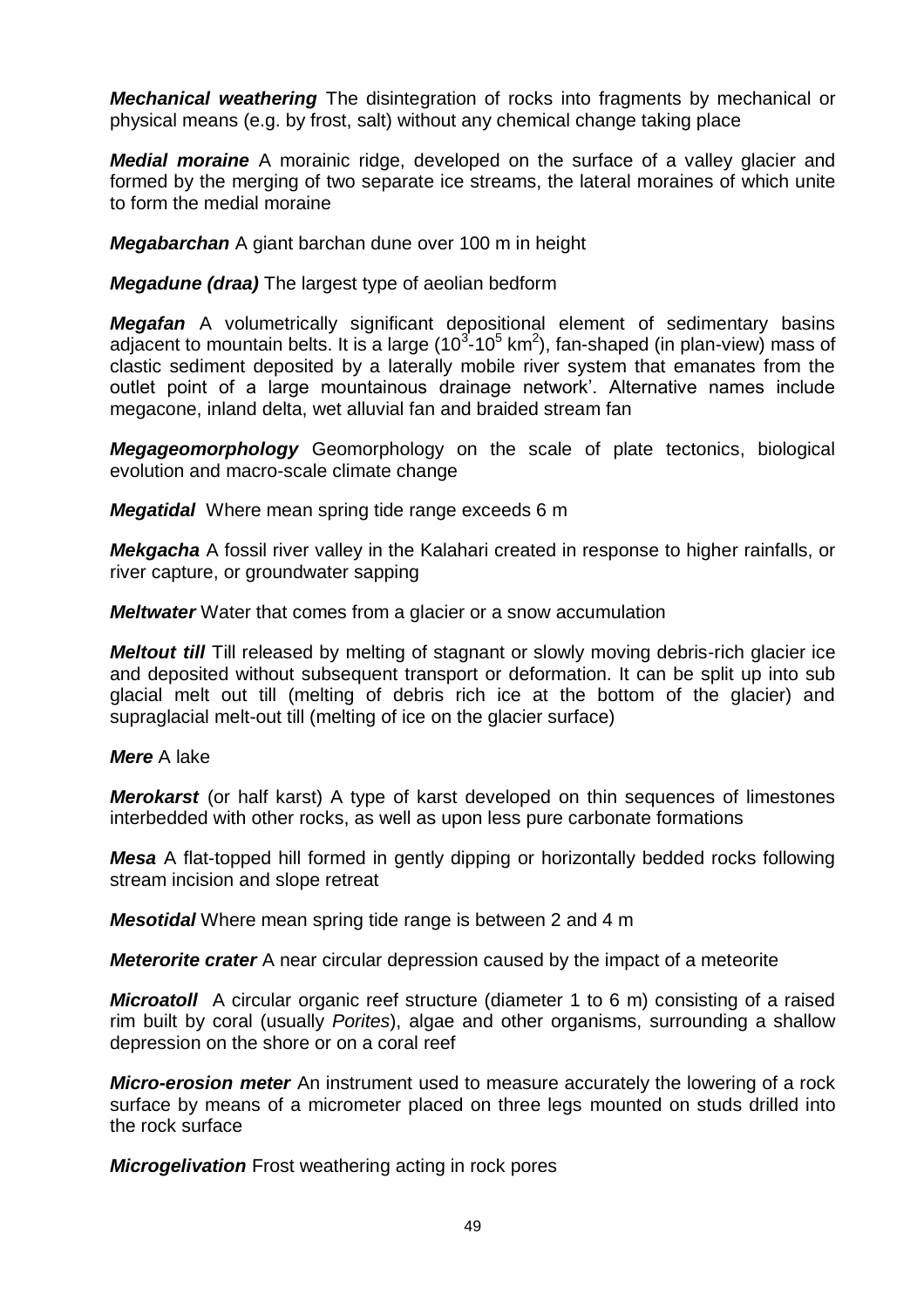*Micromorphology* The study of soils and sediments at the microscopic scale by the study of thin sections

*Microtidal* Where mean spring tide range is less than 2 m

*Mid-ocean ridge* A prominent ridge or submarine mountain chain created by sea-floor spreading and the rising of magma

*Miliolite* An Indian term for aeolianite

*Mire* A peat accumulating wetland

*Misfit stream* A stream that appears to be too small to have formed the valley through which it flows, possibly because of a change in climate

*Mixing corrosion* The increased degree of solutional corrosion which occurs when two saturated karst waters of different composition mix

*Mogote* A prominent limestone hill in an area of tower karst

*Monadnock* An isolated mountain or large hill rising prominently from a surrounding peneplain

*Moraine* A material or depositional landform produced on, within and beneath a glacier or ice sheet

*Morphogenetic region* A region in which it is claimed that certain geomorphological processes and forms result from a particular set of climatic conditions, thereby giving a distinctive landscape

*Morphological map* A map designed to depict surface landforms and to show breaks and changes of slope, slope gradients, etc.

*Morphometry* The quantitative depiction of land forms

*Morphostratigraphy* The subdivision of sedimentary units primarily on the basis of surface form. The identification and mapping of land surfaces, either developed upon sediment bodies or in some cases on bedrock, has been used as a means of interpreting relative chronologies in many regions. Typical examples include glacial moraines and associated landforms, dunes, fossil shorelines and river terraces

*Morphotectonics* The study of the interaction of tectonics and geomorphology

*Moulin* A sink hole or shaft in a glacier caused by melting and the flow of supraglacial water to the englacial drainage system

*Mound spring* A spring that flows from a small hillock composed of material deposited by the spring or by accumulation of aeolian sediment on the moist and vegetated orifice of the spring

*Mountain* A substantial elevation of the land surface

*Mountain front* The steep edge of an upland standing up above a pediment or bajada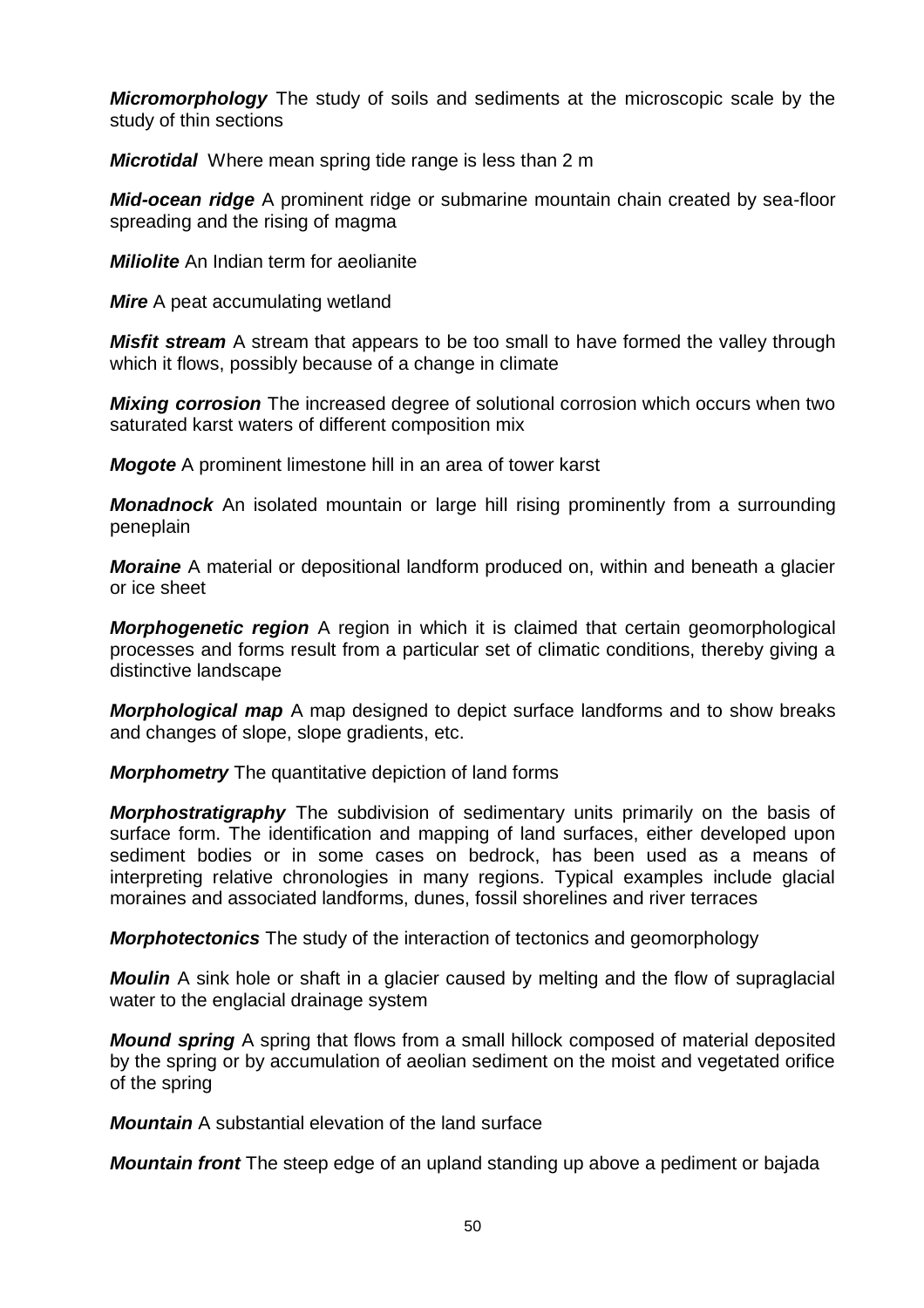*Mountain-front sinuosity* An index that reflects the balance between erosional forces that tend to cut embayments into a mountain front and the tectonic forces that tend to produce a straight front coincident with an active range-bounding fault. It is expressed as:

 $S_{\rm mf} = L_{\rm mf}/L_{\rm s}$ 

Where  $S_{\rm mf}$  is the mountain-front sinuosity,  $L_{\rm mf}$  is the length of the mountain front along the foot of the mountain at the pronounced break in slope, and  $L<sub>s</sub>$  is the straight-line length of the mountain front

## *Mud ball (see Armoured mudball)*

*Mud lump* A small landform caused by loading of sediment in a delta which pushes plastic clays upwards as a small diaper through overlying deltaic sand

*Mud slide* A form of mass movement in which masses of softened silty or very fine sandy debris slides on discrete boundary shear surfaces in relatively slow moving, lobate or elongate forms

*Mud volcano* A small cone formed by a volcanic vent where hot water and mud are emitted

*Mudflat* A relatively level unvegetated area of fine sediment on the shore, especially in sheltered inlets, estuaries or tidal lagoons. Intertidal mudflats are commonly exposed seaward or salt marshes or mangroves at low tide, and supra-tidal mudflats occur landward of salt marshes or mangroves on arid or semiarid coasts

*Mudflow* A form of mass movement in which saturated, fine-grained material flows down the hill

*Mudslide* A form of mass movement in which masses of softened silty or very fine sandy debris slides on discrete boundary shear surfaces in relatively slow moving, lobate or elongate forms

*Muskeg* A swamp or bog composed of accumulated bog moss

*Naled* A Russian word for icing or *aufeis*

*Namakier* A flowing mass of salt that occurs on a salt dome

*Nappe* A mass of rock which is thrust over other rocks by thrust faulting or a recumbent fold or both

*Natural arch* A feature that forms when weathering, together with mass collapse, creates a tunnel through a slab of rock

*Natural bridge* A natural rock exposure across a valley that has been converted into a bridge due to erosion

*Nearshore* The shallow water zone between the low tide line and the line where waves begin to break; a zone that migrates to and fro as the tide rises and falls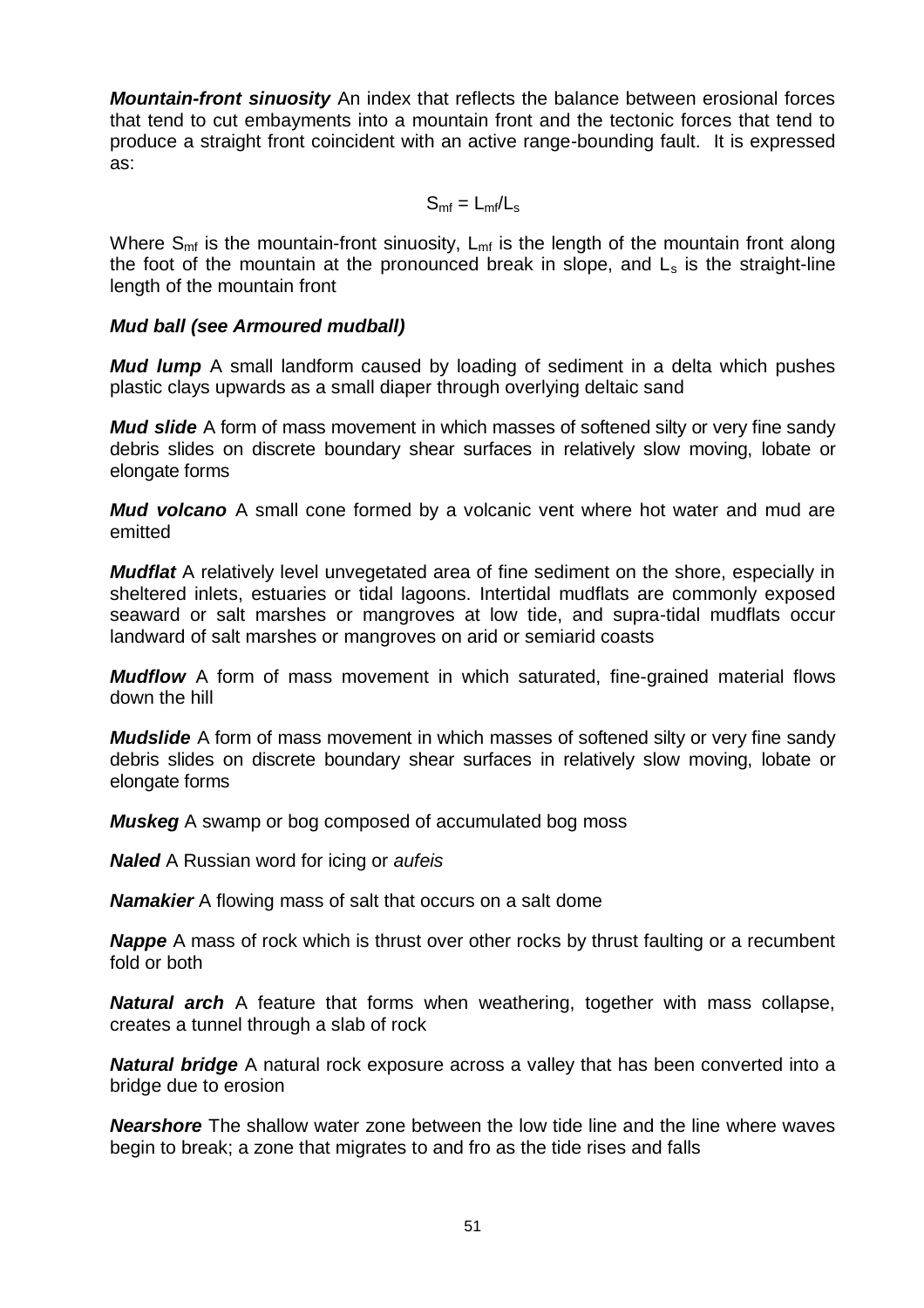*Nebkha (Nabkha)* A small dune formed when windblown sand is trapped within or accumulates around a plant

*Needle ice* Also known as pipkrake, it is composed of a small ice crystal formed when freezing affects the topmost layer of the soil raising individual stones or soil particles above the surrounding soil surface

*Nehrung* A sand or shingle spit which separates a haff (lagoon) from the open sea

*Neo-catastrophism* The concept that over the course of geological history the environment has, at times, changed markedly and rapidly due to infrequent but high magnitude events, e.g. super-eruptions and asteroid impacts

*Neoglaciation* A Holocene phase of glacial advance. Multiple advances occurred of which the Little Ice Age is the latest example

*Neotectonics* The study of horizontal and vertical crustal movements that have occurred in the geologically recent past and which may be ongoing today

*Neptunism* The belief, in contrast to plutonism, that a large proportion of the Earth's rocks are precipitates that were laid down in some chaotic fluid

*Ness* A promontory or headland

*Nevé* Equivalent to firn

*Nick point* A break in the long profile of a river

*Nival karst* Alpine karst in which snow plays a role

*Nivation* Snow patch erosion involving freeze-thaw action, chemical weathering and solifluction

*Nivation hollow* A rounded hollow produced when nivation east back into a slope

*Niveo-aeolian* Mixed deposits of snow and aeolian sand in addition to the forms generated by them

**Notch** A narrow hollow excavated along the base of a cliff near high tide level by abrasion, solution or bio-erosion, often with an overhanging rock visor (protruding ledge of rock)

*Nubbin* A small lump of earth produced by heaving owing to the growth of needle ice

*Nuée ardente* A catastrophic blast of hot steam, gas and burning dust released by a violent volcanic eruption and descending the slopes of the volcano as a high velocity incandescent cloud

*Nunatak* A rocky peak projecting above the surface of an ice sheet

*Nye channel* Subglacial channel systems cut into bedrock or consolidated sediments, often with an undulating long profile and steep gradients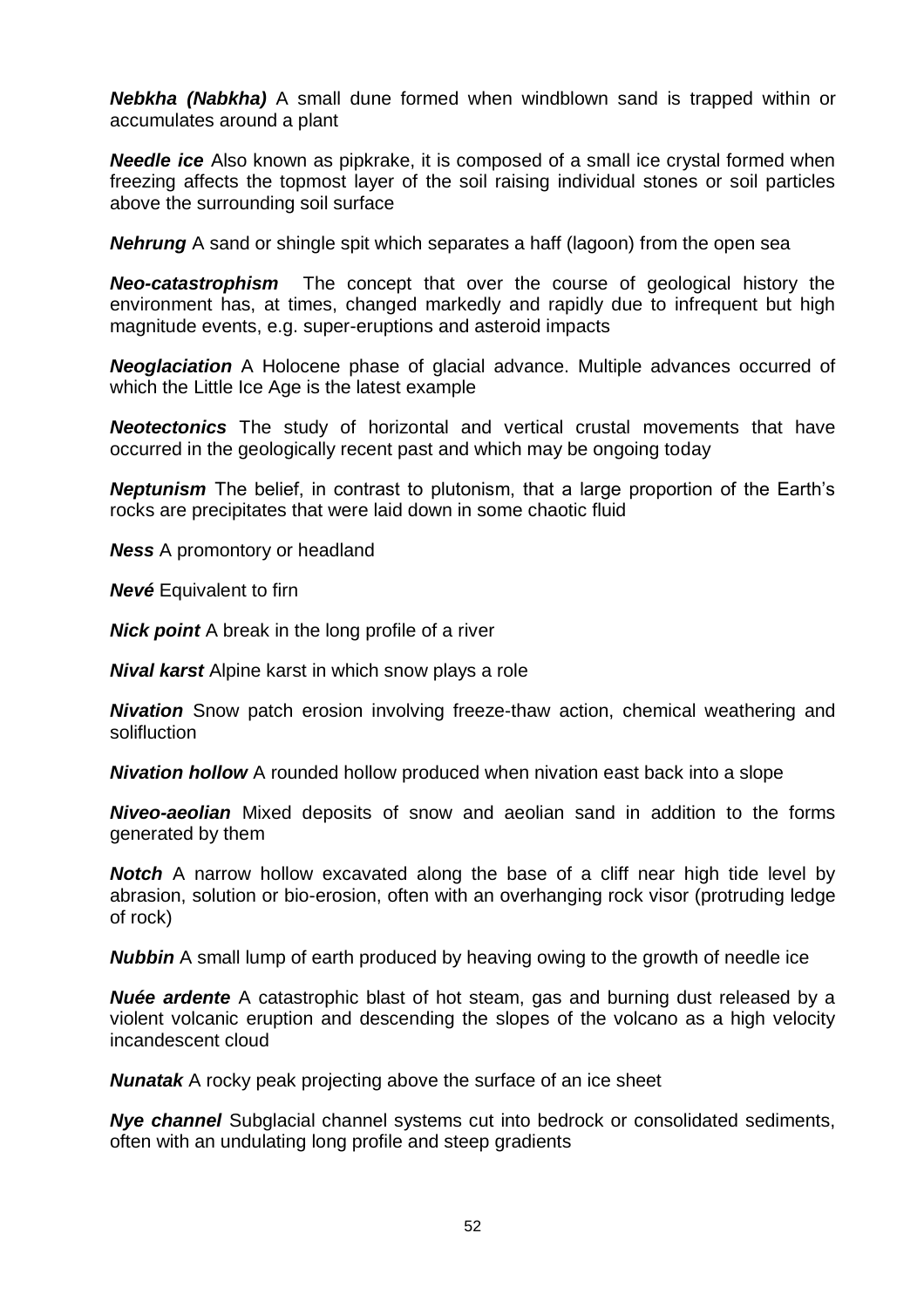**Obsequent stream** A stream whose course runs opposite to the original slope of the land surface

**Obstacle dune** A sand dune that accumulates around, behind or in front of an obstacle such as a hill or a mass of vegetation

**Ocean trench** A hemispheric-scale long, but narrow, topographic depression of the sea floor. They are also the deepest parts of the ocean floor. Oceanic trenches are a distinctive morphological feature of [convergent](http://en.wikipedia.org/wiki/Convergent_boundary) plate boundaries

*Offshore bar* A bank of sediment developed offshore on a gently sloping coastline

**Ogive** Alternating arcuate bands of light and dark ice that extend across the surface of some glaciers below ice falls and are the result of seasonal differences in ice colour

*Onion-skin weathering* The detachment of curved sheets of rock from a large boulder or rock face as a result of such processes as hydration, pressure release (unloading), and insolation

**Opferkessel** A weathering pit

*Organic weathering* The disintegration or decomposition of rock by living organisms or organic processes

*Oriented lakes* Lakes exhibiting a common parallel alignment in response to wind or structural alignments

**Orogeny** The creation of mountains, especially by folding and uplift

*Orogenic eustasy* Changes in worldwide sea levels brought about by changes in the volume of the ocean basins associated with orogenesis (mountain building)

**Outlet glacier** A type of glacier which radiates out from an ice dome

*Outlier* An isolated hill produced by scarp retreat

*Outwash fan or plain* A gently sloping area, sometimes in the shape of a fan, composed of material deposited by meltwater streams flowing from the margins of a glacier or ice sheet

**Overbank flow** River discharge that has escaped from a channel when its banks were overtopped

*Over-consolidated clays* Those that have been highly compressed by burial

**Overdeepening** The process whereby glaciers erode to levels below regional fluvial base level

**Overflow channel** A channel or spillway cut by water draining from a glacial lake

**Overland flow** That part of precipitation or snowmelt that moves over the land surface before becoming concentrated within a channel of a rill, gully or stream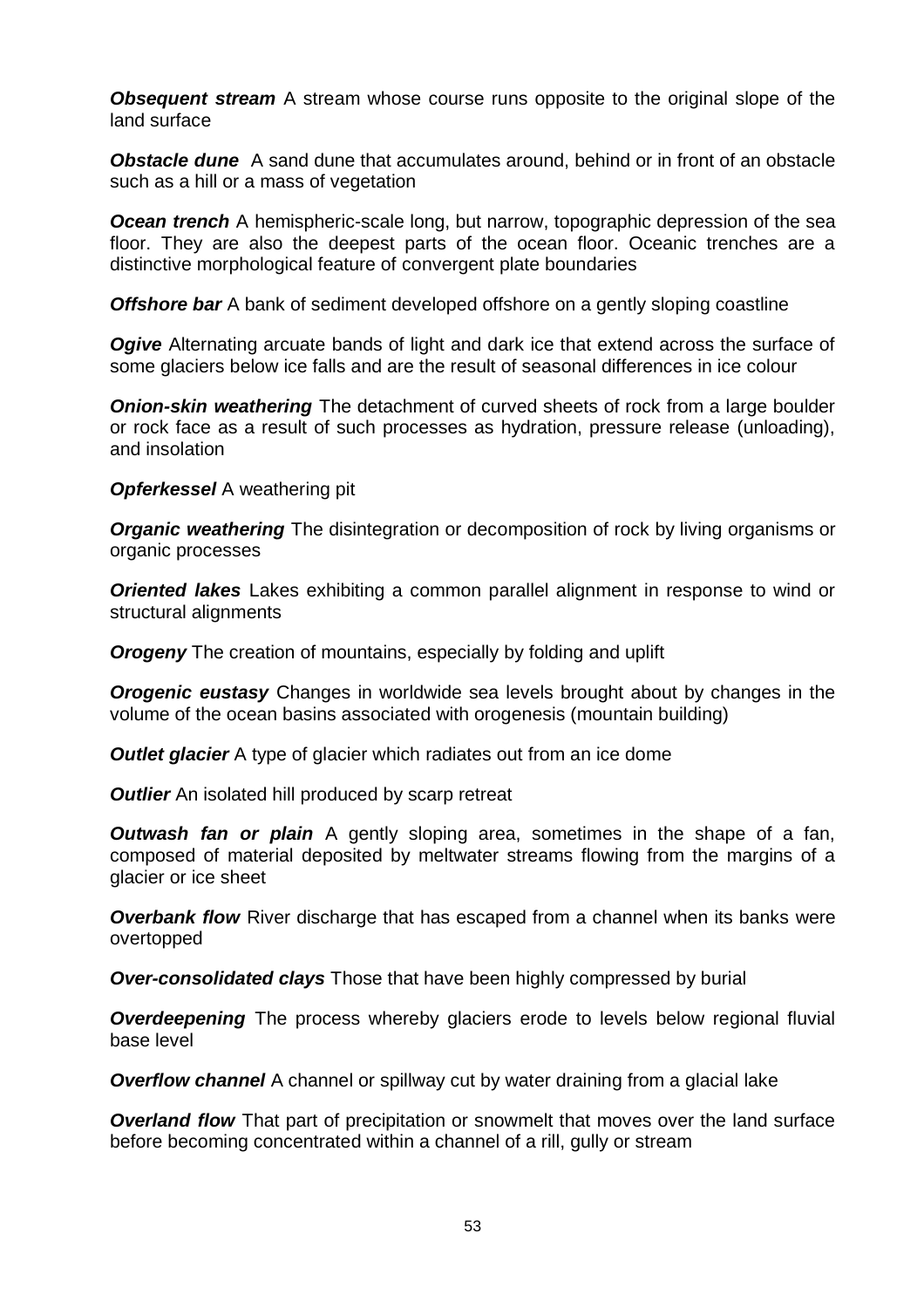**Overwash (Washover)** The washing of sediment over the crest of a beach or coastal barrier by exceptionally strong wave swash to form a depositional fan on the landward side

**Ox-bow** A horse-shoe shaped length of stream channel which is an almost closed meander loop. It may be occupied by an ox-bow lake

**Oxidation** A chemical weathering process whereby rock minerals, especially those containing iron, combine with oxygen

**Oyster reef** A coastal or estuarine construction composed largely of the shells of oysters

**Pacific type coast** A coastline that s formed where the trend of mountain ridges and valleys is parallel to the coastline as a whole

*Paired spits* Spits on either side of a coastal inlet, river mouth or lagoon entrance, or protruding towards each other between two islands or between the mainland and an offshore island. They have developed either by convergent longshore drifting or the breaching of a former coastal barrier

**Paired terrace** A river terrace whose remnants correspond in altitude

**Palaeochannel** A river or stream channel which no longer conveys discharge and which is no longer part of the contemporary fluvial system

**Palaeoflood** A flood that occurred in the past as determined by using historical, biological or geological evidence

**Palaeohydrology** The study of past occurrences, distributions and movements of continental waters

*Palaeokarst* Fossil karst consisting of features remnant from a previous period of karstification

**Palaeoseismology** The study of the age, frequency and size of prehistoric earthquakes

**Pali ridge** A sharply pointed ridge between two stream valleys on a deeply dissected volcanic dome

*Pallid zone* A pale weathering horizon in regolith

**Palsa** A conical or elongated mound, containing a lens of ice and occurring in peat bogs in a periglacial environment

**Pan** A closed dryland depression that may be dry, hold an ephemeral water body after rains, or which was occupied by a lake under past moister conditions

**Panfan** The surface produced when a hill or mountain is completely eroded so that the peripheral fans coalesce, as in the end stages of landscape evolution in an aid region

**Panplain** A flat or almost flat landscape that has been produced by lateral erosion by rives and lowering of divides and interfluves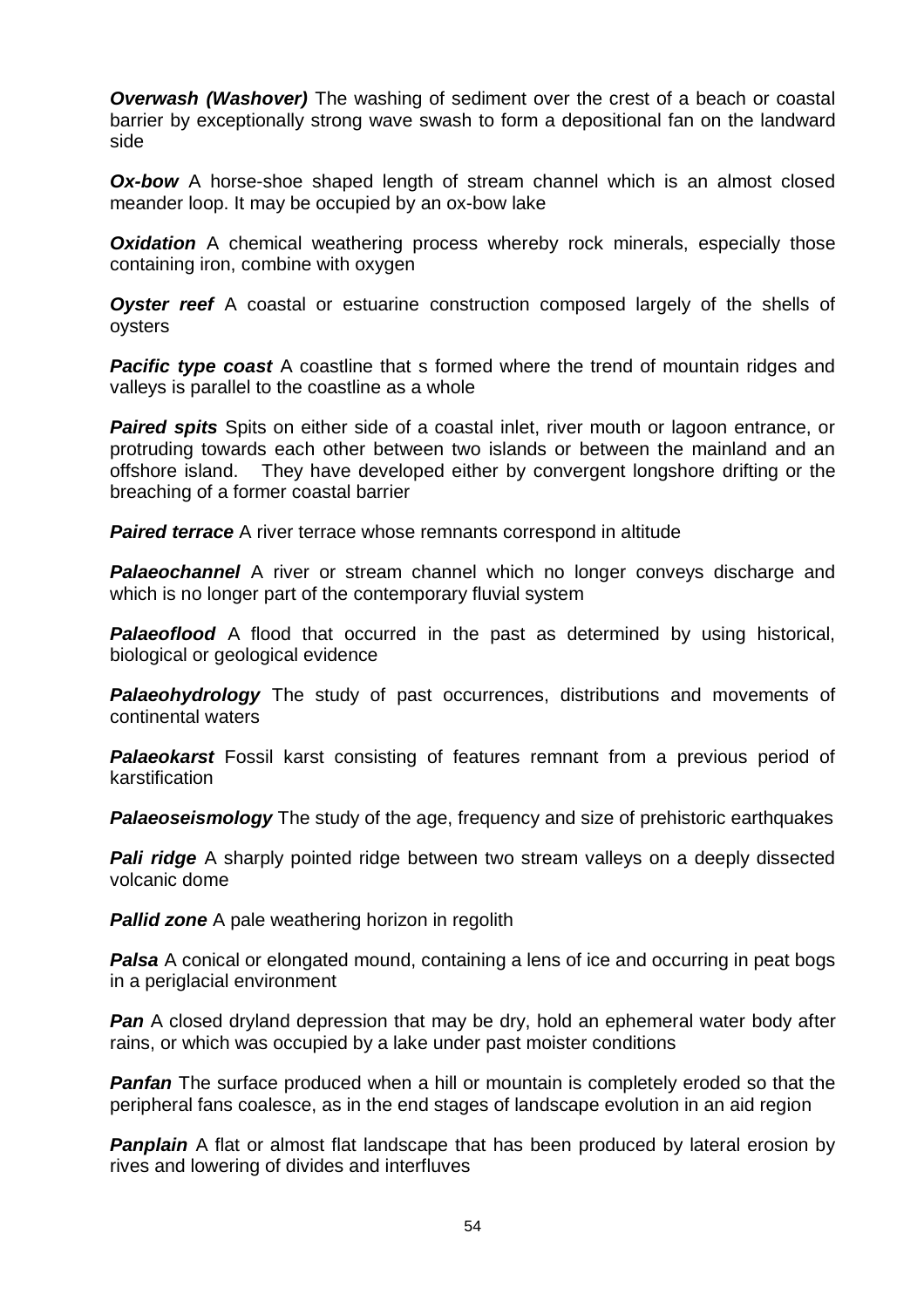*Parabolic (hairpin) dune* A hairpin-shaped dune in which, in contrast to barchans, the arms point away from the direction of movement

**Paraglacial** Non-glacial processes that are directly conditioned by glaciation that are the direct result of the former presence of ice. The term refers both to proglacial processes and to those occurring around and within the margins of a former glacier

*Paralic* A lagoonal environment

**Parallel retreat of slopes** The denudation of a landscape by lateral erosion of scarp slopes and hills which maintain their slope angle as erosion progresses

*Parna* An Australian term for aeolian clay deposits

**Partial area contributing model** A model that interprets a hydrograph in terms of the extent of a saturated area around stream and channel heads

**Passive margin** The margin of a continent that is not associated with the active boundary of a tectonic plate and, therefore, lies within a plate

*Paterae* Volcanic craters

**Paternoster lake** A series of lakes in a formerly glaciated valley, separated from each other by morainic deposits or rock bars but linked together by streams

**Patterned ground** More or less symmetrical forms, such as circles, polygons, nets and stripes that have developed at the surface. Many occur in periglacial areas, but they also occur in other zones, as is the as with brousse tigrée or fairy circles

## *Peat burst (see Bog burst)*

*Pedestal rock* A small, mushroom-shaped rock pinnacle with a narrow base and stem and a large head or cap rock

**Pediment** A gently sloping, concave rock cut surface, with only a thin debris cover, developed by erosional processes at the base of a steep slope or mountain front

**Pediplain** An extensive surface of erosion created by the coalescence of pediments

**Peneplain** An almost featureless plain, showing little sympathy with structure and formed during the later stages of a cycle of erosion

**Percoline** A line of concentrated water seepage through the soil that is usually oriented downslope

**Pereletok** A Russian term for a layer of ground between the active layer and the underlying permafrost, which remains frozen for one or several years and then haws

**Periglacial** Refers to non-glacial, cold climate processes and landforms, often associated with the presence of permafrost

**Peripheral forebulge** A result of glacio-isostasy. The lateral displacement of mantle material from below the centre of the ice results in a compensating area of slight uplift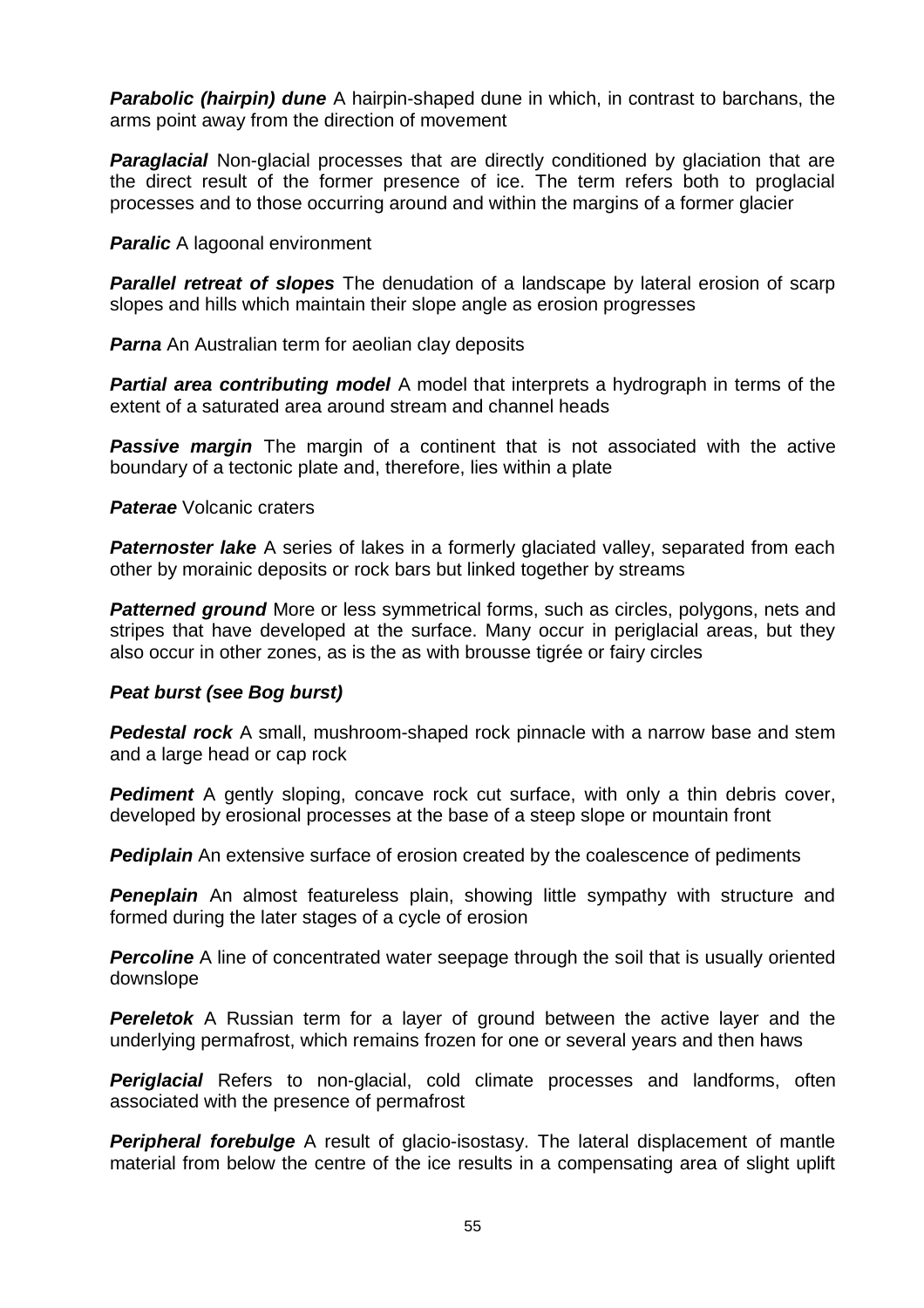beyond the area that is depressed by the weight of the ice. The forebulge collapses when the ice body disappears

**Permafrost** Permanently frozen ground in a periglacial environment or the thermal condition in soil or rock where temperatures below 0oC persist over at least two consecutive winters and the intervening summer

**Permafrost table** The upper surface of permafrost

**Phacolith** A lens shaped igneous intrusion usually situated beneath an anticlinal fold or in the base of a syncline

**Phosphate rock** An indurated phosphate-rich sedimentary deposit resulting in large measure from the interaction of bird excrement and the calcium carbonate of reef sands

**Photokarren** A type of karren in a limestone cave that is oriented towards the light

**Phreatic passage** A cave passage developed in the phreatic zone – the portion of an aquifer below the water-table

*Physical weathering* The breakdown of rock material into smaller pieces without any change in the chemistry or mineralogy of the rock, as by frost weathering, salt weathering or insolation

**Phytogeomorphology** A concept that reflects the sensitive relations between landforms and vegetation

**Phytokarst** Features produced by the weathering and erosive action of plants and animals on limestones

**Piedmont** A gently sloping surface extending from the base of a mountain or mountain range

**Piedmont glacier** A glacier which spreads out into a piedmont lobe as it debouches into a lowland

**Piezometric surface** A subterranean surface marking the level to which water will rise in an aquifer

**Pingo** An ice-cored hill domed up by the intrusion of water that subsequently freezes under pressure (an open system pingo) or by the growth of segregated ice masses (a closed system pingo)

**Pingo scar** A relict periglacial feature formed by the melting of the ice core of a pingo, leaving a central surface depression with sediment ramparts

**Pinnate drainage** A feather-like drainage pattern containing a large number of closely spaced tributaries

**Pinning point** Topographic constrictions at which glaciers hat during advances or retreats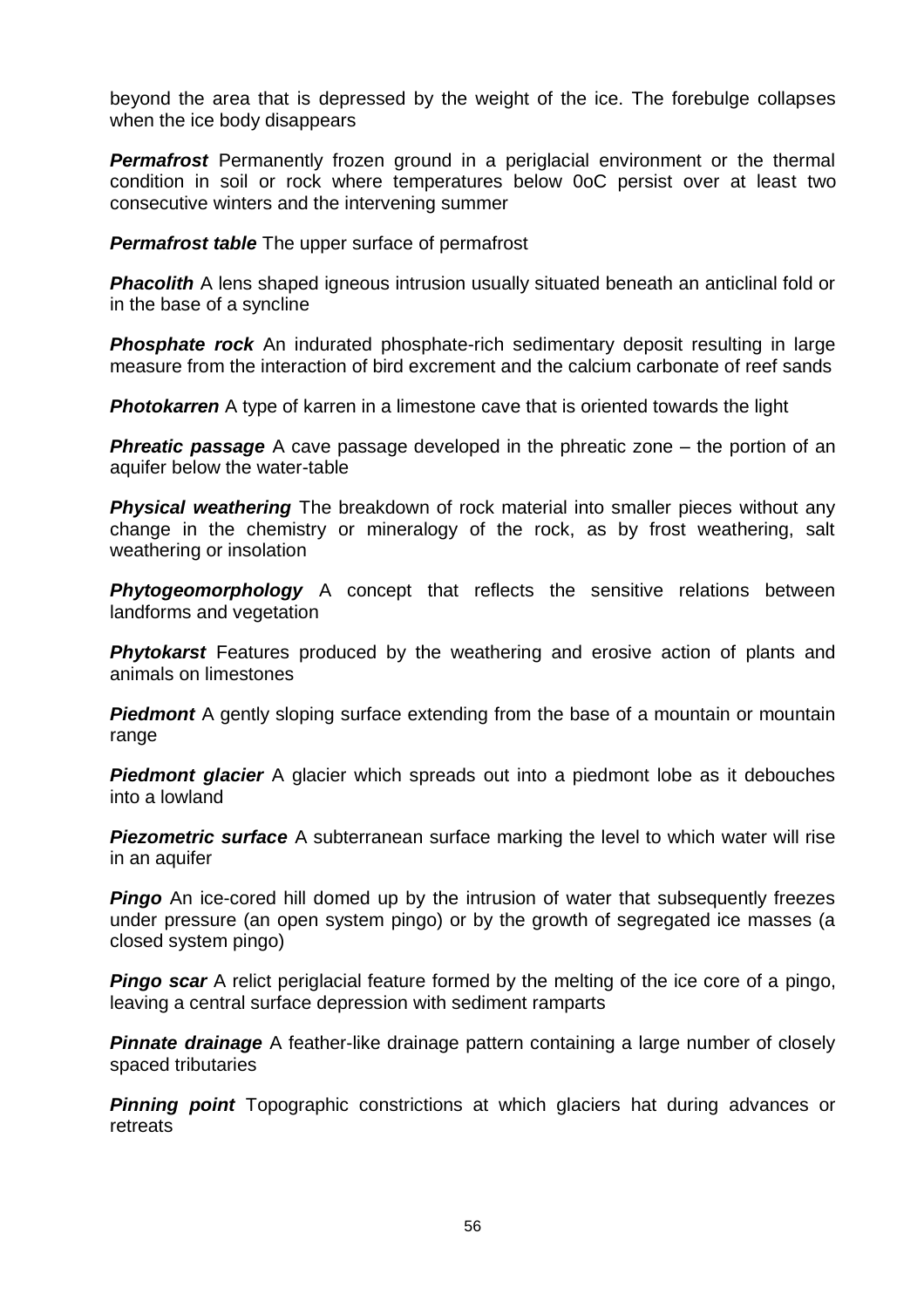**Pipe and piping** Subsurface channels caused by such processes as the deflocculation of clay particles in fine-gained, highly permeable soils

*Piprake* Needle ice

*Pit Pond* A depression in an outwash plain by the melting of a block of ice floated to its depositional site by meltwater and subsequently buried by sediment. As it melts, a depression in the surface of the outwash plain develops

**Planation surface** The production of a gently sloping surface by erosional processes that cuts across the geological structures

**Planèze** A triangular or wedge-shaped landform resulting from the dissection of a volcanic cone

**Plastic deformation** A deformation process which proceeds elastically at low stress values and becomes viscous when a critical stress value is reached. It occurs in rock under conditions of high temperature and pressure, producing a permanent alteration of its shape but without failure or rupture

**Plate tectonics** A concept in geology in which the Earth's surface is seen to be formed of a series of rigid pates that move to cause the ocean basins to change in size and form, and the continents to drift apart and to collide

**Plateau** An upland with a near-level summit, which is often bonded by a steep margin such as an escarpment

**Playa** An ephemeral lake, normally in a dryland context

**Playfair's law** A suggestion that every river will flow in a valley proportional to the size of the river and that where rivers join their levels will be accordant

**Plinian eruption** An explosive volcanic eruption which is frequently so violent that the volcanic cone is destroyed

**Plinthite** A hardpan or soil crust, normally rich in iron

**Ploughing block** Individual boulders that move downslope faster than their surrounding material by processes relating to seasonal frost. Due to the differential movement, the boulder pushes up a mound against its downslope side while leaving a depression along its upslope track

**Plucking** A process of glacial erosion describing the removal of discrete blocks of bedrock

# *Plume, mantle (see Mantle plume)*

**Plunge pool** A depression formed at the base of a waterfall as a result of the hydraulic impact of the descending water and its sediment load

**Plunging cliff** A steep or vertical cliff that descends into deep water inshore without any intervening shore platform, rocky shore or beach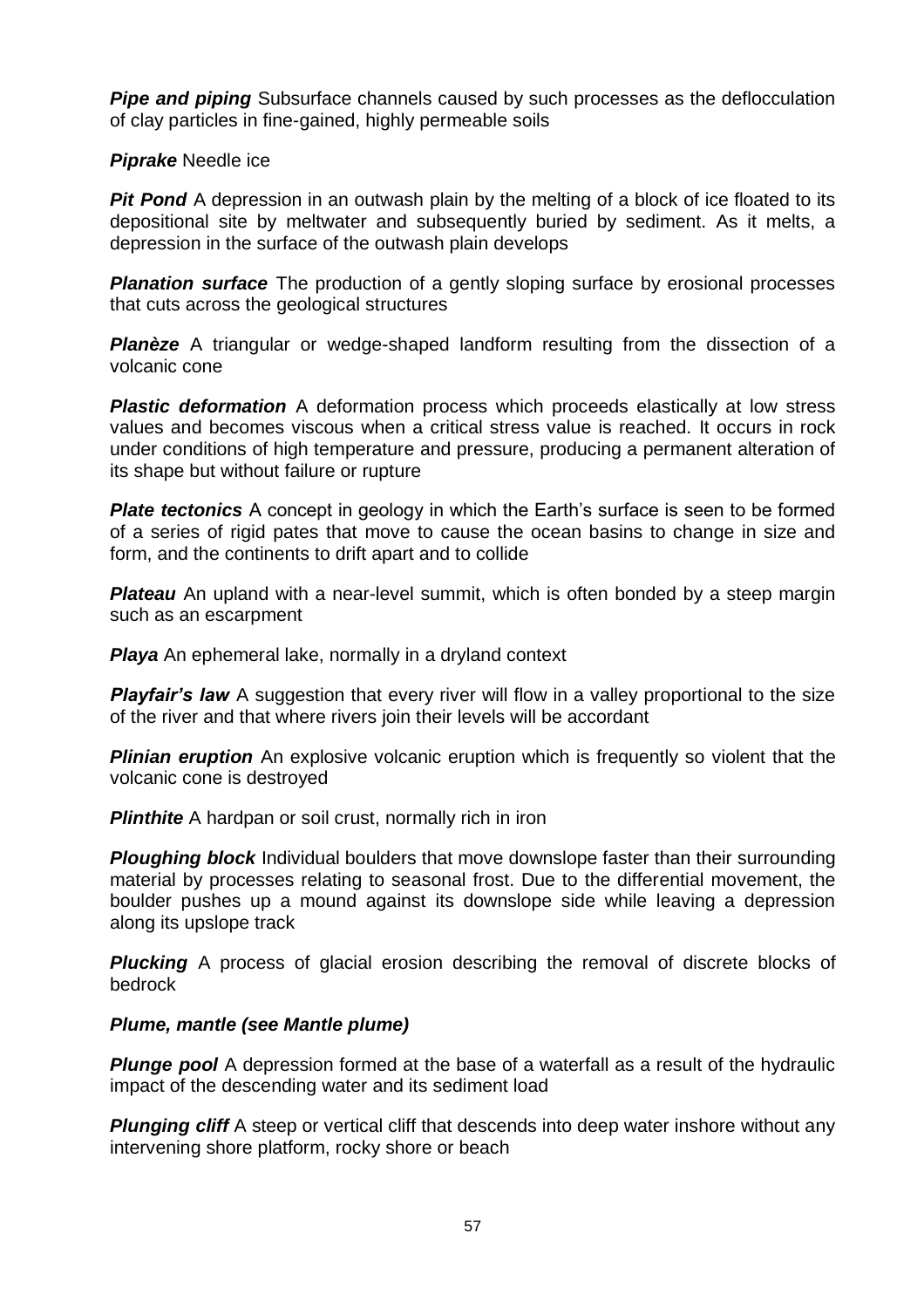**Plutonism** The concept that granites were formed by the solidification of molten material intruded into the crust from the Earth's hot interior

**Pluvial lake** A lake formed at a time of greater past available moisture, particularly rainfall

**Pocket valley** A flat, steep-sided valley enclosing a karst stream below its resurgence, It extends headwards into a limestone massif and is usually terminated by a cliff

**Pockmark, submarine** Crater in the [seabed](http://en.wikipedia.org/wiki/Seabed) caused by fluids (gas and liquids) erupting and streaming through the sediments

**Point bar** Bed sediment, generally sand and gravel, deposited on the inside part of a meander curve by fluvial transport and sorting

**Polder** An area of reclaimed land produced near, at or below sea-level as a result the construction of dykes and the pumping out of water

**Polje** A large karst depression that may sometimes be flooded with water, and which has been formed either by solution, or cavern collapse or for structural reasons

**Polygonal karst** An area of karst were the density of dolines is such that they dominate the landscape and are characterized by topographic divides that have a polygonal pattern

**Ponor** A swallow-hole as in the base of a polje

**Pool and riffle** A succession of one or more combinations of pools and riffles (gravel bars) along a stream channel in the downstream direction

*Pore-water pressure* The pressure exerted on soil and rock particles by water contained in pore spaces that forces particles apart

**Portal** Exit location of a melt stream at the snout or front of a glacier

**Pot-hole** A circular bowl cut into bedrock in the channel of a high velocity stream as a result of localized eddies which whirl large stones around at the stream bed and cause localised corrosion. The term has also been applied to vertical cave systems in karstic regions

*Preglacial landform* A landform created in the times before an area was glaciated

**Pressure melting point** The temperature at which a liquid becomes a solid at a particular pressure

**Pressure release** The process whereby large sheets of rock become detached from a rock mass owing to the continuing relaxation of the pressure within the mass which built up before it was exhumed by erosion

**Pressure solution** The [dissolution](http://en.wikipedia.org/wiki/Solvation) of minerals at grain-to-grain contacts into an [aqueous](http://en.wikipedia.org/wiki/Aqueous_solution) [pore](http://en.wikipedia.org/wiki/Porosity) fluid in areas of relatively high [stress](http://en.wikipedia.org/wiki/Stress_(physics)) and either deposition in regions of relatively low stress within the same rock or their complete removal from the rock within the fluid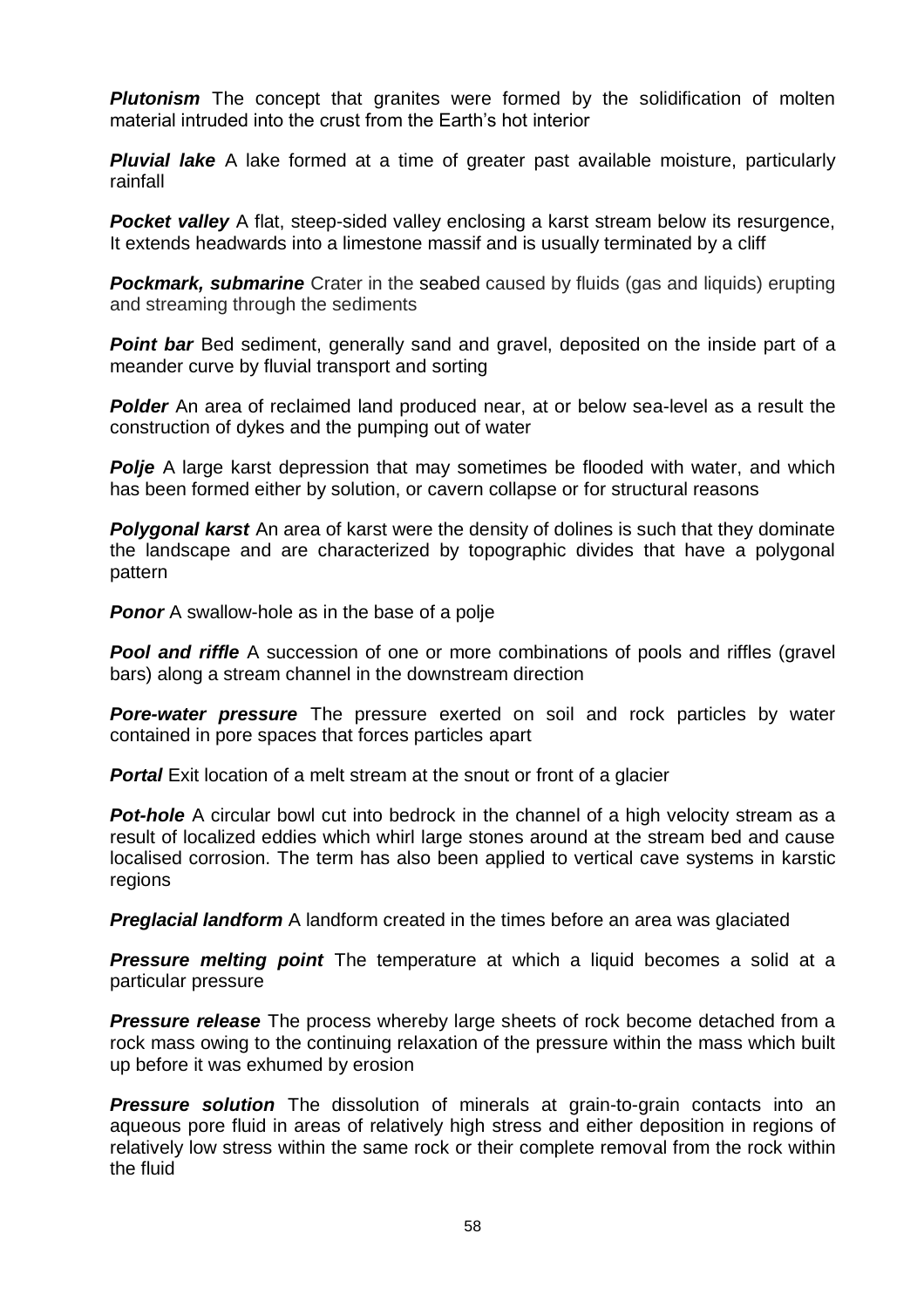**Primarrumpf** An upwarped dome which though still undergoing uplift is being eroded at an equal rate

**Prior stream** Late Quaternary palaeo-channel found in the semi-arid Riverine Plain in south eastern Australia

**Proglacial** The zone closely adjacent to a glacier snout or ice sheet margin

*Proglacial lake* Masses of water impounded at the edge of a glacier or at the edge of an ice sheet

*Progradation* The extension of a shoreline into the sea through sedimentation

**Protalus rampart** A narrow ridge of rock fragments formed by rock debris released from a free face by frost weathering siding over a snow patch which subsequently melts

**Pseudokarst** Landforms produced in non-carbonate rocks which are morphologically similar to those normally associated with karst

**Pull-apart basin** A topographic low, including sag ponds, developed by rifting along strike-slip faults

**Push moraine** A landform produced by the bulldozing effect of an ice sheet advancing cross glacial drift from an earlier glaciation

**Puy** The French term for a volcanic neck, revealed by differential erosion. The type location is the Puy de Dôme in the Massif Central

**Pyroclastic flow** The flow of incandescent gas, ash and rocks as a result of a violent volcanic eruption

**Quickclay** Water-saturated clay which has insufficient cohesion to prevent heavy objects from sinking into its surface

*Quickflow* The part of a stream hydrograph which lies above an arbitrary cut-off line drawn on the hydrography, representing the most rapidly responding hydrological processes and pats of the catchment

*Quicksand* Water-saturated sand which is semi-liquid and cannot bear the weight of heavy objects

*Radial drainage* A drainage pattern in which the streams radiate outwards from a central high point of a dome or volcano

*Rainbeat crust* A thin layer at the soil surface displaying structural changes in the arrangement of soil particles that are caused by the raindrop impact and reduce rainfall infiltration

*Raindrop impact, splash and wash* A term expressing the effect that individual raindrops have on erosion processes. The dislodging of soil particles that are then susceptible to entrainment by water moving downslope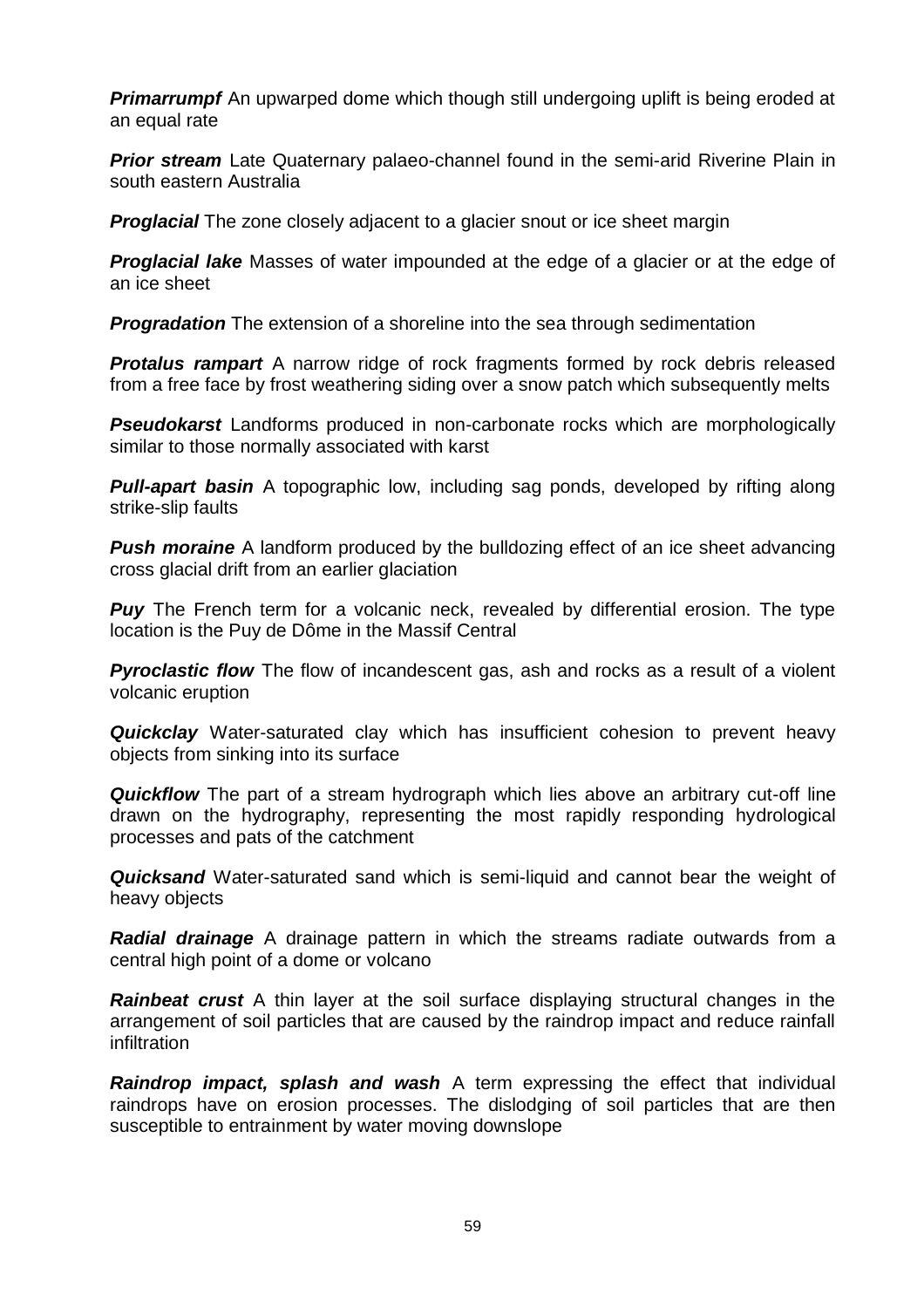*Rainfall simulation* The experimental and controlled delivery of water to the land surface to simulate rainfall intensity and drop-size distribution

*Raised beach* A beach deposit that is the product of past wave action under higher sea level conditions than exist at the present

*Raised channel* A channel whose form is preserved in the environment as a positive relief feature when cementation of the original channel sediments has rendered them more resistant to subsequent erosion than the surrounding landscape

*Raised mire/bog* A shallow dome of peat formed especially in cool, wet environments and where the topography is typically convex

*Ramp, coastal* Section of higher gradient at the rear of gently sloping shore platforms, or a steeply sloping rock surface (commonly at  $4-10^{\circ}$ ) that occupies the entire intertidal zone and which may extend to elevations that are well above high tidal level

**Randkluft** The gap between the backwall of a cirque and the glacial ice that fills the cirque

*Rapids* A stretch of rapidly flowing water associated with a steepening of the gradient along a stream course

*Rating curve* A term used to describe the relationship between discharge and water stage or between suspended sediment and solute transport and water discharge which can be used to estimate values of the former variable from measurements of the latter

**Reef flat** The widest section of a coral reef lying behind the fore reef

*Resultant drift direction* The direction of the resultant drift potential

*Resultant drift potential* A measure in vector units of the net sand moving power of the wind at a station

*Reach* An uninterrupted part of a stream channel between two points

*Recessional moraine* A morainic ridge formed at the edge of a receding glacier or ice sheet

*Recurved spit* A spit that ends in a landward hook or recurve

**Reduction** The chemical process in which oxygen is removed from a compound

**Reef** A rocky construction found at or near sea level formed mainly from biologically produced carbonates such as corals and algae

*Reflective beach* A beach where wave energy is partly reflected seaward as plunging breakers move in through relatively deep nearshore water

#### *Refraction, wave (see wave refraction)*

*Reg (serir)* A stony pavement in a desert area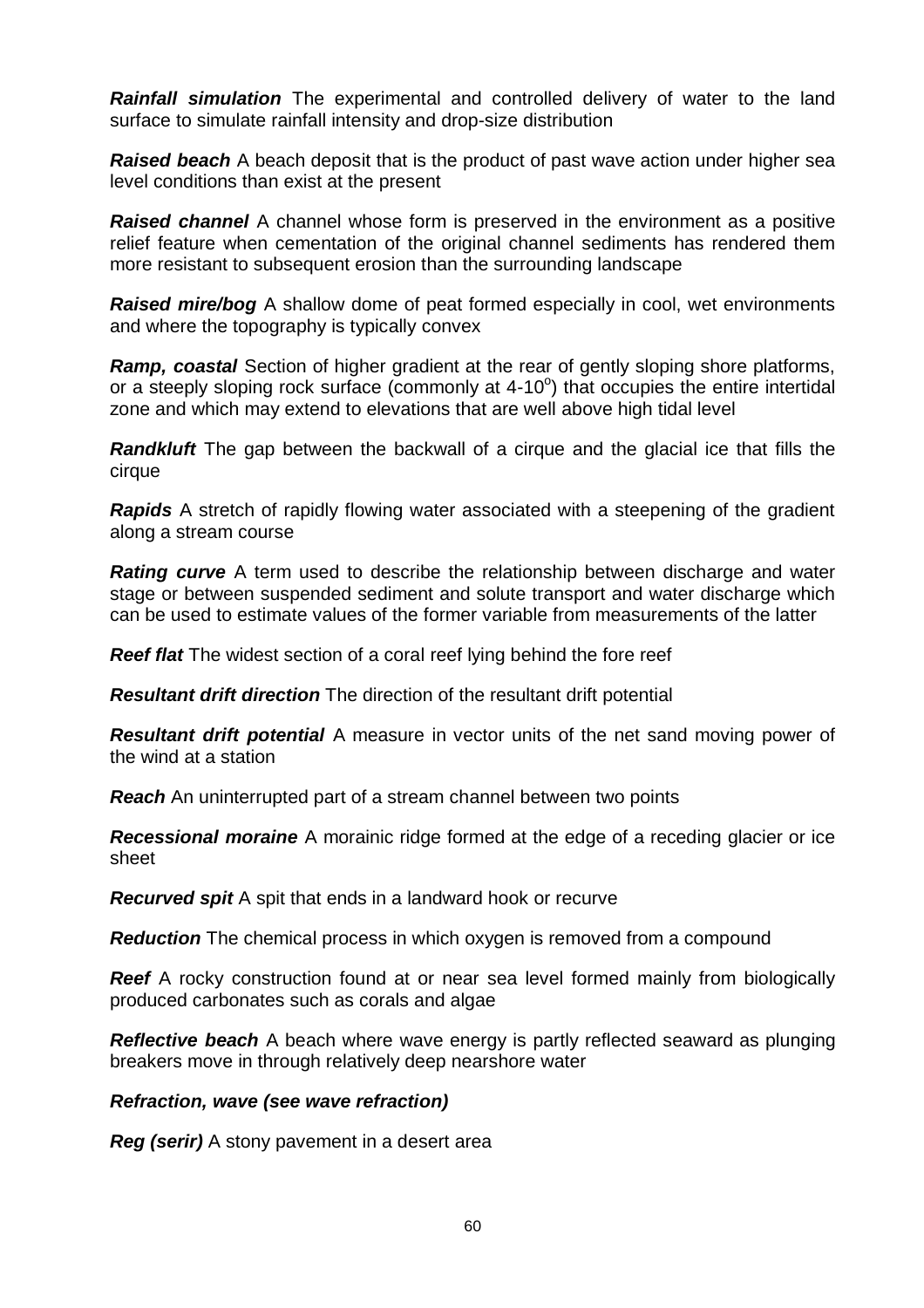*Regelation* A process of refreezing operating beneath glaciers either where basal ice at the pressure melting point is forced against a rock obstacle, thus releasing meltwater that freezes again on the sole of the glacier beyond the obstacle where pressure is reduced

**Regime theory** An approach to the design of river channel shape based upon theoretical and empirical assessment of the best shape for transporting a given discharge and sediment supply

**Regolith** An accumulation of weathered and unweathered inorganic and organic material lying above fresh bedrock

*Regression* A phase of relative decline of sea level exposing land that was formerly underwater

*Rejuvenation* A process whereby a river regains its power of down-cutting as a result of a fall in base-level or a climatic change

*Relaxation time* The length of time it takes a system to establish a new quasi-stable state after an external disturbance has taken place

*Relict landform* Features no longer active under present conditions

*Relief generation* An assemblage of landforms that evolved under different endogenetic forces (e.g. climate) than the present

#### *Relief, inverted (see inverted relief)*

*Repose, angle of* The maximum angle at which a mass of debris under given conditions will remain stable

*Reptation* Transitional between the creep and saltation of sand grains in aeolian transport, it occurs when the high-velocity impact of a saltating grain sets other grains moving through a low hopping process

*Resequent drainage* A drainage type in which after a period of development and change, streams seek their initial consequent courses

*Residual strength* The strength of a soil, usually clay, following failure. Large shear strains produce a reorientation of the clay mineral particles and allow a shear plane to develop. The shear strength along this plane is less than the peak strength

*Retroarc basin* A type of [back-arc basin](http://www.encyclopedia.com/doc/1O13-backarcbasin.html) which is floored by [continental crust.](http://www.encyclopedia.com/doc/1O13-continentalcrust.html) The main [sediments](http://www.encyclopedia.com/doc/1O13-sediment.html) are fluvial, deltaic, or marine, derived from the uplifted area behind the arc

*Retrogressive thaw slump* Spectacular thermokarst form resulting from a process initiated by thawing of ground ice. It begins by the slide of the active layer on the permafrost table, which acts as a lubricated slip plane for movement and controls the depth of the failure plane. This process produces semi-circular hollows opening downslope and usually less than 2 m high. Further thawing of permafrost produces steep slopes as much as 8 m high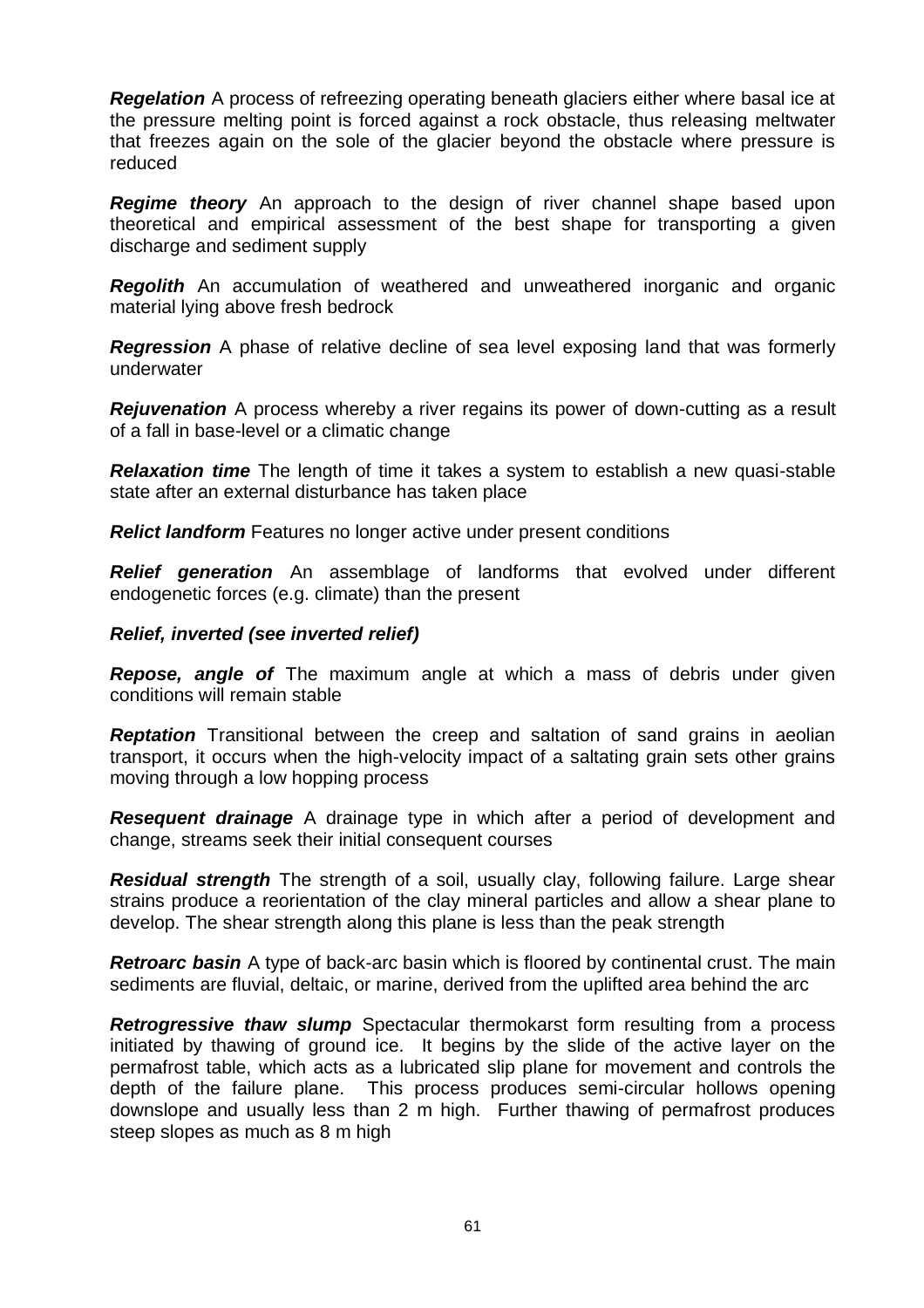*Reversed drainage* A drainage type in which, as a result of earth movements, rivers flow in the opposite direction to their original courses

*Reversing dune* A dune whose crest is subject to a change in orientation as wind conditions change

*Reynolds number* A numerical quantity to describe the character of flow (typically laminar or turbulent), being the ratio of inertial forces to viscous forces

*Rhourd* A pyramidal or star dune

*Ria* A long, narrow, often branching inlet formed by marine submergence of parts of a river valley that had previously been incised to a lower sea level: a drowned valleymouth

*Ribbed or Rogen moraine* A landform assemblage of numerous, parallel, closelyspaced ridges consisting of glacial drift. The ridges are formed transverse to ice flow in a subglacial position and are usually found in the central portions of former ice sheets. Individual ridges are typically  $10 - 30$  m high,  $300 - 1200$  m long and  $150 - 300$  m wide, have a straight to arcuate planform, concave in the down-ice direction

*Richter denudation slope* A straight rock-slope unit with an angle of inclination which is at the maximum angle for stability of its thin talus cover

*Ridge and runnel* Several subdued bars and troughs running parallel or nearly parallel to the coastline and exposed at low tide on a sandy shore

*Riedel shear* A form of shear fracture which forms roughly perpendicular to the main direction of shear strain or movement

*Riegel* A step in the rock floor of a glacial valley

*Riffle* A depositional bar on a river channel floor

*Rift valleys and rifting* A large structural landform resulting from the lowering of a relatively narrow strip of rocks between parallel faults as a result of tensional or compressive forces

*Rill* A very small incision eroded into soil or soft rock as a response to runoff

*Rillenkarren* Sharp limestone ridges formed as a result of the solution of limestone rocks

*Rillenstein* Microsolution grooves and pitting on rock surface

*Rimstone* Also called *gours*, is a type of [speleothem](http://en.wikipedia.org/wiki/Speleothem) in the form of a stone dam. Rimstone is made up of [calcite](http://en.wikipedia.org/wiki/Calcite) and other minerals that build up in cave pools

*Rind, weathering* A zone of chemical alteration on the outer portions of rocks involving the redistribution of elements

**Ring complex** A composite circular structure of igneous intrusive rocks made up of cone sheets and ring dykes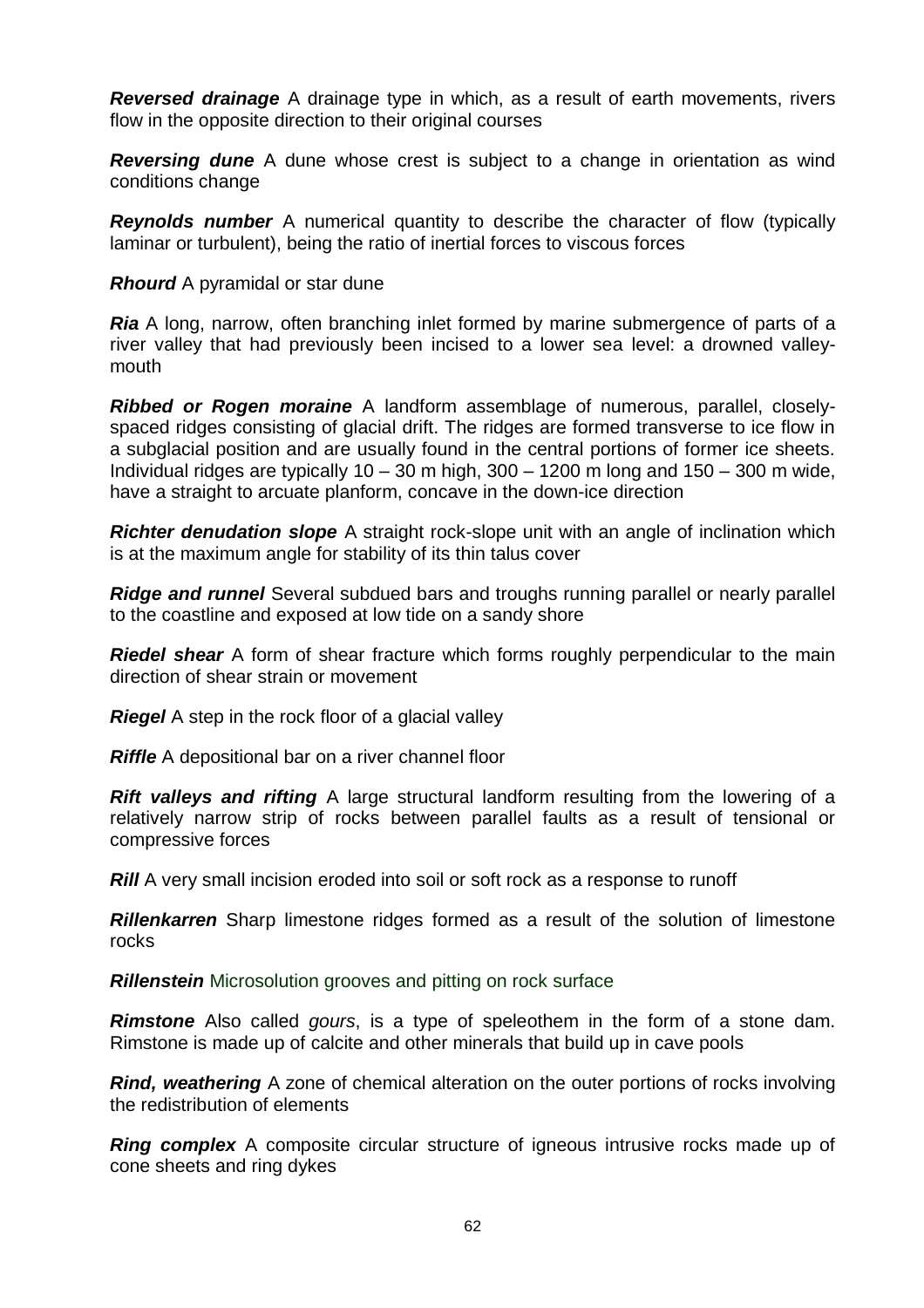*Rinnenkarren* Solution runnels on limestone surfaces consisting of linear channels or furrows that show increased depth and width downslope

*Riparian* Relating to the banks of a stream

**Rip channel** A channel cut by the seaward flow of a rip current across the nearshore zone, usually through nearshore bars

**Rip current** A strong narrow current (up to 2 knots) flowing seaward through breakers at right angles or an oblique angle to the coastline

**Ripple** A general term applied to a range of normally unrelated, very small bedforms that occur in trains and record sediment mobilization and transport in various aqueous and aeolian environments

*Riprap* Layer or facing of rock or concrete dumped or placed to protect a structure or embankment from erosion

*River capture or piracy* The process by which one river cuts back and drains flow from that of another

*River training* Engineering works built along a stream or reach to direct or lead the flow into a prescribed channel

*Roche moutonnée* A projection of rock from a valley floor or valley side which has been moulded by glacial abrasion and plucking and which has a rounded and gentlysloping upglacier face (the stoss) and a steeper and more rugged downglacier face

*Rock avalanche* A high volume of mostly dry rock material caused by the collapse of a slope or cliff created by large falls and slides moving at high velocities and for long distances, even on a gentle slope. A sturzstrom

**Rock basin** A depression in solid rock often resulting from ice erosion in mountain regions and usually containing small lakes

*Rock coating* Thin accretion of material on rock surfaces including desert varnish, silica glaze and iron films

**Rock creep** Form of slow flowage in rock materials evident in the downhill bending of layers of bedded or foliated rock and in the slow downslope migration of large blocks of rock away from their parent outcrop

*Rock doughnut* A landform feature, sometimes found on sandstones and granites, consisting of circular raised rims surrounding a rock basin

*Rock drumlin* A rock hill streamlined by the passage of over-running glacier ice

*Rock fall* The freefall of a mass of rock from a steep slope

*Rock flow* Creeping flow-type, deep-seated gravitational deformations affecting homogeneous rock masses

*Rock flour* The fine products of glacial abrasion or of weathering processes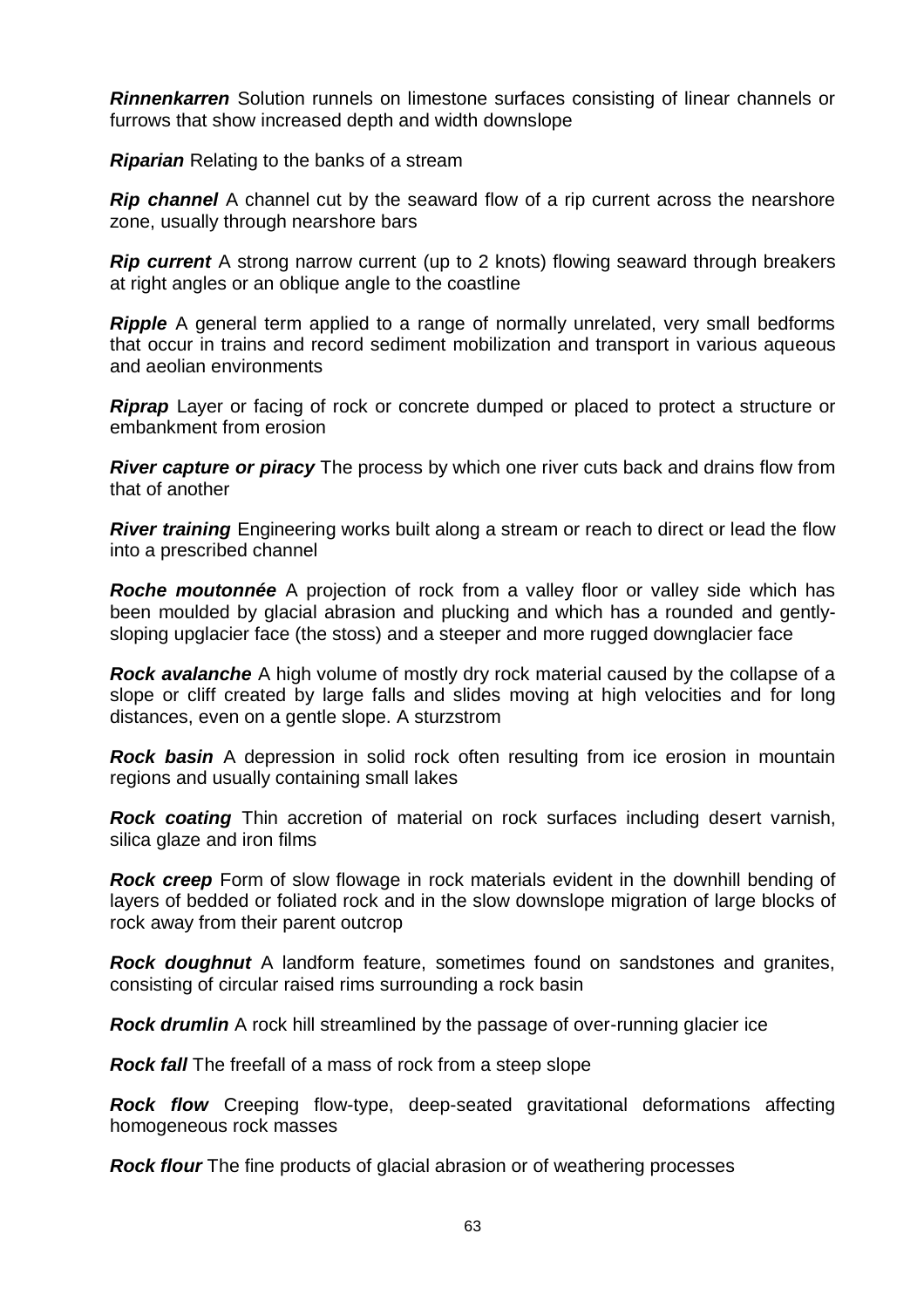*Rock glacier* A tongue of rock waste, often a mix of ice and debris, that escapes from a cirque-like amphitheatre and undergoes very slow downhill creep

*Rock mass strength* A quantitative measure of the resistance of a rock mass to erosion which involves giving a rank of importance to a range of different rock parameters and summing them to come up with a total rating of strength

*Rock shelter* A shallow cave in a rock face such as has often been a favoured site for human occupation

*Rock slide* A rock slide is a translational movement of rock which occurs along a more or less planar or gently undulating surface

*Rogen (ribbed) moraine)* A landform assemblage consisting of numerous, parallel, closely spaced ridges of glacial drift that formed transverse to ice flow in a sub-glacial position

*Rotational slip* The movement of a mass of rock, ice or debris over a curved plane, in which back tilting may occur

*Roughness* An expression for the degree to which a stream channel is marked by irregularities, which by increasing the amount of friction cause a slowing of downstream flow

*Roughness coefficient* Numerical measure of the frictional resistance to flow in a river channel

*Rundkarren* Rounded channels or furrows developed beneath a soil cover on a limestone surface

*Run out distance* The distance that landslide material travels outside the source area

*Run-off* The amount of water leaving a drainage basin as overland flow, throughflow and groundwater flow

**Ruware** A low, rounded exposure of unweathered rock rising above a surrounding plain. They may be a proto-inselberg

**Sabkha** A low-lying very gently-sloping saline area above normal high tide level on an arid coast, subject to occasional flooding by the sea or rain water, and prolonged phases of evaporation and desiccation, resulting in hypersaline conditions

**Sackung** A German term describing a type of slope-sagging, gravitational lateral spreading or deep-seated gravitation in mountainous alpine landscapes

## *Safety, factor of (see factor of safety)*

**Sag pond** A body of [water](http://en.wikipedia.org/wiki/Water) collected in the lowest parts of a depression formed either near the head scarp of rotational landslides or between two strands of an active [strike](http://en.wikipedia.org/wiki/Geologic_fault)[slip fault,](http://en.wikipedia.org/wiki/Geologic_fault) i.e. a pull-apart basin

**Salar** One of many names for a salty basin of inland drainage in a dry region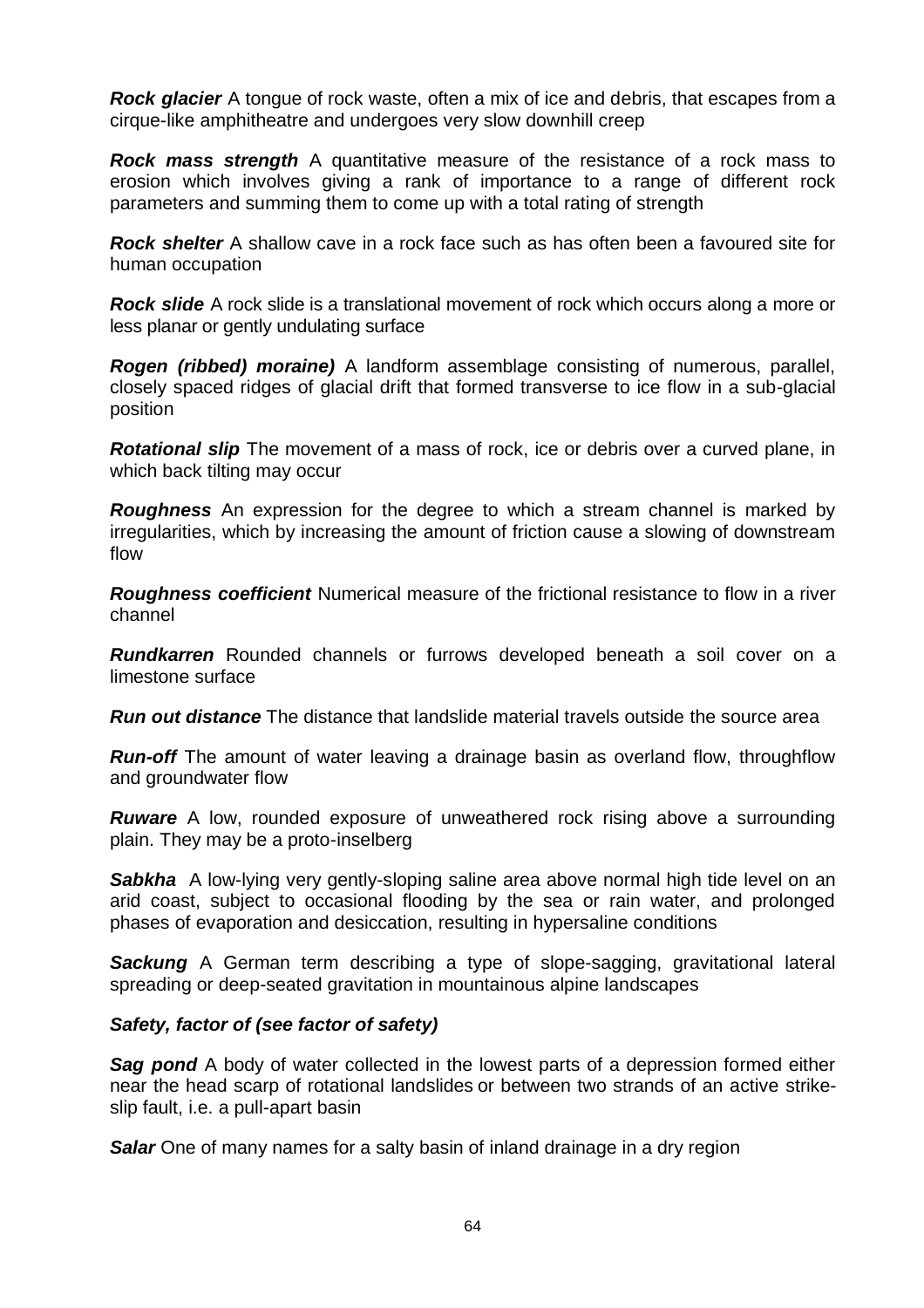*Salcrete* A light-coloured surface crust of halite-cemented beach sand caused by the concentration by evaporation of swash or spray blown inshore by breaking waves

**Salt dome** A rounded hill produced by the upward doming f rock strata as a result of the diapiric movement of a halite bed or other evaporite deposit

**Salt glacier** A flow of [salt](http://en.wikipedia.org/wiki/Salt) (typically [halite\)](http://en.wikipedia.org/wiki/Halite) that is created when a rising [diapir](http://en.wikipedia.org/wiki/Diapir) in a salt [dome](http://en.wikipedia.org/wiki/Salt_dome) breaches the surface. Gravity causes the salt to slowly move downslope, like ice glaciers, into adjacent valleys. Also called a namakier

*Salt hydration* The uptake of water of crystallisation into a salt as a result of temperature and humidity changes. It leads to a change in the volume of the salt that can contribute to salt weathering

**Salt karst** Landforms produced by the solution of salt (halite)

**Salt marsh** A flat or gently sloping vegetated wetland in the upper intertidal zone on sheltered parts of the coast (estuaries, inlets, lagoon shores). Often in the form of a depositional terrace, periodically submerged, with halophytic grasses, herbs and shrubs. They are often dissected by tidal creeks, and may contain enclosed salt pans

**Salt tectonics** Deformation of the Earth's crust by the flow of salts from deep-seated evaporite deposits to form salt domes, salt pillows, salt glaciers and associated **structures** 

**Salt weathering** The chemical or physical weathering of rock caused by the crystallization, thermal expansion or hydration of salts in the pores of rocks and concrete

**Saltation** The process by which sediment, moved by wind or water, bounces along the surface of the ground or a channel

**Sand-bed river** An alluvial river course in which the bed material is primarily composed of sand

**Sand ramp** A sediment accumulation against a topographic barrier that consists of an inter-digitation of aeolian sediment and of materials derived from the slope against which the sand is trapped

Sand volcano A cone of [sand](http://en.wikipedia.org/wiki/Sand) formed by the ejection of sand onto a surface from a central point. The sand builds up as a [cone](http://en.wikipedia.org/wiki/Cone_(geometry)) with slopes at the sand's [angle of repose.](http://en.wikipedia.org/wiki/Angle_of_repose) A [crater](http://en.wikipedia.org/wiki/Volcanic_crater) is commonly seen at the [summit.](http://en.wikipedia.org/wiki/Summit_(topography)) The cone looks like a small [volcanic cone](http://en.wikipedia.org/wiki/Volcanic_cone) and can range in size from mm to m in diameter. The process is often associated with [earthquake liquefaction](http://en.wikipedia.org/wiki/Earthquake_liquefaction) and the ejection of fluidized sand that can occur in water saturated sediments during an [earthquake](http://en.wikipedia.org/wiki/Earthquake)

**Sand wedge** Where aeolian sediment transport is active in a periglacial area, sand or silt rather than snow and hoarfrost, may enter open thermal contraction cracks, resulting in the formation of sand-filled wedge structures

**Sand Sea** The largest unit of aeolian deposition; an extensive area of aeolian sand (10<sup>2</sup>) to 10 $6 \text{ km}^2$ ) that may contain sand dunes and/or sand sheets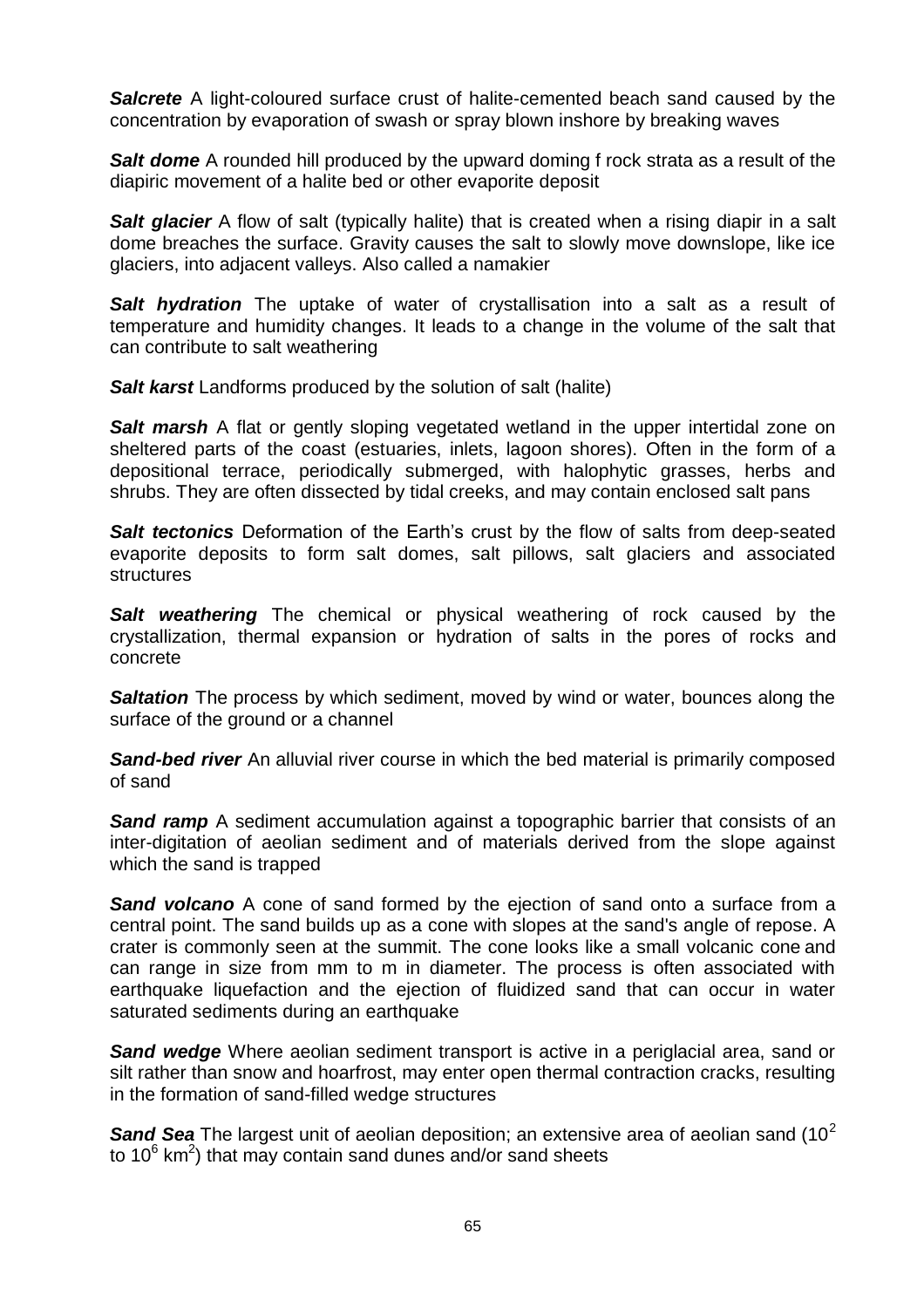**Sandsheet** An accumulation of aeolian sand with limited topographic expression

**Sandstorm** An event that occurs when strong winds entrain particles of sand and transport the in the atmosphere

**Sandur** A large glacial outwash plain that may be criss-crossed by braided streams and swept by glacial outbursts

**Sapping** The process of sediment removal by groundwater seepage at the base of a landform such as an escarpment or arroyo head

*Saprolite* Weathered or partially weathered bedrock that is in situ

**Sarsen** A block of silica-cemented sandstone, breccia or conglomerate found in southern England which is probably a relict silcrete of Tertiary age

**Sastrugi** Furrows and ridges in the surface of ice and snow accumulations resulting from the action of wind

**Saturation excess overland flow** A type of surface runoff occurring when the soil has become so saturated that it is unable to soak up any additional water

**Scabland** An erosional landscape formed by a catastrophic flood and is generally applied to the effects of jökulhlaups

*Scarp* The steep edge of an upland such as a plateau or cuesta

**Scoria cone** A simple form of small volcano formed as the result of a single eruptive episode and composed of scoria

*Scree* A slope accumulation of angular rock fragments resulting from the weathering of a free face

**Scroll bar** A river bar formed on the inside of a bend

**Scroll plain** Occurs where a river [meanders](http://en.wikipedia.org/wiki/Meander) across an area with a very low gradient. In addition to meanders, scroll plains are also characterized by many [oxbow lakes](http://en.wikipedia.org/wiki/Oxbow_lake)

**Sea level** The level at which the sea stands against the coast, conventionally taken as mean sea level, the arithmetic mean of the calm sea surface (excluding waves and oscillations related to winds and atmospheric pressure variations) measured at hourly intervals over at least 18.6 years

**Sea-floor spreading** A process that occurs where tectonic plates move apart

*Sediment budget* The identification and quantification of the individual components of a sediment-transfer system

**Sediment cell** A section of the coastal zone where the sediment inputs, throughputs and outputs may be considered as part of a closed system

*Sediment delivery ratio* The rate of sediment yield at a specified point in a channel network, expressed as a fraction of the rate of erosion in the contributing catchment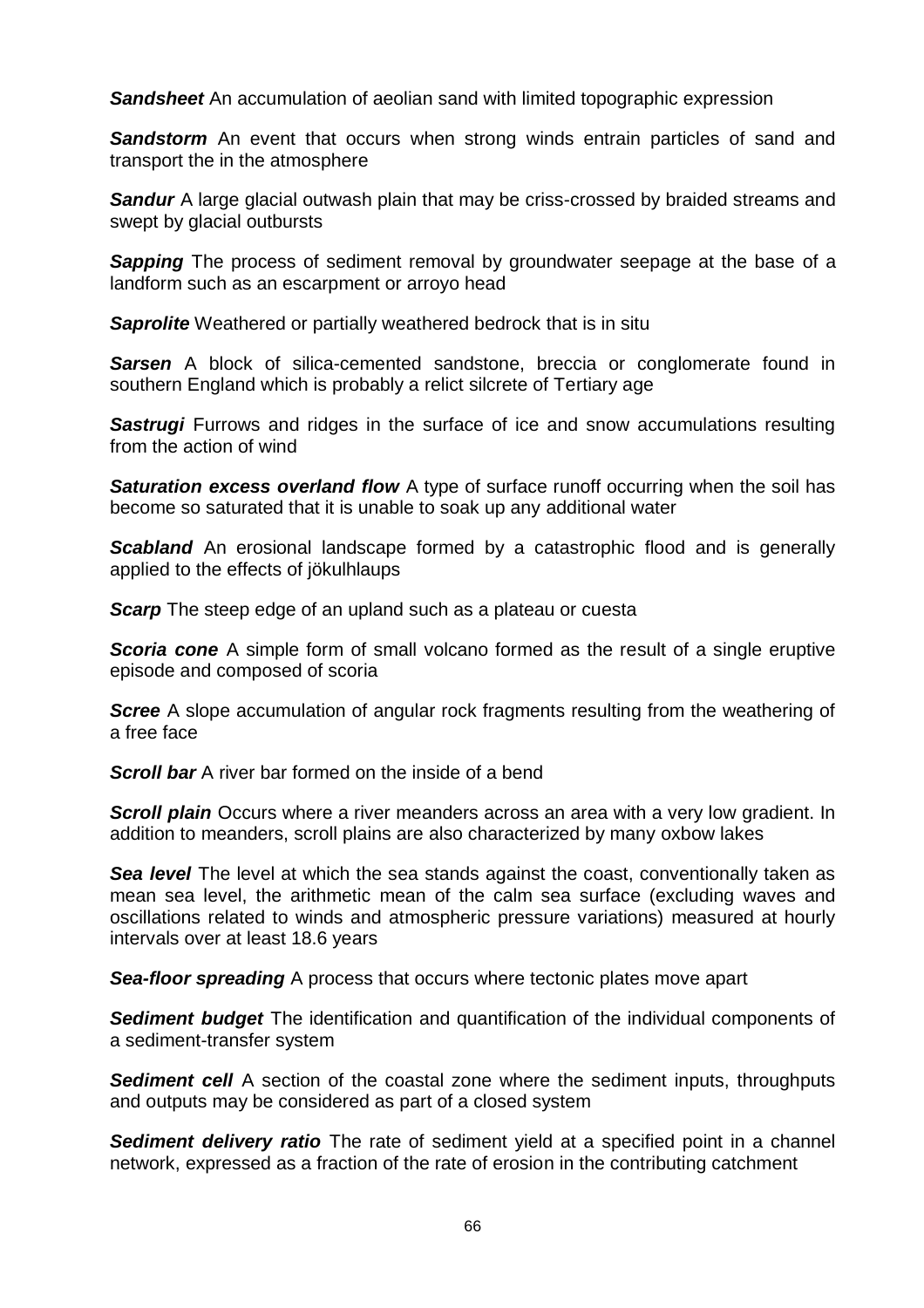**Sediment load** The load carried by a stream. It is broken into three types: dissolved load, suspended load, and bed load

**Sediment rating curve** A line averaging concentrations of fluvial sediment in transport, generally as measured from suspended sediment samples collected through the range of discharges typical of a stream. It shows mean variation in sediment concentration with variation in discharge for the period of data collection

*Sediment routing* The process through which fluvial sediment (including both suspended and bedload) is transported downstream following a specific path or route. This route may be the course of the natural channel, an artificial channel or canal, or a restored channel

*Sediment wave* A transient zone of sediment accumulation in a river channel that is created by sediment input and does not originate solely from variations in channel topography

*Sediment yield* The total sediment outflow from a watershed or a drainage area at a point of reference and in a specified time period

**Sedimentation** The settling of solids from suspension in a fluid, normally either wind or water. Deposition of sediment

*Seepage erosion* Erosion caused by the gradual seepage of groundwater from a valley head or cliff face

**Segregated ice** Ice formed by the migration of pore water to the freezing plane where it forms into discrete layers, seams or lenses

**Seif** A linear or longitudinal dune normally produced in areas with a bimodal wind regime

**Seismic geomorphology** The study of geomorphological phenomena created by earthquake activity

**Sensitive clay** The ratio of the undisturbed strength to the remoulded strength of a clay

**Serac** Pinnacles and cuboid masses of ice associated with an ice fall

**Serir** A desert terrain type with a surface mantled by sheets of pebbles

**Serpulid reef** a coastal reef produced by marine polychaetes which secrete hard, calcareous tubes

**Shakehole** A roughly circular depression in which water drains into an underground limestone cave system

**Shearing** Occurs when a material is subjected to a stress or confining pressure, acting in a particular direction, that exceeds the strength of the material

**Shear stress** The external [force](http://dictionary.reference.com/browse/force) acting on an [object](http://dictionary.reference.com/browse/object) or surface parallel to the slope or plane in [which](http://dictionary.reference.com/browse/which) it lies; the [stress](http://dictionary.reference.com/browse/stress) tending to produce shear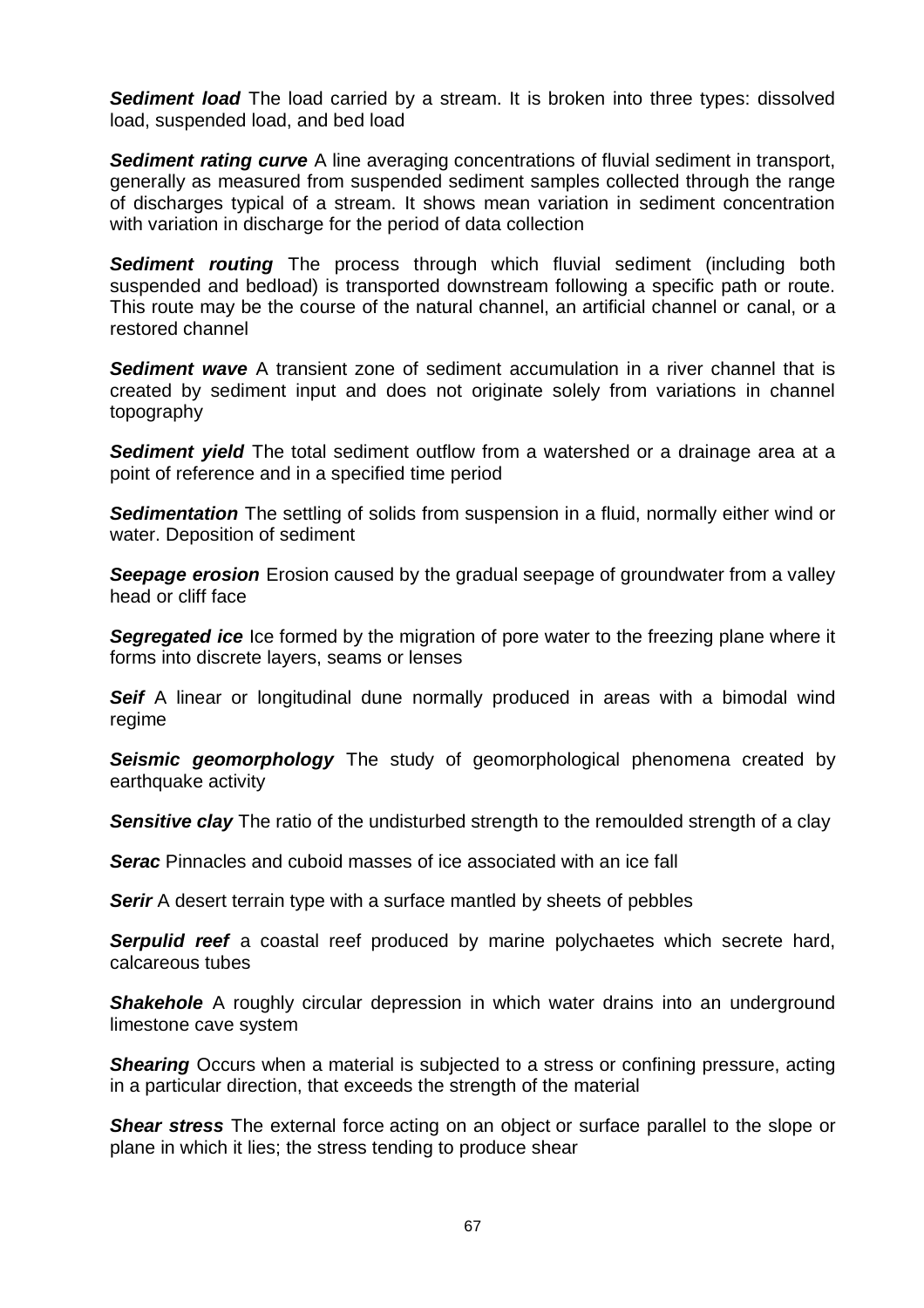*Shear surface* A surface within a rock or soil produced by shearing

**Sheet erosion** The process by which thin layers of surface material are removed more or less evenly from gently sloping land by water

**Sheet flood, Sheet flow, Sheet wash** A form of overland flow on gentle slopes, including pediments, in deserts where water is spread widely as a thin layer over the land surface

**Sheeting** the formation of joints in a massive rock such that the outer layers of the rock separate and exfoliate

**Shields** Large blocks of ancient rocks that have been worn down over extended periods

**Shield volcano** A volcanic cone formed from lava and characterised by gentle slopes and a large basal diameter

**Shingle coast** A coast formed of a mass of stones that have been rounded by attrition

*Shingle ridge* A coastal ridge formed of a mass of stones that have been rounded by attrition

*Shoal* An area of shallow water in a lake or sea

*Shore* The area of land immediately adjacent to a body of water

**Shore platform** A flat or gently sloping smooth or relatively smooth rock surface formed in the zone between high and low tide levels

*Shrub-coppice dune* A dune that accumulates around woody plants

**Sichelwannen** Bow-shaped hollows, with their arms generally pointing in the direction of flow of the glacier that formed them

**Sieve deposit** A well-sorted matrix-free conglomerate, which forms where the sediment transported and deposited comprises only pebble and gravel grades

**Silcrete** A highly siliceous indurated material formed at or near the land surface by the silicification of bedrock, weathering products and other superficial materials by low temperature physicochemical processes. A type of duricrust

**Sill** A tabular sheet of igneous rock injected along the bedding planes of sedimentary or volcanic formations

**Siltation** The settling out and accumulation of fine material in a body of water such as a lake or reservoir

*Singing sands* The generation of various types of noise by moving sand grains

*Sinkhole* A depression formed by solution and collapse in a limestone area

**Sinter mound** A mound composed of chemical precipitates from a spring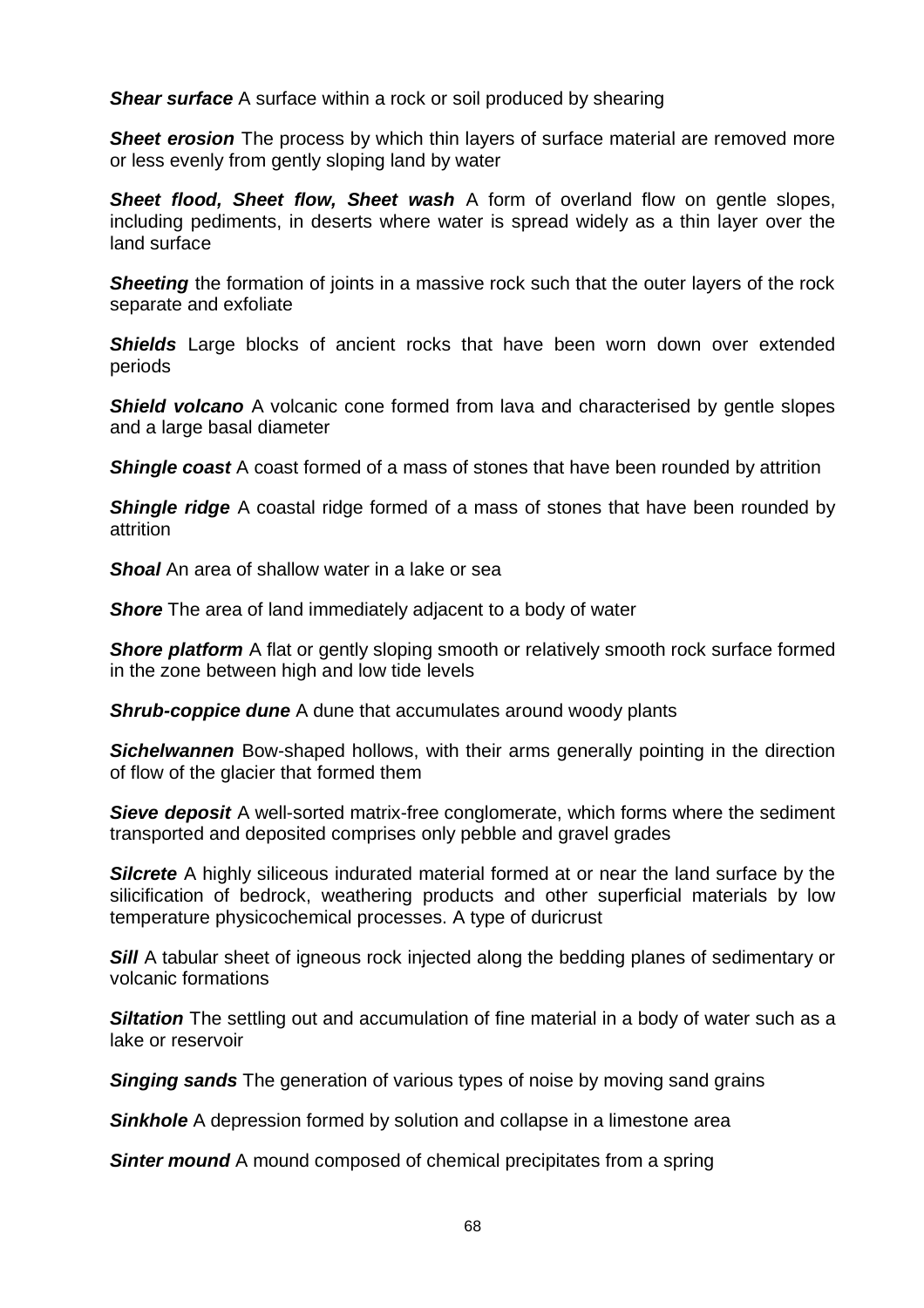**Sinuosity** As applied to a stream channel, is a non-dimensional ratio of the length of the channel thalweg to the length of the stream valley, measured between the same points

**Skerry** A low, rugged rocky reef or scatter of reefs, generally intertidal but sometimes extending above high tide level, off a hard rock coast, particularly in Scandinavia and **Scotland** 

**Slab failure** The failure of a mass of rock and its movement as a translational slide along discontinuities which dip outward from the face of a steep slope

**Slab slide** A translational failure in a slope composed of coherent, fine soils or coarser debris with a fine matrix. Weathered soils, especially those derived from clays, mudrocks and silty-clays, are commonly involved. The weathered material normally moves on a shear zone close to a surface of unweathered or lightly weathered bedrock, a pedogenic horizon or a structural surface

*Slack* A depression in an area of sand dunes or of mud banks

*Slackwater deposit* A fine textured sediment that falls from suspension in a body of slack water owing to little or no stream velocity as in a side tributary during a flood

**Slaking** The disintegration of loosely consolidated material, such as shale, on the introduction of water or on exposure to the atmosphere

**Slick slope** Bare desert weathering-limited slopes developed on sandstone exposures especially on the backslopes of cuestas

*Slickenside* A polished or scratched rock surface that has been produced by friction generated during faulting

*Slide* A movement of material along a recognizable shear surface

**Slip-face** The leeward side of a sand dune down which sand avalanching may take place

**Slope replacement** A slope evolution model in which it is envisaged that as the slope develops, some parts of the slope replace other parts

**Slope-over-wall profile** A steep coast on which an upper, sloping facet descends to a steeper, often vertical, basal cliff. Such profiles are found on steep coasts where the rock formations dip seaward, on soft formations where a subaerial slope is recurrently undercut by marine erosion, and where a weak formation (such as glacial drift or head) forms a slope above a cliff in more resistant rock

**Slopewash** The water from rain, after it has fallen on the surface of the ground and before it has concentrated into definite streams

**Slump** A form of mass wasting event that occurs when loosely consolidated materials or rock layers move a short distance down a slope

*Slushflow* A water-saturated snow mass flowing principally along a first-order stream channel. Their formation is associated with an increase in the water content of a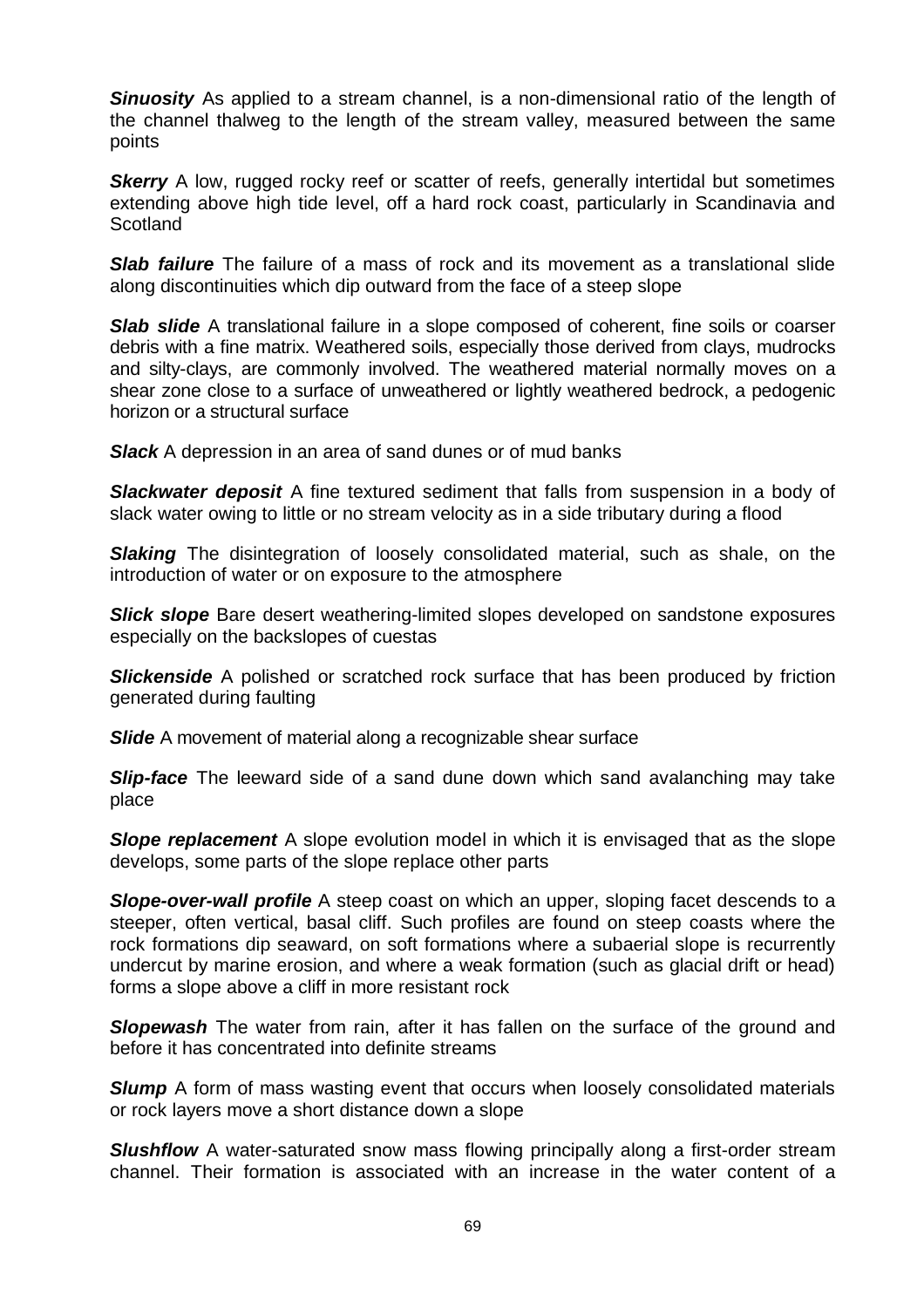snowpack through rainfall and/or through rapid snowmelt. At a critical point instability occurs and snow mass is released

**Snout, glacial** The terminus of a glacier

*Snow patch erosion Nivation* 

**Soft engineering** The use of [ecological](http://en.wikipedia.org/wiki/Ecological) principles and practices to reduce [erosion](http://en.wikipedia.org/wiki/Erosion) and achieve the stabilization and safety of shorelines and the area surrounding rivers, while enhancing habitat, improving aesthetics, and saving money. Soft engineering is achieved by using vegetation and other materials to soften the land-water interface, thereby improving ecological features without compromising the engineered integrity of the shoreline or river edge

**Soil conservation** The protection of the soil against erosion

**Soil creep** The slow downslope movement of slope materials

**Soil erosion** The removal of soil by erosive processes such as deflation, gullying, rainwash, etc.

**Soil spreading** The collapse of a sensitive soil layer followed by either settlement of the overlying more resistant soil layers, or progressive failure throughout the whole sliding mass

*Solifluction (solifluxion)* The flowage of soil that has become saturated or supersaturated with water, often, but not always, under periglacial conditions

**Soltafara** A volcanic vent emitting sulphurous gases in a non-explosive manner

**Solute rating curve** A means of describing the relations between solute transport and water discharge. If the rating curve is stable, the water discharge can then be used to predict solute concentration and load. The characteristics of these plots, including slope, degree of scatter and intercept are frequently used to characterize the solute response of a drainage basin

**Solution** The removal of dissolved minerals

**Sorted polygon** A type of patterned ground having a sorted appearance due to a border of stones and characterized by a polygonal mesh

**Sorting** A measure of the standard deviation of the particle size distribution of a sediment sample

**Source area** The area of a drainage basin supplying water and sediment to a drainage network

**Source bordering dune** A sand dune that occurs close to the source of sediment (e.g. a river, pan or coast) from which material is deflated by aeolian processes

**Space-time substitution** The suggestion that sampling in space can be equivalent to sampling through time – the ergodic hypothesis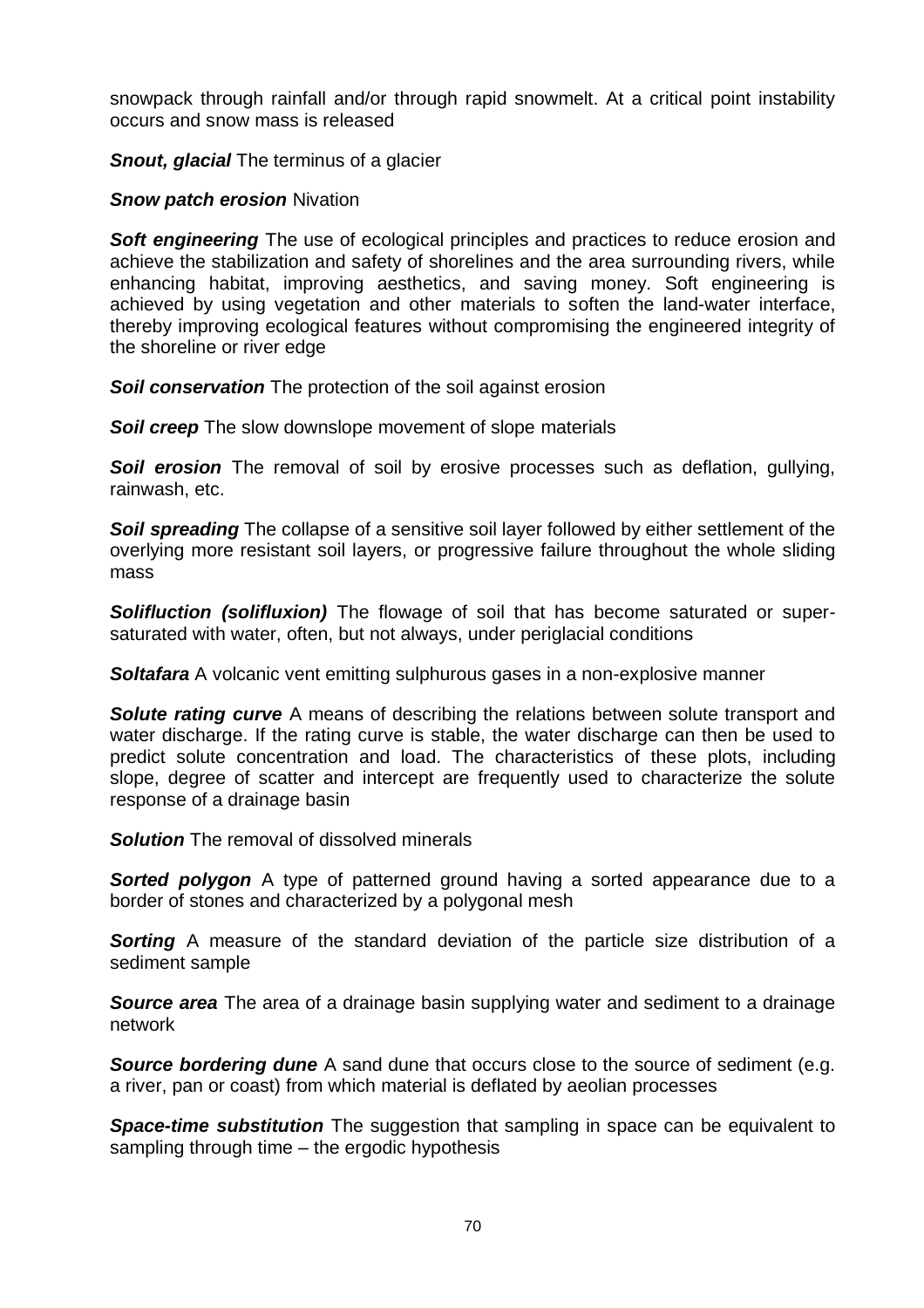**Spalling** The peeling off of platy fragments from the surface of a rock

*Speleothem* A secondary mineral deposit formed in caves in limestone regions as dripstone or flowstone. Stalactites and stalagmites are types of speleothem

**Spheroidal weathering** The development of spheroidal boulders from original jointbounded rock masses (as in granite) as a result of weathering processes

**Spit** A finger-like ridge or embankment of beach material built up above high tide level and diverging from the land at one end (proximal) to terminate (distal end) usually in one or more recurves or hooks curving landward

**Spitzkarren** Are peak-shaped features remaining from surface solution widespread over horizontal or gently sloping surfaces. Their sides are carved by rillenkarren. Their diameter is typically 50 cm and their height about 10cm

**Splash erosion** The erosion produced by the splashing of material downslope as a result of the impact of rain drops

**Spring mound** A mound of material precipitated from artesian springs and/or caused by sediment accumulation around moist, vegetated spring orifices

*Spring sapping* Headward erosion of a spring into the head of a channel

**Stability** The ability of a system to maintain or return to its original condition flowing a disturbance

*Stack* An isolated upstanding steep-sided rock pillar, column or pinnacle rising from the shore, a shore platform, or the sea floor close to a cliffed coast

**Stage** The water depth or the elevation of the water surface at a location on a river system; alternately, the factor of time in the operation of the cycle of erosion

*Stagnant ice topography* Landforms produced by the downwasting of stagnant ice *in situ*

**Stalactite** Calcite mass suspended from the roof of a limestone cavern and formed by the downward percolation of water containing dissolved calcium carbonate

**Stalagmite** An accumulation of calcite that has grown upwards from the floor of a cave or cavern as carbonate charged water has dripped down from above

**Star dune** A type of dune that has three or more radial arms extending in various directions from a central high point, and which has formed in response to multidirectional wind regimes

**Stemflow** The drainage of intercepted precipitation down the stems of plants

**Step-pool system** Alternating steps (composed of accumulations of cobbles, boulders and woody debris transverse to a channel) and pools in mountain streams with steep gradients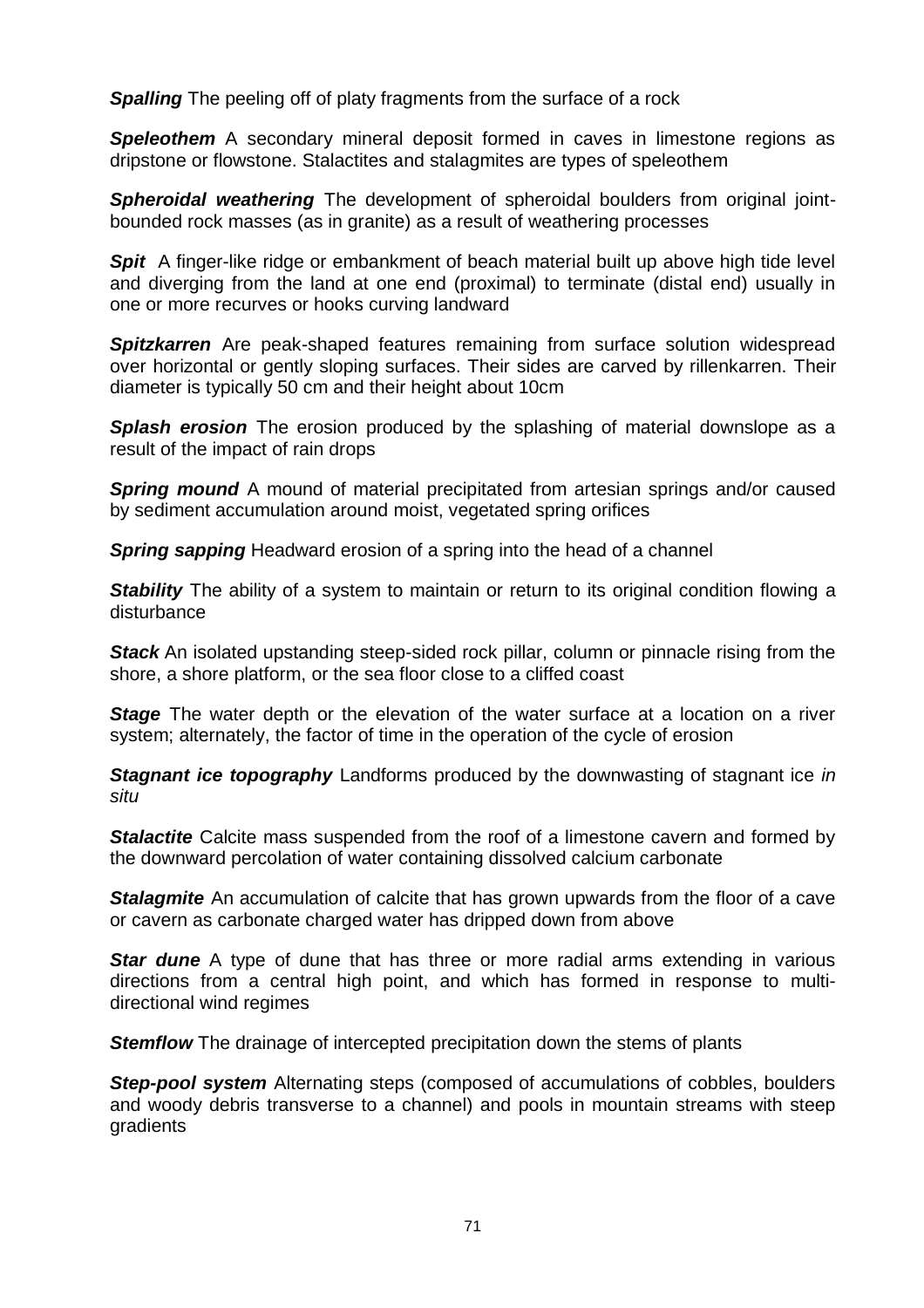**Steric effect** In the case of sea water, steric effects are driven by changes in the temperature and/or salinity of the ocean, which cause the water to expand or contract, thereby causing a change in sea level rise

**Stillstand** A period during which the level of the sea or a lake in relation to the land remains unchanged

**Stock** A large, irregularly shaped intrusion of igneous rock

**Stone forest Chinese pinnacle karst** 

**Stone line** An horizon of gravel-sized rock fragments with a weathering profile or soil

**Stone pavement** Also known as desert pavement, this is a surface type characterized by a surface armour or lag of coarse materials overlying a soil or sediment with a wider range of grain sizes

**Stone polygon** A type of patterned ground comprising borders of large, up-tilted rock fragments and a central core of finer material

**Stone stripe** A line of coarse debris flowing the line of maximum gradient of a slope, particularly in periglacial regions. Upslope they may merge with stone polygons

**Storm surge** A temporary abnormal rise of sea level on a coast, as when an exceptionally high tide (often with sea level raised by low atmospheric pressure) is accompanied by strong wave action generated by an onshore gale (cyclone, hurricane, typhoon)

**Stoss slope** A slope that faces the direction from which a particular type of movement is coming, e.g. the windward side of a dune or the upflow part of a glacier

*Strandflat* An extensive shallow submarine and low-lying emerged coastal platform (up to 65 km wide and typically with transverse gradients of up to 10° and many surmounting mounds and hillocks that were formerly stacks and islands), sharply contrasted with a high and rugged hinterland

**Strandline** A line of erosion running horizontally along a slope indicating the position of a former shoreline. Strandlines are used to reconstruct past lake levels

**Strath terrace** A rock-cut terrace produced as a river cuts down into bedrock

*Stratified scree* Alternating layers of angular stone and finer material occurring on hill slopes and thought to be the product of alternating frost action and solifluction under periglacial conditions

**Strato[volcano](http://en.wikipedia.org/wiki/Volcano)** Also known as a composite volcano, is a [conical](http://en.wikipedia.org/wiki/Volcanic_cone) volcano built up by many layers (strata) of hardened [lava,](http://en.wikipedia.org/wiki/Lava) [tephra,](http://en.wikipedia.org/wiki/Tephra) [pumice,](http://en.wikipedia.org/wiki/Pumice) and [volcanic ash.](http://en.wikipedia.org/wiki/Volcanic_ash) Stratovolcanoes are sometimes called composite volcanoes because of their composite layered structure built up from sequential outpourings of eruptive materials

# *Stream Length-Gradient Index (SL Index)* This is represented as

 $SL = (\Delta H / \Delta L) L$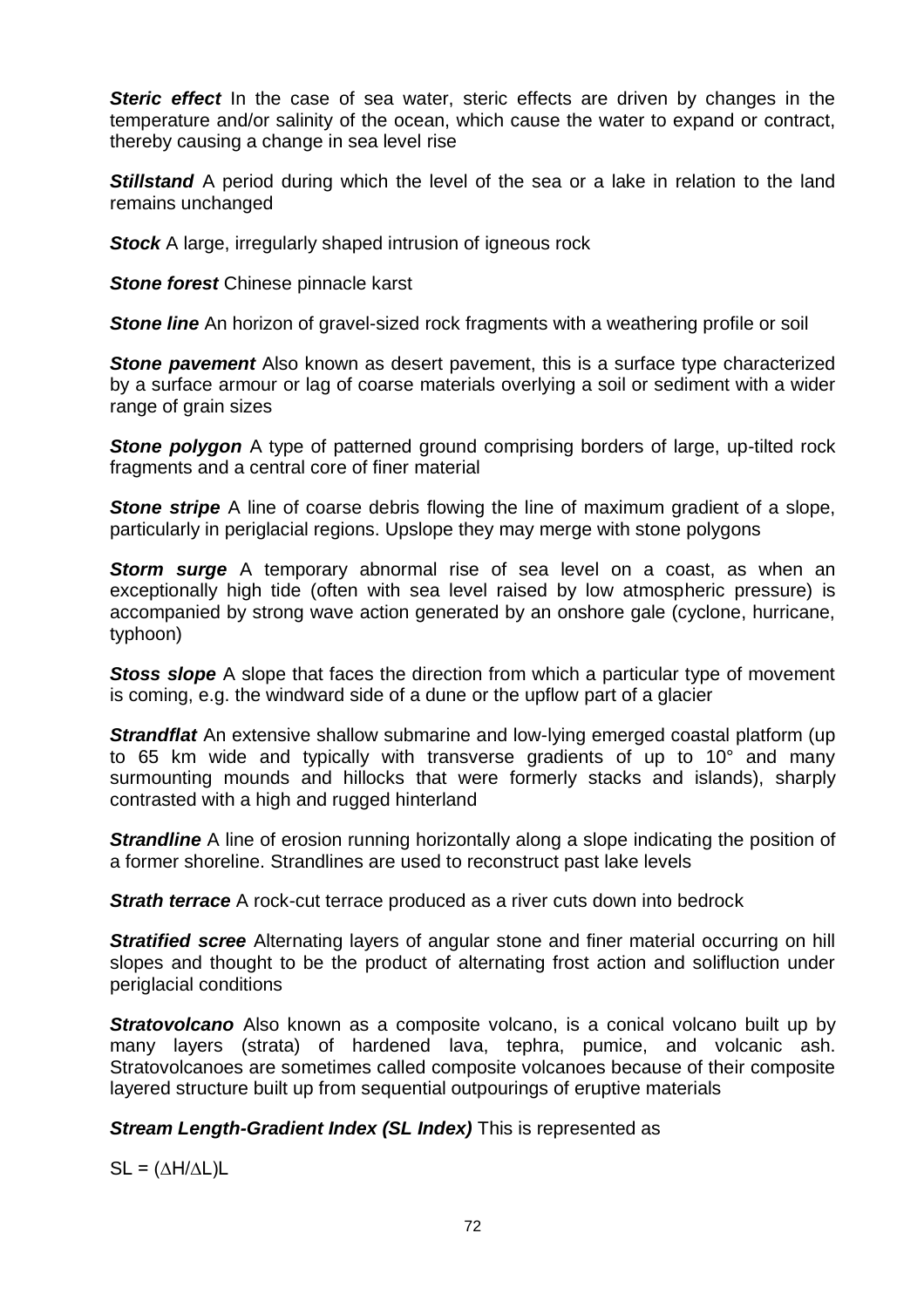Where ∆H is the change in elevation of a stream reach and ∆L is the length of the reach. L is the total channel length from the midpoint of the reach upstream to the highest point on the channel. The index is used to identify recent tectonic activity by identifying anomalously high index values on a particular lithology

*Stream order* The position that a stream-channel segment has within the hierarchy of channels of a drainage network

**Stream power** The ability of flowing water to accomplish work (e.g. sediment transport, erosion). It is the product of discharge and water-surface slope. Stream power, per unit length of channel, is usually expressed in watts per meter (W  $m^{-1}$ )

**Striation** A scratch or groove engraved into a hard rock surface by abrasive fragments frozen into moving ice or trapped between sliding ice and the valley floor

*Strike-slip fault* A fault in which surfaces on opposite sides of the fault plane have moved horizontally and parallel to the strike of the fault

**String bog/mire** An area of water-logged land that is characterized by ridges of peat separated by water-filled troughs

*Stromatolite (stromatolith)* Layered, early lithified, authigenic microbial structures – often domical or columnar in form that develop at the sediment water interface in freshwater, marine and evaporitic environments

**Strombolian eruption** A type of volcanic eruption in which molten lava and gases escape at frequent intervals but without violent explosions

*Structural geomorphology* The study of landforms whose appearance reflects and is adjusted to the geological structure and composition of underlying bedrock

**Sturzstrom** A very large rock avalanche that may travel large distances and at high velocities

**Subaerial** Processes and features produced at the land surface rather than in the marine environment

**Suballuvial bench** The lower portion of a rock pediment where it is overlain by alluvial sediments

*Subcutaneous flow* The lateral transfer of water in the subcutaneous (or epikarstic) zone. The subcutaneous zone is a highly weathered region in well-developed karst environments lying in the upper part of the percolation zone, between the soil and the relatively unweathered and permanently saturated phreatic zone below

**Subduction zone** The zone where oceanic lithosphere is consumed into the mantle at convergent plate margins

*Subglacial* A glacial sub-system directly beneath an ice mass that includes cavities and channels that are not influenced by subaerial processes. Subglacial geomorphology considers all aspect of topographic change beneath ice masses as a result of erosional and depositional processes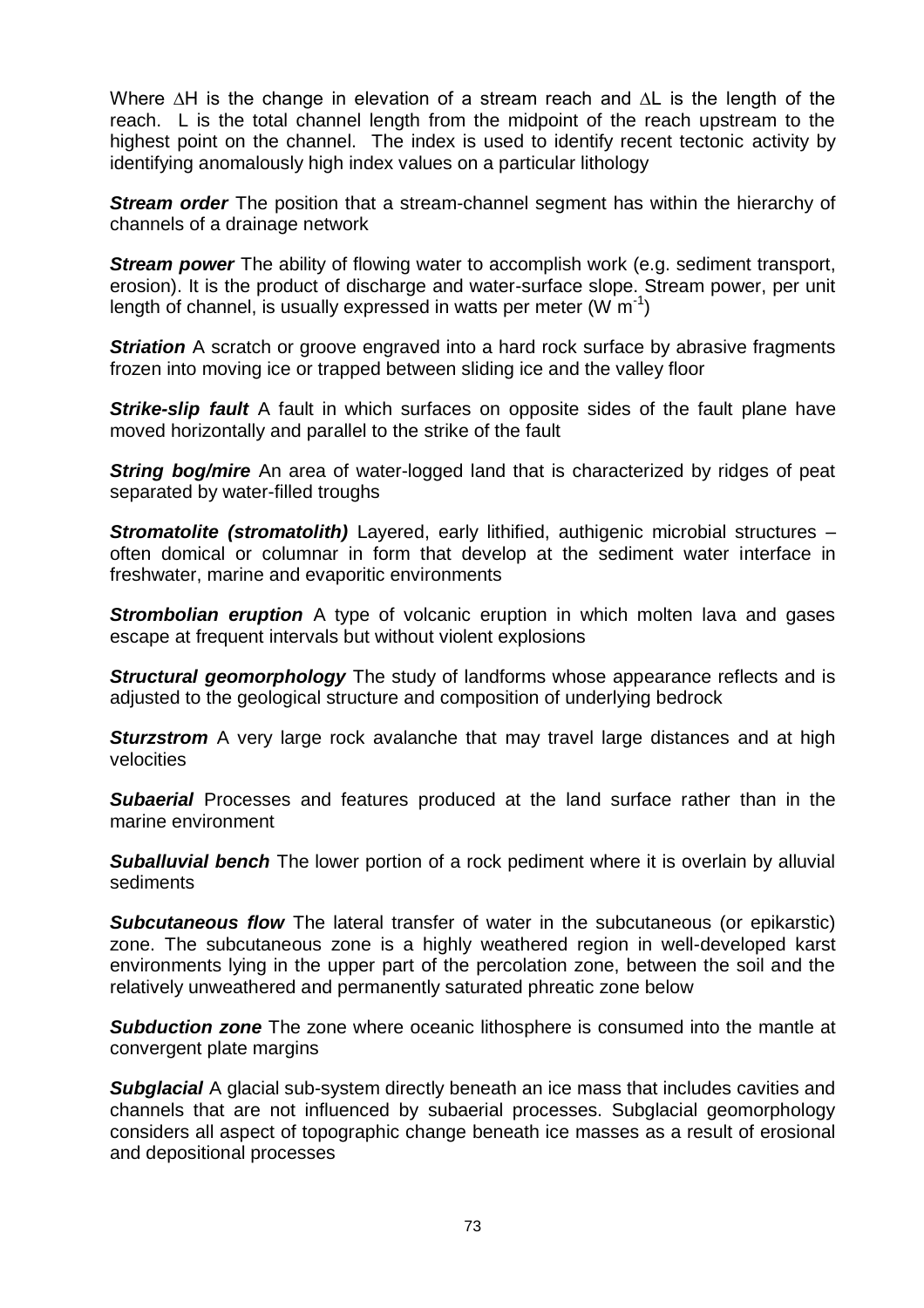**Subjacent karst** Karst landscape in non-carbonate rocks due to presence of karstified rocks beneath the surface formation

**Sublimation till** Similar to meltout till, except the ice is lost through sublimation rather than melt. Often occurs only in extremely cold and arid conditions, mainly in Antarctica

*Sublittoral zone* The area of the seas between the intertidal zone and the edge f the continental shelf. It can also refer to the deeper parts of a lake in which pats cannot root

**Submarine canyon** A deeply incised, steep-sided trench that crosses the continental shelf, and which may continue the line of a major river. Turbidity currents may play a role in their development

*Submerged forest* The remains of a forest that has been submerged as a result of sea-level rise and has been preserved by more recent deposits

*Subsequent stream* A stream that develops as a tributary of a consequent stream, mainly by the process of headward erosion along a line of geological weakness

**Subsidence** The gradual lowering or sinking of a land area, with little or no horizontal component, as a result of such processes as solution of carbonate rocks, melting of permafrost, and as a response to removal of water or hydrocarbons

**Suffosion** The digging or undermining of soil or rock by throughflow

**Sulphation** The reaction between materials containing calcium carbonate and sulphur dioxide in humid atmospheres, as in cities where polluted air may react with limestone walls

**Suncups** A bowl-like depression melted into a snow or ice surface, separated by a network of connected ridges. Individual suncups may be more than a meter deep and three m in diameter. They form during warm, sunny conditions

*Superimposed drainage* The pattern of a drainage network which developed on a landscape or bedrock which has since been removed by erosion, the network being preserved on the new land surface

**Superimposed ice** Ice formed when water comes into contact with a cold glacier surface and freezes

**Supraglacial** Lying on or above the surface of a glacier or ice sheet

*Surface detention* That part of precipitation which remains in temporary storage during or immediately after a storm before it moves downslope by overland flow

**Surging glacier** A glacier which flows at a velocity an order of magnitude higher than normal

**Suspect terrane theory** A theory that sea floor spreading causes blocks of terranes to move across the ocean floor into a plate boundary where subduction is occurring. At this location, the terrane is then scraped off the submerging ocean floor and in turn joined into the continental crust by the submerging interaction of the two plates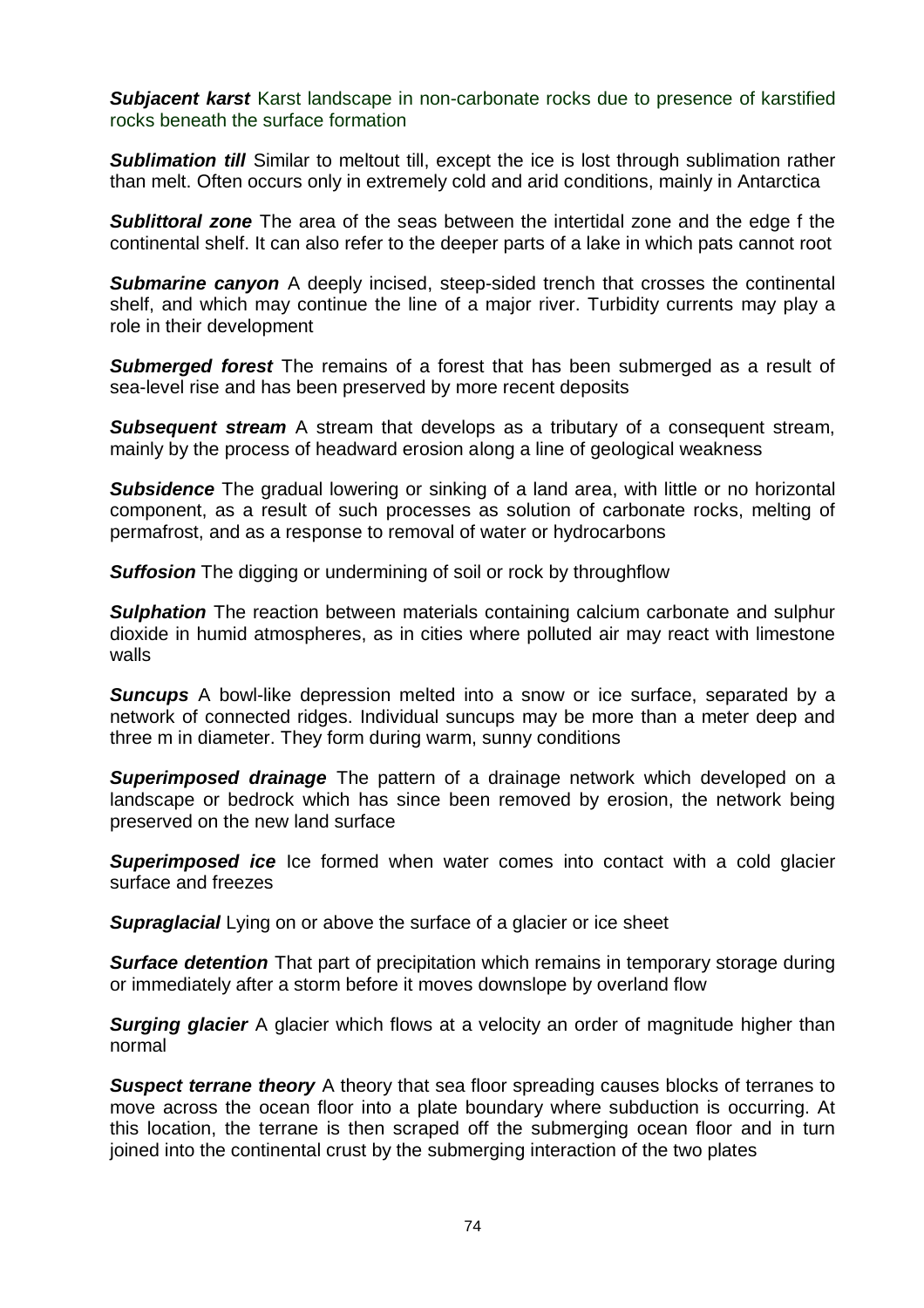**Suspended sediment** Fine sediment particles carried along in the body of a stream and supported by the water itself, or material carried in the wind above the ground, as in a dust storm

**Swale** An elongated hollow or low-lying area between dune ridges, usually running parallel to the coastline

*Swallow hole and swallet* A funnel-shaped or vertical shaft down which water flows into limestone

*Swamp* A type of wetland, dominated by woody plants

*Swash* The rapid flow (uprush) of a breaking wave up the beach face

**Swash bar** A nearshore bar built parallel to the shore by wave swash, with a steeper landward slope advancing into a shallow lagoon

**Syngenetic karst** Karst that has developed concurrently with the diagenesis and consolidation of the host karst rock

**Synrift** A rock sequence deposited during a phase of active rifting

*Tafoni (singular tafone)*. Cavernous weathering hollows produced in vertical or nearvertical rock faces

*Takyr* A clay rich desert soil with a bare, parquet-like surface, broken up by a network of splits into numerous polygonal aggregates and associated with areas of shallow seasonal flooding

**Talik** A layer of unfrozen ground below the seasonally frozen surface layer and above or within permafrost

*Taluvium* A slope deposit composed of rock fragments in a fine matrix, thereby bridging the gap between talus (composed of rock fragments) and colluvium (fine material only)

**Talus** Rock fragments derived from, or lying at, the base of a cliff or steep rocky slope.

**Talus creep** The slow movement of material on the upper parts of scree slopes caused by rock falls, freezing activity, bioturbation, etc.

*Tarn* A small mountain lake

*Tectonic geomorphology* The study of landforms produced by movements in the Earth's crust, such as uplift, depression, lateral sliding, warping, folding and faulting

**Tepee** An overthrust sheet of limestone which appears in section to be an inverted V and is formed by desiccation and contraction processes in saline tidal areas and around salt lakes

*Terlough* A limestone depression with a sinkhole which fills with water when the water table rises, as in a tidal area

*Terminal moraine* A moraine at the terminus of a glacier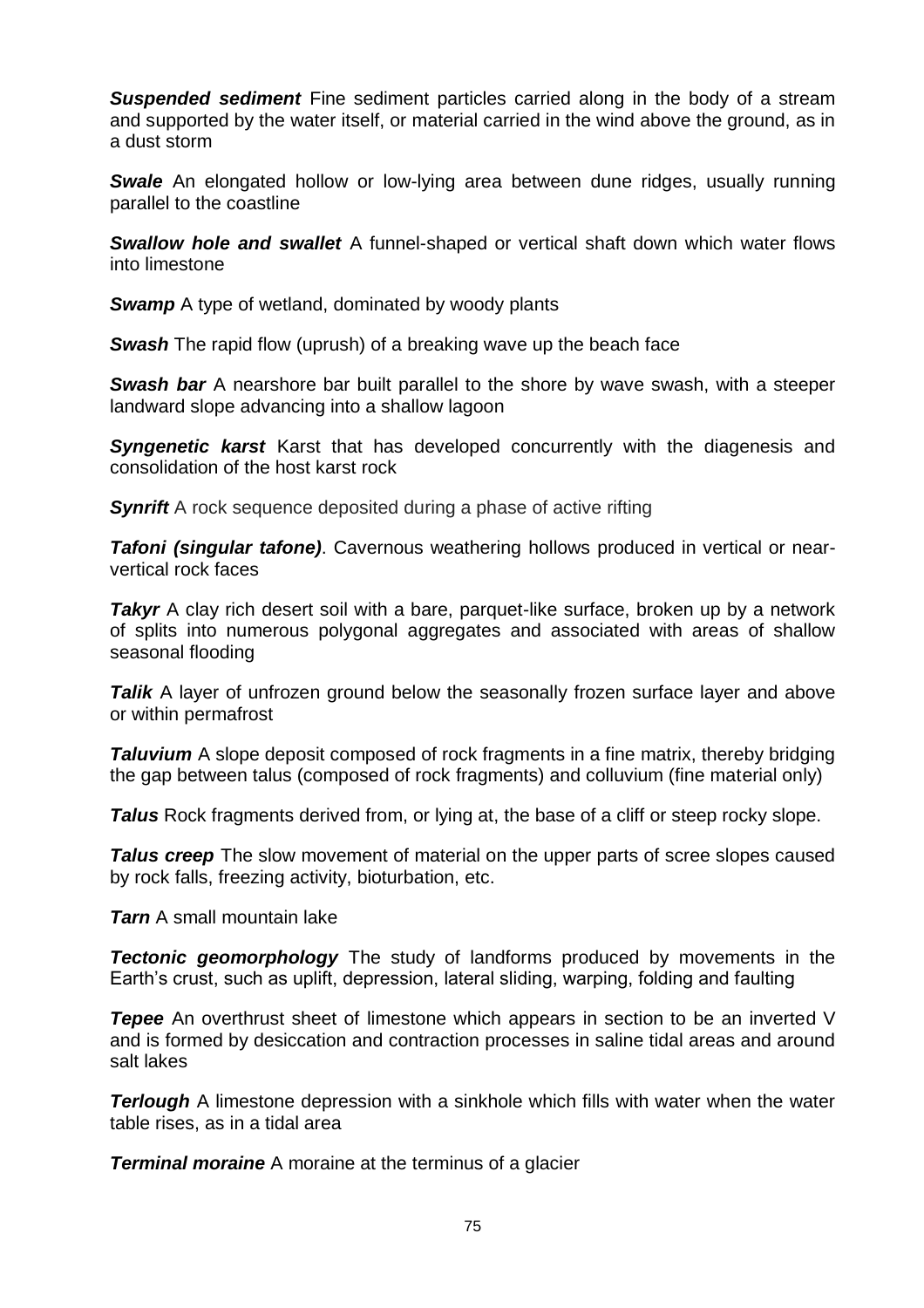# *Termitaria* Mounds produced by termites

*Terrace, river* A valley-contained surface that typically consists of a long, narrow and gently inclined landform bounded along the lower edge by a steeper descending slope or tread, and along the higher edge by a steeper ascending slope. Terraces can be depositional or in the case of a strath terrace can be erosional

**Terracette** A small terrace that forms a step on a hillside. They often occur in near parallel series running approximately along the contours of a hillslope

*Terrain evaluation* In its narrowest definition terrain evaluation is regarded as synonymous with mapping of land systems, a procedure for classifying the landscape by dividing it into landform assemblages with similarities in terrain, soils, vegetation and geology). In a slightly broader definition, it can be regarded as a method for summarizing the physical aspects of a landscape initially through classification and then including an assessment of ground conditions in terms of engineering requirements

**Terrane** A structural entity which has a stratigraphic sequence and history quite distinct from those of adjacent units

*Thalassostatic* Relating to fluctuations in sea level

**Thalweg** The line extending down a channel that follows the lowest elevation of the bed

**Thermal fatigue weathering** A type of physical weathering whereby rapid and frequent changes of temperature cause rock to fracture

*Thaw lake* A lake created by the melting of frozen ground. They are a product of thermokarstic processes

**Thermal shock** Occurs when a thermal [gradient](http://en.wikipedia.org/wiki/Gradient) causes different parts of an object to [expand](http://en.wikipedia.org/wiki/Coefficient_of_thermal_expansion) by different amounts. The stress created can exceed the [strength](http://en.wikipedia.org/wiki/Tensile_strength) of the material, causing a crack to form

*Thermal subsidence* A mechanism of [subsidence](http://en.wikipedia.org/wiki/Subsidence) in which [conductive](http://en.wikipedia.org/wiki/Conduction_(heat)) cooling of the Earth's [mantle](http://en.wikipedia.org/wiki/Mantle_(geology)) thickens the [lithosphere](http://en.wikipedia.org/wiki/Lithosphere) and causes it to decrease in elevation

**Thermoclasty** the breakdown of rocks as a result of temperature changes. More or less synonymous with insolation weathering and thermal fatigue weathering

*Thermokarst* The formation in periglacial areas of an irregular ground surface with many depressions as a result of the thawing of ground ice

*Threshold, geomorphological* A threshold of landform stability that is exceeded either by intrinsic change of the landform itself, or by a progressive change of an external variable (an extrinsic threshold)

**Throughflow** The movement of water through the soil by percolation either through interconnecting pore spaces or along discrete pipes

*Thufur* A soil hummock formed under periglacial conditions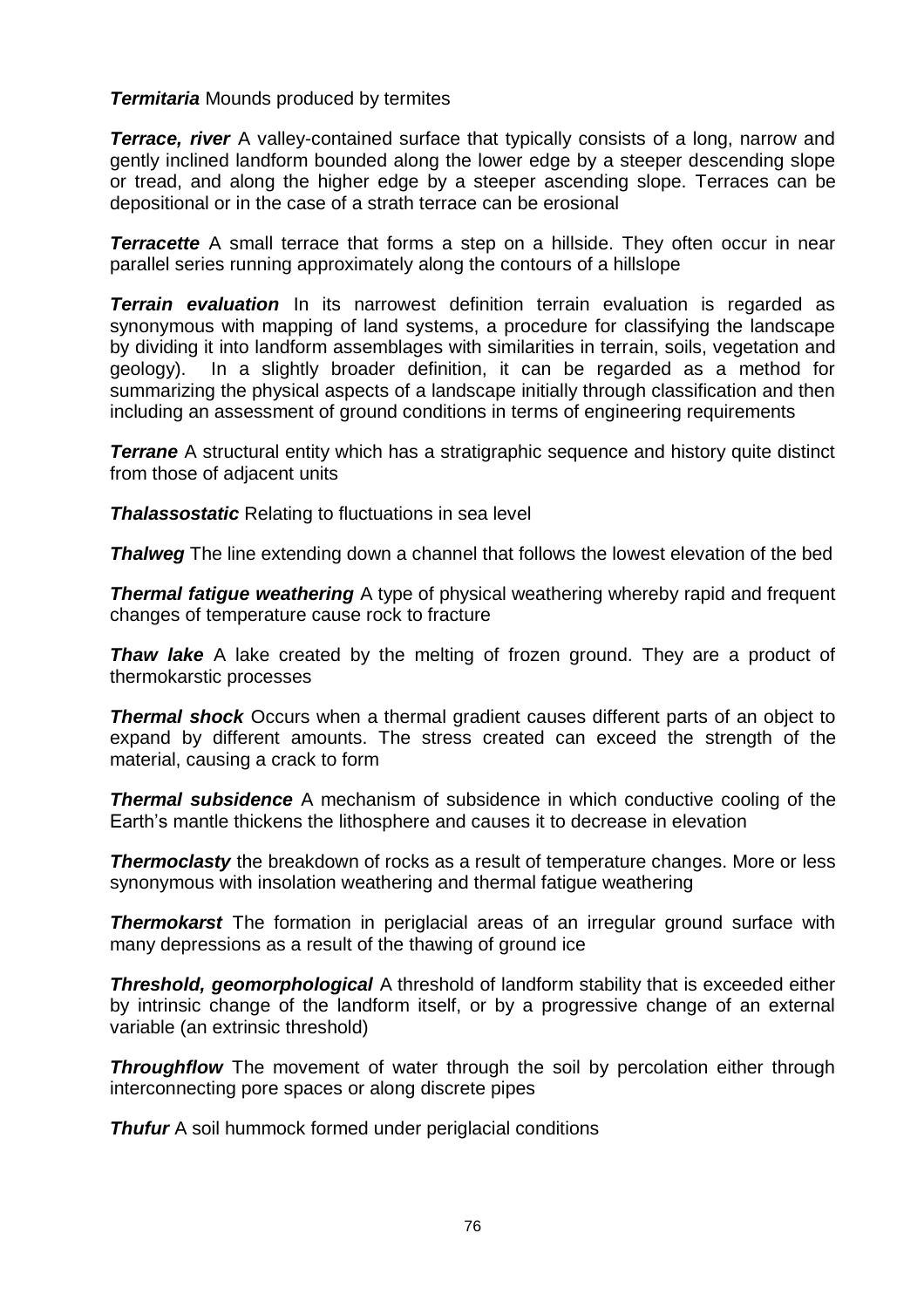*Tidal creek* An inlet in a shoreline, a channel in a marsh, or another narrow, sheltered waterway. Creeks occur extensively on mud flats and muddy coasts, on mangrove swamps and on saltmarsh surfaces

*Tidal delta* A large sand body formed within, or in the vicinity of, tidal inlets. The latter may be associated with barrier island chains and the entrances to coastal lagoons or estuaries. Flood-tidal deltas form landward of the inlet mouth, under the influence of flood-tidal currents. Ebb-tidal deltas occur seaward of the inlet, predominantly under the influence of ebb-tidal currents and wave action

*Tidal flat* An intertidal, non-vegetated, soft sediment habitat, found between mean highwater and mean low-water spring tide levels and generally located in estuaries and other low energy coastal environments

**Tidal prism** The volume of water in an [estuary](http://en.wikipedia.org/wiki/Estuary) or [inlet](http://en.wikipedia.org/wiki/Inlet) between mean [high tide](http://en.wikipedia.org/wiki/High_tide) and mean [low tide,](http://en.wikipedia.org/wiki/Low_tide) or the volume of water leaving an estuary at [ebb tide](http://en.wiktionary.org/wiki/Ebb_tide)

### *Tidal wave (see Tsunami)*

### *Tiger bush (see Brousse tigrée)*

**Till** Unconsolidated debris deposited by glacier ice. It is typically unsorted and nonstratified in contrast with debris deposited by glacial meltwater

*Tillage erosion* Erosion resulting from ploughing on a slope. The turning over of soil produces a downhill movement

**Tombolo** A ridge or barrier of sand or shingle built above high tide level so as to link a former island to the mainland, or unite two islands. Sometimes this Italian term is taken to include the island as well as the depositional linking feature. Where the connecting deposit is submerged at high tide the terms tie-bar or tombolino are used

**Topographic dune** An obstacle dune that accumulates where a sand-carrying wind encounters a hill or other obstacle that causes the sand carrying capacity to be reduced and for sand to accumulate

**Toposequence** Adjacent soils that show differing profile characteristics reflecting the influence of local topography

**Toppling failure** A topple consists of a forward rotation of a mass of rock, debris or soil about a pivot or hinge on a hillslope. The toppling may culminate in an abrupt falling or sliding, but the form of movement is tilting without collapse

**Tor** A rock outcrop on a hill summit or its sides that has been exposed by erosion

**Toreva block A** large mass of relatively unfractured rock that has slipped down a cliff or mountain side rotating backwards in doing so

*Total load* The total amount of material that is transported by a stream (i.e. the combined fluxes of suspended sediment and bedload)

**Tower karst** A type of karst, comprising steep hills (mogotes) rising up above near level plains. It is found in, but is not restricted to, tropical environments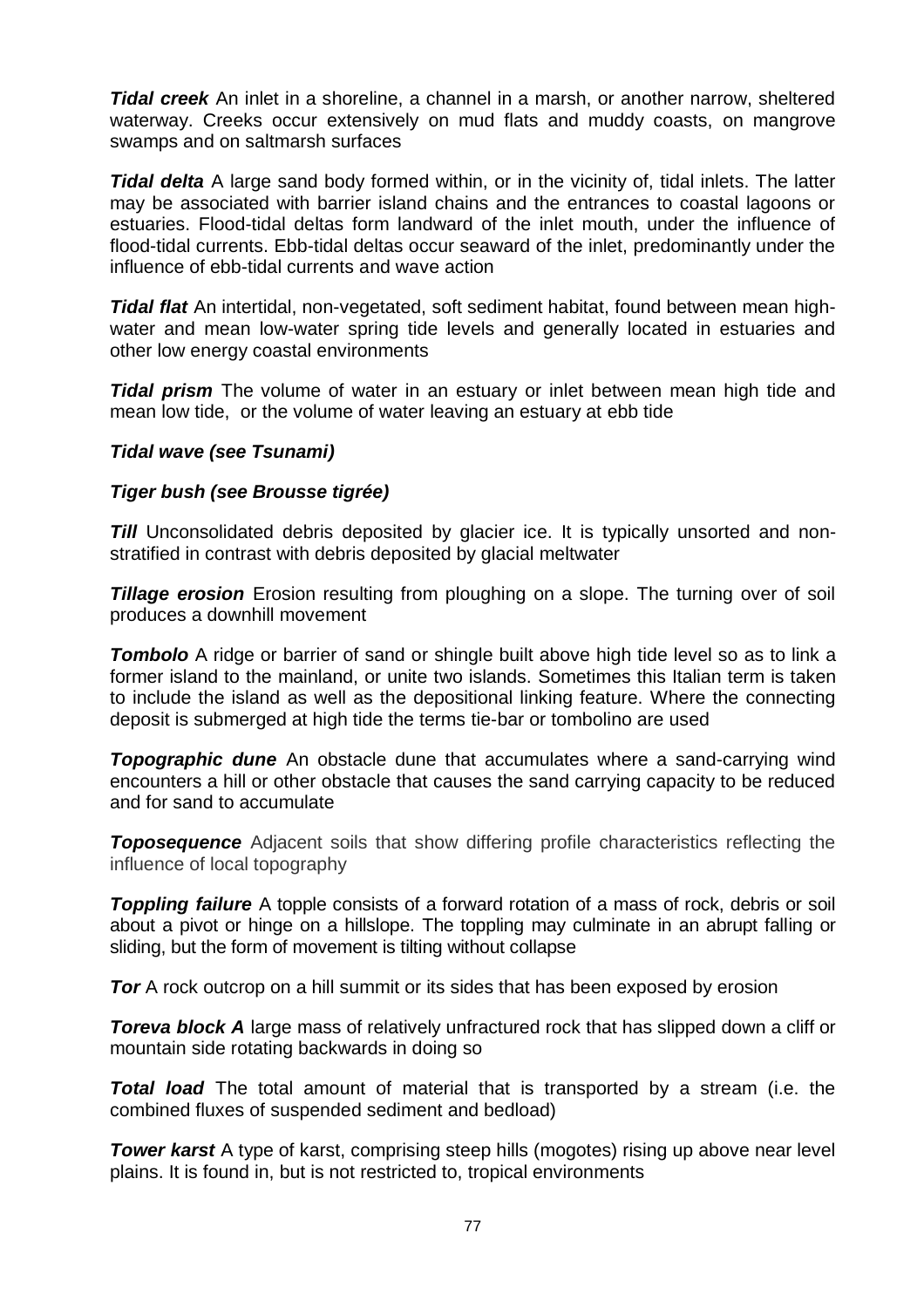**Trafficability** The quality of a terrain that permits passage (as of vehicles and troops)

*Transfluence* The breaching of a glacial watershed in which ice builds up in a valley whose exit is blocked, for example, by a lager glacier, and escapes at the head of the valley across a major watershed

*Transform [fault](http://en.wikipedia.org/wiki/Fault_(geology)) or transform boundary* A type of fault whose relative [motion](http://en.wikipedia.org/wiki/Motion_(physics)) is predominantly [horizontal](http://en.wikipedia.org/wiki/Horizontal_plane) in either a [sinistral](http://en.wikipedia.org/wiki/Fault_(geology)) or [dextral](http://en.wikipedia.org/wiki/Fault_(geology)) direction. They end abruptly and are connected at both ends to other faults, ridges, or [subduction zones.](http://en.wikipedia.org/wiki/Subduction_zones) Transform faults are commonly found linking segments of [mid-oceanic ridges](http://en.wikipedia.org/wiki/Mid-oceanic_ridge) or spreading centres

*Transgression* The movement of sea level in an upward direction. The opposite of regression

*Translational slide* A non-circular slope failure which involves translational motion on a near planar slip surface. The movement is largely controlled by surfaces of weakness within the structure of the slope forming material

*Transmission loss* The reduction in flow in an ephemeral or intermittent stream channel as discharge migrates downstream. It results from infiltration of streamflow into the dry channel bed and banks

*Transport limited* A condition where the rate of material transport is lower than regolith formation (supply-unlimited). Weathering and soil formation rates are faster than rates of removal

*Transverse aeolian ridge* Ripple-like aeolian bedforms on Mars. It is unknown whether they formed as large ripples or small dunes

*Transverse bars alternating* Coastal bars that are welded to the shoreline and are separated by channels occupied by rip currents

*Transverse dune* A sand dune that forms transverse or perpendicular to the formative winds

*Travertine* A terrestrial freshwater accumulation of calcium carbonate, whose formation often involves a degree of organic involvement. The names tufa and travertine can be used synonymously, but often tufa is taken to refer to a softer, more friable deposit whilst travertine refers to a harder, more resistant material frequently used as a building material. Tufas and travertines form in freshwater environments where thermodynamic and kinetic characteristics favour the precipitation of calcium carbonate from carbonaterich waters

*Trellis drainage* A drainage pattern often associated with scarp and vale topography and characterized by right-angled stream junctions

# *Trench, submarine (see Ocean trench)*

*Trimline* The maximum level to which glaciers or ice sheets have eroded or trimmed bedrock or debris in a valley hillside

**Triple junction** The point where the boundaries of three [tectonic plates](http://en.wikipedia.org/wiki/Tectonic_plate) meet. At the triple junction each of the three boundaries will be one of 3 types - a [ridge,](http://en.wikipedia.org/wiki/Mid-ocean_ridge) [trench,](http://en.wikipedia.org/wiki/Oceanic_trench) or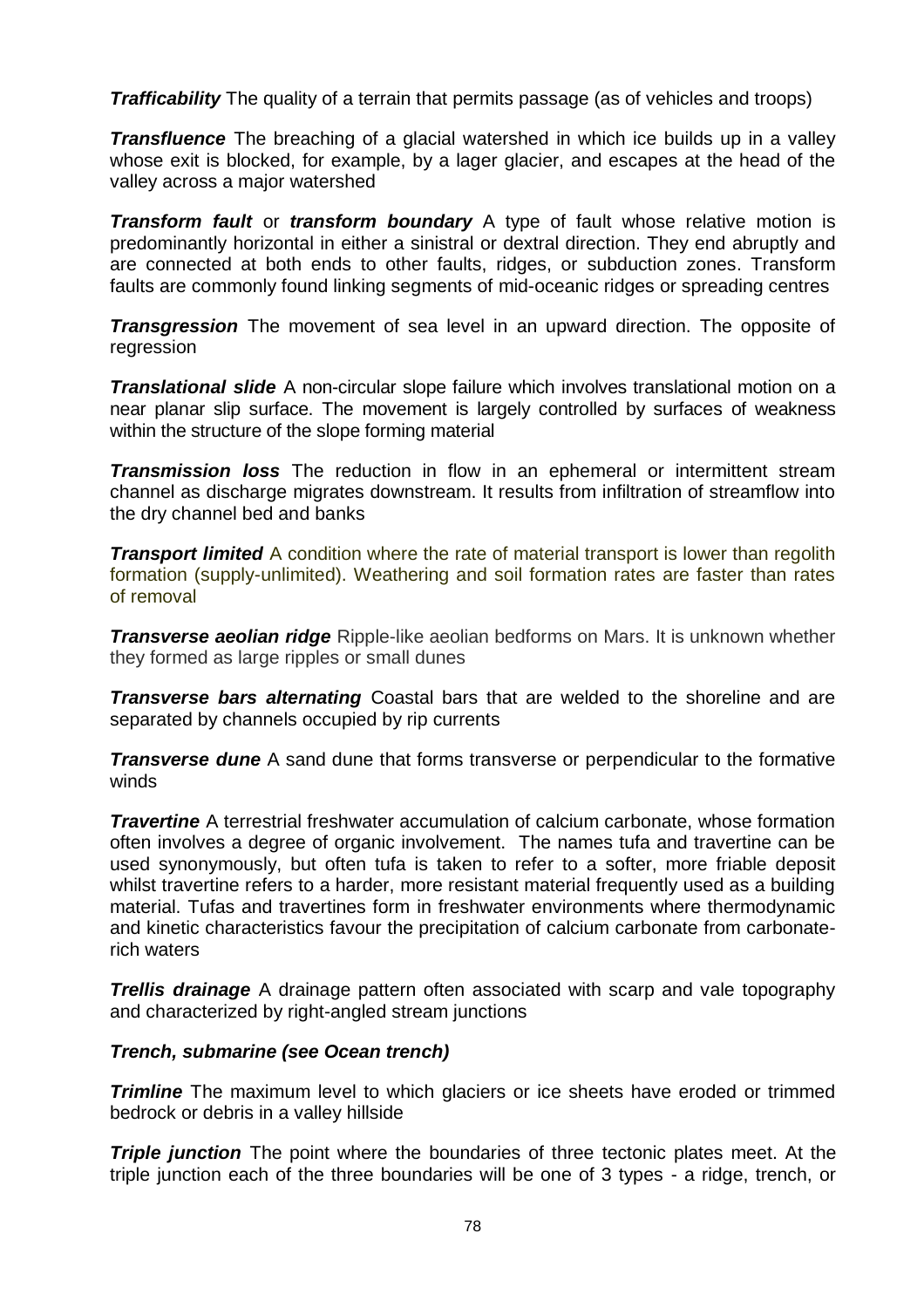[transform fault.](http://en.wikipedia.org/wiki/Transform_fault) In [plate tectonics](http://en.wikipedia.org/wiki/Plate_tectonics) theory during the breakup of a continent, three divergent boundaries form, radiating out from a central point (the triple junction). One of these divergent plate boundaries fails (an [aulacogen\)](http://en.wikipedia.org/wiki/Aulacogen) and the other two continue spreading to form an ocean

*Trittkarren* Step or heel-print-like karren features, about 10 to 30 cm in scale, essentially features of very gentle slopes. Their headwall is arc-shaped, they are flat floored and they open downslope

*Trombe's curve* A graph portraying the relationship between the calcium content of saturated solutions at different temperatures and the pH

**Trottoir** A constructional bench formed by the growth of algae at about mid-tide level on cliffed coasts (notably made of limestones)

*Truncated spur* A spur, formerly projecting into a preglacial river valley, that has been eroded away in its lower part by an erosive valley glacier

**Tsunami** Long seismic sea wave, generated by a major disturbance within an ocean basin (mainly due to earthquakes, but sometimes explosive volcanic eruptions or submarine landslides). They are of subdued form in deep water, but on entering shallow nearshore areas their height increases greatly, and can exceed 30 m when they break over the coastline

*Tufa* (*also see Travertine*) A freshwater carbonate deposit formed in springs, waterfalls or lakes in limestone regions

*Tuff ring* A vent landform from the explosive interaction of magma and ground or surface water. They have a low profile apron of tephra surrounding a wide crater that is generally lower than the surrounding topography. The tephra is often unaltered and thinly bedded, and is generally considered to be an ignimbrite, or the product of a pyroclastic density current

**Tundra polygon** A type of periglacial patterned ground

**Tunnel erosion and tunnelling** A form of land degradation that is initiated in subsoil and/or substrata and remains inconspicuous until considerable damage has occurred. This type of water erosion is found in earthworks as well as hillslopes and in the latter case refers to the hydraulic removal of subsurface material causing the formation of underground channels in the natural landscape. Tunnelling takes place primarily when the shear stress applied by flowing water enlarges an existing macro-pore or passageway

**Tunnel valley** A valley formed by subglacial stream action

*Turbidity current* A density current. A sinking mass of sediment laden air or water. Submarine turbidity currents may play a role in submarine canyon formation

*Turbulent flow* Water movement in which the lines of flow are erratic and mixed and in which flow direction at all sites changes frequently and nearly instantaneously

**Undercliff** An area of slumped material at the foot of a sea cliff that is affected by mass movements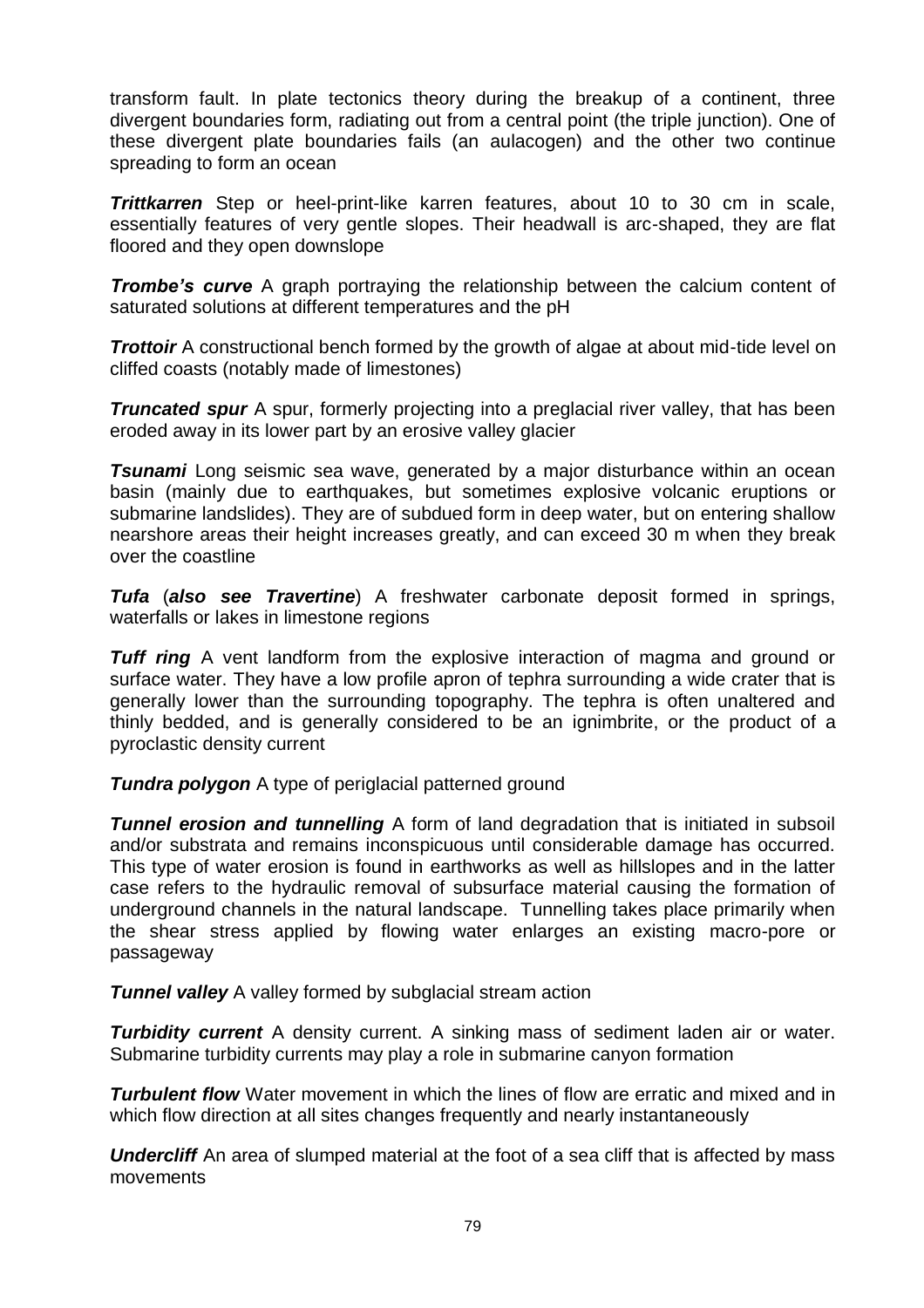**Underfit stream** A stream which is much smaller than expected from the size of its valley

*Underflow* The down-valley movement of water in a near-surface alluvial aquifer that lies beneath a stream channel particularly in a dryland

**Undrained loading** If a soil is loaded very quickly it can result in there being no time for the drainage of pore water. There may be no consequential change in volume, but pore water pressures change and result in differential shear and normal stress at every point in the loaded material. This rapidly reduces resistance and sometimes initiates shear movement, or accelerates movement downslope

**Unequal slopes, law of** States that slopes will behave differently depending on their declivities. As rain falls on a slope, the amount of work it can do is proportional to the declivity of the slope. The steeper slope is always degraded faster, and will carry the divide towards the gentler slope. Thus, unless there are equal slope declivities, with homogenous material and identical rainfall, unequal slope activity will proceed

*Uniclinal shifting* The process whereby a stream or river flowing in an asymmetric valley in an area of gently dipping rocks migrates down the dip slope of the valley, cutting back the steeper scarp slope

*Uniformitarianism* The concept that present-day processes have been operating in a similar manner through geological time. In this sense, present-day processes can be used as analogues for understanding past processes that have shaped the environment

*Universal soil loss equation* A method for estimating annual soil erosion on the basis of soil loss from a field or hillslope. The metric version of the equation is:

$$
E = R.K.L.S.C.P
$$

where E is mean annual soil loss ( t ha<sup>-1</sup>), R is annual rainfall erosivity (10<sup>7</sup> J ha<sup>-1</sup>), K is soil erodibility (relative to a control soil without vegetation cover), L is slope length (relative to a standard slope length of 22.6 m), S is slope gradient (relative to a standard 9 per cent slope), C is crop management (relative to a cultivated bare field), and P is a conservation practices factor (relative to a bare surface without conservation measures)

**Unloading** The stripping or removal of rock or ice from a landscape and the resulting effects the release of pressure has on the exhumed landscape

**Unstable channel** River or tidal channel that is shifting through erosion and deposition

*Urstromtäler* Pattern of anastomosing long subglacial meltwater channels as found in northern Germany

*Uvala* A depression or large hollow in limestone areas produced when several sinkholes or dolines coalesce

*Vadose passage* A passage formed in the vadose zone (also termed the unsaturated zone), i.e. the part of Earth between the land surface and the top of the [phreatic zone.](http://en.wikipedia.org/wiki/Phreatic) [Cave](http://en.wikipedia.org/wiki/Cave) passages formed in the vadose zone tend to be canyon-like in shape, as the water dissolves or abrades [bedrock](http://en.wikipedia.org/wiki/Bedrock) on the floor of the passage. Passages created in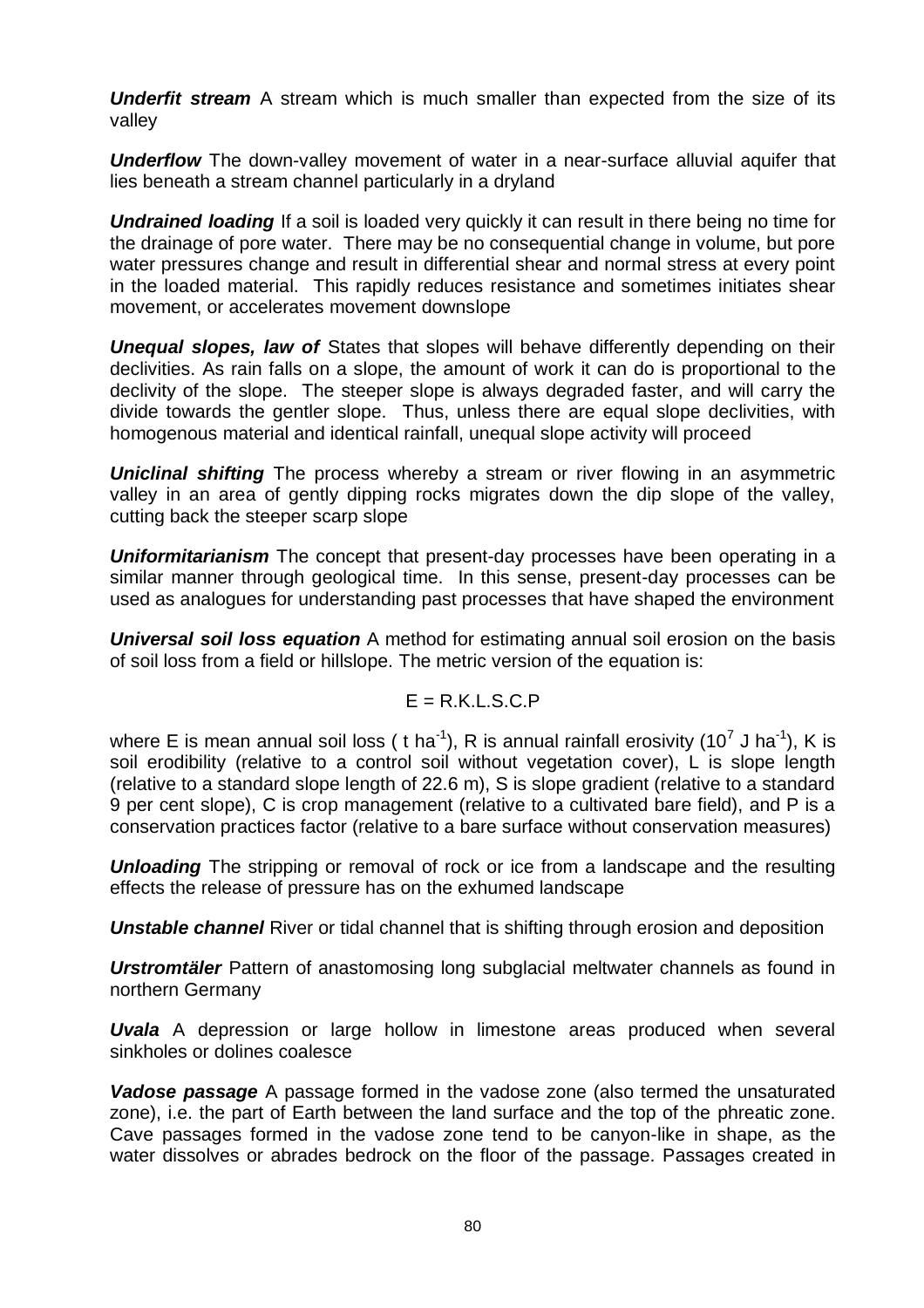completely water-filled conditions are called [phreatic](http://en.wikipedia.org/wiki/Phreatic) passages and tend to be circular in cross-section

*Valley bulge* Strata that have been bulged up in the base of a valley as a result of erosive processes cutting down and permitting susceptible clays to become plastic under the weight of more competent beds above them and to be extruded into the valley floor

*Valley meander* A meander which is usually cut in bedrock and which usually has a greater wavelength than that of the contemporary river pattern

### *Valley, drowned* A ria

*Valley meander* A meander which is usually cut in bedrock and usually has a greater wavelength than that of the contemporary river pattern

*Valloni* The drowned river valleys of a Dalmatian-type coastline

*Variable source area* The concept that within a drainage basin the amounts of water and sediment entering the drainage network from sub-basins (or source areas) may vary depending on local characteristics such as climate, geology, slope, land cover, etc.

*Vasques* Wide, shallow pools which form a network consisting of a tiered terrace-like series of steps on intertidal limestone coastal platforms

*Ventifact* A stone that has been abraded, polished and shaped by wind abrasion

*Vermetid reef* An intertidal coastal reef formed primarily of vermetids (a family of gastropods)

*Vesuvian eruption* A type of volcanic activity marked by very explosive eruptions which occur after long periods of dormancy, during which gas pressures in the underlying magma have built up sufficiently to eject the plug of solid lava from the vent. Escaping gases, exsolved in the magma, produce a mobile, frothy lava (pumice) and clouds of ash and gases are released into the air

*Viscous deformation* Time-dependent deformation in which the deformation velocity is constant at constant differential stress (i.e. the difference between the maximum and minimum shearing stress within the rock, resulting from the application of an external force). This deformation is also not recovered by the rock as the applied stress is relieved

**Visor** Corrosional notches at the cliff foot sometimes have protruding visors above them and plinths below them. The visor consists of a band of hardened, indurated rock, which may form when fresh rain water deposits calcium carbonate where it comes into contact with rock that is saturated with sea water

*Volcano, active* A volcano known to have erupted in recent times, or which is likely to erupt. Examples include Mt. St Helens, USA, and Etna, Sicily

*Volcano, dormant* A volcano which, though not currently or perhaps even recently active, is not extinct since it is likely to erupt in the future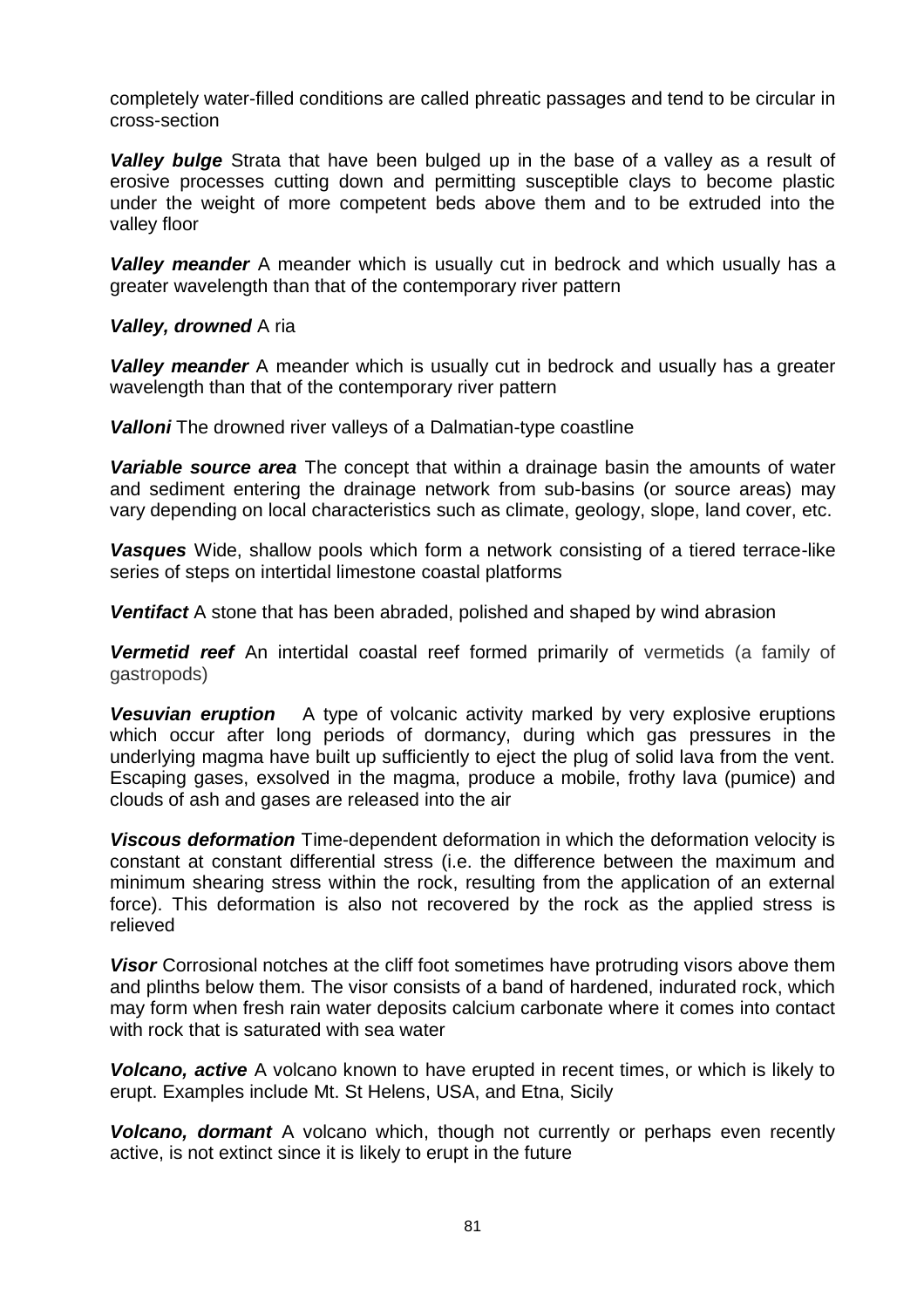*Vulcanian eruption* A volcanic eruption in which the lava surface rapidly solidifies because of its high viscosity

*Wadi* An ephemeral stream channel in a dryland

*Waning slope* A depositional hillslope unit formed at the base of a talus slope as weathering and rain wash fine-grained particles from the talus and deposit them as a concave unit which may become progressively flatter

*Warm-based glacier* A glacier characterised throughout its depth by temperatures very close to  $0^{\circ}$ C and the pressure melting point

*Wash load* Part of the total sediment load of a stream that is usually supplied from bank erosion or from upland sources by overland flow

**Wash slope** The gentle slope on a hillside occurring below the gravity slope and lying at the foot of an escarpment or steep rock face; usually covered by an accumulation of talus

*Washboard moraine* Also known as corrugated moraine, this is a [geomorphic](http://en.wikipedia.org/wiki/Geomorphic) feature caused by [glaciers.](http://en.wikipedia.org/wiki/Glacier) The name refers to the fact that, from the air, it resembles a [washboard](http://en.wikipedia.org/wiki/Washboard)

**Waterfall** A vertical or near-vertical fall of water that occurs when a river slope is interrupted by a marked break of gradient

**Water gap** A valley through a cuesta or ridge eroded by a river

*Water-layer weathering* The accelerated geochemical weathering that occurs on shore platforms immediately above the platform water level. This is a result of a number of interrelated processes that require an unsaturated or alternately wet and dry environment in which to operate. These processes include the combined actions of wetting and drying including thermal expansion, the chemical action of salt spray, salt crystallisation and the removal of solutions through rock capillaries

*Watershed* Either a drainage divide between drainage basins or a drainage basin or catchment itself

**Wave diffraction** Increased curvature in the pattern of waves moving through a natural or artificial entrance to a bay or lagoon because of frictional retardation by bordering headlands or breakwaters

**Wave reflection** A phenomenon that occurs when a wave breaks against a vertical structure and its energy is reflected off the face of the cliff, seawall or other structure

**Wave refraction** The process by which waves undergo a change in direction as they approach headlands and beaches

*Wave-cut (shore) platform* A low angle surface eroded in solid rock by wave action at the base of a retreating sea cliff

*Waxing slope* A hillslope unit that forms a crest of a convex profile at the intersection of the cliff and the hilltop or plateau surface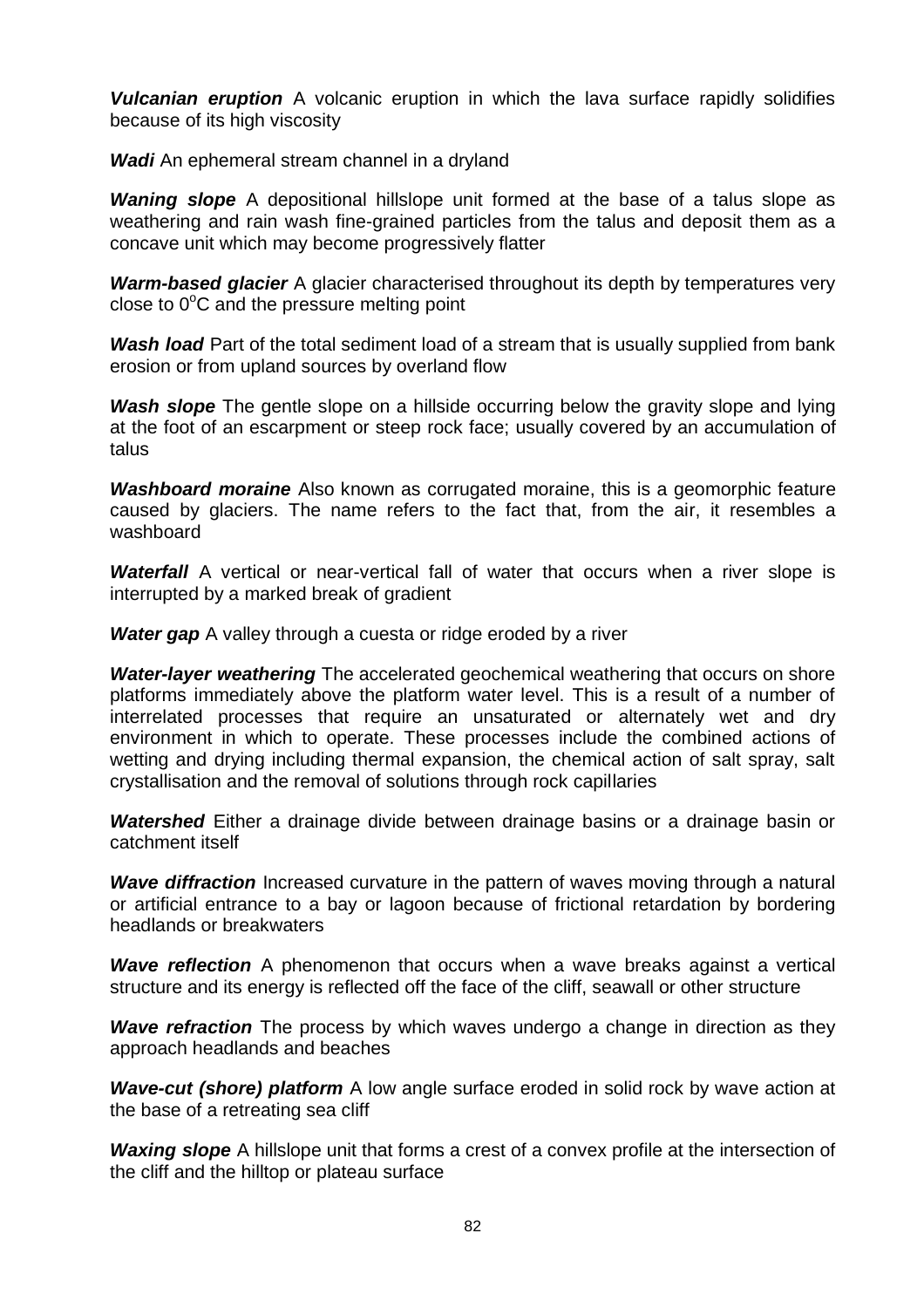*Weathering* The chemical, chemical and biological breakdown/decomposition of rocks on exposure to the atmosphere, hydrosphere and biosphere

*Weathering front* The boundary between unaltered or fresh bedrock and saprolite

*Weathering index* A quantitative or semi-quantitative indicator of the degree of weathering

*Weathering intensity* The degree of decomposition of a rock or mineral, it is a measure of the amount of alteration that has occurred. Numerous indices of weathering intensity have been developed and include both descriptive measures which are based on changes in the visual appearance of regolith as it becomes more altered, as well as quantitative measures of the amount of chemical and /or mineralogical change that has occurred to the primary mineral or unaltered rock

*Weathering limited* A system is one in which the supply of material determines the flux of mass, while in a transport-limited system, sufficient material is available at any given time for mass movement to occur

*Weathering pit* A small closed depression, also called gnamma, Opferkessel or pia, that iscommon on horizontal and gently inclined rock surfaces and on a range of silicate rock types, most frequently granites and sandstones. They may be similar in their broad morphology to solutional pits developed in carbonate rocks, to which the term 'kamenitza' is often applied

**Weathering rind** An oxidation phenomenon in which the parent rock is stained when exposed at the surface

*Wedge failure* The removal of blocks of rock where two or three factures, often joints, intersect at a high angle in a cliff and then dip down towards the valley

**Wetted perimeter** The length of a transverse channel section in which water is in contact with the channel bed and banks

*Wetting and drying weathering* Rock breakdown involving the development of internal rock stresses as a result of the progressive formation of ordered water layers which exert forces against confining walls or void boundaries. As the positively charged ends of water molecules are attracted to the negatively charged surfaces of clay minerals and colloids they form a layer of oriented water particles. With each wetting event a new layer of ordered water is added to clay particles, which remain during the drying phase. Failure appears to be most pronounced during the drying phase when negative pore water pressure is greatest and tensile failure occurs

*Whaleback* Either a glacially smoothed rock exposure or a very large longitudinal dune

*Wilson cycle* The hypothesis that oceans are born as rifts, grow by sea-floor spreading, and finally close again. Six stages are identified: (1) uplift and extension forming rift valleys (2) early seafloor spreading, (3) mature ocean with a broad ocean bounded by continental shelves and a spreading centre at the mid-ocean ridge, (4) shrinking of the ocean, bounded by island arcs, (5) further shrinking, compression, metamorphism and uplift of accretionary wedges to form mountains (6) all oceanic crust is subducted, and the continents converge on a collision-zone suture. The united plate breaks along a new rift, re-starting the cycle